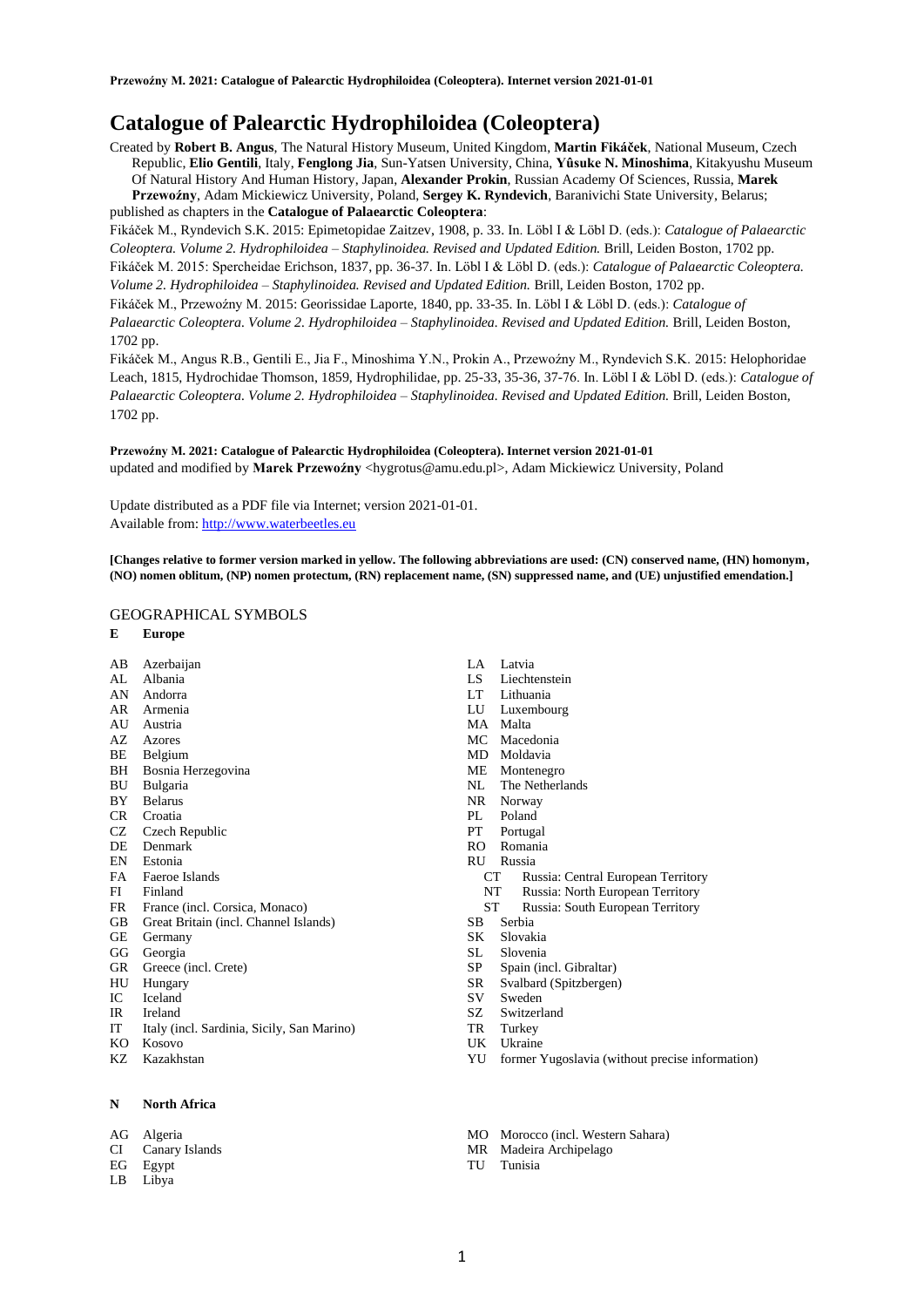## **A Asia**

| AE |            | <b>United Arab Emirates</b>                 |  |
|----|------------|---------------------------------------------|--|
| AF |            | Afghanistan                                 |  |
| AP |            | India: Arunachal Pradesh                    |  |
| BA |            | Bahrain                                     |  |
| ВT |            | <b>Bhutan</b>                               |  |
| CН | China      |                                             |  |
|    | ANH        | Anhui (Anhwei)                              |  |
|    | BEI        | Beijing (Peking or Peiping)                 |  |
|    | CE         | China: Central Territory                    |  |
|    | CHO.       | Chongqing                                   |  |
|    | <b>FUJ</b> | Fujian (Fukien)                             |  |
|    | GAN        | Gansu (Kansu)                               |  |
|    | <b>GUA</b> | Guandong (Kwantung)                         |  |
|    | GUI        | Guizhou (Kweichow)                          |  |
|    | GUX        | Guangxi (Kwangsi)                           |  |
|    | HAI        | Hainan                                      |  |
|    | HEB        | Hebei (Hopeh)                               |  |
|    | HEI        | Heilongjiang (Heilungkiang)                 |  |
|    | HEN        | Henan (Honana)                              |  |
|    | HKG        | Hong Kong                                   |  |
|    | HUB        | Hubei (Hupeh)                               |  |
|    | <b>HUN</b> | Hunan                                       |  |
|    | JIA        | Jiangsu (Kiangsu)                           |  |
|    | JIL.       | Jilin (Kirin)                               |  |
|    | ЛX         | Jiangxi (Kiangsi)                           |  |
|    | LIA        | Liaoning                                    |  |
|    | MAC        | Macao                                       |  |
|    | NΕ         | China: Northeast Territory                  |  |
|    | NIN        | Ningxia (Ningsia)                           |  |
|    | NMO        | Nei Mongol (Inner Mongolia)                 |  |
|    | NO         | China: Northern Territory                   |  |
|    | NW.        | China: Northwest Territory                  |  |
|    | OIN.       | Qinghai (Tsinghai)                          |  |
|    | SCH        | Sichuan (Szechwan)                          |  |
|    | <b>SE</b>  | China: Southeastern Territory (incl. Macao, |  |
|    |            | Hong Kong)                                  |  |
|    | SHA        | Shaanxi (Shensi)                            |  |
|    | SHG        | Shanghai                                    |  |
|    | <b>SHN</b> | Shandong (Shantung)                         |  |
|    | <b>SHX</b> | Shanxi (Shansi)                             |  |

SW China: Southwestern Territory

- TAI Taiwan (Formosa)<br>TIA Tianjin (Tsiensin)
- TIA Tianjin (Tsiensin)<br>WP China: Western Pla
- WP China: Western Plateau<br>XIN Xinjiang (Sinkiang)<br>XIZ Xizang (Tibet)
- Xinjiang (Sinkiang)
- Xizang (Tibet) YUN Yunnan
- ZHE Zhejiang (Chekiang)
- CY Cyprus
- HP India: Himachal Pradesh<br>IN Iran
- Iran
- 
- IQ Iraq IS Israel
- JA Japan
- JO Jordan
- KA Kashmir
- Kyrgyzstan
- KU Kuwait<br>KZ Kazakh
- Kazakhstan
- LE Lebanon
- 
- MG Mongolia<br>NC North Kor NC North Korea<br>NP Nepal
- Nepal
- 
- OM Oman<br>PA Pakist Pakistan
- QA Qatar
- 
- RU Russia
	- ES Russia: East Siberia<br>FE Russia: Far East
	- FE Russia: Far East<br>WS Russia: West Sib Russia: West Siberia
- 
- SA Saudi Arabia<br>SC South Korea
- SC South Korea<br>SD India: Sikkin SD India: Sikkim, Darjeeling District
- Egypt: Sinai
- SY Syria
- TD Tajikistan
- TM Turkmenistan
- TR Turkey
- UP India: Uttarakhand (= Uttaranchal), Uttar Pradesh
- UZ Uzbekistan
- YE Yemen (incl. Suqutra)

## **World Zoogeographical Regions**

**AFR** Afrotropical Region **AUR** Australian Region

- **NAR** Nearctic Region
- **NTR** Neotropical Region
- **ORR** Oriental Region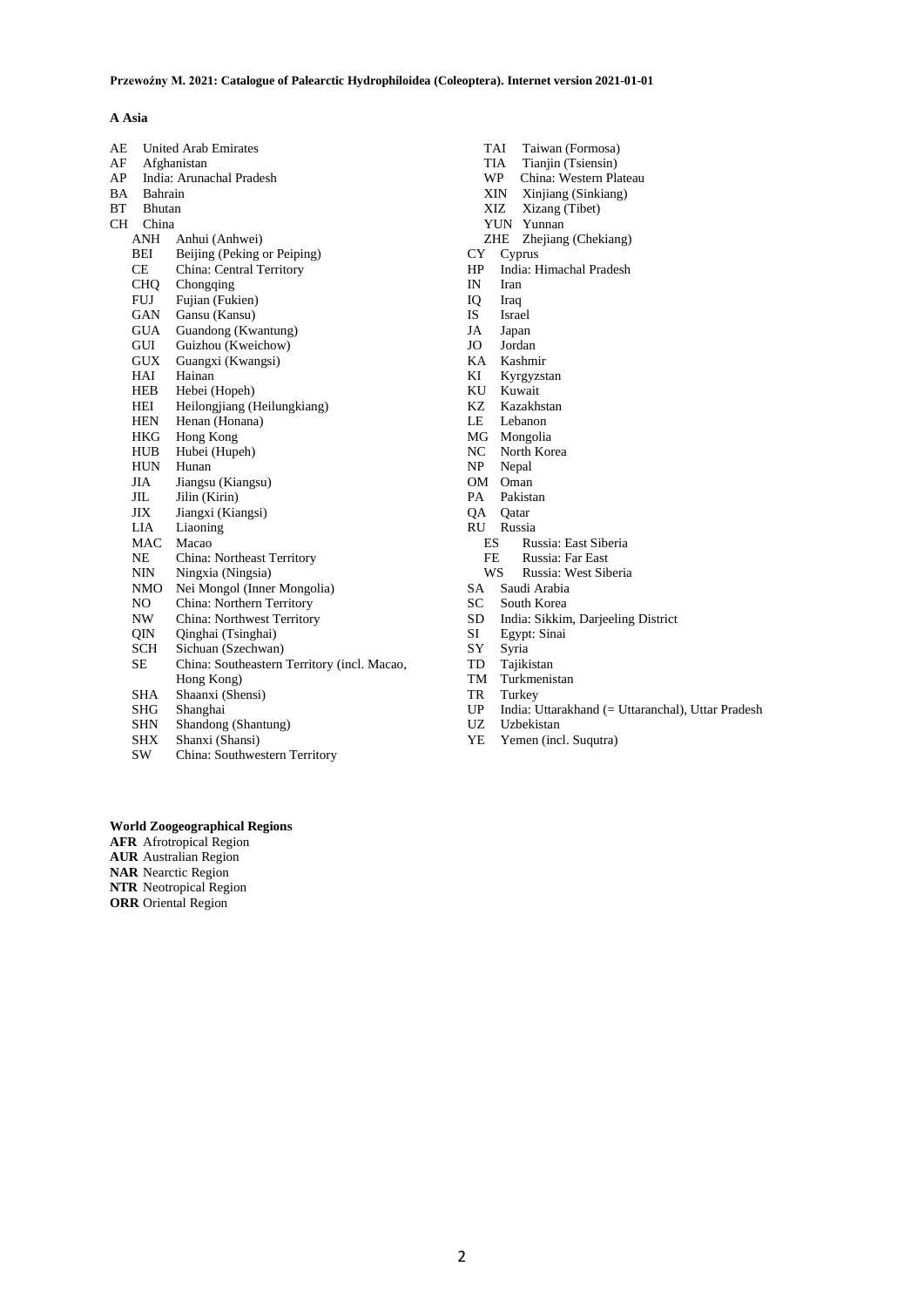## **superfamily HYDROPHILOIDEA Latreille, 1802**

## family HELOPHORIDAE Leach, 1815

**genus** *Helophorus* **Fabricius, 1775: 66** type species *Silpha aquatica* Linnaeus, 1758

**subgenus** *Empleurus* Hope, 1838: 149 type species *Elophorus nubilus* Fabricius, 1777 *Bradempleurus* Sharp, 1915a: 131 type species *Elophorus schmidti* A. Villa & G. B. Villa, 1838 *Megempleurus* Sharp, 1915a: 131 type species *Elophorus rugosus* Olivier, 1795 (= *Opatrum rufipes* Bosc, 1791) *Simempleurus* Sharp, 1915a: 132 type species *Helophorus porculus* Bedel, 1881

*hirsutiventris* Angus, 1984: 544 **E**: AL BH GR **A**: TR *hispanicus* Sharp, 1915a: 137 (*Empleurus*) **E**: SP *nubilus* Fabricius, 1777: 213 **E**: AU BH BU BY CR CT CZ DE EN FI FR GB GE GR HU IR IT LA LT MC NL NR NT PL PT RO SK SL SP ST SV SZ TR UK YU "Transcaucasus" **A**: IN TR *costatus* Goeze, 1777: 148 (*Dermestes*) *linearis* Kuwert, 1885: 309 [HN] *lineellus* Kuwert, 1886b: 225 (*Empleurus*) [RN] *meridionalis* Motschulsky, 1860b: 107 (*Empleurus*) *mesopotamiae* Kuwert, 1886a: 90 *nigromaculatus* Dalla Torre, 1877: 69 *striatus* Geoffroy, 1785: 20 (*Dermestes*) *peyerimhoffi* d'Orchymont, 1926a: 91 **N**: AG *porculus* Bedel, 1881: 298 **E**: BE CR FR GB GE GR HU IR IT NL PT SP TR **N**: AG MO *aper* Kuwert, 1886b: 224 (*Empleurus*) *rufipes* Bosc, 1791: 8 (*Opatrum*) **E**: BE BH BU CR FR GB GE GR HU IT NL PT SP **N**: AG MO *apulicus* Fiori, 1915: 77 *cinereus* Marsham, 1802: 410 (*Hydrophilus*) *fennicus* Paykull, 1798: 243 *pyrenaeus* Kuwert, 1885: 229 *rugosus* Olivier, 1795: 38: 6 *siculus* Kuwert, 1886a: 137 *variegatus* Mulsant, 1844a: 30 *schmidti* A. Villa & G. B. Villa, 1838: 63 **E**: AU FR GE IT PT RO SP SZ *alpinus* Heer, 1841: 476 *fracticostis* Fairmaire, 1859a: 29

**subgenus** *Eutrichelophorus* Sharp, 1915b: 156 type species *Elophorus micans* Faldermann, 1835

*micans* Faldermann, 1835a: 234 **E**: AB AR AU BU CZ GR HU SK ST UK **A**: AF CY IN IQ IS PA TD TR UZ *acutipalpus* Mulsant & Wachanru, 1852: 5 *baklarensis* Sharp, 1915b: 158 (*Eutrichelophorus*) *besicanus* Sharp, 1915b: 157 (*Eutrichelophorus*) *elegans* Ballion, 1871: 329 *ibericus* Sharp, 1915b: 159 (*Eutrichelophorus*) *opalisans* Motschulsky, 1860b: 107 (*Empleurus*) *subcostatus* Kolenati, 1846b: 65 *tessellatus* Kuwert, 1886b: 225 (*Empleurus*) *tigrinus* Kuwert, 1890b: 190 *oxygonus* Bedel, 1881: 299 **E**: FR **N**: AG MO *bedelianus* Sharp, 1915b: 157 (*Eutrichelophorus*)

**subgenus** *Gephelophorus* Sharp, 1915c: 198 type species *Helophorus auriculatus* Sharp, 1884

*auriculatus* Sharp, 1884b: 464 **A**: ANH BEI GUX HEI JA JIA JIX QIN XIN YUN ZHE *chinensis* Sharp, 1915c: 200 (*Gephelophorus*) *sibiricus* Motschulsky, 1860b: 104 (*Empleurus*) **E**: FI NR NT SV **A**: ES FE HEI JA MG WS YUN **NAR** *costulifer* Knisch, 1922: 90 *dovrensis* Kuwert, 1886b: 226 *gyllenhalii* J. Sahlberg, 1875: 210 [RN] *mukawaensis* N. Watanabe, 1983: 44

**subgenus** *Helophorus* Fabricius, 1775: 66 type species *Silpha aquatica* Linnaeus, 1758 *Elophorus* Fabricius, 1775: 66 [incorrect original spelling] *Megahelophorus* Kuwert, 1886b: 226 type species *Silpha aquatica* Linnaeus, 1758

*aequalis* Thomson, 1868: 300 **E**: AU BE BU BY CZ DE FA FI FR GB GE HU IR IT LA LU NL NR PL SK SP SV UK YU *aquaticus* Linnaeus, 1758: 362 (*Silpha*) **E**: AU BE BH BU BY CR CT CZ DE EN FI FR GE HU IT LA LT LU MC ME NL NT PL PT RO SK SL SP ST SZ TR UK YU "Caucasus" **N**: MO **A**: IN TR WS *alpigena* Dalla Torre, 1877: 69 *frigidus* Graëlls, 1847: 305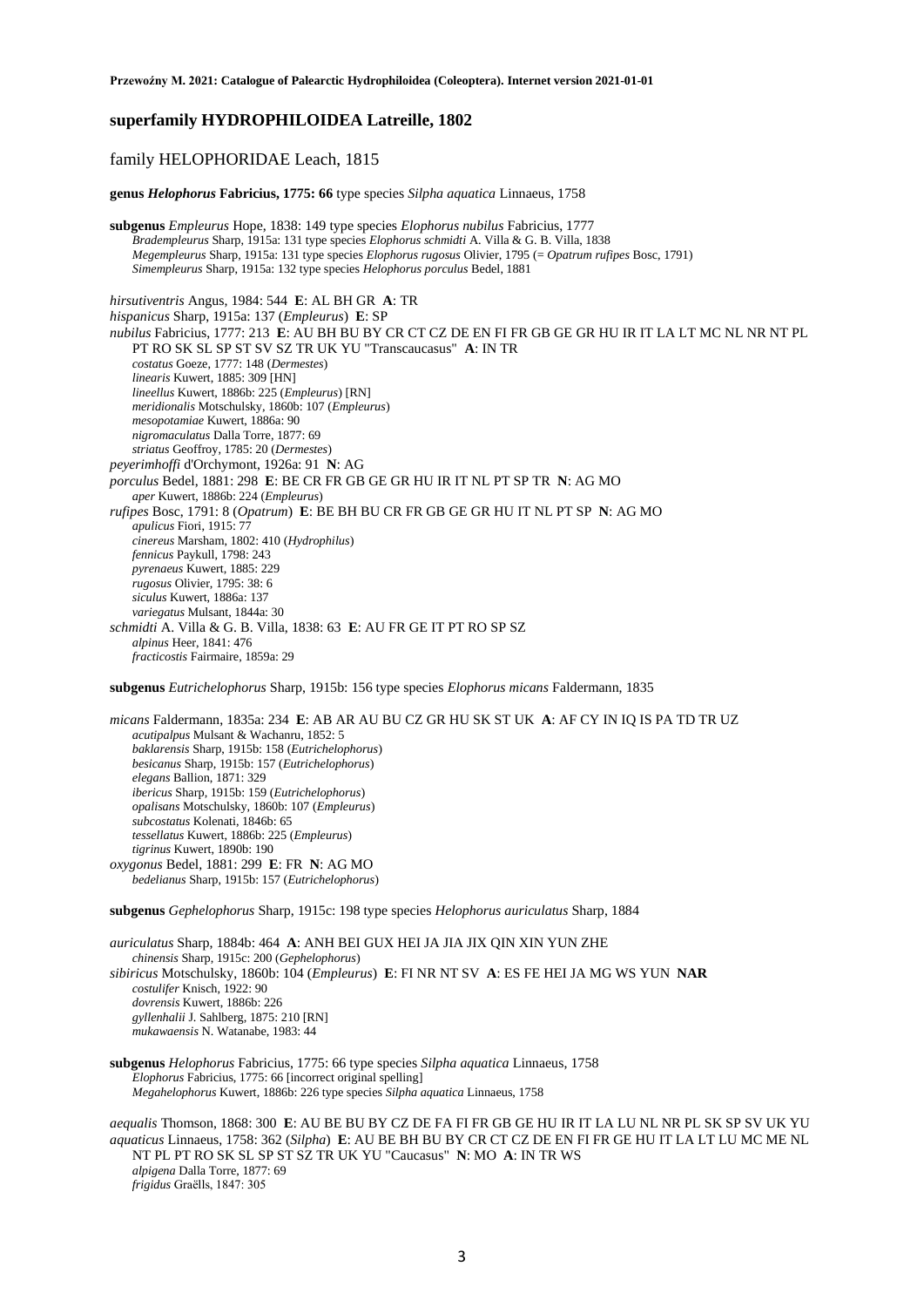*fuscoaeneus* Dalla Torre, 1879: 46 *splendens* Sharp, 1915c: 202 (*Meghelophorus*) *bergrothi* J. Sahlberg, 1880a: 62 **E**: NT **A**: ES FE MG WS *dracomontanus* Angus, 2017: 134 **A**: SCH *grandis* Illiger, 1798: 272 **E**: AU BE BU BY CT CZ DE EN FI FR GB GE IR LA LT LU NL NR NT PL SK SP SV SZ UK **N**: MO **A:** TR **NAR**i *stagnalis* Marsham, 1802: 409 (*Hydrophilus*) *hammondi* Angus, 1970a: 47 **E**: ST **A**: ES FE HEI KA KZ MG QIN *jaechi* Angus, 1995: 188 **A**: FUJ QIN SCH *khnzoriani* Angus, 1970a: 50 **A**: MG WS *kozlovi* Zaitzev, 1908c: 423 **A**: QIN UZ *liguricus* Angus, 1970a: 33 **E**: AU CR CZ FR GR HU IT PL SK ST UK **A**: IN TR *manchuricus* Sharp, 1915c: 203 (*Meghelophorus*) **A**: "Manchuria" *maritimus* Rey, 1885b: 370 **E**: BH CR FR MC ME SP **N**: TU *milleri* Kuwert, 1886a: 92 **E**: FR (Corse) GR IT *brevipilis* Guillebeau, 1893: xxxiv [DA] *italus* Kuwert, 1890b: 201 *niger* J. Sahlberg, 1880a: 61 **A**: ES FE WS *occidentalis* Angus, 1983: 12 **E**: PT SP **N**: MO *oscillator* Sharp, 1915b: 163 (*Trichelophorus*) **A**: IS SY TR *robustus* Angus, Litovkin & Jia, 2019: 128 **A**: KZ *strandi* Angus, 1970a: 46 **E**: FI NR NT SV *syriacus* Kuwert, 1885: 231 **E**: AB **A**: CY IN IS KZ SA TD TM TR UK *thauma* Angus & Toledo, 2010: 107 **E**: IT *vereschaginae* Angus, Litovkin & Jia, 2019: 128 **A**: UZ

**subgenus** *Kyphohelophorus* Kuwert, 1886b: 223 type species *Elophorus tuberculatus* Gyllenhal, 1808

*tuberculatus* Gyllenhal, 1808: 129 **E**: BE BY CZ DE EN FI FR GB GE LA LT NL NR NT PL SV SZ UK **A**: BT ES FE NP SCH **NAR** *baicalicus* Motschulsky, 1860b: 107 (*Empleurus*) *scaber* LeConte, 1850: 218

**subgenus** *Lihelophorus* Zaitzev, 1908c: 421 type species *Helophorus lamicola* Zaitzev, 1908

*lamicola* Zaitzev, 1908c: 421 **A**: QIN *ser* Zaitzev, 1908c: 422 **A**: KA QIN XIZ *yangae* Angus, Fikáček & Jia, 2016: 123 **A**: KA QIN XIZ

**subgenus** *Orphelophorus* d'Orchymont, 1927a: 103 type species *Helophorus wandereri* d'Orchymont, 1927a (= *Helophorus obscurellus* Poppius, 1907)

*arcticus* Brown, 1937a: 109 **A**: ES FE **NAR** *obscurellus* Poppius, 1907a: 3 **E**: NT **A**: ES KZ MG QIN WS *bernhaueri* Breit, 1916b: 83 *fausti* Kuwert, 1887b: 165 *turca* İncekara, 2008: 421 **A**: TR

**subgenus** *Rhopalohelophorus* Kuwert, 1886b: 247 type species *Elophorus griseus* Herbst, 1793 *Atractohelophorus* Kuwert, 1886b: 227 type species *Helophorus arvernicus* Mulsant, 1846 *Thaumhelophorus* Angus, 1995: 194 type species *Helophorus inexpectatus* Angus, 1995

*abeillei* Guillebeau, 1896b: 239 **E**: AR ST **A**: IN LE SY TR *algiricus* Motschulsky, 1860b: 106 **N**: AG MO TU *cognatus* Rey, 1884b: 268 *altaicus* Ganglbauer, 1901a: 316 **A**: WS *altosichuanensis* Angus, 2019: 123 **A**: SCH *angusi* Hebauer, 1999: 3 **A**: NP *angustatus* Motschulsky, 1860b: 105 **E**: AR **N**: AG EG MO **A**: IN IQ KI KU KZ SA *aegyptiacus* Motschulsky, 1860b: 105 *araraticus* Iablokoff-Khnzorian, 1962b: 113 *deplanus* Kuwert, 1886b: 250 *maroccanus* Kuwert, 1885: 264 *punctatosulcatus* Kuwert, 1892a: 102 *apfelbecki* Kniž, 1910a: 51 **E**: MC *aquila* Angus, F.-L. Jia & Z.-N. Chen, 2014: 210 **A**: QIN *armeniacus* Ganglbauer, 1901a: 315 **E**: AR GG **A**: TR *arvernicus* Mulsant, 1846: 281 **E**: AU BE BY CR CT CZ DE EN FI FR GB GE HU IR IT LA LT LU NL NT PL RO SK SP SZ UK YU **A**: TR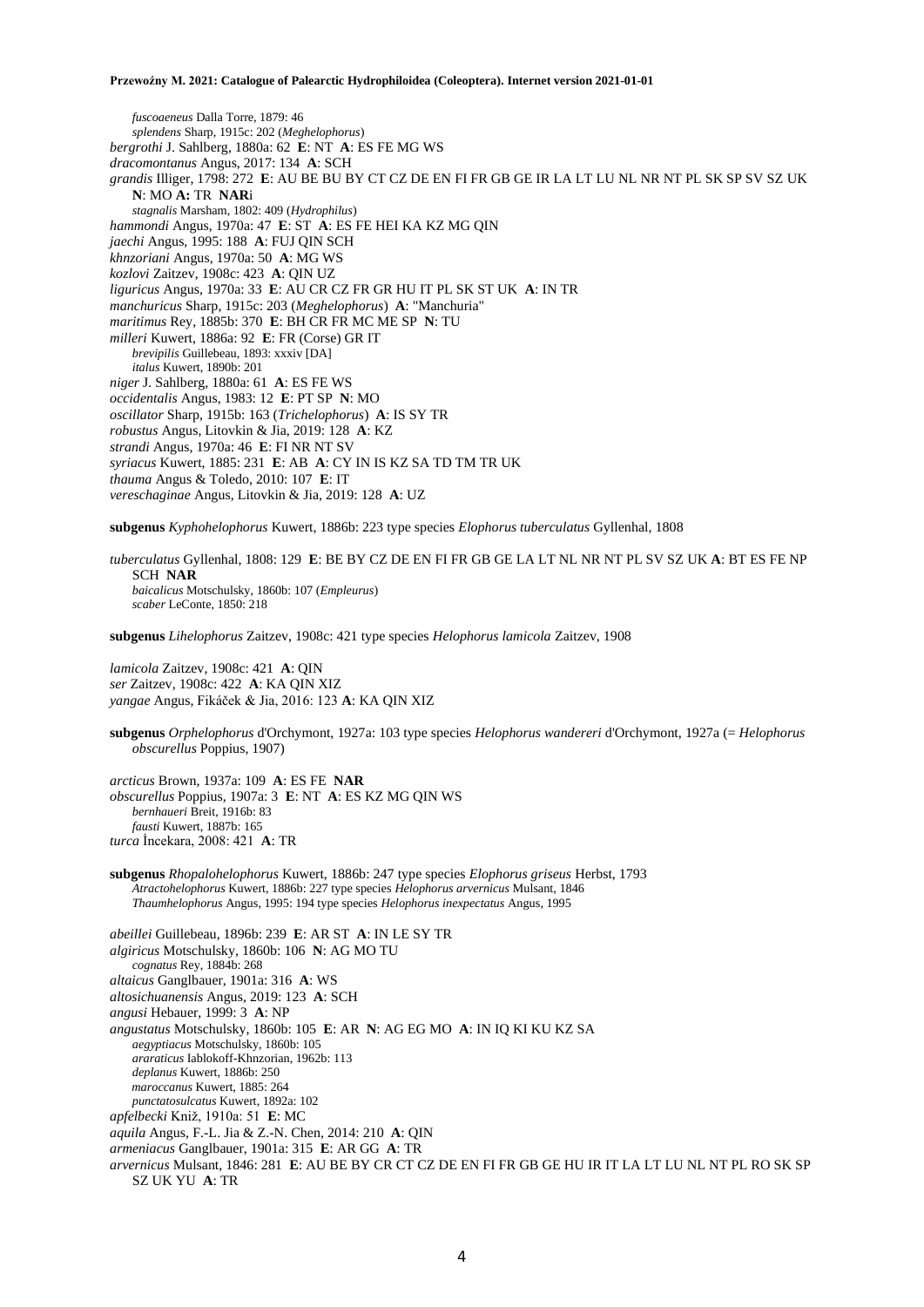*asperatus* Rey, 1885a: 19 **E**: AU CZ DE FR GE GR HU IT LU PL SK SV SZ *crenatus* Rey, 1884b: 268 [HN] *ganglbaueri* Sharp, 1916b: 130 [HN] *umbilicollis* Kuwert, 1885: 310 *aspericollis* Angus, 1973: 309 **A**: ES FE KZ MG QIN WS<sup>18</sup> *asturiensis* Kuwert, 1885: 262 **E**: FR IT PT SP **N**: AG MO TU *iricollis* Sharp, 1916b: 165 *atlantis* Angus & Aouad, 2009: 295 **N**: MO *auricollis* Eschscholtz, 1822: 43 **A**: ES FE<sup>18</sup> WS<sup>18</sup> **NAR** *angustulus* Mannerheim, 1853: 165 *consimilis* Mannerheim, 1853: 164 *inquinatus* Mannerheim, 1852b: 343 *bameuli* Angus, 1987: 52 **E**: SP *banghaasi* Kniž, 1919: 11 **A**: AF KI KZ TD *barbarae* Angus, 1985c: 743 **E**: ST **A**: KZ WS *biltoni* Angus, Mahdizadeh & Hosseinie, 2005: 196 **E**: AB **A**: IN *brevipalpis brevipalpis* Bedel, 1881: 301 **E**: AB AR AU BH BU BY CR CT CZ DE EN FA FI FR GB GE GG GR HU IR IT LA LT LU MD NL NR NT PL PT RO SK SP ST SV SZ TR UK YU **A**: CY IN IQ IS LE SY TR **NAR**i *bulbipalpis* Kuwert, 1890b: 196 *creticus* Kiesenwetter, 1858b: 40 [suppressed] *insignis* Rey, 1885b: 392 *mixtus* Rey, 1885b: 392 *rufipennis* Hubenthal, 1911b: 189 *brevipalpis levantinus* Angus, 1988b: 226 **A**: IN IQ LE TR *brevitarsis* Kuwert, 1890b: 191 **E**: AL AU BH BU CR CZ IT PL RO SK *deubeli* Krauss, 1900a: 239 *browni* McCorkle, 1970: 280 **A**: ES FE HEI JIL MG **NAR** *calpensis* Angus, 1988a: 178 **E**: SP *carsoni* Angus, 1970b: 269 **A**: ES MG QIN SCH WS *cincticollis* Guillebeau, 1893: xxxv **E**: SP **N**: AG MO TU *biscrensis* Sharp, 1916b: 166 *chobauti* Guillebeau, 1896b: 232 *confrater* Kuwert, 1886a: 169 **E**: BU PL UK "Balkan" *knothyi* Ganglbauer, 1901a: 319 *costulatus* Kuwert, 1887b: 167 **E**: "Caucasus" *croaticus* Kuwert, 1886b: 248 **E**: AU BE BY CR CT CZ FR GE HU LA NL PL SK ST YU **A**: ES TR WS *fausti* Sharp, 1916a: 85 [HN] *moscoviticus* A. Semenov, 1899: 610 *daedalus* d'Orchymont, 1932b: 395 **A**: IN TR *dalmatinus* Ganglbauer, 1901a: 312 **E**: ME *difficilis* Angus, 1988b: 230 **A**: IS LE TR *discrepans* Rey, 1885a: 19 **E**: AU BY CR CT CZ EN FI FR HU IT LU NT PL SP ST UK "Transcaucasus" **N**: MO **A**: IN TR WS<sup>18</sup> *iteratus* Sharp, 1916b: 174 *discretus* d'Orchymont, 1925a: 147 **A**: KZ TM *dixoni* Angus, 1987: 51 **A**: IS TR *dorsalis* Marsham, 1802: 410 (*Hydrophilus*) **E**: AU BH CR CT CZ FR GB GE HU IT LU NL PL RO SK ST SZ TR UK **A**: TR *demoulini* Mathieu, 1858: 34 [DA] *quadrisignatus* Bach, 1851: 389 *elizabethae* Angus, 1987: 53 **N**: MO *erzurumicus* İncekara, Mart & Erman, 2005: 44 **A**: TR *faustianus* Sharp, 1916d: 195 (*Atracthelophorus*) **E**: GG ST **A**: TR *fauveli* Ganglbauer, 1901a: 314 **E**: IT SZ *ganglbaueri* Kniž, 1909: (297) *flavipes* Fabricius, 1792a: 205 **E**: AU BH BU BY CR CT CZ DE EN FA FI FR GB GE HU IR IT LA LT LU MC NR NT PL PT SK SP SV SZ UK **N**: MO **A**: CY TR *arcuatus* Mulsant, 1844a: 36 *balticus* Kuwert, 1886a: 138 *monticola* Rey, 1885b: 385 *phalleterus* Sharp, 1916b: 129 *planicollis* Thomson, 1870b: 327 *shetlandicus* Kuwert, 1890b: 227 *sphagnicola* Hardy, 1871: 254 *viridicollis* Stephens, 1828: 112 *fosteri* Angus, 1985c: 725 **A**: KI TD UZ *frater* d'Orchymont, 1926a: 93 **A**: ES IN KA NP TR UP XIZ *hingstoni* d'Orchymont, 1926a: 95 *fulgidicollis* Motschulsky, 1860b: 105 **E**: DE FR GB GE IR IT NL PT SP SV **N**: AG MO TU **A**: TR *emaciatus* Kuwert, 1886b: 249 *exasperatus* Sharp, 1916a: 83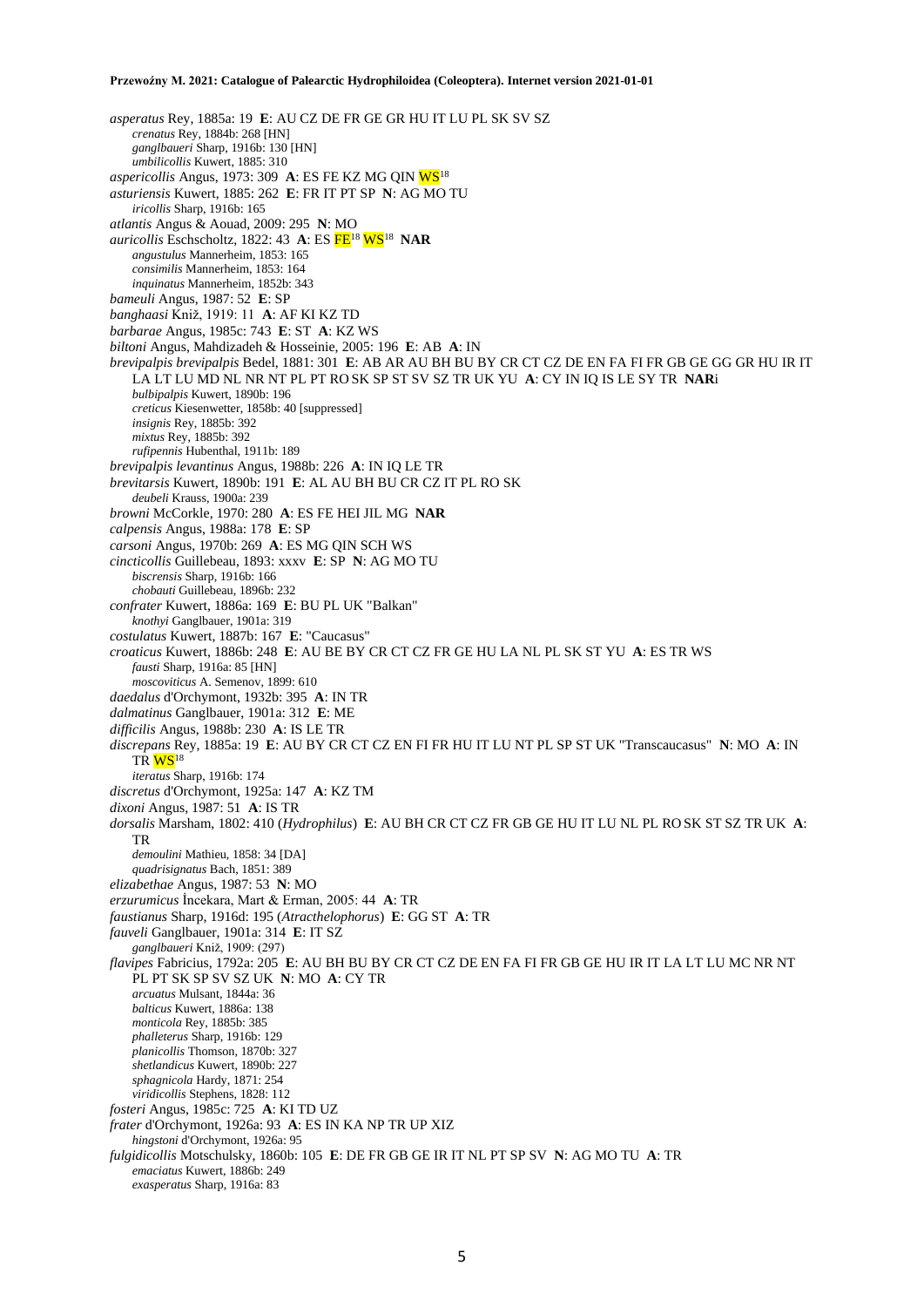*filitarsis* L. W. Schaufuss, 1882c: 621 *mulsanti* Cox, 1874: 136 *glacialis* A. Villa & G.B. Villa, 1833b: 34 **E**: AU BU FI FR GE GR IT MC NR NT PL PT SK SP SV SZ *inalpinus* Dufour, 1851: 363 *insularis* Reiche, 1861: 204 *nivalis* Thomson, 1853: 44 [HN] *granularis* Linnaeus, 1760: 214 (*Buprestis*) **E**: AU BH BY CR CT CZ DE EN FI FR GB GE GG HU IR IT LA LT LU MC NL NR NT PL PT SK SP ST SV SZ UK **A**: ES TR WS *brevicollis* Thomson, 1868: 307 *latus* Kuwert, 1886b: 282 *minimus* Kuwert, 1887b: 168 [HN] *opacus* Kuwert, 1886b: 282 [DA] *pusillus* Motschulsky, 1860b: 106 *pygmaeus* Fabricius, 1792a: 205 *ytenensis* Sharp, 1914b: 103 *gratus* Angus, 1987: 47 **E**: PT SP **N**: AG MO TU *pusillus* Rey, 1885b: 392 [HN] *griseus* Herbst, 1793: 143 **E**: AR AU BU BY CT CZ DE EN FI FR GB GE HU IR IT LA LT LU MD NL NR NT PL RO SK SP ST SV SZ TR UK **A**: TR *affinis* Marsham, 1802: 409 (*Hydrophilus*) [HN] *lateralis* Dalla Torre, 1877: 70 *gurjevae* Angus, 1985c: 725 **A**: KI KZ UZ *guttulus* Motschulsky, 1860b: 106 **E**: AR GG ST **A**: TR *caucasicus* Kuwert, 1885: 232 *dormitans* Sharp, 1916d: 196 (*Atracthelophorus*) *helenae* Angus, 1998: 5 **A**: TR *hilaris* Sharp, 1916b: 125 **E**: AB AR GG ST **A**: IN LE TR *eichleri* d'Orchymont, 1926c: 391 *illustris* Sharp, 1916b: 126 **E**: FR GR IT MC SP UK **A**: TR *imaensis* d'Orchymont, 1926a: 97 **A**: KA QIN SCH XIZ *jocoteroi* Angus & Diaz Pazos, 1991: 419 **E**: PT SP *karatavicus* Angus & Litovkin, 2018: 60 **E**: KZ *kaszabianus* Angus, 1970b: 274 **A**: MG *kayae* Angus, 1985c: 741 **A**: TD UZ *kazakhstanicus* Angus, 1995: 196 **A**: KZ *kerimi* Ganglbauer, 1901a: 318 **E**: AB GG **A**: ES IN KI KZ MG NMO QIN TR WS XIN XIZ *kervillei* d'Orchymont, 1932b: 394 **E**: GR **A**: TR *kirgisicus* Kniž, 1914: (114) **E**: ST **A**: IN KZ TR *korotyaevi* Angus, 1985a: 89 **E**: SP *kryzhanovskii* Angus, 1985c: 745 **A**: ES FE MG *laferi* Angus, 1995: 201 **A**: FE *lapponicus* Thomson, 1853: 42 **E**: BY CT DE FI GG IT NT SP SV **A**: ES FE IN IS KZ LE TR UZ WS *celatus* Sharp, 1916b: 171 *jakowlewi* A.P. Semenov, 1900a: 89 *jeniseiensis* Kuwert, 1886b: 285 *satunini* Zaitzev, 1946: 260 *suturalis* Motschulsky, 1860b: 105 *laticollis* Thomson, 1853: 43 **E**: BY CT DE EN FI FR GB GE IC NL NR NT PL SK SV *pallidulus* Thomson, 1868: 304 *leontis* Angus, 1985c: 740 **E**: SP *lewisi* Angus, 1985c: 740 **E**: GG **A**: IS TR *limbatus* Motschulsky, 1860b: 106 **A**: ES IN KZ MG WS *longipennis* Ganglbauer, 1901a: 315 **A**: KI KZ *longitarsis* Wollaston, 1864: 86 **E**: AU FR GB GE HU IT LT NL PL SK SP ST UK YU **N**: CI MO TU **A**: KZ TR *diffinis* Sharp, 1916b: 168 *erichsoni* Bach, 1866: xi [RN] *punicus* Sharp, 1916b: 167 *punientanus* L.W. Schaufuss, 1882c: 620 *semifulgens* Rey, 1885b: 388 *maculatus* Motschulsky, 1860a: 106 **E**: AB AR **A**: IN KZ TR *matsumurai* Nakane, 1963c: 63 **A**: FE JA *mervensis* A.P. Semenov, 1900b: 587 **E**: AR **A**: AF IN KA KZ SA TD TM TR UZ YE *arabicus* Sharp, 1916a: 83 *fryanus* Sharp, 1916b: 171 *infelix* Sharp, 1916a: 84 *lederi* Sharp, 1916b: 174 *minutus* Fabricius, 1775: 66 **E**: AU BH BU BY CR CT CZ DE EN FI FR GB GE GG GR HU IR IT LA LT LU NL NR NT PL RO SK SL SP ST SV SZ TR UK YU **N**: AG MO **A**: IS TR *mongoliensis* Angus, 1970b: 257 **A**: KZ MG QIN *montanus* d'Orchymont, 1926a: 97 **A**: AF KI KZ QIN SCH UP WS XIZ *montenegrinus* Kuwert, 1885: 261 **E**: AU BH BU CR CZ GE GG HU IT MC ME PL RO SK TR UK YU **A**: TR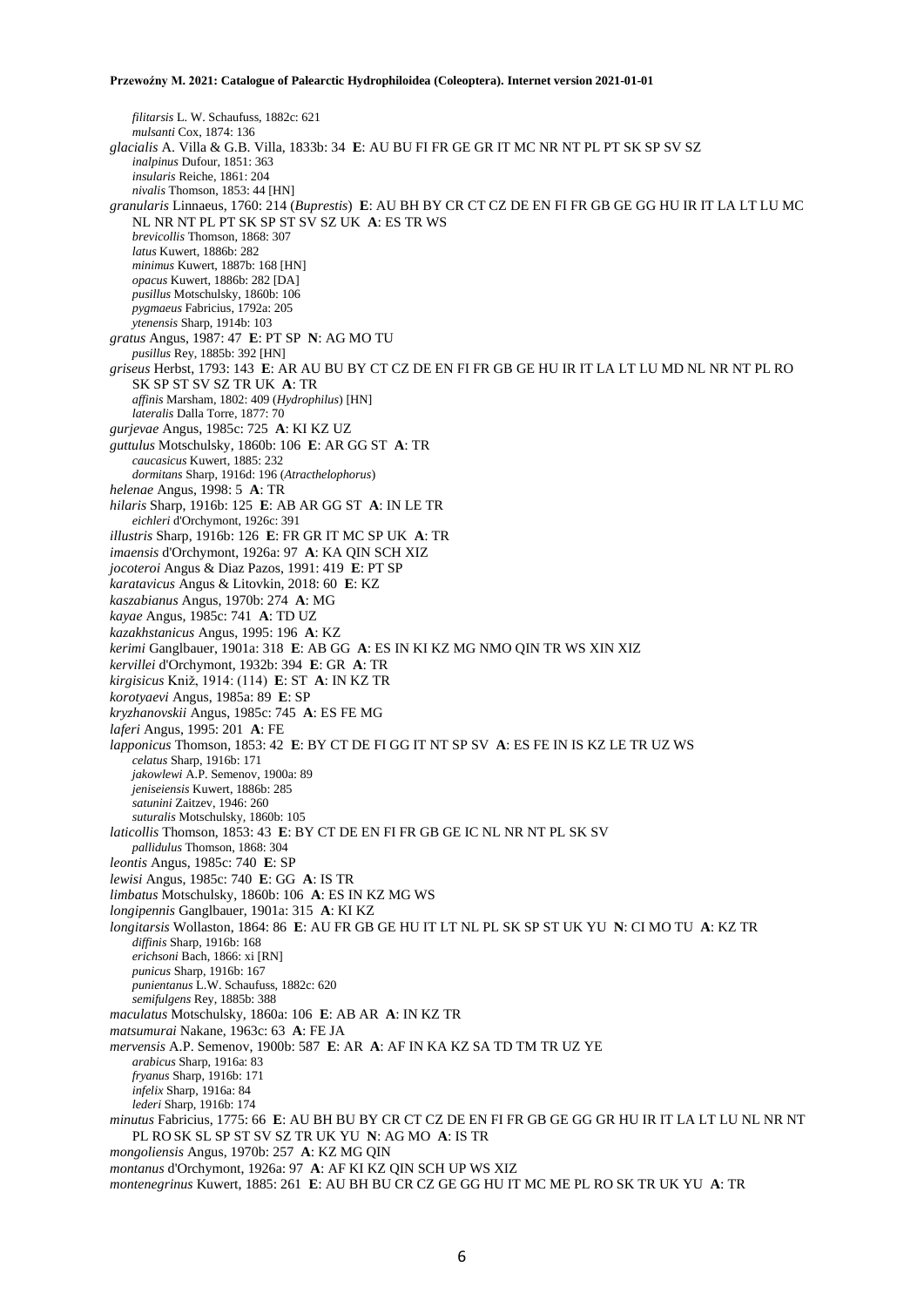*nanus* Sturm, 1836: 40 **E**: AU BY CR CT CZ DE EN FI FR GB GE HU IR IT LA LT LU NL NR NT PL SK SL ST SV SZ UK "Transcaucasus" **A**: ES FE HEI NMO TR WS *nevadensis* Sharp, 1916d: 196 (*Atracthelophorus*) **E**: SP *nigricans* Poppius, 1907a: 9 **A**: ES FE HEI JA MG NMO WS *transbaikalicus* d'Orchymont, 1945c: 11 *nivalis* Giraud, 1852: 92 **E**: AL AU CR CZ FR GE IT MC ME PL SK SZ YU *nivalis* L. Miller, 1852a: 109 [HN] *semicostatus* Rey, 1885b: 375 *nivicola* Sainte-Claire Deville, 1926a: 93 **N**: MO *oblongus* LeConte, 1850: 217 **E**: NT **A**: ES FE WS **NAR** *laevicollis* Poppius, 1907a: 5 *obscurus* Mulsant, 1844a: 36 **E**: AU BU CZ DE FI FR GB GE GG GR HU IR IT LU NL PL SK SP ST SV TR UK **A**: TR *aeneipennis* Thomson, 1853: 43 *apicatus* Rey, 1885b: 386 *krueperi* Kuwert, 1886b: 284 *simplex* Rey, 1885b: 386 *subcrenatus* Rey, 1885b: 386 *walkeri* Sharp, 1916b: 108 *orientalis* Motschulsky, 1860b: 106 **E**: NT **A**: ES FE HEI JA WS **NAR** *sahlbergi* Kuwert, 1886a: 90 *pallidipennis* Mulsant & Wachanru, 1852: 6 **E**: GR **A**: CY IS TR *reitteri* Kuwert, 1885: 262 *vinctus* Sharp, 1916b: 167 *pallidus* Gebler, 1830: 103 **E**: EN FI NR NT SV **A**: ES FE WS *borealis* R.F. Sahlberg, 1834: 4 *incertus* Kuwert, 1886a: 136 *pallidipennis* Thomson, 1853: 41 [HN] *parallelus* Motschulsky, 1860b: 105 *quadricollis* Kuwert, 1886b: 247 [RN] *thomsonis* Kuwert, 1885: 312 [RN] *parajacutus* Angus, 1970b: 279 **A**: MG *paraminutus* Angus, 1986: 150 **E**: AU BY CT CZ GE GR HU PL SK ST UK **N**: TU **A**: TR WS *paramontanus* Angus, 1985c: 744 **A**: TR TD *parasplendidus* Angus, 1970b: 272 **A**: ES FE **NAR** *pici* Guillebeau, 1893: xxxiv **N**: AG MO *pictus* Ganglbauer, 1901a: 317 **A**: TD UZ *pitcheri* Angus, 1970b: 277 **A**: ES JIL *ponticus* Angus, 1988b: 234 **A**: TR *poppii* Angus, 1970b: 263 **A**: ES FE *praenanus* Łomnicki, 1894: 69 **A**: ES FE MG QIN WS *birulai* Zaitzev, 1910: 48 *jacutus* Poppius, 1907a: 7 *pumilio* Erichson, 1837: 197 **E**: AU CR CT DE FI FR GE LA LU NL NT PL SK SZ YU **A**: ES WS *fallax* Kuwert, 1886a: 135 *puncticollis* Rey, 1885b: 382 **E**: FR (Corse) *corsicanus* Kuwert, 1885: 310 *redtenbacheri* Kuwert, 1885: 264 **E**: AU BY CZ DE EN GE HU IT LT PL SK ST SV UK **A**: KZ WS *spinifer* Sharp, 1916a: 84 *richterae* Angus, 1985c: 737 **E**: GG ST *rinki* Angus, 1985c: 744 **E**: IT *salinus* Angus & Litovkin, 2018: 58 **E**: KZ *seidlitzii* Kuwert, 1885: 261 **E**: PT SP *carpetanus* Sharp, 1916b: 111 *impressus* Kuwert, 1886b: 282 *longulus* Kuwert, 1886b: 284 *shatrovskyi* Angus, 1985b: 163 **A**: MG *similis* Kuwert, 1887b: 166 **E**: ST **A**: ES HEI KZ LIA MG TR WS *elongatus* Motschulsky, 1860b: 105 [HN] *motschulskyi* Angus, 1970b: 265 [RN] *singularis* L. Miller, 1881: 189 **E**: AL CR GR ME *sinoglacialis* Angus, Ryndevich & Zhang, 2017: 240 **A**: XIN *splendidus* J. Sahlberg, 1880a: 62 **A**: ES FE WS **NAR** *strigifrons* Thomson, 1868: 308 **E**: AU BY CT CZ DE EN FI FR GB GE HU IT IR LA LT LU NL NR NT PL SK SV SZ UK **A**: ES TR WS *championi* Sharp, 1915e: 236 *subarcuatus* Rey, 1885b: 386 **E**: FR (Corse) IT (Sardegna) *aritzuensis* Sharp, 1916b: 110 *lancifer* Sharp, 1916b: 111 *purpuratus* Rey, 1885b: 386 *subcarinatus* Angus, 1985c: 743 **A**: IS LE TR *theryi* d'Orchymont, 1925a: 145 **N**: MO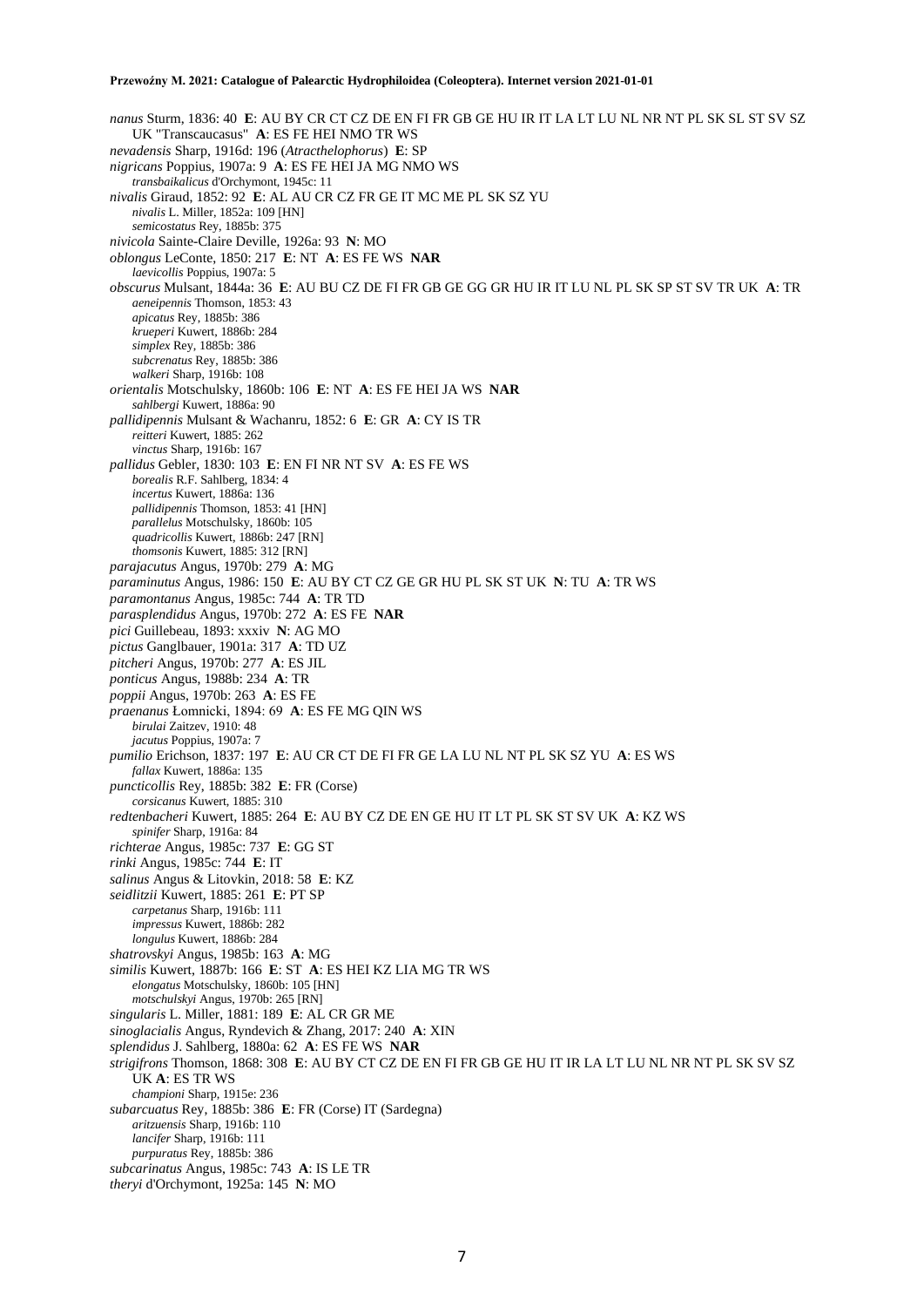*timidus* Motschulsky, 1860b: 106 **A**: ES FE HEI JIL MG NMO *trisulcatus* Guillebeau, 1896b: 232 **N**: AG *uvarovi* Angus, 1985c: 742 **E**: CT ST **A**: FE KZ WS *villosus* Duftschmid, 1805: 296 **E**: AU CZ GE HU RO SK *pinkeri* Ganglbauer, 1904a: 171 *zoppae* Ganglbauer, 1901a: 319 *wrootae* Angus, 1988b: 237 **E**: GR *yammounensis* Angus, 1988b: 232 **A**: IS LE *zagrosicus* Angus, 1988b: 236 **A**: IN TR

**subgenus** *Transithelophorus* Angus, 1970b: 252 type species *Helophorus crinitus* Ganglbauer, 1901

*beibienkoi* Angus, 1984: 539 **A**: KZ TD UZ *crinitus* Ganglbauer, 1901a: 312 **A**: ES FE HEI QIN SHA XIZ WS *kardakoffi* Stöcklein, 1954: 268 *terminassianae* Angus, 1984: 540 **E**: AR **A**: LE TR

**subgenus** *Trichohelophorus* Kuwert, 1886b: 223 type species *Elophorus alternans* Gené, 1836

*alternans* Gené, 1836: 184 **E**: CR FR GB GR IT NL PT SP **N**: AG MO TU *intermedius* Mulsant, 1844a: 32 *mauritanicus* Sharp, 1915b: 162 (*Trichelophorus*)

family Helophoridae, **nomen dubium** (possibly not even Hydrophiloidea) *Helophorus cicatricosus* Gravenhorst, 1807: 107 [DA] [no type locality given]

## family EPIMETOPIDAE Zaitzev, 1908

**genus** *Eumetopus* **Balfour-Browne, 1949: 13** type species *Sepidulum bullatum* Sharp, 1875 *acutimontis* Ji & Jäch, 1998: 202 **A**: HAI *asperatus* Champion, 1919d: 237 (*Epimetopus*) **A**: HP NP UP *bullatus* Sharp, 1875b: 249 (*Sepidulum*) **A**: "India" *weigeli* Skale & Jäch, 2003: 195 **A**: NP

## family GEORISSIDAE Laporte, 1840

**genus** *Georissus* **Latreille, 1809: 377** type species *Pimelia pygmaea* Fabricius, 1798 (= *Byrrhus crenulatus* P. Rossi, 1794)

**subgenus** *Georissus* Latreille, 1809: 377 type species *Pimelia pygmaea* Fabricius, 1798 (= *Byrrhus crenulatus* P. Rossi, 1794)

*babai* Satô, 1970: 199 **A**: JA *canalifer* Sharp, 1888a: 244 **A**: FE JA *crenulatus* P. Rossi, 1794: 81 (*Byrrhus*) **E**: AL AU BY CR CZ DE EN FI FR GB GE GG GR HU IR IT LA LT LU NL NR NT PL PT RO SK SP ST SV SZ **A**: ES FE IS KZ MG WS TR *bisulcatus* Motschulsky, 1843: 657 *canaliculatus* Reiche, 1879: 237 [HN] *corcyraeus* J. Sahlberg, 1903b: 25 *dubius* Panzer, 1799a: no. 5 (*Trox*) *incisus* Motschulsky, 1843: 649 *integrostriatus* Motschulsky, 1843: 650 *major* Motschulsky, 1843: 647 *mutilatus* Motschulsky, 1843: 655 *nepos* Fairmaire, 1879c: 182 *punctatus* Grimmer, 1841: 40 *pygmaeus* Fabricius, 1798: 45 (*Pimelia*) *siculus* Ragusa, 1873: 233 *spinicollis* Motschulsky, 1843: 653 *substriatus* Heer, 1841: 472 **E**: AU BU FR GE GR IT RO SZ "Balkan" "Caucasus" *tenuepunctatus* Motschulsky, 1843: 652

**subgenus** *Neogeorissus* Satô, 1972: 209 type species *Georissus japonicus* Satô, 1972

*bipartitus* Champion, 1923b: 177 **A**: UP *caelatus* Erichson, 1847: 504 **E**: AU CR FR GR IT RO **A**: SY TR *chameleo* Fikáček & Trávníček, 2009: 145 **E**: AE OM *coelosternus* Champion, 1923b: 177 **A**: UP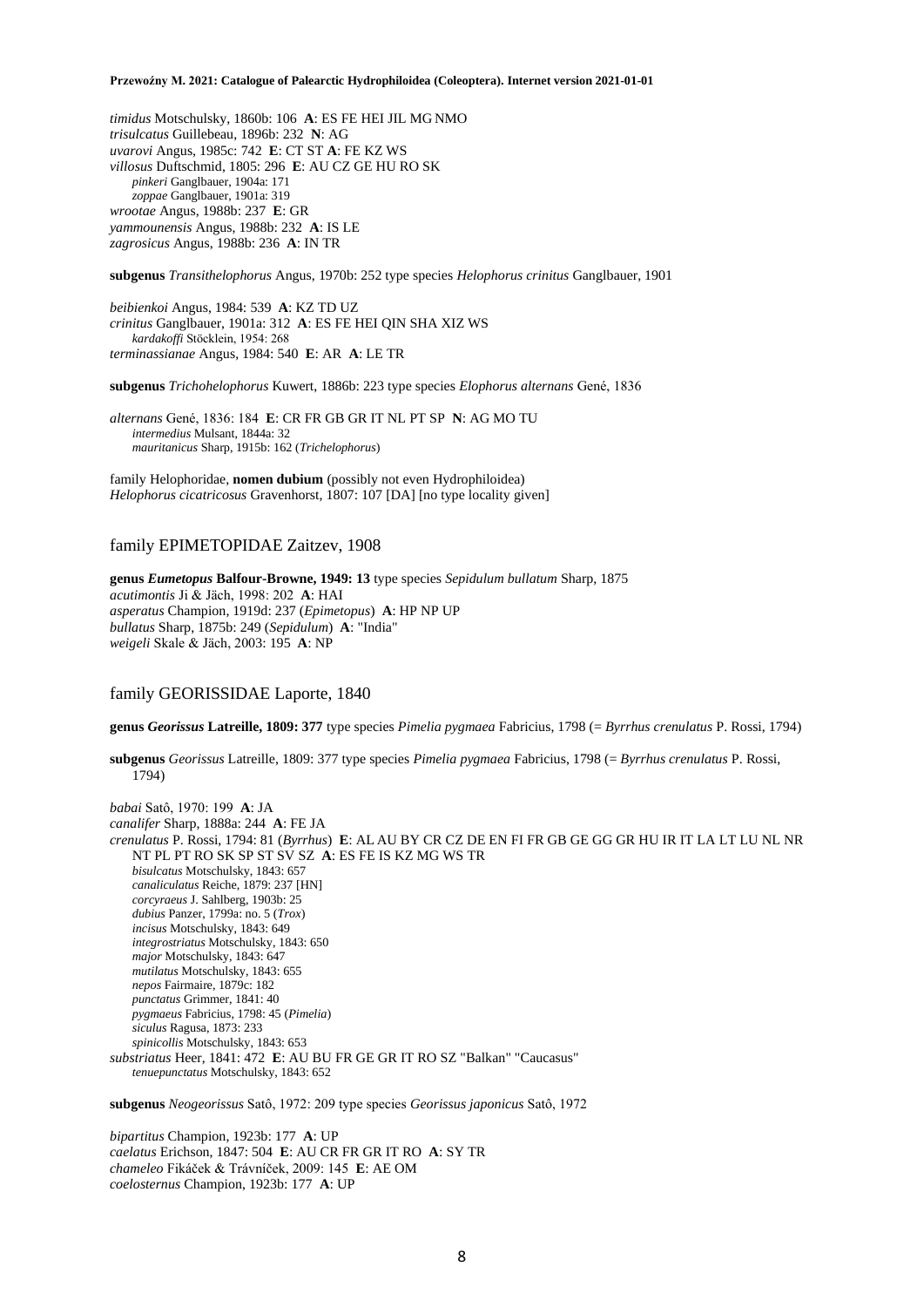*costatus* Laporte, 1840b: 45 **E**: AL BU CT FR GR IT PT SP ST **N**: AG EG **A**: IS TR WS *carinatus* Rosenhauer, 1856: 112 *cupreus* Reiche, 1879: 237 *latreillei* Dufour, 1843: 57 *pimelioides* Fairmaire, 1859a: 45 *formosanus* Kôno, 1936: 53 **A**: TAI *fusicornis* Champion, 1923b: 175 **A**: SD UP *instabilis instabilis* Champion, 1923b: 176 **A**: UP *instabilis minusculus* Champion, 1923b: 176 **A**: UP *japonicus* Satô, 1972: 210 **A**: FE JA *katsuoi* Nakane, 1995: 42 **A**: JA *kurosawai* Nakane, 1963c: 63 **A**: JA *laesicollis* Germar, 1832: pl. 3 **E**: AB AL AU BU CR CZ FR GE GR IT RO SP SZ UK **A**: LE TR *canaliculatus* Motschulsky, 1843: 659 *maritimus* Fikáček, Delgado & Gentili, 2012: 49 **A**: YE (Suqutra) *nemo* Fikáček, Delgado & Gentili, 2012: 112 **A**: YE (Suqutra) *persicus* Fikáček & Falamarzi, 2010: 108 **A**: IN *sakaii* Satô, 1972: 211 **A**: JA *septemcostatus* Champion, 1923b: 178 **A**: UP *trifossulatus* Motschulsky, 1843: 658 **E**: GG **N**: EG

**subgenus** *Nipponogeorissus* Satô, 1972: 212 type species *Georissus granulosus* Satô, 1972

*granulosus* Satô, 1972: 212 **A**: JA

## family HYDROCHIDAE Thomson, 1859

**genus** *Hydrochus* **Leach, 1817: 90** type species *Silpha elongata* Schaller, 1783 *Amrishius* Makhan, 1998a: 143 type species *Hydrochus lacustris* Nietner, 1856 *Aschius* Makhan, 2004: 12 type species *Hydrochus squamifer* LeConte, 1855 *Deepakius* Makhan, 1998a: 141 type species *Deepakius amrishi* Makhan, 1998 *Kiransus* Makhan, 1994: 160 type species *Kiransus aschnaae* Makhan, 1994 *Rishihydroius* Makhan, 2001a: 84 type species *Hydrochus megaphallus* Berge Henegouwen, 1988 *Rishwanius* Makhan, 1998a: 144 type species *Hydrochus soesilaae* Makhan, 1994 (= *Hydrochus richteri* Bruch, 1915) *Satishius* Makhan, 2004: 11 type species *Satishius tishi* Makhan, 2004 *Soesilius* Makhan, 2001b: 390 type species *Hydrochus dewnaraini* Makhan, 1992 *aequalis* Sharp, 1884b: 457 **A**: JA *adiyamanensis*Taşar, 2017: 356 **A**: TR *aljibensis* Castro & Delgado, 1999: 26 **E**: PT SP **N**: MO *angusi* Valladares, 1988: 84 **E**: SP *angustatus* Germar, 1824: 90 **E**: BE CR FR GB GE HU IR IT LU NL PT SK SP **N:** MO *ramiroi* Roubal, 1934d: 43 *rugiceps* Rey, 1886: 9 *salinus* Rey, 1886: 10 *sculptus* Rey, 1886: 10 *subcyanescens* Gozis, 1919: 127 *brevis* Herbst, 1793: 141 (*Elophorus*) **E**: AU BE BY CT CZ DE EN FI FR GB GE GG HU IR IT LA LT LU NL NR NT PL SK SV SZ UK A: ES <mark>WS<sup>6</sup> <del>TR</del></mark> *chubu* Balfour-Browne & Satô, 1962: 3 **A**: JA SC *crenatus* Fabricius, 1792a: 205 (*Elophorus*) **E**: AU BE BU BY CR CT CZ DE EN FI FR GB GE HU IT LA LT LU NL PL SK SL ST SV SZ UK **A**: WS *carinatus* Germar, 1824: 89 *elongatus* Schaller, 1783: 257 (*Silpha*) **E**: AU BE BU BY CR CT CZ DE FR GB GE HU IT LA LT LU PL SK SL ST SV SZ **A**: ES KZ WS TR "Central Asia" *cicindeloides* Marsham, 1802: 411 (*Hydrophilus*) *crenulatus* Motschulsky, 1860b: 104 *elongatus* Fabricius, 1792a: 204 (*Elophorus*) [HN] *sibiricus* Motschulsky, 1860b: 104 *farsicus* Hidalgo-Galiana, Jäch & Ribera, 2010: 61 **A**: IN TR *flavipennis* Küster, 1852: no.55 **E**: AB AL AU BH BU CR CT CZ GR HU IT ME PL PT SK SP ST UK **N**: MO TU **A**: IN TR *filiformis* Kuwert, 1887c: 291 [DA] *foveostriatus* Fairmaire, 1859b: 786 [DA] *fuscipennis* Kuwert, 1887c: 291 [DA] *obtusicollis* Fairmaire, 1877a: 141 [DA] *testaceipennis* Kuwert, 1887c: 291 [DA] *grandicollis* Kiesenwetter, 1870: 73 **E**: FR IT SL SP **N**: CI MO TU *ibericus* Valladares, Díaz & Delgado, 1999: 82 **E**: PT SP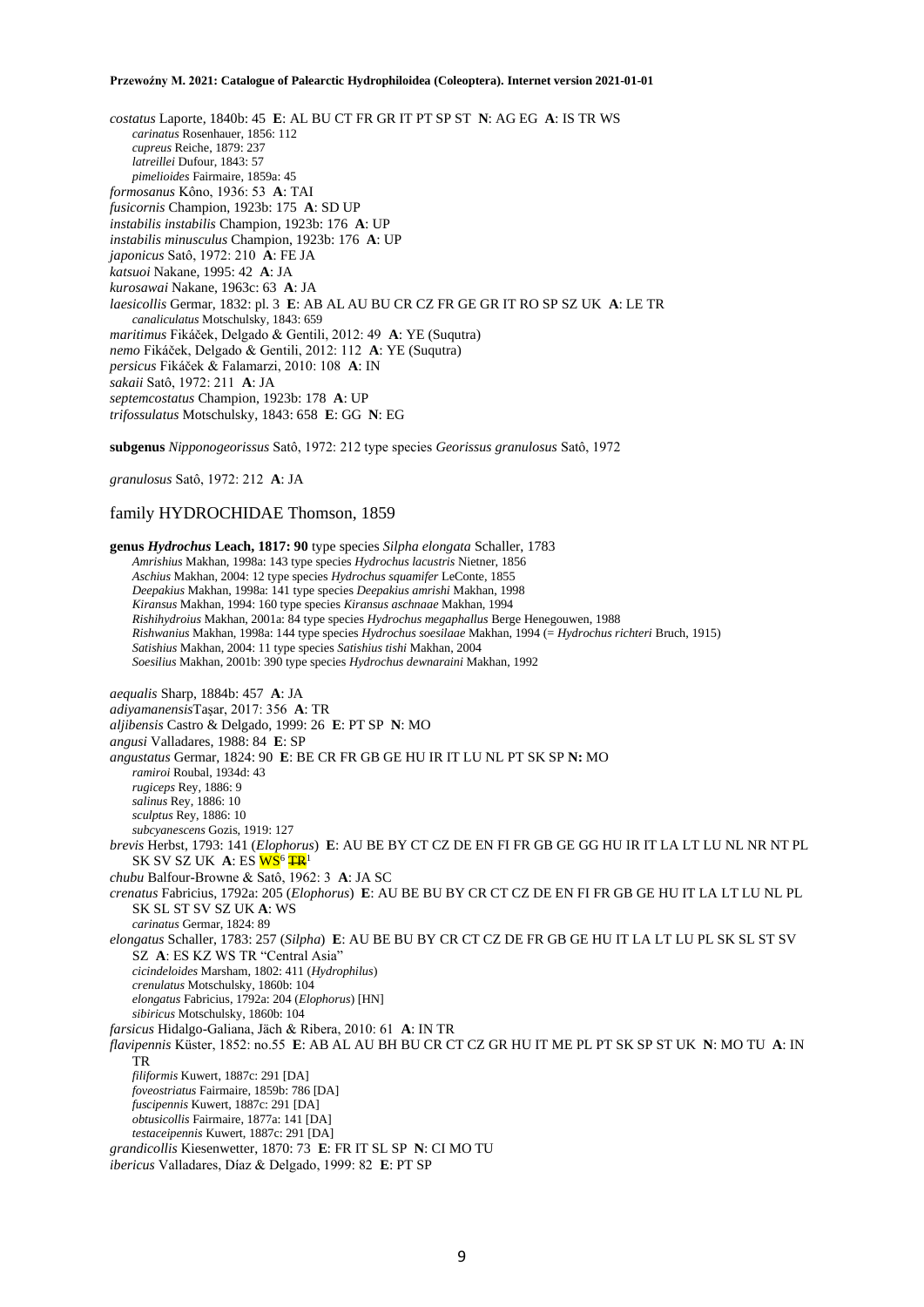*ignicollis* Motschulsky, 1860b: 104 **E**: AU BE BU BY CT CZ DE EN FI GB GE HU IR LA LT LU NR NT PL SK ST SV YU **A**: **IN**<sup>3</sup> TR WS *interruptus* L. Heyden, 1870: 72 **E**: PT SP *martinae* Makhan, 1996: 185 *japonicus* Sharp, 1873b: 64 **A**: HUN JA LIA SC TAI **AUR ORR** *annamita* Régimbart, 1903b: 64 *kirgisicus* Motschulsky, 1860b: 103 **E**: BY CT HU NT UK **A**: ES FE KZ WS *lacustris* Nietner, 1856: 14 **A**: "India" **ORR** *laferi* Shatrovskiy, 1989: 275 **A**: FE *megaphallus* Berge Henegouwen, 1988: 19 **E**: AU BE BY CZ DE EN FI GB GE HU LA NL NR PL RO SK ST SV TR UK  $\mathbf{A}$ :  $\mathbf{TR}^1$ *niloticus* Sharp, 1904: 3 **N**: EG *nitidicollis* Mulsant, 1844a: 49 **E**: BE FR GB GE IT PT SP **N**: MO "Northwest Africa" **A**: CY *flavipennis* Gozis, 1919: 125 [HN] [DA] *funebrior* Gozis, 1919: 125 [DA] *impressus* Rey, 1885a: 21 [HN] *nodulifer* Reitter, 1897d: 210 **E**: AB **A**: IN TR *nooreinus* Berge Henegouwen & Sáinz-Cantero, 1992: 26 **E**: SP *octocarinatus* Hochhuth, 1871: 249 **E**: UK *opacus* Motschulsky, 1860b: 103 **A**: "India" *violaceomicans* Motschulsky, 1860b: 103 *rishi* Makhan, 1995: 193 **A**: GUX HUN **ORR** *rhytipterus* Jia & W. Wu, 1999: 308 **A**: HUN *roberti* Shatrovskiy, 1993: 828 **E**: AB ST *smaragdineus* Fairmaire, 1879b: 159 **E**: FR PT SP **N**: AG MO TU *bicolor* Rey, 1885a: 20 *fossula* Rey, 1886: 11 *tariqi* Ribera, Hernando & Aguilera, 1999: 99 **E**: SP **N**: MO

## family SPERCHEIDAE Erichson, 1837

**genus** *Spercheus* **Kugelann, 1798: 241** type species *Dytiscus emarginatus* Schaller, 1783

*belli babylonicus* Hebauer, 1997a: 34 **A**: IQ KU *belli belli* Champion, 1919d: 239 **A**: PA UP **ORR** *binodulus* Champion, 1919d: 239 *gibbus* Champion, 1919d: 238 *cerisyi* Guérin-Méneville, 1842: 71 **N**: EG **A**: IQ IS **AFR** *capicola* Péringuey, 1892b: 107 *crenaticollis* Régimbart, 1906: 271 *emarginatus* Schaller, 1783: 327 (*Dytiscus*) **E**: AB AU BE BU BY CR CT CZ DE EN FR GB GE GR HU IT LA LT LU NL NT PL RO SK ST SV SZ TR UK **N**: EG **A**: FE IN KZ TD TR "Central Asia" "South Siberia" *luridus* Mathieu, 1858: 33 *sordidus* Marsham, 1802: 403 (*Hydrophilus*) *texanus* Spangler, 1961: 117 *verrucosus* Marsham, 1802: 404 (*Hydrophilus*) *platycephalus interruptus* Fairmaire, 1892a: 88 **N**: EG **AFR** *senegalensis* Laporte, 1832: 398 **A**: TR **AFR** *algoensis* Péringuey, 1892b: 108 *distinguendus* Fairmaire, 1893a: 147 *sulcatus* Gory, 1834: pl. 20 *stangli* Schwarz & Barber, 1918: 133 **A**: JA TAI **ORR**

## family HYDROPHILIDAE Latreille, 1802

subfamily **Hydrophilinae** Latreille, 1802 tribe Amphiopini Kuwert, 1890

## **genus** *Amphiops* **Erichson, 1843: 229** type species *Hydrophilus gibbus* Illiger, 1801 *Cyprimorphus* Fairmaire, 1873: 334 type species *Cyprimorphus compressus* Fairmaire, 1873 (= *Coelostoma senegalense* Laporte, 1840)

*caristripus* Jia, 1994: 100 (102) **A**: FUJ *coelopunctatus* Jia, 2014: 1089 **A**: HAI HKG *coomani* d'Orchymont, 1926b: 246 **A**: GUA HAI HKG MAC **ORR** *mater* Sharp, 1873b: 62 **A**: BEI FUJ GUA GUI GUX HAI HUB HUN JA JIA JIX NP SC SCH TAI TIA YUN ZHE **ORR** *annamita* Régimbart, 1903b: 62 *pedestris* Sharp, 1890: 354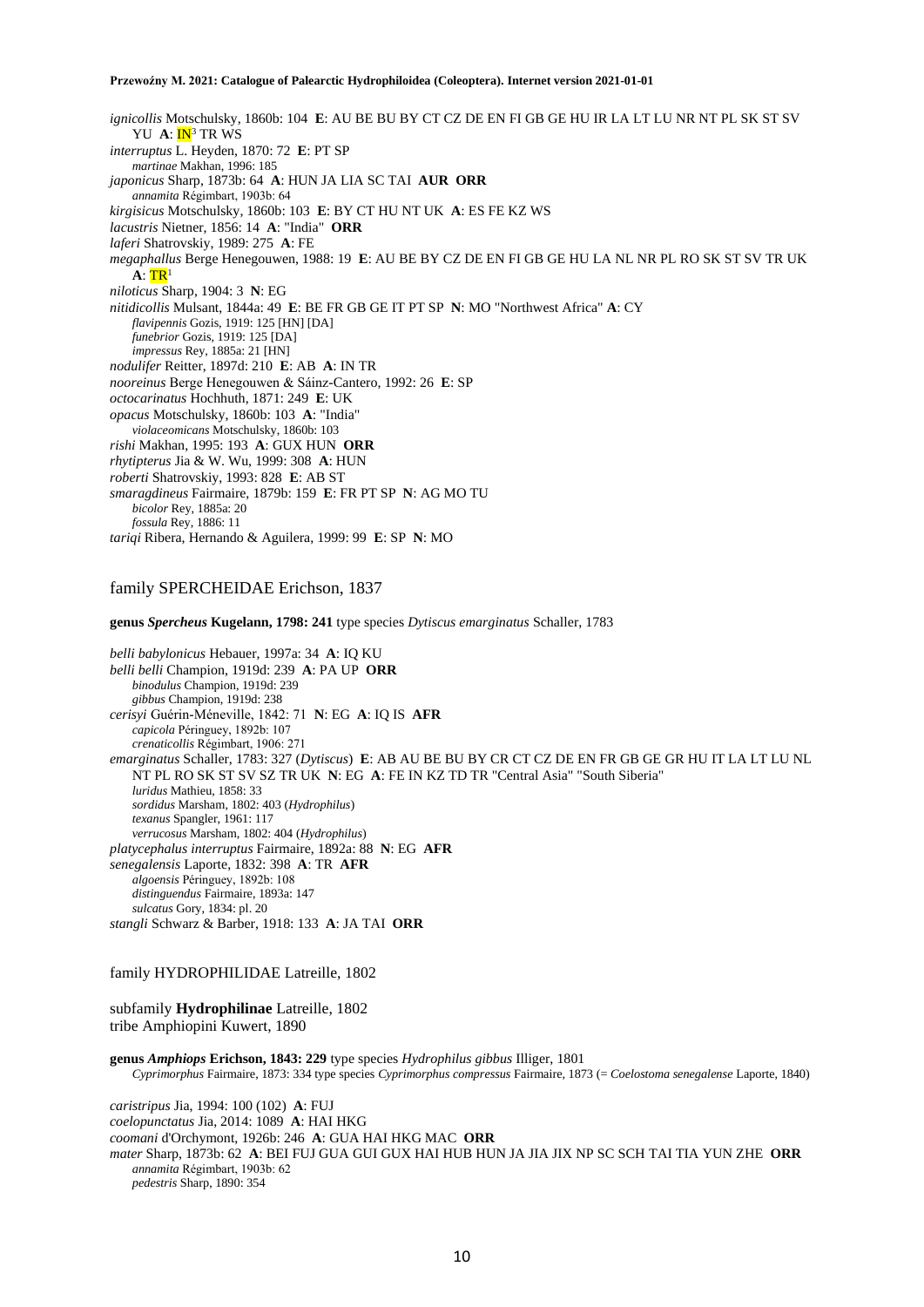*varians* d'Orchymont, 1922: 629

*mirabilis* Sharp, 1890: 355 **A**: GUA GUX HAI JIA SHN YUN **ORR** *variolosus* Régimbart, 1903b: 63 *yunnanensis* Pu, 1963: 82 (80) *phallicus* d'Orchymont, 1936c: 114 **N**: EG **A**: IS **AFR** *senegalensis* Laporte, 1840b: 59 (*Coelostoma*) **N**: EG MO **AFR** *abeillei* Guillebeau, 1896b: 229 *compressus* Fairmaire, 1873: 334 (*Cyprimorphus*) *lucidus* Erichson, 1843: 231 tribe Berosini Mulsant, 1844 **genus** *Allocotocerus* **Kraatz, 1883: 14** type species *Allocotocerus bedeli* Kraatz, 1883 *Ashnaia* Makhan, 2007a: 1 type species *Ashnaia soesilae* Makhan, 2007 *Globaria* Latreille, 1829: 521 [HN] type species *Globaria leachii* Hope, 1838 *Spheroides* Hope, 1838: 168 [HN] (no type species designated) *leachii* Hope, 1838: pl. 3 [fig. 6 + p. 167] (*Globaria*) **A**: GUA GUX **ORR** *narayanus* Hebauer, 2002a: 8 **A**: NP *striatopunctatus* Laporte, 1840b: 57 (*Globaria*) **A**: SA **ORR** *subditus* d'Orchymont, 1939a: 105 (*Globaria*) **A**: YUN **genus** *Berosus* **Leach, 1817: 92** type species *Dytiscus luridus* Linnaeus, 1760 *Hygrotrophus* W. J. MacLeay, 1873: 131 type species *Hygrotrophus nutans* W.J. MacLeay, 1873 *Paraberosus* Kuwert, 1890a: 113 type species *Paraberosus nigriceps* Kuwert, 1890 (= *Hydrophilus nigriceps* Fabricius, 1801) **subgenus** *Berosus* Leach, 1817: 92 type species *Dytiscus luridus* Linnaeus, 1760 *Euberosus* Acloque, 1896: 94 type species *Dytiscus luridus* Linnaeus, 1760 *affinis* Brullé, 1835: 285 **E**: AL AU BH BU CR FR GB GR HU IT MC ME NL PT SK SL SP TR YU **N**: AG EG MO TU **A**: CY IN IS SY TR *algericus* Kuwert, 1890a: 120 *murinus* Küster, 1844: no.36 *pelagicus* Kuwert, 1888c: 139 *salmuriensis* Ackermann, 1853: 197 *sardous* Kuwert, 1888c: 139 *suturalis* Küster, 1844: no.37 *byzantinus* Ganglbauer, 1904a: 225 **E**: GR **A**: IN KZ TR *corrugatus* Régimbart, 1906: 266 **N**: EG **A**: YE (Suqutra) **AFR** *dentatis* Wu & Pu, 1997: 190 [193] **A**: FUJ GUA GUI HEI HUN JIX SCH SHG YUN *dispar* Reiche & Saulcy, 1856: 355 **E**: "Caucasus" **A**: IN IQ IS LE SY TR *fuscostriatus* Fairmaire, 1892a: 87 **N**: AG **A**: OM SA YE **AFR** *geminus* Reiche & Saulcy, 1856: 356 **E**: AU CR CT<sup>16</sup> CZ GE HU IT PL RO SK UK "Caucasus" *guilielmi* Knisch, 1924d: 23 **N**: MO *hispanicus* Küster, 1847: no.80 **E**: AU CR CZ FR GR HU IT MA NL PT SP **N**: AG LB MO TU **A**: TR **AFR** *lineicollis* A. Costa, 1884: 49 *subciliaris* Rey, 1885b: 348 *insolitus* d'Orchymont, 1937c: 40 **A**: IN KU PA SA *japonicus* Sharp, 1873b: 61 **A**: GUA GUI GUX HUB HUN JA JIX SC SCH TAI ZHE *luridus* Linnaeus, 1760: 214 (*Dytiscus*) **E**: AL AR<sup>12</sup> AU BE BH BU BY CR CT CZ DE EN FI FR GB GE HU IR IT LA LT NL NR NT PL RO SK SL ST SV SZ UK YU "Caucasus" **A**: IN TR WS *chalcaspis* Eschscholtz, 1818: 457 (*Hydrophilus*) *fuscus* De Geer, 1774: 378 (*Hydrophilus*) [RN] *globosus* Curtis, 1828: pl. 240 *lapponicus* J. Sahlberg, 1894: 47 *sculptus* Solsky, 1873: 308 *nigriceps* Fabricius, 1801a: 254 (*Hydrophilus*) **A**: IN IQ NP OM PA SA UP YE **AFR ORR** *aeneiceps* Motschulsky, 1861a: 110 *immaculicollis* Fairmaire, 1892a: 88 *melanocephalus* Kuwert, 1890a: 113 (*Paraberosus*) *nigriceps* Kuwert, 1890a: 114 (*Paraberosus*) [HN] *problematicus* Schödl, 1993b: 214 **N**: EG **A**: IN YE *pulchellus* W.S. MacLeay, 1825: 35 **A**: HUB HUN FUJ GUA GUI GUX HAI HKG IN JA JIA JIX NP SA SCH TAI UP YUN ZHE **AUR ORR** *decrescens* Walker, 1859: 258 *pubescens* Mulsant & Rey, 1858: 319 *vestitus* Sharp, 1884b: 456 *punctipennis* Harold, 1878: 67 **A**: ES FE HEI HUN JA JIA LIA MG NMO SC TAI *rubiginosus* Kuwert, 1890a: 116 **A**: OM SA YE **AFR** *australis* Péringuey, 1892a: 23 (*Spercheus*)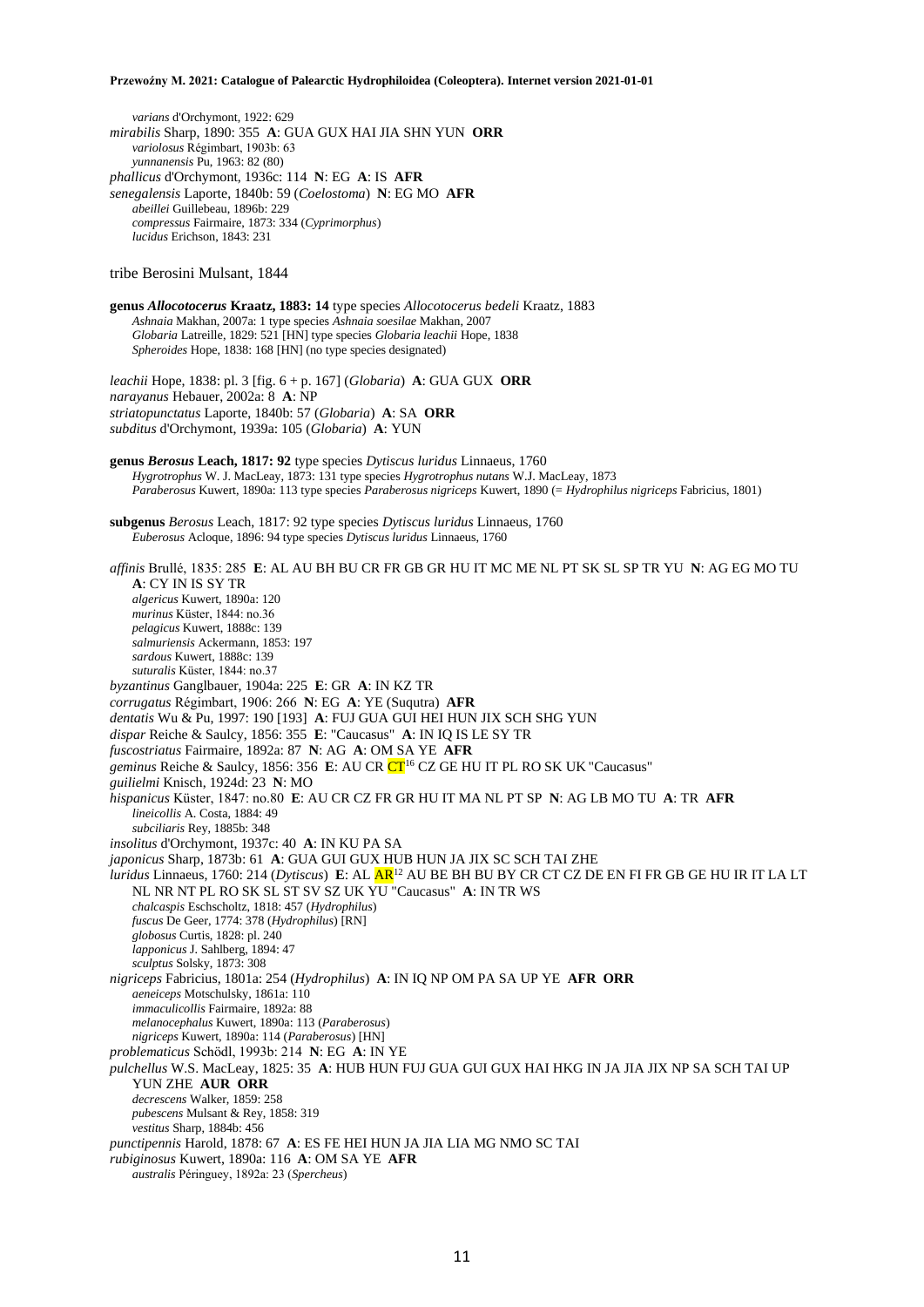*signaticollis* Charpentier, 1825: 204 (*Hydrophilus*) **E**: AL AR<sup>12</sup> AU BE BH BU BY CR CT CZ DE EN FR GB GE GG GR HU IR IT LA LT MC ME NL NR PL PT RO SK SL SP ST SV SZ UK YU **N**: AG MO TU **A**: AF ES<sup>10</sup> IN KZ TD TM TR UZ WS *aericeps* Curtis, 1828: pl. 240 *corsicus* Desbrochers des Loges, 1869: (45) *krueperi* Kuwert, 1890a: 117 **subgenus** *Enoplurus* Hope, 1838: 128 type species *Hydrophilus spinosus* Steven, 1808 *Acanthoberosus* Kuwert, 1888c: 130 type species *Hydrophilus spinosus* Steven, 1808 *Anchialus* Thomson, 1859: 17 [HN] type species *Hydrophilus spinosus* Steven, 1808 *asiaticus* Kuwert, 1888c: 132 **E**: AR<sup>12</sup> **A**: IN IQ KU TR XIN *assamensis* Schödl, 1992: 141 **A**: NP **ORR** *atlanticus* Queney, 2007: 93 **E**: FR *atrodorsus* Jia & Pu, 1997: 190 [194] **A**: HEI *bispina* Reiche & Saulcy, 1856: 356 **E**: AR<sup>12</sup> AU GR IT SP ST UK **N**: AG EG TU **A**: AF CY IN IS KZ LE SY TM TR UZ *aethiops* Kuwert, 1888c: 135 *numidicus* Kuwert, 1888c: 131 *chinensis* Knisch, 1922: 111 **A**: AF GUA GUX HKG IN KA NP PA SD UP YUN **ORR** *fallax* d'Orchymont, 1937b: 30 *cuspidatus* Erichson, 1843: 228 **N**: EG **AFR** *acutispina* Fairmaire, 1869a: 196 *bispinosus* Boheman, 1851: 591 *gracilispina* Régimbart, 1906: 264 *dentalis* İncekara, Mart, Polat, Aydoğan, Türken, Taşar & Bayram, 2011: 238 **E**: GG **A**: TR *elongatulus* Jordan, 1894: 112 **A**: AF GUA GUX FUJ HKG JIX JA TAI YUN **AFR ORR** *fairmairei* Zaitzev, 1908b: 355 [RN] **A**: FUJ GUA GUX HAI HEN HKG JA NP PA TAI TIA YUN **ORR** *acutispina* Fairmaire, 1889b: 336 [HN] *fischeri* Schödl, 1993a: 29 A: BEI ES<sup>10</sup> FE GAN HEI HEN MG TIA *frontifoveatus* Kuwert, 1888c: 131 **E**: AB AR<sup>12</sup> AU BH BU CR CZ FR GE HU IT NR PL RO SK ST UK YU **N**: EG **A**: AF IN KZ TM TR WS *fulvus* Kuwert, 1888c: 134 **E**: AU BU DE FI FR GB GE HU NL SP ST SV UK **A**: ES HEN IN KZ MG NMO TD<sup>17</sup> TM TR UZ WS *furcatus* Boheman, 1851: 590 **N**: AG EG **AFR** *aegyptiacus* Kuwert, 1888c: 130 *guttalis* Rey, 1883b: 88 **E**: FR SP **N**: AG MO TU **A**: TR *huangi* Jia & Pu, 1997: 192 [193] **A**: YUN *incretus* d'Orchymont, 1937a: 12 **A**: GUA GUX HAI HKG JA MAC NP TAI UP YUN **ORR** *indicus* Motschulsky, 1861a: 110 (*Enoplurus*) **A**: NP PA UP **ORR** *indiges* Schödl, 1992: 150 **A**: PA **ORR** *ineditus* d'Orchymont, 1937a: 11 **A**: YUN **ORR** *jaechi* Schödl, 1991: 118 **E**: AL FR GR IT SP YU **N**: EG **A**: TR GAN HEB NMO *lewisius* Sharp, 1873b: 61 **A**: BEI FE HEI GUA GUX HKG HUB HUN JA JIA JIX MG NC NMO SC SCH SHA SHG SHX YUN ZHE **ORR** *litvinchuki* Prokin, 2018: 3 **E**: AB **A**: KZ TD UZ *nipponicus* Schödl, 1991: 123 **A**: JA ZHE *spinosus* Steven, 1808: 8 (*Hydrophilus*) **E**: AB AL AR<sup>12</sup> AU BH BU BY CR DE EN FI FR GB GE GG GR HU IT LA MC ME NL NR PL RO SK SL ST SV TR YU UK **N**: TU **A**: AF CY IN KI KZ MG SC TD TIA TM TR UZ WS XIN *apicalis* Samouelle, 1832: no. 5-1 *lenkoranus* Kuwert, 1888c: 133 *samarkanti* Kuwert, 1888c: 132 *schusteri* Kuwert, 1888c: 133 *tayouanus* Ueng, Wang & Wang, 2007: 88 [RN] **A**: FUI TAI ZHE *salinus* Ueng, Wang & Wang, 2006: 63 [HN] *yunnanensis* Jia & Pu, 1997: 191 [194] **A**: YUN **genus** *Regimbartia* **Zaitzev, 1908b: 362** [RN] type species *Volvulus inflatus* Brullé, 1835 *Brachygaster* Mulsant, 1853: 173 [HN] (no type species designated) *Spheroides* Hope, 1838: 168 [HN] (no type species designated) *Volvulus* Brullé, 1835: 282 [HN] type species *Volvulus inflatus* Brullé, 1835 *attenuata* Fabricius, 1801a: 253 (*Hydrophilus*) **A**: AF FUJ GUA GUI HAI HKG HUN JA JIA JIX NP OM PA SC SCH TAI YE YUN "India" "Kurdistan" **AUR ORR** *aenea* Brullé, 1835: 283 (*Volvulus*) *indica* Mulsant, 1853: 179 (*Brachygaster*) *metallescens* Mulsant, 1853: 178 (*Brachygaster*) *profunda* Sharp, 1873b: 62 (*Volvulus*) *scaphiformis* Fairmaire, 1879a: 83 (*Volvulus*) *compressa* Boheman, 1851: 588 (*Volvulus*) **N**: EG **AFR** *jaegerskioeldi* Sharp, 1904: 5 (*Volvulus*)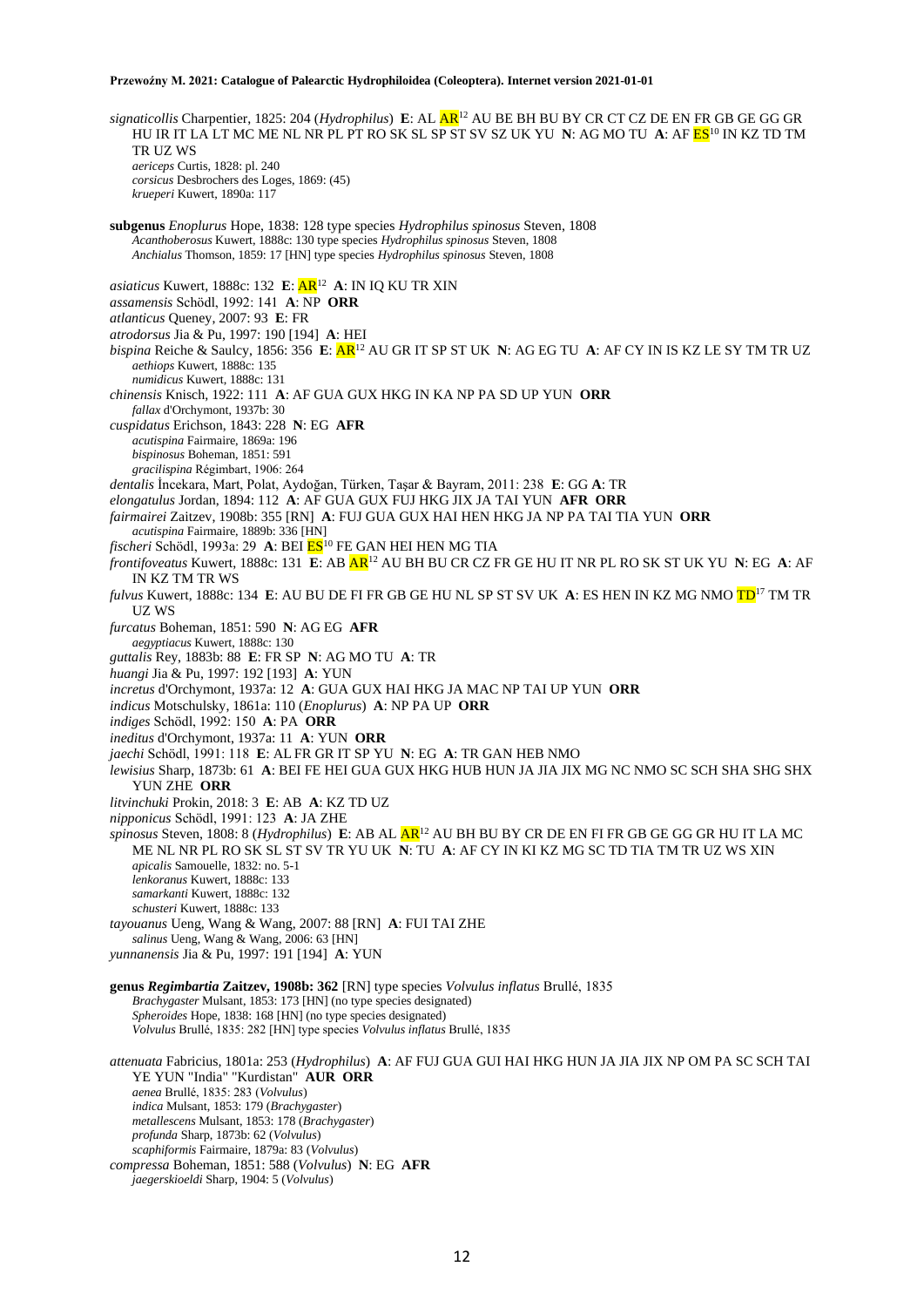*nilotica* Sharp, 1904: 5 (*Volvulus*) **N**: EG **AFR** *compressa* Régimbart, 1906: 267 (*Volvulus*) [HN]

tribe Laccobiini Houlbert, 1922

**genus** *Arabhydrus* **Hebauer, 1997c: 261** type species *Arabhydrus gallagheri* Hebauer, 1997

*gallagheri* Hebauer, 1997c: 262 **A**: OM

**genus** *Hydrophilomima* **M. Hansen & Schödl, 1997: 187** type species *Hydrophilomima jaechi* M. Hansen & Schödl, 1997

*yunnanensis* M. Hansen & Schödl, 1997: 193 **A**: YUN

**genus** *Laccobius* **Erichson, 1837: 202** type species *Chrysomela minuta* Linnaeus, 1758

**subgenus** *Compsolaccobius* Ganglbauer, 1904a: 251 type species *Hydrophilus decorus* Gyllenhal, 1827

*decorus* Gyllenhal, 1827: 275 (*Hydrophilus*) **E**: EN FI GG LA ST SV UK **A**: AF ES KI KZ MG QIN TD TM TR UZ WS *pallidissimus* Reitter, 1899b: 197 **A**: AF KI KZ TD TM UZ XIN

**subgenus** *Dimorpholaccobius* Zaitzev, 1938: 120 type species *Laccobius sulcatulus* Reitter, 1909 *Brachypalpus* Laporte, 1840b: 56 [HN] type species *Hydrophilus bipunctatus* Fabricius, 1775 *Macrolaccobius* Gentili, 1974: 550 type species *Hydrophilus striatulus* Fabricius, 1801

*aegaeus* Gentili, 1974: 558 **E**: BU ?GG GR TR UK (Krym) **A**: IN TR

*albescens* Rottenberg, 1874a: 308 **E**: AU BH CR CZ FR GE IT SL SZ

*similis* Gentili, 1973: 61

*atratus* Rottenberg, 1874a: 308 **E**: AU BE CZ FR GB GE IR NL PT SK SP **N**: MO TU *subregularis* Rey, 1885b: 299

*atricolor* d'Orchymont, 1938a: 4 **N**: MR

*atrocephalus atrocephalus* Reitter, 1872: 178 **E**: IT PT SP **N**: AG EG LB MO TU **A**: IS SY **AFR**

*carreti* Guillebeau, 1896b: 227 (245)

*purpuratus* Guillebeau, 1896b: 227 *atrocephalus canariensis* d'Orchymont, 1940d: 71 **N**: CI

*azerus* Gentili, 2016: 180 **E**: AB **A:** IN

*bipunctatus* Fabricius, 1775: 229 (*Hydrophilus*) **E**: ?AB AL ?AR AU BE BH BU BY CR CZ DE EN FI FR GB GE ?GG GR HU IR IT LA LT LU MC ME NL NR NT PL RO SB SK SL SP ST SV SZ UK YU **N**: MO TU **A**: IN KZ TM TR WS XIN

*alutaceus* Thomson, 1868: 313

*emmeryanus* Rottenberg, 1874a: 318

*graecus* Rottenberg, 1874a: 317

*chiesai* Gentili, 1974: 556 **A**: IN KZ NP TR

*elmii* Gentili & Sadeghi, 2004: 40 **A**: IN

*eremita* Gentili, 1989b: 100 **A**: SA

*fresnedai* Gentili & Fikáček, 2015: 102 **E**: IT SP **N**: MO

*gloriana* Gentili & Ribera, 1998: 194 **E**: SP

*halophilus* Gentili, 1982: 37 **A**: IN TR

*hauserianus* Kniž, 1914: (116) **A**: KZ IN IQ TD TM TR

*hindukuschi* Chiesa, 1966: 302 **E**: AB AR GG RU **A**: AF HP IN IQ KI NP PA TD TM TR UP UZ *farsicus* Gentili, 1975: 128

*hispanicus* Gentili, 1974: 553 **E**: FR IT SP **N**: AG MO

*hoberlandti* Gentili, 1982: 35 **E**: AB **A**: IN TR

*znojkoi* Shatrovskiy, 1984: 320

*hopaensis* Mart, İncekara & Erman, 2003: 77 **A**: TR

*kashmirensis* d'Orchymont, 1943d: 1 **A**: KA PA

*levantinus* Balfour-Browne, 1939a: 31 **A**: IS "Palestine"

*lycius* Gentili & Whitehead, 2000: 74 **A**: TR

*meridionalis* Gentili, 1974: 560 **E**: AB **A**: AF IN TD **ORR**

*moraguesi* Régimbart, 1898: 350 **E**: IT MA SP **N**: AG MO TU **A**: IN *peyerimhoffi* d'Orchymont, 1939c: 369

*neapolitanus* Rottenberg, 1874a: 308 **E**: AU CZ FR GE GR IT SK SL SP SZ **N**: AG MO TU

*laevis* Gerhardt, 1877a: 20 [DA]

*obscuratus* Rottenberg, 1874a: 308 **E**: AB AL AR AU BE BH BU CR CZ FR GB GE GG GR HU IT LU MC ME NL PL PT RO SK SL SP SZ UK **A**: CY IN IS LE SY TD TM TR **AFR**

*minor* Rottenberg, 1874a: 308 [HN]

*obscurus* Gerhardt, 1877a: 20

*orchymonti* Gentili, 1976: 143 *regularis* Rey, 1885a: 14

*rufescens* Rottenberg, 1874a: 308 [DA]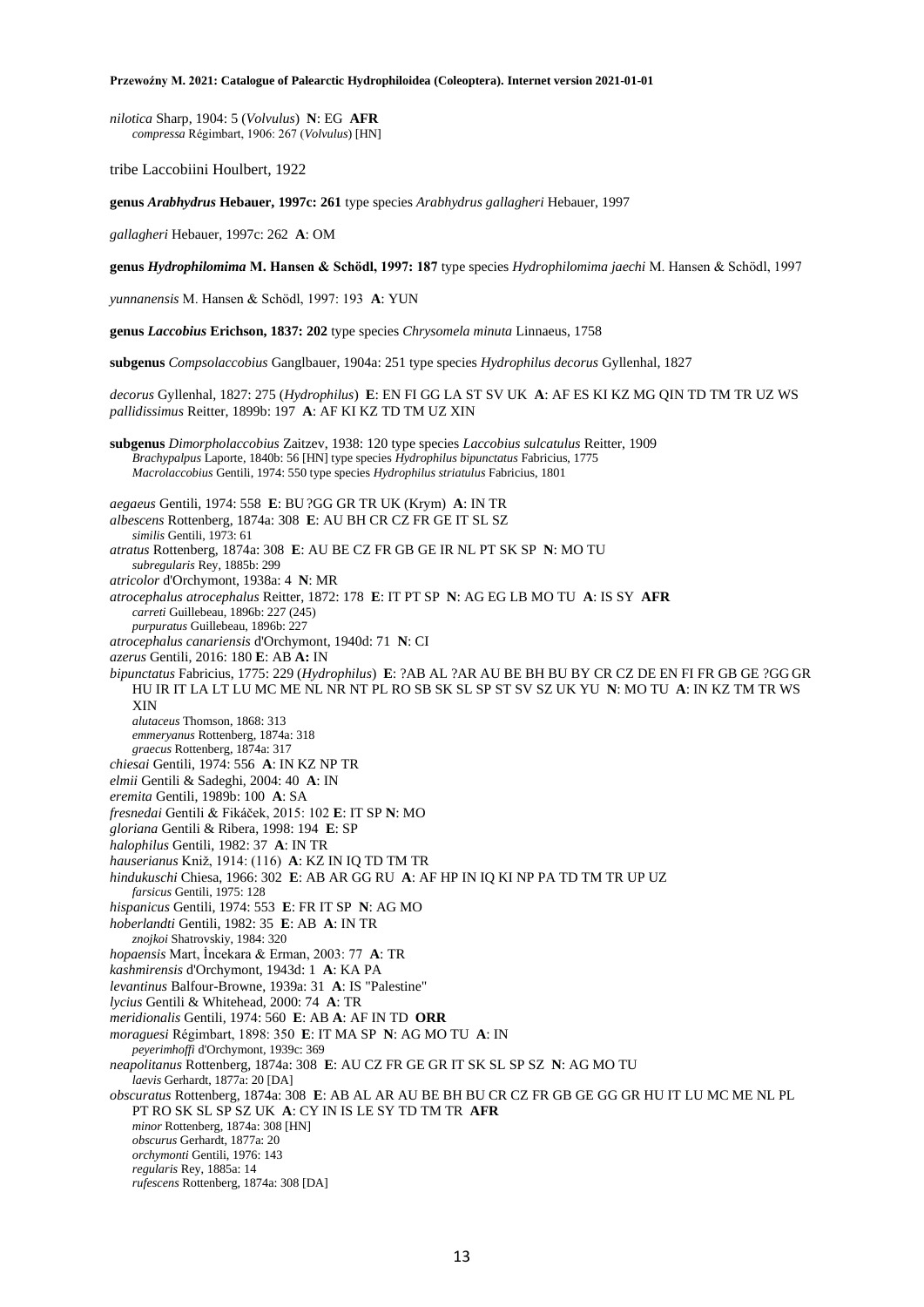*sculptus* d'Orchymont, 1935: 17 **E**: FR GB **N**: MO **A**: IQ TR *scutellaris* Motschulsky, 1855b: 84 **E**: AB BH BU CR GR MC ME SL TR **N**: EG TU **A**: CY IN IS JO LE TR *sternocrinis* Kuwert, 1890a: 77 *siculus* Gentili & Rocchi, 2017: 700 **E**: IT (Sicilia) *simulans* d'Orchymont, 1923a: 7 **A**: HP NP SCH SD UP YUN **ORR** *knischi* Balfour-Browne, 1939a: 30 *simulatrix* d'Orchymont, 1932b: 398 **E**: AB AL AR AU BH BU CR CT CZ FR GB GG GR HU IT MC ME PL RO SB SK ST TR UK (Krym) YU **A**: AF IN KZ TM TR *kuwerti* Zaitzev, 1938: 117 *sinuatus binaghii* Gentili, 1974: 554 **E**: FR (Corse) IT (Sardegna) *sinuatus sinuatus* Motschulsky, 1849: 80 **E**: AU BE BH BU BY CR CT CZ DE FI FR GB GE GR HU IT LA LT NL NT PL PT RO SK SP ST SV SZ UK **N**: AG MO TU **A**: IN TR *cupreus* Rey, 1884b: 267 [HN] [DA] *oblongus* Gorham, 1907: 54 *sipylus* d'Orchymont, 1939c: 371 **E**: AB AR GG **A**: IN IQ LE TR *striatulus* Fabricius, 1801a: 254 (*Hydrophilus*) **E**: AB AL AR AU BE BH BU BY CR CT CZ DE EN FI FR GB GE GG GR HU IR LA LT LU MC ME NL NR NT PL PT RO SB SK SL SP ST SV SZ TR UK YU **N**: TU **A**: IN KI KZ TR UZ XIN *belgicus* Gentili, 1979b: 47 *bucciarellii* Gentili, 1974: 550 *maculiceps* Rottenberg, 1874a: 308 *maculiceps* Gerhardt, 1877a: 17 [HN] *nigriceps* Thomson, 1853: 50 *purpurascens* Newbery, 1908: 30 *signiceps* Kuwert, 1890a: 78 [DA] *sulcatulus* Reitter, 1909c: 80 **E**: AB ?AR GG **A**: IN TD TM TR *syriacus* Guillebeau, 1896b: 228 **E**: AB AL AR AU BH BU CZ GG GR HU MC ME RO SB SK UK YU **N**: AG EG **A**: AF CY IN IQ IS JO KI KZ LE MG ST SY TD TM TR **ORR** *afghanus* Chiesa, 1966: 301 *laevicollis* Ganglbauer, 1904a: 254 *torbaticus* Sadeghi & Gentili, 2004: 75 **A**: IN *varius* Gentili, 1975: 127 **E**: AU RO SK UK *ytenensis* Sharp, 1910b: 250 **E**: BE CZ FR GB GE IR IT NL PL PT SP SZ **N**: MO TU *ziguensis* Jia, 1997b: 650 **A**: HUB **subgenus** *Glyptolaccobius* Gentili, 1989a: 36 type species *Laccobius affinis* Knisch, 1927 *Cyclolaccobius* Gentili, 1991: 381 type species *Laccobius rectus* Sharp, 1890 *affinis* Knisch, 1927: 132 **A**: NP UP *almoranus* Gentili, 1995: 255 **A**: UP *arabicus* Gentili, 1980: 31 **N**: EG **A**: JO SA YE **AFR** *bacchusi* Gentili, 1979a: 44 **A**: HP NP UP *celsus* Gentili, 1989a: 36 **A**: NP *confusus* Gentili, 1996: 23 **A**: HP NP PA *cribratus* Gentili, 1989a: 35 **A**: NP UP *cyclicus* Gentili, 1996: 24 **A**: SD **ORR** *egregius* Gentili, 1995: 252 **A**: UP *eliogentilii* Hebauer, 2002a: 14 **A**: NP *fuscus* Gentili, 1995: 256 **A**: HP UP *globulus* Gentili, 1995: 257 **A**: UP *guttalis* Gentili & Fikáček, 2009: 611 **A**: NP *hainanensis* Jia, Gentili & Fikáček, 2013: 406 **A**: HAI *hanka* Gentili & Fikáček, 2009: 612 **A**: AP *imperialis* Knisch, 1924b: 35 **A**: BT NP SD UP *incisus* Gentili, 1989a: 36 **A**: NP UP *inermis* Gentili, 1995: 255 **A**: UP *jaechi* Gentili, 1988: 32 **A**: NP *josefi* Gentili & Fikáček, 2009: 615 **A**: AP *kumaonicus* Gentili, 1988: 36 **A**: UP *martini* Jia, Song & Gentili, 2013: 92 **A**: GUX *masatakai* Kamite, Ogata & Hikida, 2007: 35 **A**: JA *moriyai* Kamite, Ogata & Hikida, 2007: 36 **A**: JA *motuoensis* Jia, Chen & Fikáček, 2019: 67 **A**: XIZ

- *munus* Gentili, 1995: 251 **A**: NP
- *nitidus* Gentili, 1984: 32 **A**: AHN FUJ GUI HUN JIX SHA SCH ZHE
- *patruelis* Knisch, 1924b: 36 **A**: HP NP PA UP **ORR**
- *inermis* Hebauer & Wang, 1998: 42 (*Oocyclus*) [HN]
- *manalicus* Short & Fikáček, 2011: 101 [RN]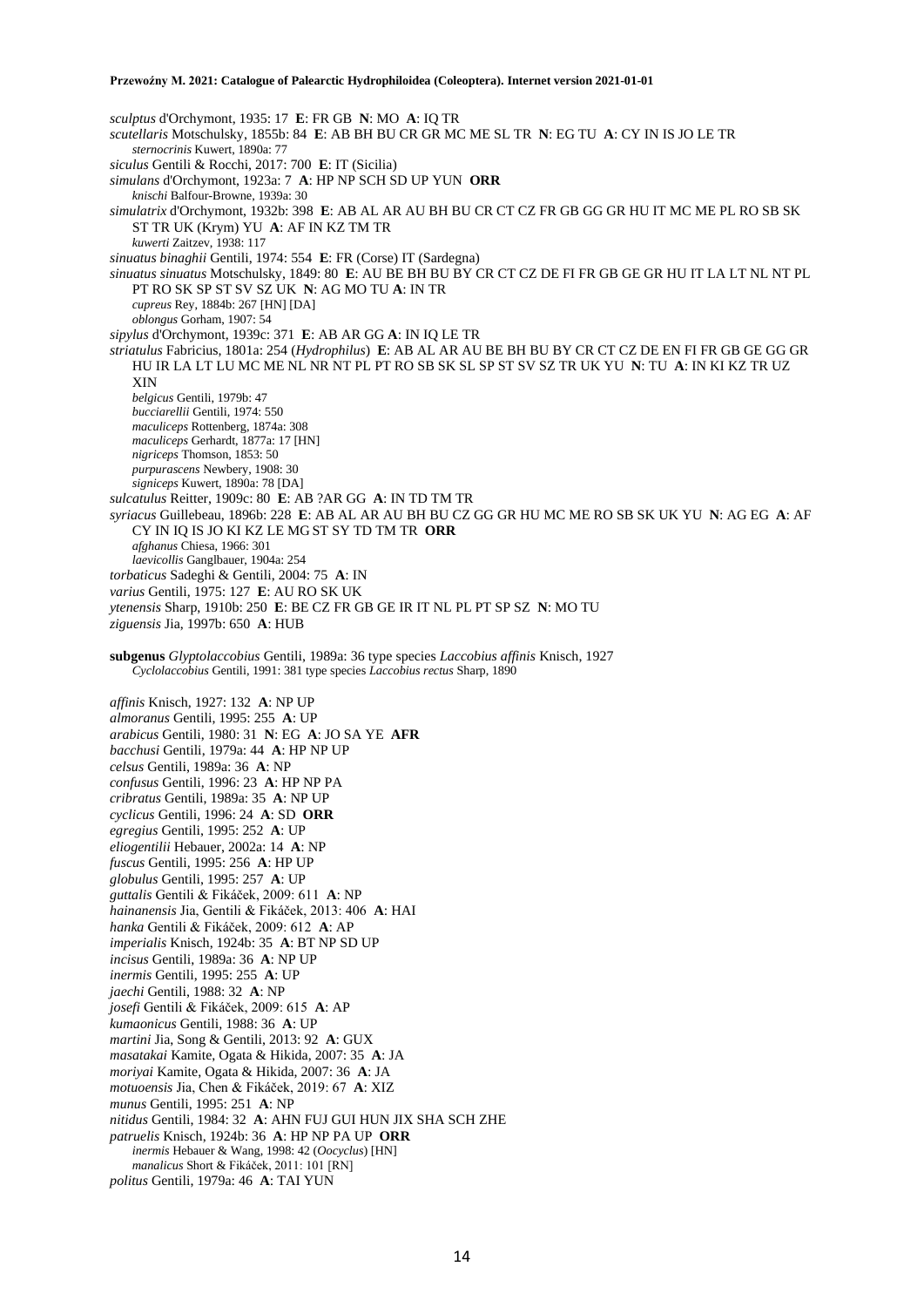*flaveolus* Hebauer & Wang, 1998: 41 (*Oocyclus*) *regalis* Knisch, 1924b: 34 **A**: UP *qinlingensis* Jia, Gentili & Fikáček, 2013: 403 **A**: SHA *schawalleri* Gentili, 2003: 414 **A**: NP *sharmai* Gentili, 1995: 252 **A**: NP *silvester* Gentili, 2006: 72 **A**: NP *yinziweii* Zhang & Jia, 2017: 396 **A**: YUN *yunnanensis* Gentili, 2003: 415 **A**: SW YUN **ORR subgenus** *Hydroxenus* Wollaston, 1867: 40 type species *Hydroxenus subpictus* Wollaston, 1867 *Platylaccobius* Gentili, 1974: 549 type species *Laccobius mulsanti* Zaitzev, 1908 *femoralis femoralis* Rey, 1885b: 294 **E**: FR IT *femoralis mulsanti* Zaitzev, 1908b: 393 [RN] **E**: FR IT PT SP SZ **N**: AG MO *pallidus* Mulsant & Rey, 1861a: 61 [HN] *hingstoni* d'Orchymont, 1926a: 104 **A**: UP XIZ *championi* Knisch, 1927: 132 *jumlanus* Gentili 2015: 158 **A**: NP PA *leucaspis* Kiesenwetter, 1870: 68 **N**: EG **A**: IN IS LE OM SA **AFR** *mascarensis* Spangler, 1980: 703 *revelieri* Perris, 1864: 278 **E**: FR IT PT SP **N**: AG MO TU **AFR** *debilis* Rottenberg, 1874a: 322 *elongatus* Tournier, 1878: 437 [HN] *subpictus erlangeri* Régimbart, 1905: 218 **A**: SA YE **AFR** *propinquus* Régimbart, 1905: 218 *zugmayeri* Kniž, 1910b: 451 **A**: XIZ **subgenus** *Laccobius* Erichson, 1837: 202 type species *Chrysomela minuta* Linnaeus, 1758 *albipes* Kuwert, 1890a: 83 **E**: AL AU BE BH BU CT CZ FR GE GR HU IT LA ME NL PL RO SB SK ST YU **A**: KZ TR *bedeli* Sharp, 1884b: 455 **A**: FE HEI JA LIA NMO SC XIN *binotatus* d'Orchymont, 1934b: 109 **A**: ANH BEI CHQ FE FUJ GAN GUA GUI HEI HEN HUB HUN JIL LIA NMO NC QIN SC SCH SHA SHN SHX YUN ZHE *czerskii* Zaitzev, 1938: 116 *cinereus* Motschulsky, 1860b: 103 **A**: ES FE KI LIA MG NMO QIN SHX UZ XIN *densatus* Rey, 1884b: 267 [DA] *littoralis* J. Sahlberg, 1900b: 189 *colon* Stephens, 1829c: 133 (*Hydrobius*) **E**: AU BE BH BU BY CR CT CZ DE FI FR GB GE HU IR LA LU MC NL NT PL RO SK SL ST SV SZ UK YU **A**: ES FE HEI IN KZ MG NIN NMO SHA TIA UZ WS XIN *biguttatus* Gerhardt, 1877a: 23 *mongolicus* Gentili, 1973: 62 *nanulus* Rottenberg, 1874a: 316 *exspectans* Gentili, 1980: 30 **A**: BEI SHN *inopinus* Gentili, 1980: 30 **A**: FE FUJ GUA GUI JA JIL JIX LIA *miyuki* Matsui, 1986: 86 *kunashiricus* Shatrovskiy, 1984: 308 **A**: FE JA *minutus* Linnaeus, 1758: 372 (*Chrysomela*) **E**: AU ?AR BE BH BU BY CR CT CZ DE EN FI FR GB GE ?GG HU IR IT LA LT MC ME NL NR NT PL RO SB SK SL SP SV ST SZ UK YU **A**: ES FE HEI KI KZ MG NMO SHA TR WS XIN *chrysomelinus* O.F. Müller, 1776: 69 (*Hydrophilus*) *coccinelloides* Schrank, 1781: 199 (*Dytiscus*) *dermestoides* Forster, 1771: 53 (*Dytiscus*) *globosus* Heer, 1841: 481 *perla* Geoffroy, 1785: 12 (*Scarabaeus*) *marginellus* Herbst, 1784: 129 (*Dytiscus*) [DA] *minimus* Gredler, 1863a: 77 [DA] *pallidus* Laporte, 1840b: 57 (*Brachypalpus*) [DA] *nobilis* Gentili, 1979a: 34 **A**: FE FUJ GUI HUB HUN JIX SCH YUN *shengshanensis* Peng, Ji & Bian, 2019: 197 **A**: HEI **subgenus** *Microlaccobius* Gentili, 1974: 550 type species *Laccobius gracilis* Motschulsky, 1855 *algiricus* M. Hansen, 1999a: 147 [RN] **E**: GR IT **N**: AG EG TU **A**: SA **AFR** *minimus* Kuwert, 1890a: 76 [HN] *alternus* Motschulsky, 1855b: 84 **E**: ?AB AL AR AU BH CR CZ FR GE GG GR HU IT MC ME PL RO SB SK SL SP ST SZ UK YU **A**: IN TR

*gracilis* Rottenberg, 1874a: 320 [HN] *nigritus* Rottenberg, 1874a: 320

*peezi* Chiesa, 1959: 133

*andersi* Hebauer, 2002b: 16 **A**: FE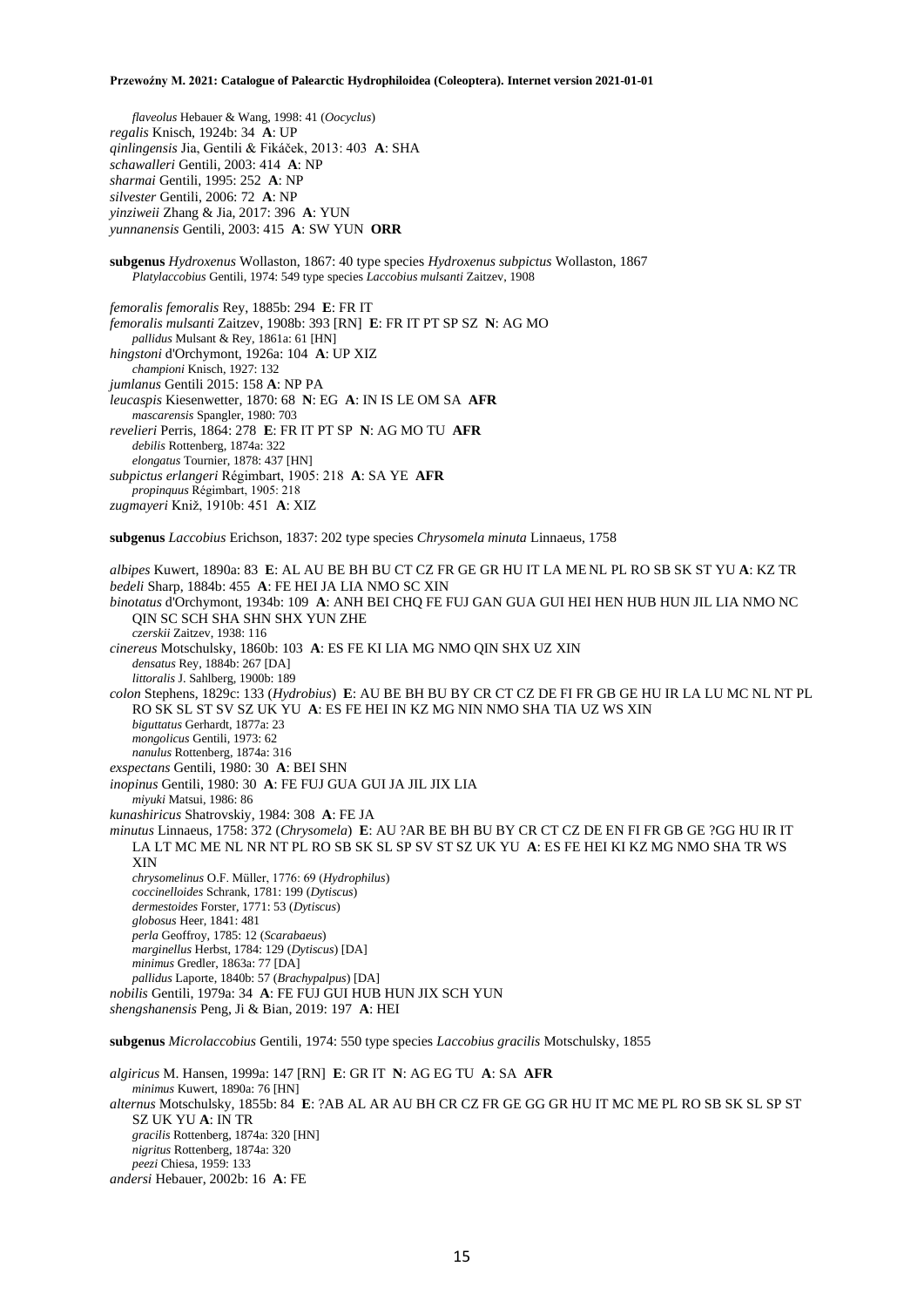*argillaceus* J. Sahlberg, 1900b: 188 **A**: KI NP SD TD UP **ORR** *cretaeus* Gentili, 1975: 132 **E**: GR (Kríti, Rhodes) *elegans* Gentili, 1979b: 45 **A**: FUJ HEN SCH SHA SHN YUN **ORR** *exilis* Gentili, 1974: 560 **E**: AB AR **A**: AF BT CY IN JO NP PA SCH SD TD TM TR UP UZ XIN **ORR** *eximius* Kuwert, 1890a: 71 **A**: SA YE (Suqutra) *florens* Gentili, 1979a: 48 **A**: FUJ GUA GUX SHN *formosus* Gentili, 1979a: 48 **A**: FE GAN GUA GUX HAI HUB HUN JIX LIA SCH SHA SHN TAI **ORR** *fragilis* Nakane, 1966: 57 **A**: GAN JA LIA SC SHA TAI *gangeticus* Gentili, 1979a: 37 **A**: NP SD UP *gracilis gracilis* Motschulsky, 1855b: 84 **E**: AB AL AR AU BE BH BU BY CR CZ FR GE GG GR HU IT MC ME PL PT RO SK SL SP ST SZ TR UK **N**: AG CI LB MO TU **A**: IN IS TR *intermittens* Kiesenwetter, 1870: 69 *signatus* Kuwert, 1890a: 79 *sardeus* Baudi di Selve, 1864: 222 *subtilis* Kiesenwetter, 1870: 69 *viridiceps* Rottenberg, 1870: 23 *gracilis sellae* Sharp, 1874d: 317 **E**: IT *hammondi* Gentili, 1984: 31 **A**: AHN BEI FUJ GAN GUA GUI GUX HUB HUN JIX LIA SCH SHA SHN TAI *harteni* Fikáček, Gentili & Short, 2010: 142 **A**: AE *hebaueri* Gentili, 1989b: 100 **N**: EG *himalayanus* Gentili, 1988: 34 **A**: NP SD YUN **ORR** *indonesiae* Gentili, 1979a: 47 **A**: SD **ORR** *kaszabi* Chiesa, 1966: 300 **A**: AF KA PA *kyrgizicus* Gentili, 2003: 423 **A**: KI *laotianus* Gentili, 1979a: 40 **A**: IN NP **ORR** *macrophthalmus* Gentili, 1982: 32 **A**: IN *minor* Wollaston, 1867: 42 (*Hydroxenus*) **A**: IS LE SA YE **AFR** *mistus* Gentili, 1989a: 35 **A**: NP SD *nakanei* Gentili, 1982: 33 **A**: JA *nepalensis* Gentili, 1982: 33 **A**: HAI NP SD **ORR** *orientalis* Knisch, 1924b: 33 **N:** TU **A**: AF BT IN IQ KU KZ NP SD TD TM UP XIZ **ORR** *orsenigoi* Gentili, 1980: 31 **A**: IN OM *oscillans* Sharp, 1884b: 455 **A**: FE JA NC SC *nipponicus* Gentili, 1979a: 43 *ovatus* Gentili, 1979a: 36 **A**: IN **ORR** *persicus* Gentili, 1974: 562 **E**: ?AB **A**: IN TR *philipinus* Gentili, 2005: 362 **A**: TAI **ORR** *praecipuus* Kuwert, 1890a: 81 **N**: AG CI EG **A**: AE IS JO OM QA SA YE **AFR** *singularis* Kuwert, 1890a: 71 *thermalis* J. Müller, 1941b: 326 *problematicus* Gentili, 1988: 35 **A**: BT NP SD UP *quaesitus* Gentili, 1988: 35 **A**: IN NP PA TM TR *roseiceps* Régimbart, 1903b: 59 **A**: HKG JA NP UP **AUR ORR** *satoi* Gentili, 1989a: 35 **A**: JA *shatrovskyi* Gentili, 1988: 35 **A**: TD *sinicus* Gentili, 1975: 129 **A**: XIN *sublaevis* J. Sahlberg, 1900b: 189 **A**: IN KI KZ NP TD TM UP UZ XIN *thermarius jelineki* Gentili, 1975: 130 **E**: SK *thermarius thermarius* Tournier, 1878: 436 **E**: SZ *tonkinensis* Gentili, 1979a: 42 **A**: SHA **ORR** *yonaguniensis* Matsui, 1993: 319 **A**: JA **subgenus** *Notoberosus* Blackburn, 1895a: 30 type species *Notoberosus zietzi* Blackburn, 1895 *Ortholaccobius* Ganglbauer, 1904a: 251 type species *Laccobius pommayi* Bedel, 1881

*pommayi* Bedel, 1881: 313 **N**: AG MO TU

**genus** *Oocyclus* **Sharp, 1882: 61** type species *Oocyclus brevicornis* Sharp, 1882 *Enochroides* Kuwert, 1890a: 62 type species *Enochroides decorus* Kuwert, 1890 *Beralitra* d'Orchymont 1919: 145 type species *Beralitra obscura* d'Orchymont 1919

*bhutanicus* Satô, 1979: 53 **A**: BT NP TAI **ORR** *dinghu* Short & Jia, 2011: 66 **A**: GUA *fikaceki* Short & Jia, 2011: 65 **A**: FUJ GUA JIX *magnificus* Hebauer & Wang, 1998: 43 **A**: TAI *shorti* Jia & Maté, 2012: 81 **A**: GUA HKG *sumatrensis* d'Orchymont, 1932c: 685 **A**: HAI **ORR** *nudus* Balfour-Browne, 1939d: 296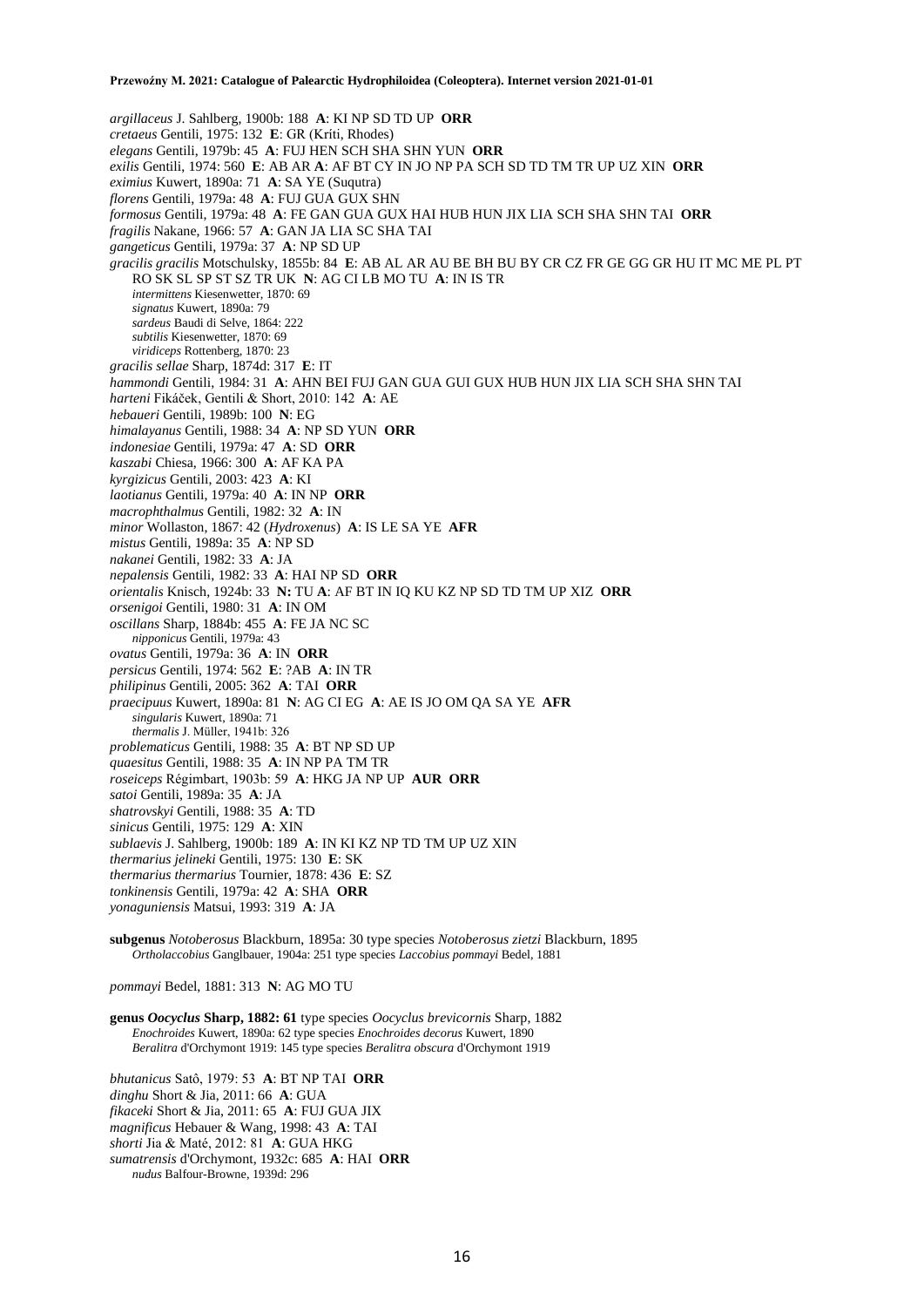**genus** *Paracymus* **Thomson, 1867a: 120** type species *Hydrophilus aeneus* Germar, 1824 *Eumetacymus* Brèthes, 1922: 263 type species *Eumetacymus virescens* Brèthes, 1922 (= *Paracymus rufocinctus* Bruch, 1915) *Paracymorphus* Kuwert, 1888a: 39 type species *Paracymorphus globuloides* Kuwert, 1888 (= *Hydrobius scutellaris* Rosenhauer, 1856) *Quasiparacymus* Marjanian, 2009: 124 type species *Hydrobius chalceolus* Solsky, 1874

*aeneus* Germar, 1824: 96 (*Hydrophilus*) **E**: AL AR AU BU CR CZ DE FR GB GE GR IT NL NR PL PT RO SL SP ST SV UK "Caucasus" **N**: EG MO TU **A**: ES FE IN IS JA KI KU KZ MG PA SC TD TM TR UZ XIN "Middle Asia" *cupreus* Dalla Torre, 1877: 68 (*Laccobius*) *punctulatus* Sturm, 1836: 15 (*Hydrobius*) *salinus* Bielz, 1851: 152 (*Hydrobius*) *atomus* d'Orchymont, 1925b: 202 **A**: FUJ GUA HAI JA JIX **ORR** *chalceolus* Solsky, 1874: 149 (*Hydrobius*) **E**: AB AR ST **A**: AF MG TR UZ *caucasicus* Kuwert, 1890a: 65 *maximus* Peyerimhoff, 1929c: 121 **N**: TU *mimicus* Wooldridge, 1977: 123 **A**: HAI **ORR** *orientalis* d'Orchymont, 1925b: 201 **A**: FUJ GUA GUI GUX HAI HKG JA JIX NP **ORR** *satsumanus* Matsui, 1986: 88 *phalacroides* Wollaston, 1867: 47 (*Hydrobius*) **E**: FR SP **N**: MO **AFR AUR**i **NTR**i *punctillatus* Rey, 1885b: 273 *relaxus* Rey, 1884b: 267 **E**: CR GG GR IT RO SP ST **N**: AG CI EG LB TU **A**: CY IN IQ IS KU NP OM SA TD TM TR XIN YE *schneideri* Kuwert, 1888e: 293 *scutellaris* Rosenhauer, 1856: 57 (*Hydrobius*) **E**: AL AR BE BU CR FR GB GE GR IR IT NL PT SL SP **N**: AG MO TU **A**: CY IN TR *globuloides* Kuwert, 1888a: 39 (*Paracymorphus*) *nigroaeneus* J. Sahlberg, 1875: 219 (*Anacaena*) *vulgatus* Wooldridge, 1977: 120 **A**: NP PA SD UP **ORR** *zaitzevi* Shatrovskiy, 1989: 290 **A**: FE SC

**genus** *Pelthydrus* **d'Orchymont, 1919: 150** type species *Pelthydrus sculpturatus* d'Orchymont, 1919

**subgenus** *Globipelthydrus* Schönmann, 1994: 193 type species *Pelthydrus jendeki* Schönmann, 1994

*championi* d'Orchymont, 1926b: 241 **A**: UP **ORR** *dudgeoni* Schönmann, 1994: 213 **A**: GUA GUX HKG JIX *grossus* Bian, Schönmann & Li, 2009: 59 **A**: YUN **ORR** *horaki* Schönmann, 1994: 218 **A**: GUX HKG **ORR** *longifolius* Bian, Schönmann & Li, 2009: 61 **A**: GUI HUN FUJ JIX *okinawanus* Nakane, 1982: 102 **A**: JA *rosa* Bian, Schönmann & Li, 2009: 62 **A**: HUN *schoenmanni* Zhu, Ji & Bian, 2019: 594 **A**: YUN *subgrossus* Bian, Schönmann & Li, 2009: 60 **A**: HUB *vietnamensis* Schönmann, 1994: 214 **A**: YUN **ORR** *waltraudae* Bian, Schönmann & Li, 2008: 267 **A**: HAI *yulinensis* Bian, Schönmann & Li, 2009: 63 **A**: GUI

**subgenus** *Pelthydrus* d'Orchymont, 1919: 150 type species *Pelthydrus sculpturatus* d'Orchymont, 1919

*angulatus* Bian, Schönmann & Li, 2008: 268 **A**: HAI *fenestratus* Schönmann, 1995: 133 **A**: GUX HKG HUN JIX *inaspectus* d'Orchymont, 1926b: 237 **A**: YUN *incognitus* Schönmann, 1995: 139 **A**: HKG **ORR** *insularis* Schönmann, 1995: 129 **A**: GUX HKG *japonicus* Satô, 1960: 78 **A**: JA *jengi* Schönmann, 1995: 140 **A**: TAI *madli* Schönmann, 1995: 125 **A**: YUN **ORR** *minutus* d'Orchymont, 1919: 153 **A**: GUX HKG HAI NP TAI UP **ORR** *nepalensis* Schönmann, 1995: 133 **A**: NP XIZ YUN *ruiliensis* Zhu, Ji & Bian, 2018: 192 **A**: YUN *sculpturatus* d'Orchymont, 1919: 153 **A**: YUN **ORR** *speculifer* Schönmann, 1995: 142 **A**: HKG *tongi* Bian, Schönmann & Li, 2008: 271 **A**: HAI *vitalisi* d'Orchymont, 1926b: 239 **A**: GUA HAI HKG TAI **ORR**

## tribe Hydrobiusini Mulsant, 1844

**genus** *Ametor* **A.P. Semenov, 1900c: 614** type species *Ametor rudesculptus* A.P. Semenov, 1900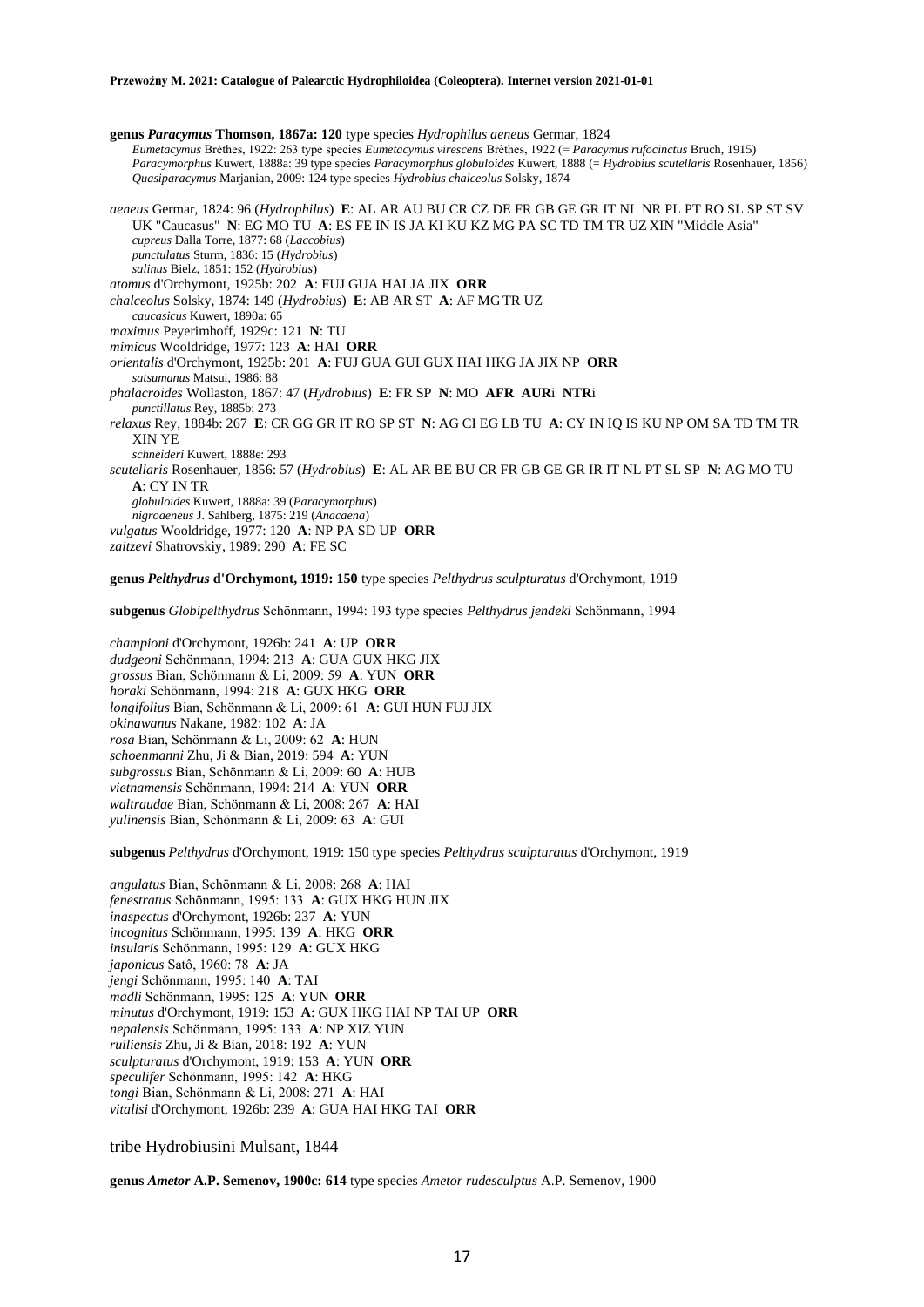*elongatus* Ji & Schödl, 1998: 215 **A**: SCH *rudesculptus* A.P. Semenov, 1900c: 617 **A**: BT HP KZ NP SCH SD TD XIZ YUN *oberthuri* d'Orchymont, 1942e: 18 *wittmeri* Satô, 1977: 200 *rugosus* Knisch, 1924b: 32 (*Hydrocyclus*) **A**: BT HP NP SCH SD UP XIZ YUN *rufrena* d'Orchymont, 1942e: 15 (*Hydrocassis*) *scabrosus* Horn, 1873a: 133 (*Hydrobius*) **A**: FE JIL **NAR** *granulosus* d'Orchymont, 1942e: 19 *lucifer* Shatrovskiy, 1989: 289 (*Hydrocassis*) *xizangensis* Jia & Zhao, 2013: 128 **A**: XIZ

## **genus** *Hydrobius* **Leach, 1815: 96** type species *Dytiscus fuscipes* Linnaeus, 1758 (ICZN, 1990)

*arcticus* Kuwert, 1890a: 34 **E**: FI NR NT SV **A**: ES IN TR *frigidus* Poppius, 1909b: 30 *fuscipes* Linnaeus, 1758: 411 (*Dytiscus*) **E**: AB AU BE BH BU BY CR CT CZ DE EN FI FR GB GE GR HU IR IT LA LT LU NL NR NT PL PT RO SK SL SP ST SV SZ UK YU **N**: AG MO TU **A**: CY ES FE IN IQ IS KZ MG NMO SY TD TR UZ WS XIN **NAR** *aeneus* Solier, 1834: 314 *aestivus* Rey, 1885b: 246 *angustatus* A. Villa & G.B. Villa, 1838: 63 (*Hydrophilus*) *aquaticus* Linnaeus, 1760: 139 (*Scarabaeus*) *arcadius* Brullé, 1832: 164 *balearicus* L. W. Schaufuss, 1882b: 528 *brevior* Kuwert, 1890a: 33 *chalconotus* Stephens, 1829c: 128 *fuscipes* O.F. Müller, 1776: 69 (*Hydrophilus*) [HN] *fuscipes* Steven, 1808: 8 (*Hydrophilus*) [HN] *gyrinoides* Schrank, 1781: 199 (*Dytiscus*) *insculptus* J. L. LeConte, 1855: 372 *levigatus* Laporte, 1840b: 55 *picicrus* Thomson, 1884b: cxxxi *regularis* LeConte, 1855: 372 *scarabaeoides* Linnaeus, 1758: 413 (*Dytiscus*) *seriatus* J. L. LeConte, 1855: 372 *pauper* Sharp, 1884b: 452 **A**: JA *pui* Jia, 1995: 131 **A**: QIN **SCH**<sup>5</sup> *punctistriatus* Jia, 1995: 133 **A**: HEI *rottenbergii* Gerhardt, 1872: 3 **E**: BY FI GE LA<sup>13</sup> NR PL SP SV **NAR** *subrotundus* Stephens, 1829c: 128 **E**: GB GE IT NR PL SP SV

## **genus** *Hydrocassis* **Fairmaire, 1878a: 88** type species *Hydrocassis scapulata* Fairmaire, 1878 *Hydrocyclus* Sharp, 1884b: 451 type species *Hydrocyclus lacustris* Sharp, 1884

*anhuiensis* Ji & Schödl, 1998: 212 **A**: ANH JIX *baoshanensis* Schödl & Ji, 1995: 233 **A**: YUN *fujiwari* Kamite & Hayashi, 2019: 169 **A**: JA *gansu* Jia & Zhao, 2013: 131 **A**: GAN *hebaueri* Schödl, 2000: 178 **A**: GUA **ORR** *imperialis* Knisch, 1921b: 105 (*Hydrocyclus*) **A**: FUJ HUN JIX *jengi* Satô, 1998: 82 **A**: JA *lacustris* Sharp, 1884b: 451 (*Hydrocyclus*) **A**: JA *metasternalis* Schödl & Ji, 1995: 231 **A**: YUN **ORR** *mongolica* Liu, Ji & Jing, 2008: 175 **A**: NMO *pseudoscapha* Ji & Schödl, 1998: 212 **A**: ANH *scapha* d'Orchymont, 1942e: 13 **A**: FUJ GUA GUX HUN JIX SCH **ORR** *vietnamica* Satô, 1995: 129 *scaphoides* d'Orchymont, 1942e: 14 **A**: YUN **ORR** *scapulata* Fairmaire, 1878a: 89 **A**: GAN HEB SHA SHX SCH *schillhammeri* Schödl & Ji, 1995: 234 **A**: YUN *sichuana* Ji & Schödl, 1998: 214 **A**: SCH *taiwana* Satô, 1971: 35 **A**: TAI *uncinata* Ji & Schödl, 1998: 214 **A**: YUN **ORR**

genus *Hydrocassis,* **nomen dubium** *formosa* Knisch, 1921b: 103 (*Hydrocyclus*) **A**: FUJ

**genus** *Limnohydrobius* **Reitter, 1909a: 357** type species *Hydrobius convexus* Brullé, 1835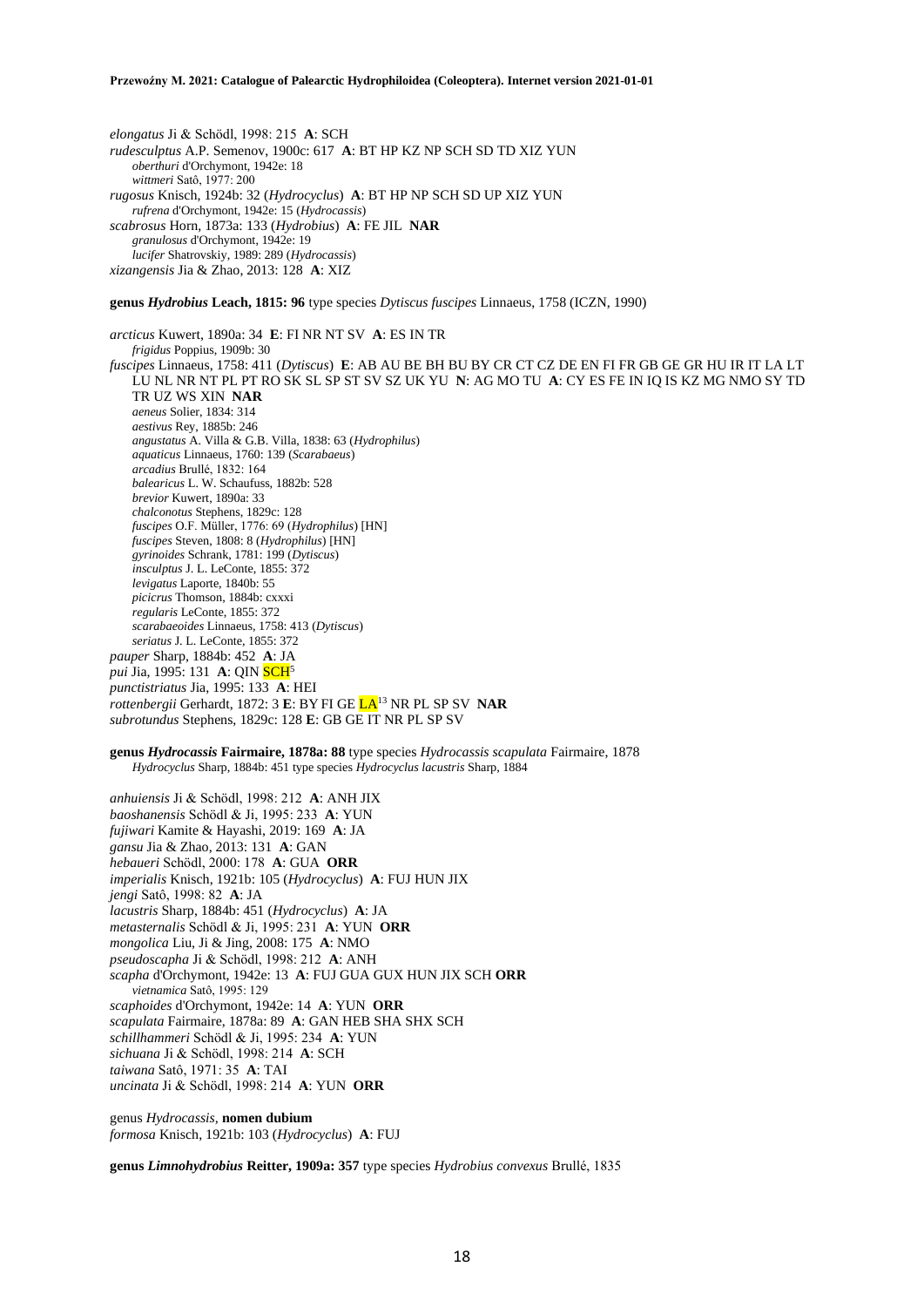*convexus* Brullé, 1835: 282 (*Hydrobius*) **E**: FR IT PT SP **N**: AG MO TU **A**: TR *grandis* Motschulsky, 1859a: 128 (*Limnoxenus*) *orientalis* Jia & Short, 2009: 26 (*Hydrobius*) **A**: GUA

**genus** *Limnoxenus* **Motschulsky, 1853b: 10** type species *Hydrophilus oblongus* Herbst, 1797 (= *Hydrophilus niger* Gmelin, 1790)

*niger* Gmelin, 1790: 1944 (*Hydrophilus*) **E**: AU BU BY CR CZ DE FR GB GE GR HU IT LT LU NL PL PT RO SK SP ST UK YU "Caucasus" **N**: AG MO **A**: IN IS LE SY TR *oblongus* Herbst, 1797: 300 (*Hydrophilus*) [HN] *olmoi* Hernando & Fresneda, 1994: 81 **E**: PT SP **N**: MO

tribe Hydrophilini Latreille, 1802

**genus** *Brownephilus* **Mouchamps, 1959: 300** type species *Neohydrophilus levantinus* Balfour-Browne, 1939

*levantinus* Balfour-Browne, 1939a: 34 (*Neohydrophilus*) **A**: JO *major* İncekara, Mart, Polat & Karaca, 2009: 318 (*Hydrochara*) **A**: TR

**genus** *Hydrobiomorpha* **Blackburn, 1888b: 814** type species *Hydrobiomorpha bovilli* Blackburn, 1888 *Neohydrophilus* d'Orchymont, 1911: 59 type species *Hydrophilus deplanatus* d'Orchymont, 1911

*occidentalis* Balfour-Browne, 1939c: 6 (*Neohydrophilus*) **N**: EG<sup>15</sup> **AFR** *spinicollis nordica* Mouchamps, 1959: 315 **A**: BT NP SD **ORR** *spinicollis spinicollis* Eschscholtz, 1822: 41 (*Hydrophilus*) **A**: FUJ GUA GUX HKG JIX YUN "India" **ORR** *elongata* Régimbart, 1902b: 471 (*Hydrophilus*) *wencki* Paulino d'Oliveira, 1880: 156 (*Hydrophilus*) **N**: EG **AFR** *loanei* Camerano, 1907: 4 (*Hydrophilus*)

**genus** *Hydrochara* **Berthold, 1827: 355** type species *Dytiscus caraboides* Linnaeus, 1758 *Hydraechus* Stephens, 1839: 88 type species *Dytiscus caraboides* Linnaeus, 1758 *Hydrochares* Sharp, 1873b: 58 type species *Dytiscus caraboides* Linnaeus, 1758 *Hydrocharis* Hope, 1838: 125 type species *Dytiscus caraboides* Linnaeus, 1758

*affinis* Sharp, 1873b: 58 (*Hydrochares*) **E**: ST "Caucasus" **A**: ANH BEI ES FE FUJ GAN GUA GUI HEI HEN HUB HUN JA JIL JIX KZ LIA MG NMO SC SCH SHG SHN SHX TD UZ XIN YUN ZHE *caraboides* Linnaeus, 1758: 411 (*Dytiscus*) **E**: AL AU BE BH BU BY CR CT CZ DE EN FI FR GB GE GR HU IT LA LT

LU NL NR NT PL RO SK SL SP ST SV SZ UK YU **N**: MO **A**: ES IN TR WS *costata* Lüderwaldt, 1897: 126 (*Hydrous*)

*flaviventris* G. Ochs, 1923: 46 (*Hydrophilus*) *intermedia* Mulsant, 1844a: 133 (*Hydrous*) *nigricornis* De Geer, 1774: 376 (*Hydrophilus*) [RN] *scrobiculata* Panzer, 1799c: no. 11 (*Hydrophilus*) *smaragdina* Bach, 1856: 246 (*Hydrophilus*) [HN] *subaenea* Motschulsky, 1845a: 32 (*Hydrophilus*) *substriata* Sturm, 1843: 330 (*Hydrophilus*)

*dichroma* Fairmaire, 1892b: 144 (*Hydrous*) **E**: BU GR HU SK ST TR UK **A**: CY IN IS KI LE SY TD TM TR UZ WS XIN *subvariolosa* A.P. Semenov, 1900b: 585 (*Hydrophilus*)

*flavipalpis* Boheman, 1851: 595 (*Hydrophilus*) **A**: OM YE SA **AFR**

*flavipes* Steven, 1808: 3 (*Hydrophilus*) **E**: AB AU BU CR CZ FR GE GG GR HU IT LA MC PL RO SK SL SP ST UK YU **N**: EG MO **A**: AF GAN IN IQ KU KZ TD TM TR UZ XIN

*profanifuga* A.P. Semenov, 1900b: 583 (*Hydrophilus*)

*libera* Sharp, 1884b: 450 (*Hydrocharis*) **A**: BEI FE HEI JA JIA LIA NC

*semenovi* Zaitzev, 1908a: 150 (*Hydrophilus*) **E**: GG UK (Krym)

*similis* d'Orchymont, 1919: 162 (*Hydrophilus*) **A**: "India"

*vicina* Bameul, 1996: 5 **A**: NC

**genus** *Hydrophilus* **Geoffroy, 1762: 180** type species *Dytiscus piceus* Linnaeus, 1758

**subgenus** *Hydrophilus* Geoffroy, 1762: 180 type species *Dytiscus piceus* Linnaeus, 1758 *Hydrodema* Laporte, 1840b: 51 type species *Hydrophilus albipes* Laporte, 1840 *Hydrosoma* Laporte, 1840b: 50 type species *Hydrophilus latipalpus* Laporte, 1840 *Hydrous* Linnaeus, 1775: 7 [RN] type species *Dytiscus piceus* Linnaeus, 1758 *Pagipherus* Kuwert, 1893b: 82 type species *Hydrophilus triangularis* Say, 1823 *Stethoxus* Solier, 1834: 302 type species *Hydrophilus ater* Olivier, 1793 (= *Hydrophilus ensifer* Brullé, 1837)

*acuminatus* Motschulsky, 1854: 44 **A**: BEI FE GUA GUI GUX HEB HEI HEN HKG JA JIX LIA NC NMO SC SCH SHG TAI TIA XIZ YUN ZHE **ORR** *cognatus* Sharp, 1873b: 57

*pallidipalpis* W. S. MacLeay, 1825: 35 (*Hydrous*) [DA]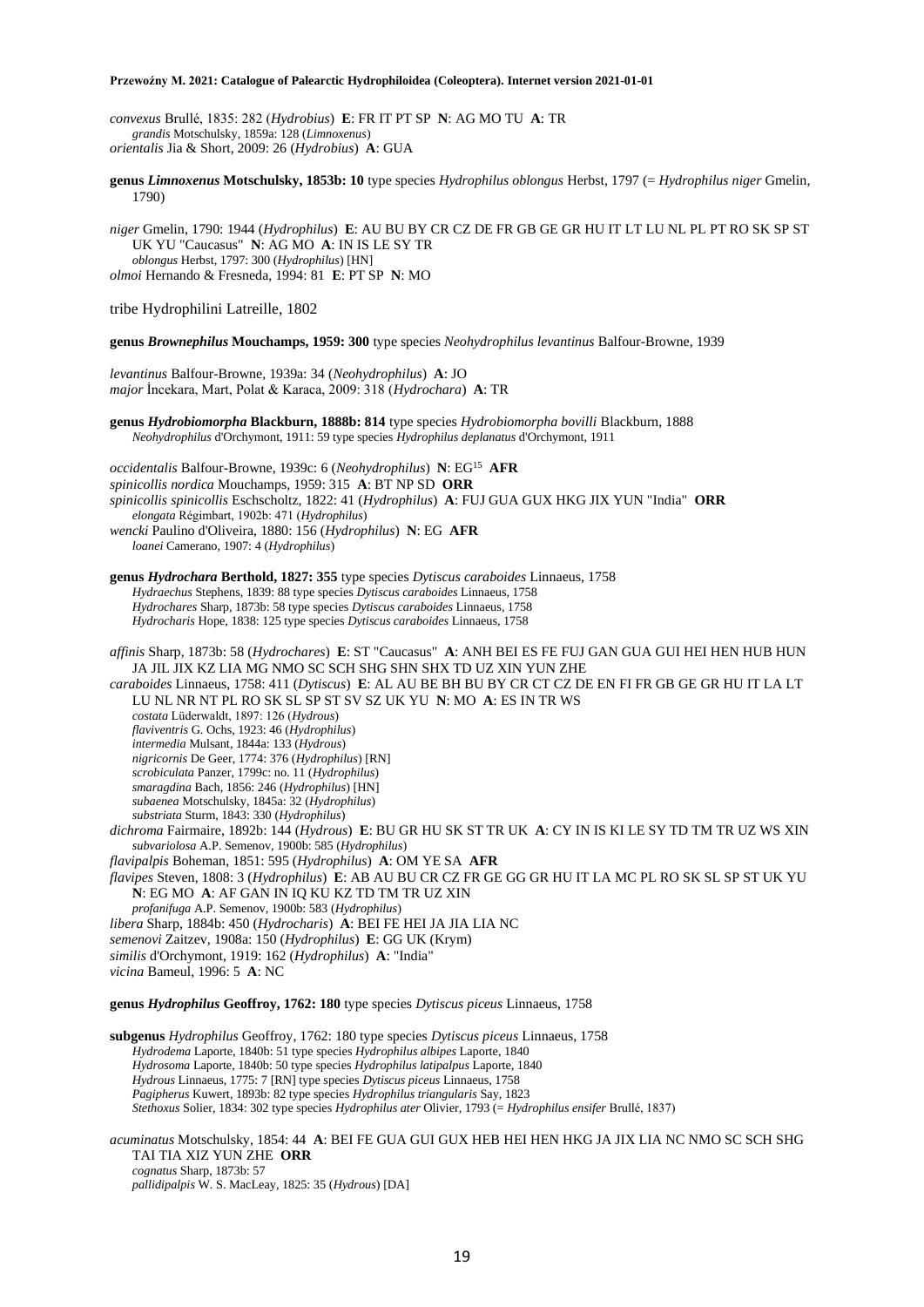*sumatrae* Kuwert, 1893b: 85 (*Hydrous*) *aterrimus* Eschscholtz, 1822: 128 **E**: AU BE BU BY CR CZ DE EN FI FR GE HU IT LA LT NL NT PL RO SK SV SZ UK "Caucasus" **A**: IN TM TR WS *africanus* Kuwert, 1893b: 86 (*Hydrous*) *barbatus* Letzner, 1884: 301 *morio* Sturm, 1835: 109 *bilineatus bilineatus*W.S. MacLeay, 1825: 36 (*Hydrous*) **A**: FUJ "India" **AUR ORR** *brunnipalpis* Kuwert, 1893b: 90 (*Hydrous*) *columbinus* Kuwert, 1893b: 90 (*Hydrous*) *gayndahensis* W. J. MacLeay, 1873: 129 *orientalis* Kuwert, 1893b: 91 (*Hydrous*) *picicornis* Chevrolat, 1863: 204 (*Hydroporus*) *resplendens* Kuwert, 1893b: 91 (*Hydrous*) *ruficornis* Boisduval, 1835: 151 [HN] *sabellifer* Fairmaire, 1879a: 80 *bilineatus caschmirensis* Kollar & L. Redtenbacher, 1844: 513 **A**: BT FUJ GUA GUX HAI HUB JA JIX KA SC SD SCH TAI XIZ YUN "Manchuria" **ORR** *birmanicus* Régimbart, 1902a: 202 (*Stethoxus*) *japonicus* Sharp, 1873b: 57 *cavisternum* Bedel, 1891a: 310 (*Stethoxus*) **A**: GUA HAI HKG **ORR** dauricus Mannerheim, 1852a: 297 A: ES FE GAN HEI JA LIA MG NMO SHN WS<sup>2</sup> *ganssuensis* A.P. Semenov, 1889: 194 *hastatus* Herbst, 1779: 317 (*Dytiscus*) **A**: GUA HAI HKG YUN ZHE "India" **ORR** *aberrans* Kuwert, 1893b: 93 (*Hydrous*) *indicus* Bedel, 1891a: 310 (*Stethoxus*) **A**: NP SD UP *mesopotamiae* Kniž, 1914: (115) (*Hydrous*) **A**: IQ *olivaceus* Fabricius, 1781a: 289 **A**: NP SHG **ORR** *oblongus* Olivier, 1793: 125 *piceus* Linnaeus, 1758: 411 (*Dytiscus*) **E**: AB AL AR AU AZ BE BH BU BY CR CZ DE FI FR GB GE GG GR HU IT LA LT LU MC ME MD NL NR PL RO SK SL SP ST SV SZ UK YU **N**: AG EG MO **A**: FE IN IS KA KZ LE SY TD TR WS XIN *angustior* Rey, 1885b: 227 *niger* G. Eichler, 1876: 168 [HN] *plicifer* Bedel, 1891a: 313 (*Stethoxus*) *ruficornis* De Geer, 1774: 371 [RN] *turkestanus* Kuwert, 1893b: 85 (*Hydrous*) *viridicollis* Kollar & L. Redtenbacher, 1844: 513 *pistaceus* Laporte, 1840b: 50 **E**: FR IT PT SP **N**: AG MO TU *inermis* Lucas, 1846: 244 *inermis* Küster, 1852: no.56 [HN] *rufocinctus* Bedel, 1891a: 309 (*Stethoxus*) **A**: SD UP *senegalensis* Percheron, 1835: (no.4) 3 (*Hydrous*) **N**: AG EG **A**: PA SA UP YE **AFR ORR** *caffer* Boheman, 1851: 594 *convexus* Laporte, 1840b: 50 *paulinierii* Guérin-Méneville, 1842: 73 *piesbergeni* Reitter, 1906c: 40 (*Hydrous*) *sternitalis* Reitter, 1906c: 41 (*Hydrous*) **A**: HUN XIN

**subgenus** *Temnopterus* Solier, 1834: 302 type species *Temnopterus aculeatus* Solier, 1834

*aculeatus* Solier, 1834: 308 (*Temnopterus*) **N**: EG **A**: IN IS OM SA SY TR YE **AFR** *aegyptiacus* Peyron, 1856a: 723 *armatus* Laporte, 1840b: 51 *lugubris* Motschulsky, 1845a: 31 *spinipennis* Gory, 1834: pl. 20 [fig. 14]

genus *Hydrophilus*, **nomina dubia** (possibly not even Hydrophiloidea) *ater* Gmelin, 1790: 1944 [DA] **E**: "Europa" *atricapillus* Duftschmid, 1805: 243 [DA] **E**: AU *rufus* Scopoli, 1763: 98 (*Dytiscus*) [DA] **E**: AU *tricolor* Herbst, 1784: 122 [DA] **E**: GE

**genus** *Sternolophus* **Solier, 1834: 302** type species *Sternolophus rufipes* Solier, 1834 (= *Sternolophus solieri* Laporte, 1840) *Helobius* Mulsant, 1851: 75 type species *Helobius noticollis* Mulsant, 1851 (= *Sternolophus solieri* Laporte, 1840) *Neosternolophus* Zaitzev, 1909: 229 type species *Hydrobius artensis* Montrouzier, 1860 (= *Hydrobius marginicollis* Hope, 1841)

*acutipenis* Nasserzadeh & Komarek, 2017: 206 **A**: YUN **ORR** *decens* Zaitzev, 1909: 231 **A**: AE IN NP OM PA SA YE **ORR** *elongatus* Schaufuss, 1883b: cxc **A**: SA YE **AFR** *foveoliceps* Kolbe 1887: 238 *frater* L.W. Schaufuss, 1883b: cxc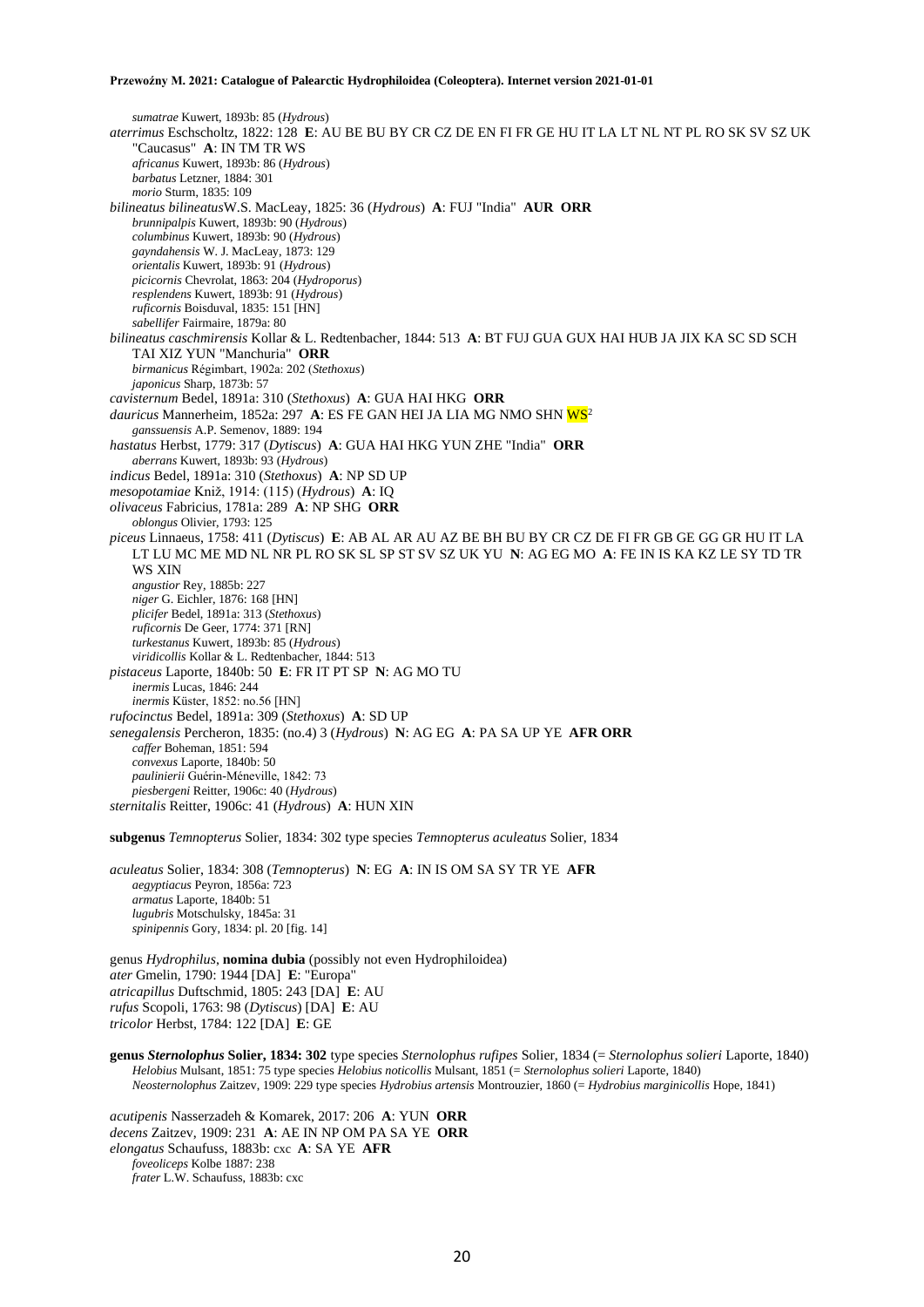*inconspicuus* Nietner, 1856: 15 (*Hydrous*) **A**: FUJ GUA GUX HAI HKG JA MAC NP SC SD TAI YUN **ORR** *brachyacanthus* Régimbart, 1902b: 472 *rufipes* Fabricius, 1792a: 183 (*Hydrophilus*) **A**: BEI FUJ GUA GUI GUX HAI HKG HP HUB HUN JA JIA JIX KA NP PA SC SCH SD SHA SHG SHX TAI XIZ YUN ZHE **ORR** *fulvipes* Motschulsky, 1854: 45 *mergus* L. Redtenbacher, 1844: 514 (*Tropisternus*) [HN] *solieri* Laporte, 1840b: 54 [RN] **E**: GR ITi **N**: AG EG **A**: AF CY IN IQ IS KU PA SA YE TR **AFR ORR** *æratus* Reiche & Saulcy (in Reiche), 1854: 9 (*Hydrous*) *graecus* Baudi di Selve, 1864: 221 (*Hydrous*) *noticollis* Mulsant, 1851: 75 (*Helobius*) *punctulatus* L.W. Schaufuss, 1883b: cxc *rufipes* Solier, 1834: 311 [HN] genus *Sternolophus*, **nomina dubia** *unicolor* Laporte, 1840b: 54 **A**: YE (Suqutra) **AFR** subfamily **Chaetarthriinae** Bedel, 1881 tribe Anacaenini M. Hansen, 1991 **genus** *Anacaena* **Thomson, 1859: 18** type species *Hydrophilus globulus* Paykull, 1798 *Creniphilus* Motschulsky, 1845a: 549 [suppressed] *Enigmata* M. Hansen, 1999b: 129 type species *Enigmata brunnea* Hansen, 1999 *Grodum* M. Hansen, 1999b: 124 type species *Grodum striatum* Hansen, 1999 *Hebauerina* Gentili, 2002: 141 type species *Hebauerina nanica* Gentili, 2002 *Laccobiellus* Abeille de Perrin, 1901: 60 type species *Hydrophilus globulus* Paykull, 1798 *Metacymus* Sharp, 1882: 65 type species *Metacymus parvulus* Sharp, 1882 *Omniops* Perkins & Short, 2004: 2 type species *Omniops fasciatus* Perkins & Short, 2004 (= *Anacaena praetexta* (Gentili, 1996) *Paranacaena* Blackburn, 1888b: 820 type species *Paracymus lindi* Blackburn, 1888 *asahinai* Satô, 1982: 385 **A**: FE JA *atriflava* Jia, 1997a: 108 **A**: ANH FUJ GUA GUI JIX ZHE *bipustulata* Marsham, 1802: 406 (*Hydrophilus*) **E**: BE BU CR CZ FR GB GE IT LU NL PL PT RO SK SP SZ UK **N**: AG MO TU *kiesenwetteri* Reitter, 1872: 178 (*Laccobius*) *similis* Laporte, 1840b: 57 (*Brachypalpus*) *brachypenis* Komarek, 2012: 248 **A**: YUN *bulbifera* Pu, 1964: 400 (397) **A**: GUA GUI HUN *bushiki* Pu, 1963: 82 (79) **A**: HUN YUN *conglobata* Wollaston, 1854: 97 (*Hydrobius*) **N**: MR *gaoligongshana* Komarek, 2012: 251 **A**: YUN *gaetanae* Bameul, 2001: 226 **E**: FR (Corse) *gerula* d'Orchymont, 1942e: 54 **A**: GUI YUN *globulus* Paykull, 1798: 188 (*Hydrophilus*) **E**: AL AN AU BE BU BY CZ DE EN FA FI FR GB GE HU IR IT LA LT LU ME NL NR PL PT SK SP SV SZ UK **N**: AG MO TU **A**: TR *allabroix* Laporte, 1840b: 58 (*Coelostoma*) [DA] *elliptica* Sainte-Claire Deville, 1914: 532 *glabricollis* L.W. Schaufuss, 1869: 11 (*Hydrobius*) *nitidior* Kuwert, 1890a: 69 *haemorrhoa* Wollaston, 1864: 92 (*Hydrobius*) **N**: CI *hainanensis* Jia, 1997a: 109 **A**: HAI *jaegeri* Komarek, 2006: 289 **A**: NP *jengi* Komarek, 2011: 230 **A**: TAI *jiafenglongi* Komarek, 2012: 255 **A**: YUN *laevis* d'Orchymont, 1936d: 257 **A**: NP UP *laevoides* Komarek, 2006: 294 **A**: UP *lancifera* Pu, 1963: 81 (78) **A**: ANH FUJ GUA HUN JIX SCH YUN *lanzhujii* Komarek, 2012: 258 **A**: HAI *limbata* Fabricius, 1792a: 82 (*Sphaeridium*) **E**: AL AR AU BE BH BU BY CR CT CZ DE FI FR GB GE GR HU IR IT LA LT LU ME NL NT PL PT RO SK SP ST SV SZ UK YU **N**: AG **A**: FE IN IS KZ SY TR WS **NAR**i *carinata* Thomson, 1870a: 126 *foveolata* Haworth, 1807: 86 (*Hydrophilus*) *ochracea* Stephens, 1829c: 134 (*Hydrobius*) [DA] *lohsei* Berge Henegouwen & Hebauer, 1989: 273 **E**: AU IT SZ *lushanensis* Pu, 1964: 400 (398) **A**: JIX *lutescens* Stephens, 1829c: 134 (*Hydrobius*) **E**: AR AU BE BH BU BY CR CT CZ DE EN FI FR GB GE GG GR HU IR IT LA LT LU MA MC MD NL NR NT PL PT RO RU SK SP ST SV SZ UK YU **N**: AG EG MO TU **A**: FE IN KZ TR UZ WS XIN **NAR** *ambigua* Rey, 1885a: 13 (*Brachypalpus*) *castanea* LeConte, 1878b: 597 (*Hydrobius*) [DA] *feminalis* LeConte, 1878b: 597 (*Hydrobius*) [DA]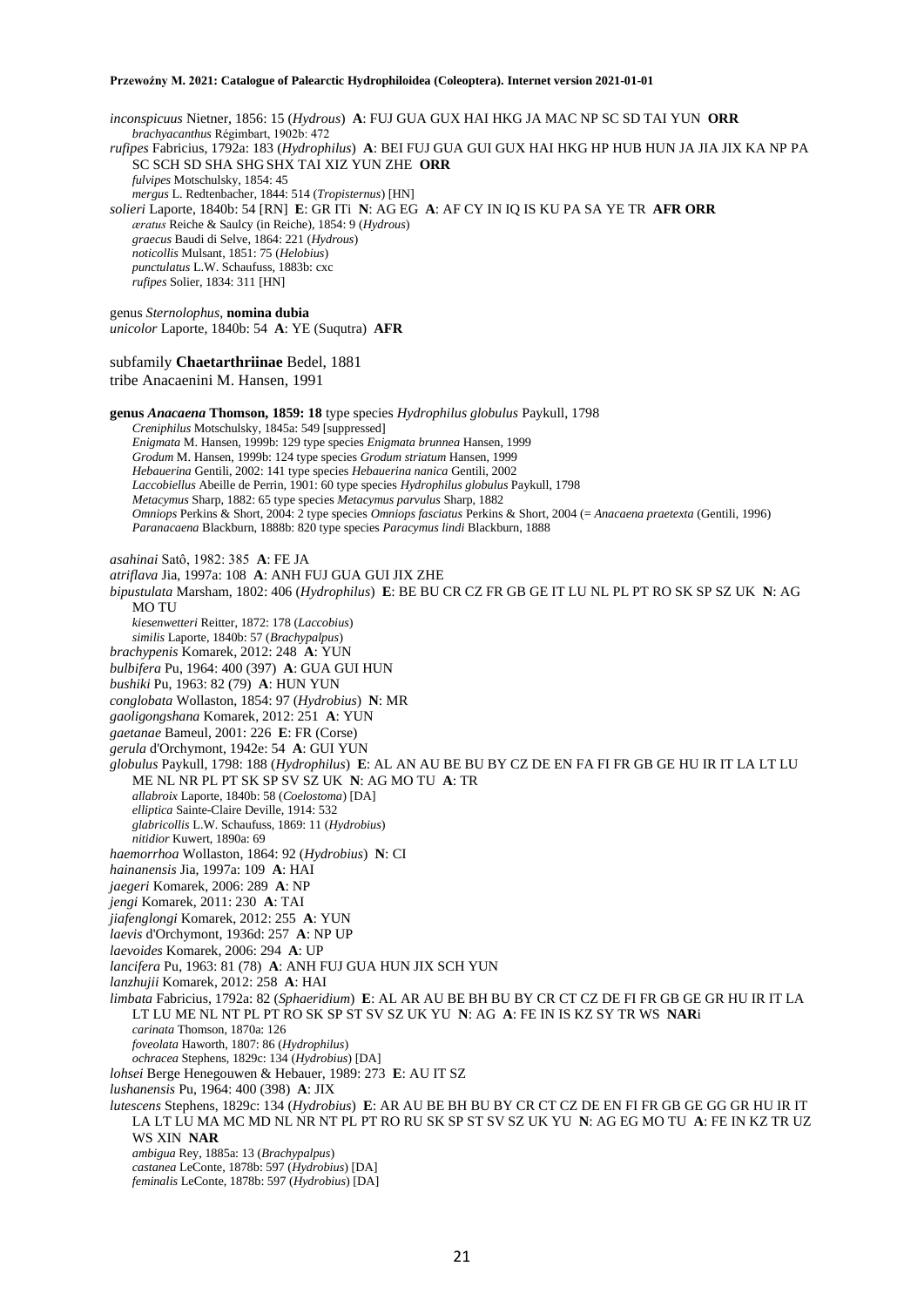*immatura* Abeille de Perrin, 1901: 59 *infuscata* Motschulsky, 1859a: 177 (*Brachypalpus*) [DA] *marshami* Stephens, 1839: 92 (*Laccobius*) [RN] *nitida* Heer, 1841: 485 (*Hydrobius*) *ovata* Reiche, 1861: 203 (*Hydrobius*) [DA] *praecox* Dufour, 1843: 58 (*Hydrobius*) [DA] *sordens* Stephens, 1829c: 134 (*Hydrobius*) *variabilis* Sharp, 1870b: 255 *maculata* Pu, 1964: 400 (399) **A**: FUJ GUA GUI GUX HUN JIX YUN *pseudoyunnanensis* Jia, 1997a: 110 *marchantiae* Wollaston, 1857: 31 (*Hydrobius*) **N**: MR *pui* Komarek, 2012: 261 **A**: GUI HUB JIX SICH YUN *rufipes* Guillebeau, 1896b: 226 (*Paracymus*) **E**: BH GR IT YU TR **A**: CY IN IS LE SY TR *jordanensis* Burmeister, 1985: 44 *schoenmanni* Komarek, 2012: 263 **A**: YUN *sichuana* Komarek, 2012: 264 **A**: SCH *smetanai* Komarek, 2011: 232 **A**: TAI *taurica* Ryndevich, 2000: 123 **E**: AR GG ST UK (Krym) **A**: KZ *wangi* Komarek, 2012: 266 **A**: GUX HUB SCH *yunnanensis* d'Orchymont, 1942e: 49 **A**: GUX HUN YUN *hunanensis* Pu, 1964: 400 (397)

**genus** *Crenitis* **Bedel, 1881: 306** type species *Hydrobius punctatostriatus* Letzner, 1840

**subgenus** *Acrenitis* Matsui & Nakane, 1985: 91 type species *Crenitis osawai* Nakane, 1966

*formosana* Hebauer, 1994: 20 **A**: TAI *nakanei* Hebauer, 1994: 24 **A**: JA *neglecta* Matsui & Nakane, 1985: 90 **A**: JA *osawai* Nakane, 1966: 55 **A**: JA TAI *primorica* Hebauer, 1994: 27 **A**: FE LIA *satoi* Hebauer, 1994: 29 **A**: JA TAI *tokarana* Nakane, 1966: 56 **A**: JA

**subgenus** *Crenitis* Bedel, 1881: 306 type species *Hydrobius punctatostriatus* Letzner, 1840 *Aparacymus* Matsui & Nakane, 1985: 91 type species *Anacaena japonica* Nakane, 1963 *Creniphilus* Horn, 1890a: 267 type species *Hydrobius rufiventris* Horn, 1873 *Noxonus* d'Orchymont, 1925a: 164 type species *Crenitis zimmermanni* Knisch, 1924

*aduncata* Jia, Tang & Minoshima, 2016: 562 **A**: YUN *apicalis* Reitter, 1896d: 285 (*Paracymus*) **A**: ES FE HEI JA JIL LIA MG NMO SCH *protuberans* Jia, 1996: 96 *convexa* Ji & Komarek, 2003: 402 **A**: CHQ HUB NIN SCH SHA YUN *cordula* Hebauer, 1994: 18 **A**: NP YUN *hokkaidensis* Nakane, 1966: 57 (*Anacaena*) **A**: JA *japonica* Nakane, 1963c: 65 (*Anacaena*) **A**: JA *kanyukovae* Shatrovskiy, 1989: 289 **A**: FE *lianggeqiui* Jia, Tang & Minoshima 2016: 563 **A**: SCH YUN *nepalensis* Hebauer, 1994: 25 **A**: NP *obovata* Jia, Tang & Minoshima 2016: 565 **A**: GUI GUX *orientalis* Satô, 1979: 54 **A**: BT NP SD *punctatostriata* Letzner, 1840: 81 (*Hydrobius*) **E**: AU BE CZ GE PL SK SZ **A**: CY *rufula* Hebauer, 1994: 29 **A**: NP *shaanxiensis* Ji & Komarek, 2003: 408 **A**: NO SHX SCH

tribe Chaetarthriini Bedel, 1881

**genus** *Chaetarthria* **Stephens, 1835: 401** type species *Hydrophilus seminulum* Herbst, 1797 *Cyllidium* Erichson, 1837: 211 type species *Hydrophilus seminulum* Herbst, 1797

*almorana* Knisch, 1924b: 39 **A**: UP YUN **ORR** *chenjuni* Jia & Yang, 2020: 147 **A**: GUA GUX HAI *indica* d'Orchymont, 1920: 19 **A**: GUA GUX HKG JIX NP SD YUN **ORR** *kuiyanae* Jia, Wang & Aston, 2018: 2372 **A**: GUX YUN *malickyi* Hebauer, 1995c: 8 **A**: YUN **ORR** *saundersi* d'Orchymont, 1923b: 420 **A**: HAI HKG JA JIX MAC NP YUN **ORR** *seminulum* Herbst, 1797: 314 (*Hydrophilus*) **E**: AU BH BU<sup>7</sup> BY CR CT CZ DE EN FI FR GB GE GR HU IR IT LA LT LU MC NL NR NT PL PT SK SL SP ST SV SZ UK YU "Caucasus" **N**: TU **A**: IN TR "Siberia" *carbonaria* Sturm, 1807: 61 (*Agathidium*) [DA]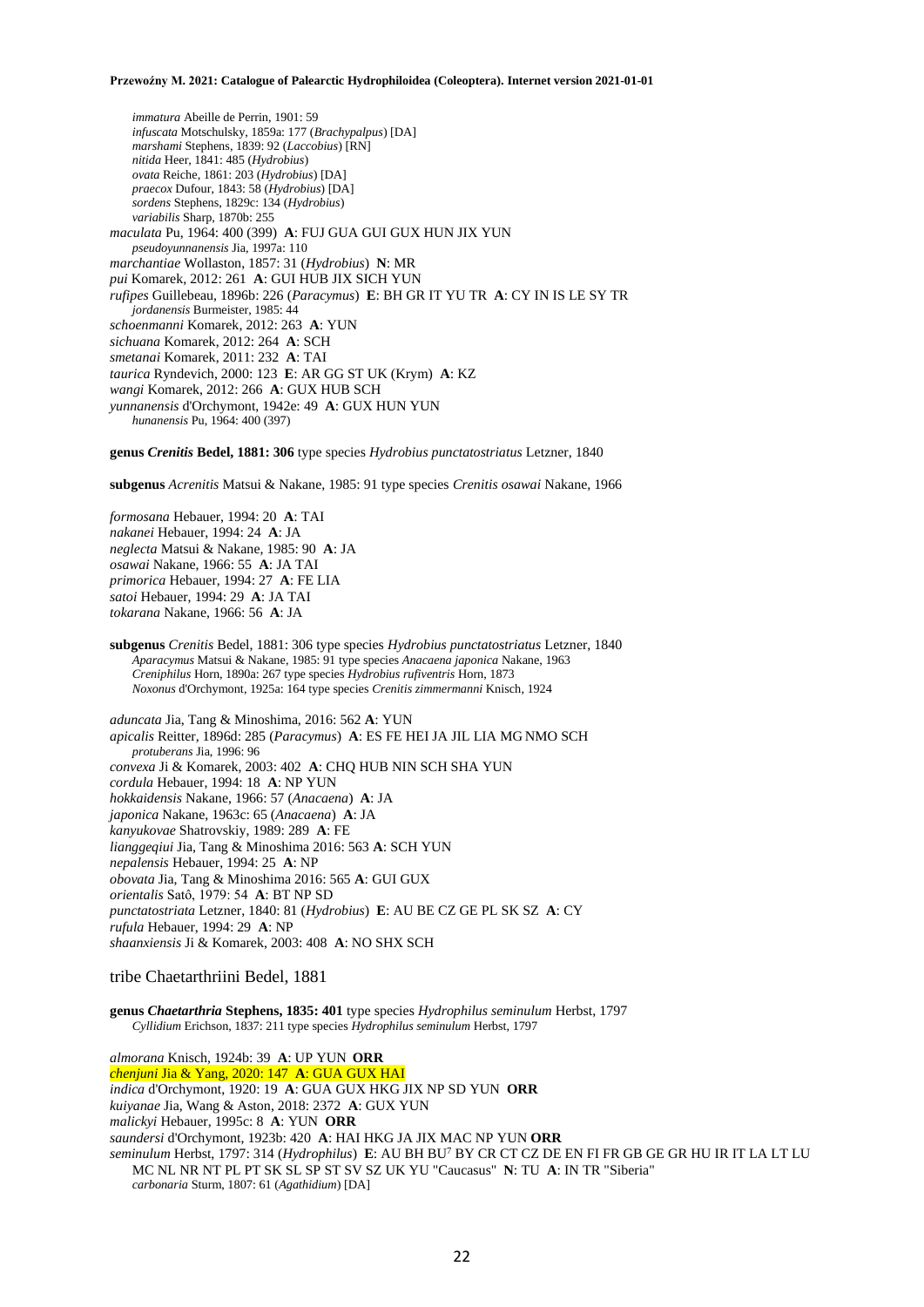*picea* Hochhuth, 1871: 246 *seminulum* Paykull, 1798: 190 (*Hydrophilus*) [HN] *sithonica* Hebauer, 1993: 1 *similis* Wollaston, 1864: 93 **E**: FR GE IT SP SZ **N**: CI EG MO **A**: IS *simillima* Vorst & Cuppen, 2003: 164 **E**: AU BE CZ FR GB GE IR LU NL SP

**genus** *Hemisphaera* **Pandellé, 1876: 57** type species *Hemisphaera infima* Pandellé, 1876 (= *Hydrobius seriatopunctatus* Perris, 1874)

*guignoti* Schaefer, 1975: 130 **E**: FR PT SP **N**: MO *miltiadis* J. Sahlberg, 1908: 23 **E**: GR A: TR *orientalis* Jia, Fikáček & Song, 2013: 302 **A**: GUX *seriatopunctata* Perris, 1874: 2 (*Hydrobius*) **E**: FR IT SP *infima* Pandellé, 1876: 58 *socotrana* Fikáček, Delgado & Gentili, 2012: 119 **A**: YE (Suqutra)

**genus** *Thysanarthria* **d'Orchymont, 1926b: 242** type species *Hydrobius atriceps* Régimbart, 1903 *Chaetarthriomorphus* Chiesa, 1967: 276 type species *Chaetarthriomorphus sulcatus* Chiesa, 1967

*brittoni* Balfour-Browne, 1951: 215 **A**: YE *championi* Knisch, 1924b: 40 (*Chaetarthria*) **A**: AF NP UP YU **ORR** *sulcata* Chiesa, 1967: 276 (*Chaetarthriomorphus*) *chui* Fikáček & Liu, 2019: 243 **A**: TAI *madurensis* Hebauer, 2001b: 298 **A**: NP **ORR** *persica* Fikáček & Liu, 2019: 246 **A**: IN *saurahana* Fikáček & Liu, 2019: 246 **A**: NP *siamensis* Hebauer, 2001b: 399 **A**: NP UP **ORR** *wadicola* Fikáček & Liu, 2019: 248 **A**: AE OM

subfamily **Enochrinae** Short & Fikáček, 2013

**genus** *Cymbiodyta* **Bedel, 1881: 307** type species *Hydrophilus marginellus* Fabricius, 1792 *Cymbula* Pandellé, 1876: 58 [HN] type species *Philhydrus ovalis* Thomson, 1853 (= *Hydrophilus marginellus* Fabricius, 1792) *Hydrocombus* Sharp, 1882: 70 type species *Hydrocombus brevicollis* Sharp, 1882 *Euphilhydrus* Acloque, 1896: 94 type species *Hydrophilus marginellus* Fabricius, 1792

*lishizheni* Jia & Lin, 2015b: 446 **A**: JIX

*marginella* Fabricius, 1792a: 185 (*Hydrophilus*) **E**: AB AR AU BU BY CR CZ DE EN FI FR GB GE GR HU IR IT LA LT LU ME NL NR NT PL PT RO SK SP ST SV SZ UK **A**: ES KZ NP TR UZ WS *carbonarius* Kuwert, 1892d: 364 (*Philydrus*) *marginatus* Duftschmid, 1805: 241 (*Hydrophilus*) *margipallens* Marsham, 1802: 408 (*Hydrophilus*) *ovalis* Thomson, 1853: 52 (*Philhydrus*) *testacea* Speiser, 1893: 13 *orientalis* Jia & Short, 2011a: 348 **A**: GUA JIX

**genus** *Enochrus* **Thomson, 1859: 18** type species *Hydrophilus bicolor* sensu Gyllenhal, 1808 (= *Hydrophilus melanocephalus* Olivier, 1793)

**subgenus** *Enochrus* Thomson, 1859: 18 type species *Hydrophilus bicolor* sensu Gyllenhal, 1808 (= *Hydrophilus melanocephalus* Olivier, 1793)

*melanocephalus* Olivier, 1793: 127 (*Hydrophilus*) **E**: AR AU BH BU BY CR CT CZ DE EN FI FR GB GE HU IR IT LA LT LU NL NR NT PL PT SK SP ST SV SZ UK YU **N**: AG **A**: AF ES FE IN IS KZ MG NMO TR UZ WS<sup>18</sup> *atricapillus* Stephens, 1829c: 131 (*Hydrobius*) *italus* Kuwert, 1890a: 62

**subgenus** *Holcophilydrus* Kniž, 1912: (168) type species *Holcophilydrus ussuriensis* Kniž, 1912

*hybridus* Hebauer, 2005: 53 **A**: HUB *laoticus* Hebauer, 2005: 52 **A**: YUN **ORR** *parumstriatus* Hebauer, 2005: 52 **A**: TAI *simulans* Sharp, 1873b: 59 (*Philhydrus*) **A**: BEI FE HEB HEI HUB JA JIL LIA NMO SC SCH SHA SHG SHX TAI TIA "Manchuria" *crenatostriatus* H. Kolbe, 1886: 179 (*Philhydrus*) *kishidai* Kamiya, 1935: 4 *umbratus* Sharp, 1884b: 454 (*Philydrus*) *ussuriensis* Kniž, 1912: (168)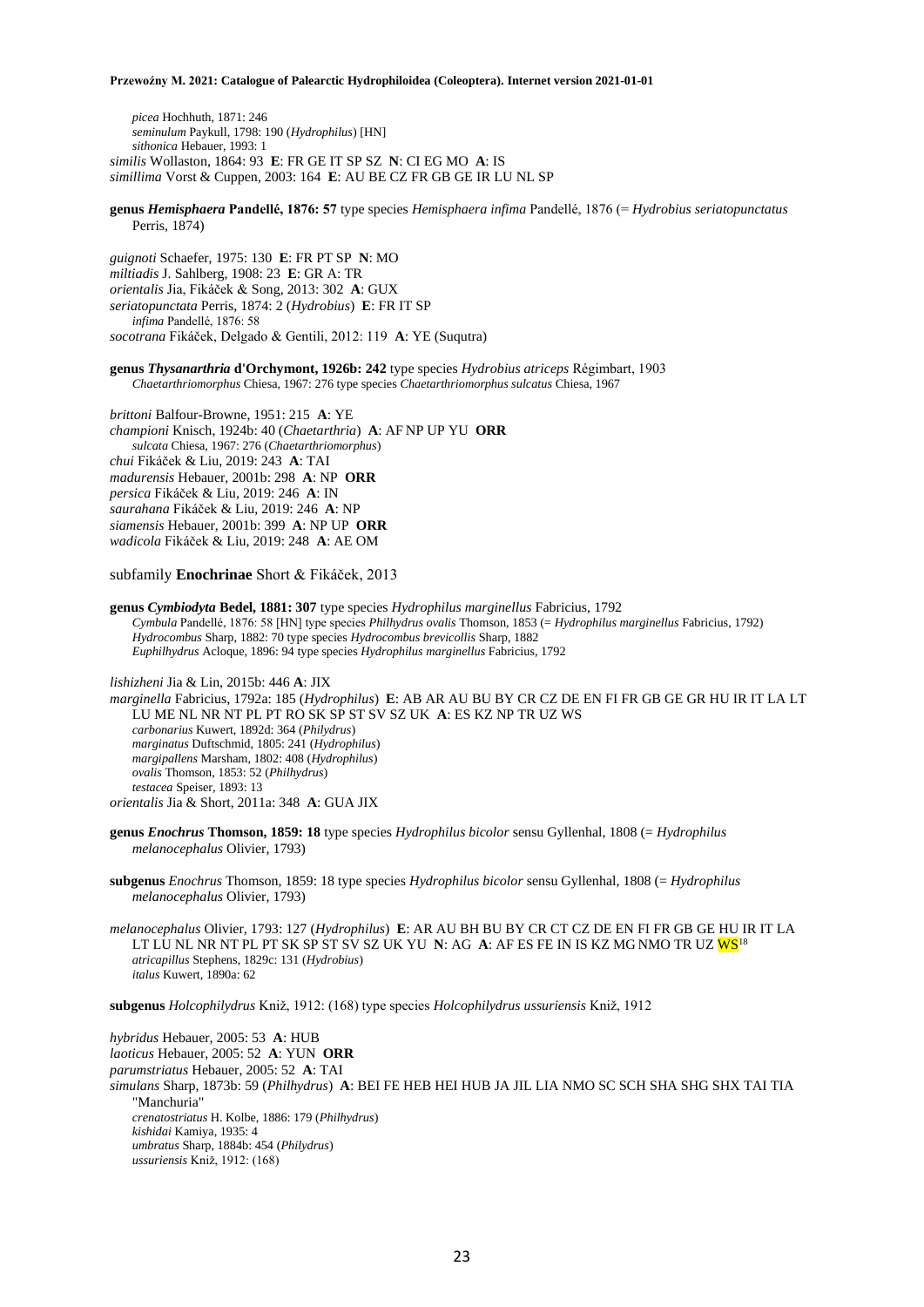**subgenus** *Hydatotrephis* W.S. MacLeay, 1873: 129 type species *Hydatotrephis mastersi* W.S. MacLeay, 1873

*liangi* Jia & Zhao, 2007: 252 **A**: GUI JIX SCH

**subgenus** *Lumetus* Zaitzev, 1908b: 385 [RN] type species *Hydrophilus melanocephalus* sensu Fabricius, 1801 (= *Philhydrus fuscipennis* Thomson, 1884) *Philydrus* Solier, 1834: 302 [HN] type species *Hydrophilus melanocephalus* sensu Fabricius, 1801 (= *Philhydrus fuscipennis* Thomson, 1884) *Pseudenochrus* Łomnicki, 1911: 266 type species *Hydrobius frontalis* Erichson, 1837 (= *Hydrophilus ochropterus* Marsham, 1802) *asiaticus* Kuwert, 1893a: 17 (*Philydrus*) **A**: IN KZ TM GAN SHX *ater* Kuwert, 1888e: 289 (279) (*Philydrus*) **E**: AU BH BU CR FR GR HU IT RO SP UK YU **N**: AG EG **A**: CY IN IQ IS JO KU KZ LE OM PA SA SY TD TM TR UZ XIN *bicolor* Fabricius, 1792a: 184 (*Hydrophilus*) **E**: AB AR AU AZBH BU BY CR CT CZ DE EN FI FR GB GE GR HU IR IT LA LT LU MA ME NL NR NT PL PT RO SK SL SP ST SV UK **N**: AG CI EG MO TU **A**: ES FE IN JA KZ MG NMO NP SC TD TM TR UZ WS XIN *atricornis* Kuwert, 1888e: 286 (276) (*Philydrus*) *chrysomelinus* Fabricius, 1787: 192 (*Dytiscus*) [HN] *ferrugineus* Küster, 1849b: no.10 (*Hydrobius*) [HN] *flavus* Kuwert, 1890a: 43 (*Philydrus*) *fulvus* Marsham, 1802: 408 (*Hydrophilus*) [HN] *grisescens* Gyllenhal, 1827: 276 (*Hydrophilus*) *labiatus* Rey, 1885b: 258 (*Philydrus*) [DA] *levanderi* J. Sahlberg, 1892: 225 (*Philhydrus*) [RN] *maritimus* Thomson, 1853: 51 (*Philhydrus*) *mediterraneus* J. Sahlberg, 1900b: 185 (*Philhydrus*) *rubicundus* Kuwert, 1888e: 275 (*Philydrus*) *sahlbergi* Kuwert, 1888e: 286 (276) (*Philydrus*) [HN] *sternospina* Kuwert, 1888e: 288 (277) (*Philydrus*) *torquatus* Marsham, 1802: 405 (*Hydrophilus*) [DA] *unguidebilis* Kuwert, 1888e: 287 (276) (*Philydrus*) *yukinoae* Matsui, 1994: 218 *blazquezae* Arribas & Millán, 2013: 192 **N**: MO *calabricus* Ferro, 1986c: 433 (*Philydrus*) **E**: IT **A**: TR *concii* Chiesa, 1965: 55 **E**: IT *convexius* Satô, 1977: 198 [DA] **A**: BT NP *falcarius* Hebauer, 1991a: 84 **E**: IT (Sicilia) *ferrugineus* Motschulsky, 1849: 79 (*Philhydrus*) [DA] **A**: ES *fuscipennis* Thomson, 1884a: 1031 (*Philydrus*) **E**: AB AR AU AZBH BU CT CZ DE FI FR GB GE HU IR IT LA LT LU NR NT PL PT RO SK SL SP ST SV UK **N**: MO TU **A**: ES HEI IN KI KZ NMO TD<sup>17</sup> TR UZ WS XIN *berolinensis* Kuwert, 1888e: 278 (*Philydrus*) *caspius* Kuwert, 1888e: 282 (275) (*Philydrus*) *fasciatus* Kuwert, 1888e: 278 (*Philydrus*) *sahlbergi* Fauvel, 1887: 86 (*Philydrus*) [RN] *similis* Kuwert, 1888e: 278 (*Philydrus*) *halophilus* Bedel, 1879: clxix (*Philydrus*) **E**: BU DE FR GB GE HU IN IR IT NL SP ST SV UK **A**: CY IN TR *brevipalpis* Sharp, 1914a: 83 (*Philydrus*) [DA] *salinus* Kuwert, 1888e: 279 (*Philydrus*) *hamifer* Ganglbauer, 1901a: 332 (*Philydrus*) **E**: AU CZ GE HU SK ST UK YU **A**: CY IN IS KI KZ TM UZ *caspius* d'Orchymont, 1933a: 308 *hispanicus* Kuwert, 1888e: 281 (275) (*Philydrus*) **E**: PT SP *jesusarribasi* Arribas & Millán, 2013: 191 **E**: SP *ochropterus* Marsham, 1802: 409 (*Hydrophilus*) **E**: AU BU BY CR CT CZ DE EN FI FR GB GE HU IR IT LA LT NL NR NT PL PT RO SK SP SV SZ UK **A**: ES IN TR WS *frontalis* Erichson, 1837: 210 (*Hydrobius*) *nigricans* Zetterstedt, 1838: 123 (*Hydrophilus*) *politus* Küster, 1849b: no.9 (*Hydrobius*) **E**: BU CR IT PT SP **N**: AG CI EG MO MR TU **A**: AF CY IN IS KU LE OM SY TR *agrigentinus* Rottenberg, 1870: 22 (*Philhydrus*) *atlanticus* C.É. Blanchard, 1853: 51 (*Philydrus*) *cossyrensis* Rey, 1885b: 260 (*Philydrus*) *sahariensis* Fairmaire, 1879b: 160 (*Philhydrus*) *quadrinotatus* Guillebeau, 1896b: 226 (*Philhydrus*) **A**: OM "Syria" *quadripunctatus* Herbst, 1797: 305 (*Hydrophilus*) **E**: AL AU AZ BH BU BY CR CT CZ DE EN FI FR GB GE GG GR HU IR IT LA LT LU ME NL NR NT PL PT SK SL SP SV UK **A**: ES FE HEI IN IS KI KZ MG NMO TD TR XIN WS *dichrous* Krynicki, 1832: 116 (*Hydrophilus*) [DA] *frontalis* Dalla Torre, 1877: 68 (*Philhydrus*) [HN] *fulvipennis* Rey, 1885b: 262 (*Philydrus*) [HN] *marginatus* Gozis, 1916: 42 (*Philydrus*) *rectus* J. Sahlberg, 1875: 216 (*Philydrus*) *ytenensis* Sharp, 1915f: 323 (*Philydrus*)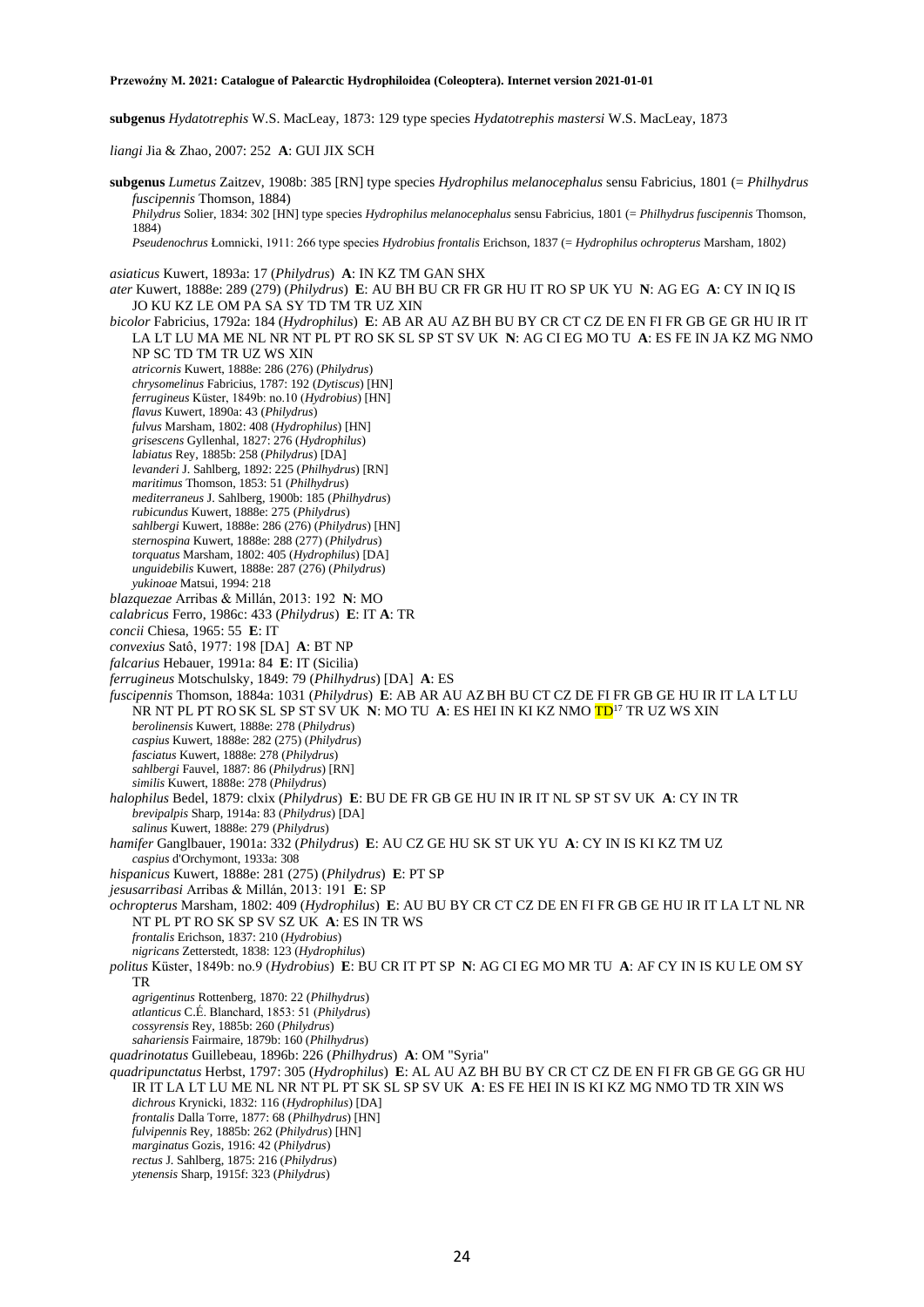*risii* Arribas & Millán, 2013: 193 **N**: MO TU *salomonis* J. Sahlberg, 1900b: 187 (*Philhydrus*) **E**: SP **A**: AF IN IS JO TR *segmentinotatus* Kuwert, 1888e: 284 (276) (*Philydrus*) **E**: AL BU CR FR GR IT ME PT RO SL SP ST YU **N**: AG EG LB MO TU **A**: CY ES FE IN IQ IS JO KU KZ MG SA TD TM TR UZ **AFR** *apicinotus* Kuwert, 1888e: 285 (276) (*Philydrus*) *maculiapex* Kuwert, 1888e: 284 (276) (*Philydrus*) *transcaspicus* J. Sahlberg, 1900b: 185 (*Philhydrus*) *vultur* Kuwert, 1888e: 283 (276) (*Philydrus*) *sinuatus* d'Orchymont, 1937c: 38 **A**: IN KU PA *subsignatus* Harold, 1877: 342 (*Philydrus*) **A**: BEI CHQ HUB HUN FUJ GUA JA JIA SHA SHG SC TAI *testaceus* Fabricius, 1801a: 252 (*Hydrophilus*) **E**: AB AR AU BU BY CR CT CZ DE EN FI FR GB GE GR HU IR IT LA LT LU NL NR NT PL RO SK SP ST SV SZ UK YU **N**: TU **A**: ES FE IN JA KZ MG TR WS XIN *lederi* Kuwert, 1888e: 289 (277) (*Philydrus*) [DA] *lineatus* Kuwert, 1888e: 275 (*Philydrus*) *maculicollis* Dalla Torre, 1877: 68 (*Philhydrus*) *turanicus* Schödl, 1998: 123 **A**: CY IN TM **subgenus** *Methydrus* Rey, 1885b: 253 type species *Hydrophilus affinis* Thunberg, 1794 *Agraphilydrus* Kuwert, 1888e: 280 type species *Hydrophilus affinis* Thunberg, 1794 *Gemelus* García, 2000:223 type species *Gemelus pallidus* García, 2000 *affinis* Thunberg, 1794b: 73 (*Hydrophilus*) **E**: AR AU BE BH BU BY CR CT CZ DE EN FI FR GB GE HU IR IT LA LT NL NR NT PL SK ST SV SZ UK **N**: TU **A**: ES FE HEI IN JA NMO KZ WS TR *amurensis* Hebauer, 1995b: 32 **A**: FE *circumductus* Régimbart, 1905: 213 (*Philhydrus*) **A**: YE **AFR** *coarctatus* Gredler, 1863a: 75 (*Philhydrus*) **E**: AU BE BH BU BY CR CT<sup>8</sup> CZ DE EN FI FR GB GE GR HU IR IT LA LT NL NR NT PL SK ST SV SZ UK **A**: FE IN MG TR WS *fulvipennis* Westhoff, 1881: 57 (*Philhydrus*) *suturalis* Sharp, 1872: 153 (*Philhydrus*) *crassus* Régimbart, 1903b: 55 (*Philhydrus*) **A**: JIX **ORR** *esuriens* Walker, 1858: 209 (*Philhydrus*) **A**: BT CHQ FUJ GUA GUX HAI HKG HUB HUN IN IQ JA JIA JIX NP PA SA SC SCH TAI YUN "India" **AUR ORR** *nigriceps* Motschulsky, 1860a: 46 (*Pylophilus*) *nigriceps* L. Redtenbacher, 1868: 26 (*Philhydrus*) [HN] *ornaticeps* Sharp, 1884b: 454 (*Philydrus*) *pullus* Fauvel, 1883b: 354 (*Philydrus*) *flavicans* Régimbart, 1903b: 56 (*Philhydrus*) **A**: FUJ GUA HKG HUB HUN JIA TAI YUN **ORR** *fragilis* Sharp, 1890: 350 (*Philydrus*) **A**: CHQ YUN **ORR** *fretus* d'Orchymont, 1932c: 703 **A**: YUN **ORR** *haroldi* Sharp, 1884b: 452 (*Philydrus*) **A**: JA **ORR** *hesperidum* Sharp, 1870a: 16 (*Philhydrus*) **E**: AB **A**: IS SA YE **AFR** *nitidulus* Kuwert, 1888e: 290 (280) (*Philydrus*) *reductus* Régimbart, 1905: 215 (*Philhydrus*) *icterus* Knisch, 1924b: 38 **A**: UP **ORR** *iteratus* Sharp, 1890: 349 (*Philhydrus*) **A**: FE **ORR** *japonicus* Sharp, 1873b: 59 (*Philhydrus*) **A**: FE GUA HEI JA JIA JIX ZHE **ORR** *latus* Kuwert, 1888e: 291 (280) (*Philydrus*) **N**: EG **A**: IN SA *limbourgi* Jia & Lin, 2015a: 51 **A**: JIX *mesopotamiae* Kuwert, 1890a: 60 (*Philydrus*) **A**: IN IQ IS *morenae* L. Heyden, 1870: 67 (*Hydrobius*) **E**: FR PT SP *natalensis* Gemminger & Harold, 1868: 480 (*Hydrobius*) [RN] **E**: IT PT SP **N**: EG **A**: SY TAI "India" **AFR AUR ORR** *assimilis* Boheman, 1851: 600 (*Hydrobius*) [HN] *parvulus* Kuwert, 1888b: 280 (*Philydrus*) *pumilio* Sharp, 1904: 8 (*Philydrus*) *nigropiceus* Motschulsky, 1861a: 109 (*Philhydrus*) **A**: NP **ORR** *cheesmanae* Balfour-Browne, 1939b: 475 *rubrocinctus* Régimbart, 1903b: 56 *nigritus* Sharp, 1873c: 262 (*Philhydrus*) **E**: AB AR AL BE BU CR FR GB GR HU IT LU MC ME NL PT RO SP ST TR UK YU **N**: MO TU **A**: IN KZ TR *isotae* Hebauer, 1981: 137 *nitiduloides* Kuwert, 1888e: 291 (280) (*Philydrus*) **N**: EG *pseudesuriens* Jia & Wang, 2010: 377 **A**: HAI *puetzi* Hebauer, 1995b: 32 **A**: FE *ragusae* Kuwert, 1888a: 38 (*Philydrus*) **E**: IT *satomii* Nakane & Matsui, 1986a: 78 **A**: JA *sauteri* d'Orchymont, 1913: 6 **A**: TAI *schawalleri* Hebauer, 1991b: 178 **A**: TD XIN *tetraspilus* Régimbart, 1903c: 335 (*Philhydrus*) **N**: EG **A**: BT NP OM TR YE **AFR ORR** *uniformis* Sharp, 1884b: 453 (*Philydrus*) **A**: FE JA SC *vilis* Sharp, 1884b: 453 (*Philydrus*) **A**: JA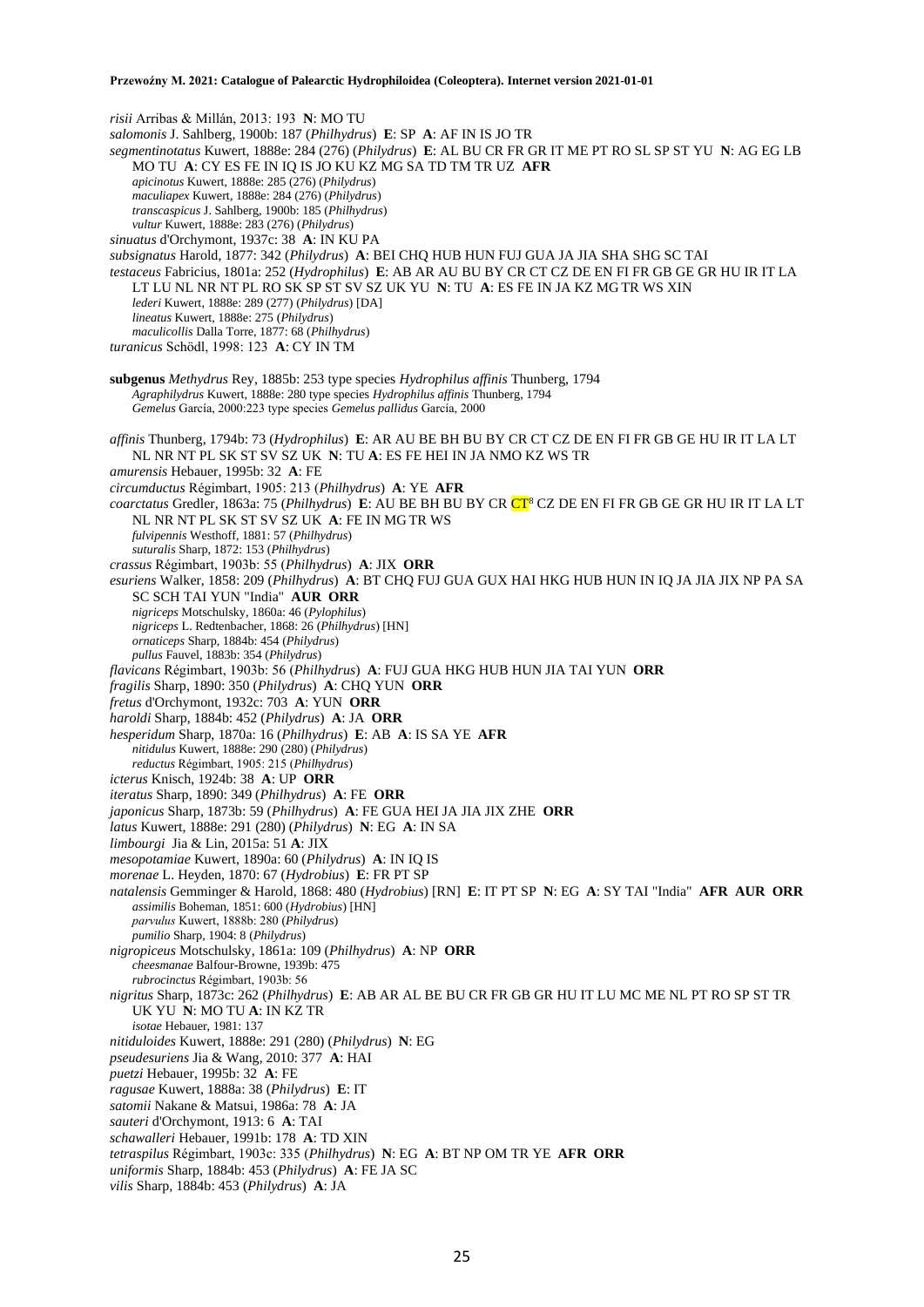genus *Enochrus*, **species incertae sedis** *algarum* Jia & Short, 2013: 610 **A**: FUJ

**genus** *Notionotus* **Spangler, 1972: 139** type species *Notionotus rosalesi* Spangler, 1972

*attenuatus* Jia & Short, 2011b: 55 **A**: GUA *fenestratus* Hebauer, 2001a: 10 **A**: YUN *notaticollis* Hebauer, 2001a: 11 **A**: HAI YUN *siklisi* Hebauer, 2001a: 12 **A**: NP

## subfamily **Acidocerinae** Zaitzev, 1908

**genus** *Agraphydrus* **Régimbart, 1903a: 33** type species *Agraphydrus punctatellus* Régimbart, 1903 *Gymnhelochares* d'Orchymont, 1932c: 692 type species *Helochares geminus* d'Orchymont, 1932 *Megagraphydrus* M. Hansen, 1999b: 137 type species *Megagraphydrus siamensis* M. Hansen, 1999 *Pseudohelochares* Satô, 1960: 76 type species *Pseudohelochares narusei* Satô, 1960 *Pseudopelthydrus* Jia, 1998: 225 type species *Pseudopelthydrus longipalpus* Jia, 1998 *activus* Komarek & Hebauer, 2018: 18 **A**: ANH FUJ GUA HKG JIX **ORR** *agilis* Komarek & Hebauer, 2018: 20 **A**: GUX YUN **ORR** *anhuianus* Hebauer, 2000: 15 (*Megagraphydrus*) **A**: AHN HKG **ORR** *arduus* Komarek & Hebauer, 2018: 22 **A**: GUA HUB YUN **ORR** *annapurnensis* Komarek, 2018: 110 **A**: NP *ater* Komarek, 2018: 111 **A**: NP *attenuatus* M. Hansen, 1999b: 141 (*Megagraphydrus*) **A**: YUN **ORR** *audax* Komarek & Hebauer, 2018: 24 **A**: GUI HUB HUN SHA SCH *bhutanensis* Komarek, 2018: 113 **A**: BT *clavus* Komarek & Hebauer, 2018: 25 **A**: GUA GUI HKG JIX *cantonensis* Komarek & Hebauer, 2018: 27 **A**: GUA *chinensis* Komarek & Hebauer, 2018: 27 **A**: ANH FUJ ZHE *comes* Komarek & Hebauer, 2018: 28 **A**: HAI *communis* Komarek, 2018: 118 **A**: BT NP UP *confusus* Komarek & Hebauer, 2018: 29 **A**: GUI HKG YUN **ORR** *conicus* Komarek & Hebauer, 2018: 30 **A**: ANH HUN JIX *connexus* Komarek & Hebauer, 2018: 31 **A**: BT HAI NP **ORR** *constrictus* Komarek, 2018: 121 **A**: NP UP *contractus* Komarek & Hebauer, 2018: 33 **A**: FUJ GUA *coomani* d'Orchymont, 1927b: 248 (*Helochares*) **A**: FUJ GUA HAIJA TAI **AUR ORR** *ryukyuensis* Matsui, 1994: 217 (*Enochrus*) *crassipenis* Komarek, 2018: 123 **A**: BT NP *decipiens* Minoshima, Komarek & Ôhara 2015: 25 **A**: TAI *elongatus* Ribera, Hernando & Cieslak, 2019: 264 **A**: OM *fasciatus* Komarek & Hebauer, 2018: 37 **A**: GUA HKG JIX *fikaceki* Komarek & Hebauer, 2018: 38 **A**: JIX *flavonotus* Komarek, 2018: 127 **A**: BT *forcipatus* Komarek & Hebauer, 2018: 39 **A**: ANH FUJ GUA GUI HUB HUN JIX ZHE *fujianensis* Komarek & Hebauer, 2018: 41 **A**: FUJ *globipenis* Komarek & Hebauer, 2018: 41 **A**: GUX HUN *gracilipalpis* Komarek & Hebauer, 2018: 42 **A**: FUJ GUA *igneus* Komarek & Hebauer, 2018: 43 **A**: GUA HKG **ORR** *indicus* d'Orchymont, 1932c: 694 **A**: AP BT HP NP UP *insidiator* Minoshima, Komarek & Ôhara, 2015: 27 **A**: TAI *ishiharai* Matsui, 1994: 215 (*Enochrus*) **A**: JA *jilanzhui* Komarek & Hebauer, 2018: 45 **A**: GAN HUB SHA SCH *luteilateralis* Minoshima & Fujiwara, 2009: 55 (*Megagraphydrus*) **A**: JA *kempi* d'Orchymont, 1922: 626 (*Helochares*) **A**: AP BT NP UP *longipalpus* Jia, 1998: 229 (*Pseudopelthydrus*) **A**: HAI *longipenis* Komarek & Hebauer, 2018: 47 **A**: YUN **ORR** *masatakai* Minoshima, Komarek & Ôhara, 2015: 29 **A**: GUA HAI HKG YUN **ORR** *minutissimus* Kuwert, 1890a: 37 (*Helochares*) **A**: IN<sup>9</sup> OM SA SY YE *montanus* Minoshima, Komarek & Ôhara, 2015: 33 **A**: SD *narusei* Satô, 1960: 77 (*Pseudohelochares*) **A**: JA SC *nepalensis* Komarek, 2018: 146 **A**: NP *niger* Komarek & Hebauer, 2018: 50 **A**: FUJ ZHE *ogatai* Minoshima, 2016: 359 **A**: JA *pauculus* Knisch, 1924b: 36 (*Helochares*) **A**: NP UP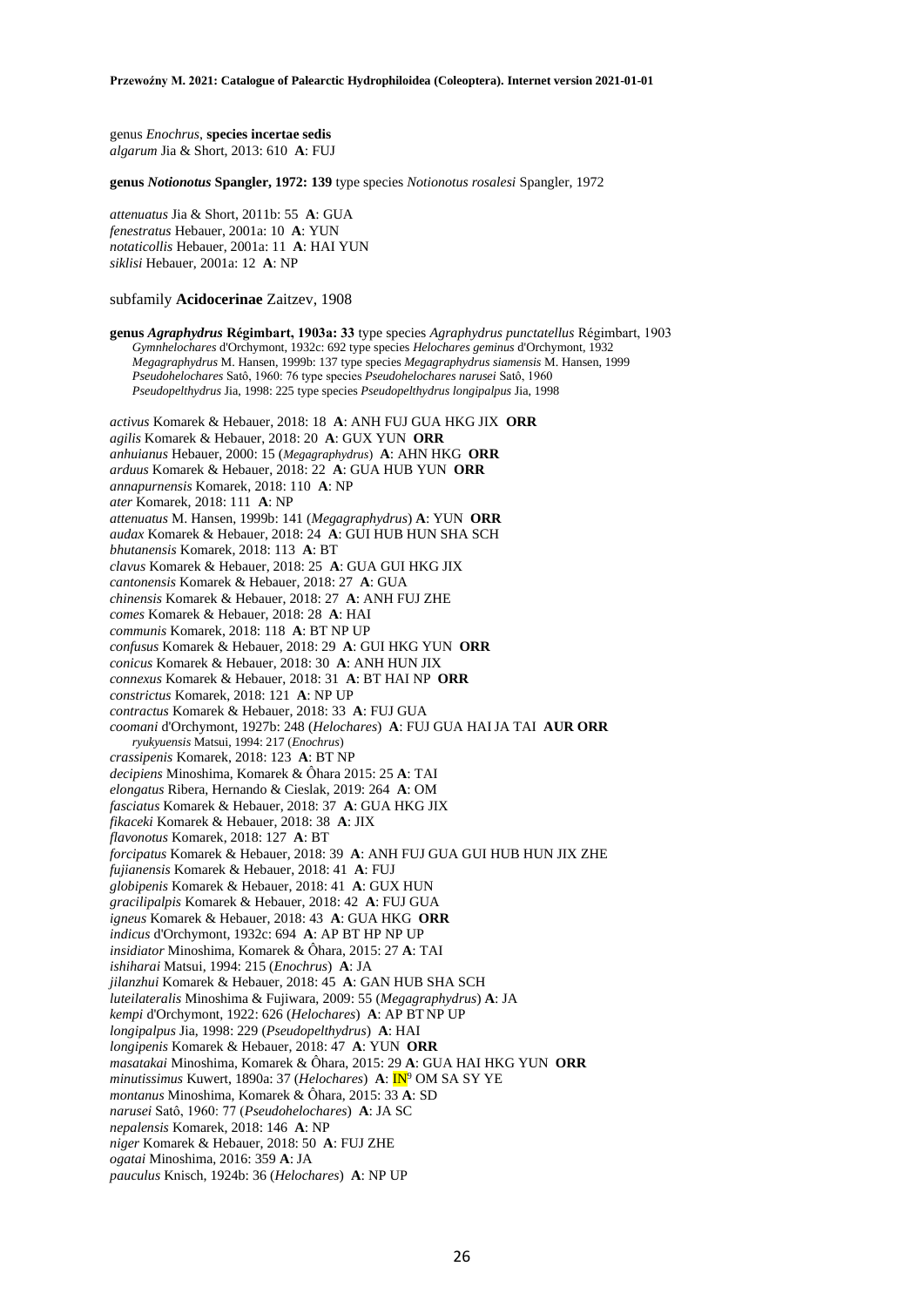*politus* M. Hansen, 1999b: 138 (*Megagraphydrus*) **A**: TAI *wangi* Hebauer, 2000: 15 (*Megagraphydrus*) *protentus* Komarek, 2018: 153 **A**: NP UP *pullus* Komarek, 2018: 154 **A**: NP *puzhelongi* Jia, 2010: 65 (*Megagraphydrus*) **A**: GUI JIX *pygmaeus* Knisch, 1924b: 38 (*Helochares*) **A**: BT NP UP *reductus* Komarek & Hebauer, 2018: 53 **A**: YUN *reticuliceps* Komarek & Hebauer, 2018: 53 **A**: GUI HUB HUN *robustus* Komarek & Hebauer, 2018: 55 **A**: GUA YUN *schoenmanni* Komarek & Hebauer, 2018: 56 **A**: YUN *setifer* Komarek & Hebauer, 2018: 57 **A**: YUN **ORR** *splendens* Komarek & Hebauer, 2018: 58 **A**: YUN **ORR** *stagnalis* d'Orchymont, 1937c: 37 (*Helochares*) **A**: BT HP NP PA UP *umbrosus* Komarek & Hebauer, 2018: 59 **A**: FUJ GUA *uncinatus* Komarek & Hebauer, 2018: 60 **A**: YUN *variabilis* Komarek & Hebauer, 2018: 61 **A**: ANH FUJ GUA GUI GUX HKG HUB HUN JIX TAI SCH SHA SHN YUN ZHE *wangmiaoi* Komarek & Hebauer, 2018: 63 **A**: HAI *yunnanensis* Komarek & Hebauer, 2018: 64 **A**: YUN **genus** *Chasmogenus* **Sharp, 1882: 73** type species *Chasmogenus fragilis* Sharp, 1882 *Crephelochares* Kuwert, 1890a: 38 type species *Helochares livornicus* Kuwert, 1890 *abnormalis* Sharp, 1890: 351 (*Philydrus*) **A**: GUA JA MAC TAI **ORR** *ferrugatus* Régimbart, 1903b: 57 (*Phylhydrus*) *nigritulus* Régimbart, 1903b: 57 (*Philhydrus*) [HN] *regimbarti* Knisch, 1924a: 195 [RN] *livornicus* Kuwert, 1890a: 38 (*Helochares*) **E**: BH CR GR IT SP YU **A**: IS TR TU *orbus* N. Watanabe, 1987: 12 (*Helochares*) **A**: HKG JA *patrobus* Jia & Tang, 2018a: 61 **A**: YUN **genus** *Helochares* **Mulsant, 1844a: 197** [RN] type species *Dytiscus lividus* Forster, 1771 **subgenus** *Helochares* Mulsant, 1844a: 197 [RN] type species *Dytiscus lividus* Forster, 1771 *Enhydrus* W.S. MacLeay, 1825: 35 [suppressed] *Helophilus* Mulsant, 1844: 132 *Helophygas* Motschulsky, 1853: 11 *Neohydrobius* Blackburn, 1898: 221 type species *Philhydrus burrundiensis* Blackburn, 1898 (= *Stagnicola foveicollis* Montrouzier, 1860) *Peloxenus* Motschulsky, 1845a: 549 [RN] type species *Hydrophilus griseus* Fabricius, 1787 (= *Dytiscus lividus* Forster, 1771) *Pylophilus* Motschulsky, 1845a: 32 type species *Hydrophilus griseus* Fabricius, 1787 (= *Dytiscus lividus* Forster, 1771) *Stagnicola* Montrouzier, 1860: 246 [HN] type species *Stagnicola foveicollis* Montrouzier, 1860 atropiceus Régimbart, 1903b: 53 A: GUA GUI GUX HKG JA JIX MAC NP <mark>TAI</mark><sup>11</sup> ORR *ohkurai* Satô, 1976: 21 *dilutus* Erichson, 1843: 228 (*Hydrobius*) **A**: YE (Suqutra) **AFR** *niloticus* Sharp, 1904: 7 *fuliginosus* d'Orchymont, 1932c: 689 **A**: FUJ GUA GUX HKG MAC **ORR** *lividoides* M. Hansen & Hebauer, 1988: 27 **A**: IS TR *lividus* Forster, 1771: 52 (*Dytiscus*) **E**: AL AU AZBH BU BY CR CZ FR GB GE GR HU IT LT LU MC NL PL PT RO SK SL SP SZ UK YU **N**: AG CI MO TU **A**: IN SY TR *fulvus* Geoffroy, 1785: 65 (*Hydrophilus*) *chrysomelinus* Herbst, 1797: 313 (*Hydrophilus*) [HN] [DA] *griseus* Fabricius, 1787: 189 (*Hydrophilus*) *lividus* Herbst, 1797: 316 (*Hydrophilus*) [HN] *ludovici* L.W. Schaufuss, 1869: 11 *pallidetestaceus* Stierlin, 1900: 219 *pallidus* P. Rossi, 1792: 66 (*Hydrophilus*) *longipalpis* Murray, 1859: 123 (*Philhydrus*) **N**: EG **A**: IS **AFR** *filipalpis* Sharp, 1904: 6 *nigritulus* Kuwert, 1889: 8 **E**: IT

*obliquus* Mart, İncekara & Karaca, 2010: 299 **A**: TR

*obscurus* O.F. Müller, 1776: 69 (*Hydrophilus*) **E**: AB AU BU BY CR CT CZ DE EN FI FR GB GE GG GR HU IT LA LT LU ME NL NR NT PL RO SK ST SV SZ UK **A**: IN IS KZ TR WS XIN

*erythrocephalus* Fabricius, 1792a: 185 (*Hydrophilus*)

*subcompressus* Rey, 1885a: 14

*substriatus* J. Sahlberg, 1903b: 20

*variegatus* Herbst, 1797: 304 (*Hydrophilus*)

*pallens* W.S. MacLeay, 1825: 35 (*Enhydrus*) **N**: EG **A**: CHQ CY FUJ GUA GUI GUX HAI HKG HUB HUN IS JA JIX LE MAC NP SA SCH SHA TAI TR YE XIZ YUN "India" **AFR AUR ORR**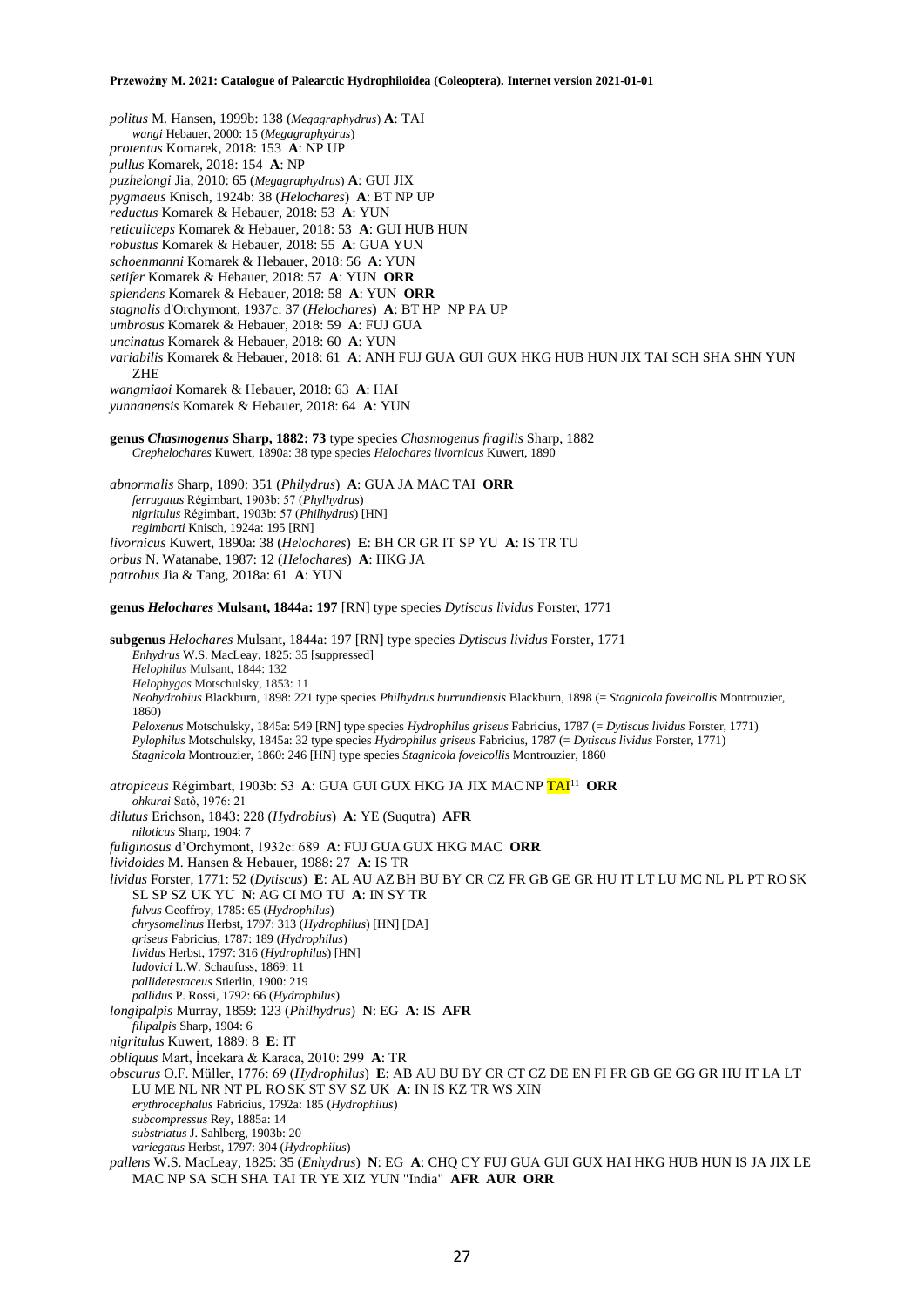*dispar* Sharp, 1904: 7 *laeviusculus* Régimbart, 1906: 261 *lewisius* Sharp, 1873b: 60 *parvulus* Reiche & Saulcy, 1856: 359 *parvulus* Guillebeau, 1896b: 226 (*Philhydrus*) [HN] [DA] *punctatus* Sharp, 1869b: 241 **E**: BY CT DE FR GB GE IR LA LT LU NL PT SP ST UK **A**: IN TR *songi* Jia & Tang, 2018b: 3 **A**: GUX

**subgenus** *Helocharimorphus* Kuwert, 1890a: 62 (and 1890b: 306) type species *Helocharimorphus sharpi* Kuwert, 1890

*sharpi* Kuwert, 1890a: 63 (*Helocharimorphus*) **N**: EG **A**: IS TR **AFR**

**subgenus** *Hydrobaticus* W.J. MacLeay, 1873: 131 type species *Hydrobaticus tristis* W.J. MacLeay, 1873 *Graphelochares* Kuwert, 1890a: 38 type species *Helophilus melanophthalmus* Mulsant, 1844

*anchoralis* Sharp, 1890: 352 **A**: FUJ GUA HAI HUB JA NP PA TAI YUN "India" **ORR** *andreinii* d'Orchymont, 1939b: 320 **A**: OM SA YE **AFR** *crenatuloides* d'Orchymont, 1943a: 2 **A**: OM UP **ORR** *crenatus* Régimbart, 1903b: 54 **A**: YUN **ORR** *densus* Sharp, 1890: 352 **A**: GUA HAI NP UP **ORR** *lentus* Sharp, 1890: 352 **A**: GUA HKG NP TAI XIZ YUN "India" **ORR** *mentinotus* Kuwert, 1888e: 292 **N**: EG **A**: IS **AFR** *squalidus* Sharp, 1904: 7 *neglectus* Hope, 1845: 16 (*Hydrobius*) **A**: FUJ GUA GUX HKG HUB HUN JIX TAI<sup>11</sup> YUN ZHE **ORR** *negatus* Hebauer, 1995a: 5 **A**: NP **ORR** *nipponicus* Hebauer, 1995a: 6 [RN] **A**: JA SC *striatus* Sharp, 1873b: 60 [HN] *sauteri* d'Orchymont, 1943a: 6 **A**: GUA GUI HUB JIX SCH TAI *uenoi* Matsui, 1995: 317 **A**: JA

**genus** *Horelophopsis* **M. Hansen, 1997: 109** type species *Horelophopsis avita* M. Hansen, 1997

*hanseni* Satô & Yoshitomi, 2004: 42 **A**: JA

subfamily **Sphaeridiinae** Latreille, 1802 tribe Coelostomatini L. Heyden, 1891 **genus** *Coelostoma* **Brullé, 1835: 293** type species *Hydrophilus orbicularis* Fabricius, 1775

**subgenus** *Coelostoma* Brullé, 1835: 293 type species *Hydrophilus orbicularis* Fabricius, 1775 *Cyclonotum* Erichson, 1837: 212 type species *Hydrophilus orbicularis* Fabricius, 1775

*fallaciosum* d'Orchymont, 1936a: 19 **A**: FUJ GUA HKG NP TAI UP<sup>15</sup> YUN **ORR** *hispanicum* Küster, 1848a: no. 39 (*Cyclonotum*) **E**: AL FR GR IT PT SP **N**: CI MO TU **A**: CY *maroccanum* Kuwert, 1890b: 176 *montanum* Mouchamps, 1958: 28 **A**: NP UP *orbiculare* Fabricius, 1775: 229 (*Hydrophilus*) **E**: AB AR AU BE BU BY CR CT CZ DE EN FI FR GB GE GR HU IR IT LA LT LU ME NL NR NT PL PT RO SK SL SP SV ST SZ UK YU **A**: BEI ES FE HEB HEN IN JA KZ TR WS XIN<sup>13</sup> *breve* Sharp, 1874e: 419 (*Cyclonotum*) *brevitarse* L. Heyden, 1870: 74 (*Cyclonotum*) *dalmatinum* Küster, 1848a: no.40 (*Cyclonotum*) *graecum* Kuwert, 1890b: 178 *immaculatum* P. Rossi, 1790: 48 (*Sphaeridium*) *minus* Sharp, 1873c: 262 (*Cyclonotum*) *pilula* O.F. Müller, 1776: 69 (*Hydrophilus*) *punctatum* Goeze, 1777: 616 (*Dytiscus*) [RN] *puncticolle* Reitter, 1906b: 32 *subaereum* Reitter, 1906b: 32 *subditum* d'Orchymont, 1936a: 20 **A**: HKG YUN **ORR** *sulcatum* Pu, 1963: 81 **A**: XIZ YUN *syriacum* d'Orchymont, 1936a: 9 **A**: IN IS LE SY *vitalisi* d'Orchymont, 1923b: 418 **A**: GUA GUX HAI HKG JA NP SHN TAI<sup>4</sup> UP<sup>15</sup> YUN **ORR** *vividum* d'Orchymont, 1936a: 28 **A**: GUA NP PA **ORR**

**subgenus** *Holocoelostoma* Mouchamps, 1958: 3 type species *Hydrobius stultus* Walker, 1858

*bhutanicum* Jayaswal, 1972: 409 **A**: BT JA<sup>14</sup> NP TAI<sup>4</sup> UP *stultum* Walker, 1858: 209 (*Hydrobius*) **A**: AE AF CHQ FUJ GUA GUX HAI HKG HUN JA JIX SCH NP OM PA SA SC SCH TAI UP<sup>15</sup> XIZ YE YUN **AFR ORR** *simplex* Sharp, 1874e: 419 (*Cyclonotum*)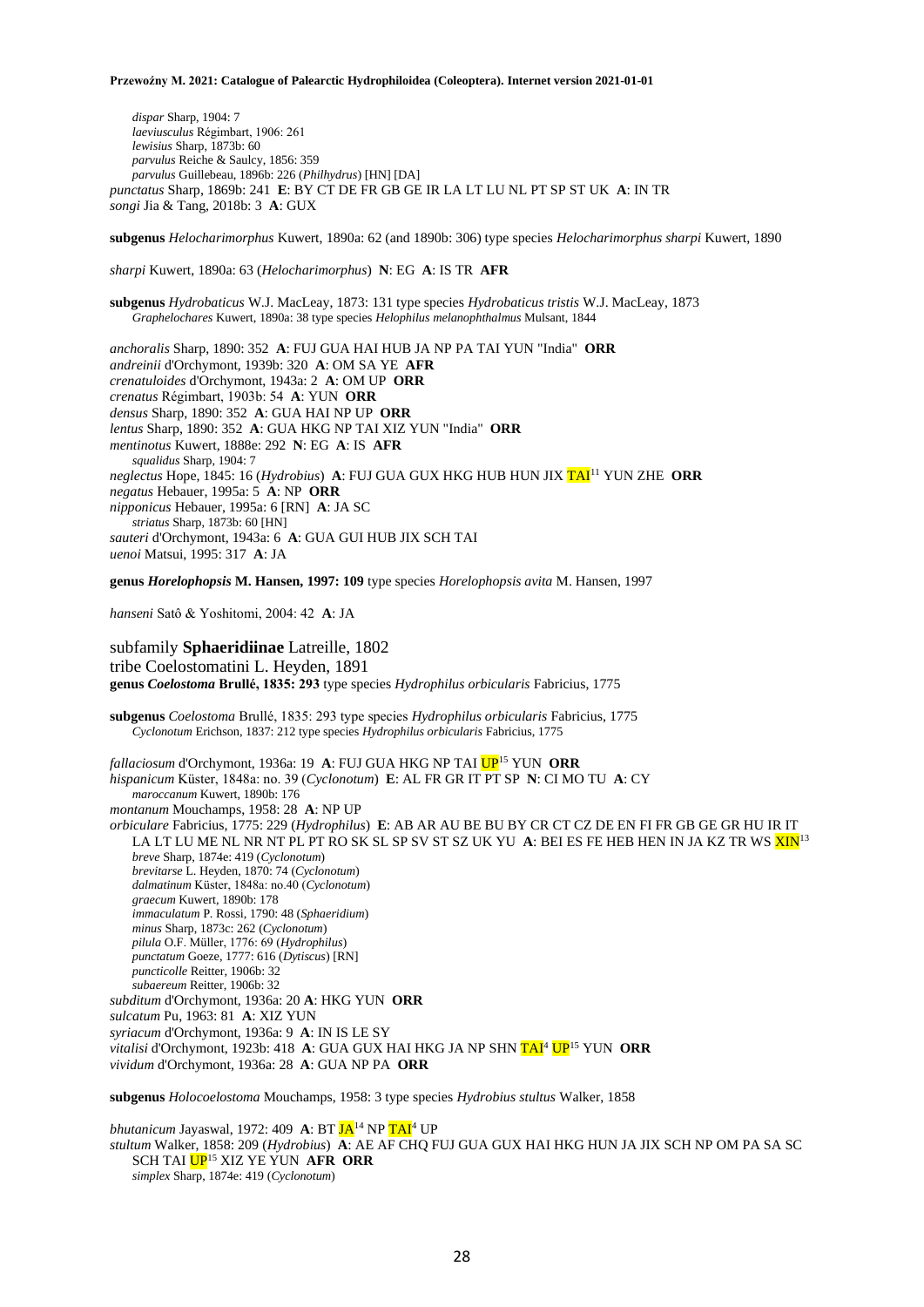*sulcatum* Pu, 1963: 81

**subgenus** *Lachnocoelostoma* Mouchamps, 1958: 4 type species *Cyclonotum horni* Régimbart, 1902

*bifidum* Jia, Aston & Fikáček, 2014: 359 **A**: GUA GUX JIX HKG *bipunctatum* Jayaswal, 1972: 410 **A**: AP NP UP *coomani* d'Orchymont, 1932c: 668 **A**: GUI GUX SCH YUN **ORR** *gentilii* Jia, Aston & Fikáček, 2014: 366 **A**: XIZ *hajeki* Jia, Aston & Fikáček, 2014: 363 **A:** GUA GUX *himalayanum* Hebauer, 2002a: 29 **A**: NP *hongkongense* Jia, Aston & Fikáček, 2014: 364 **A**: HKG YUN *horni* Régimbart, 1902b: 474 (*Cyclonotum*) **A**: BT NP OM SA YE YUN XIZ "India" **AFR ORR** *huangi* Jia, Aston & Fikáček, 2014: 368 **A**: GUX JIX *jaculum* Jia, Angus & Bian 2019: 295 **A**: YUN *jaechi* Jia, Lin, Chan, Skale & Fikáček, 2017: 114 **A**: HKG *martensi* Hebauer, 2002a: 29 **A**: NP *medianum* Hebauer, 2002a: 30 **A**: NP *phallicum* d'Orchymont, 1940f: 158 **A**: GUA GUX HAI HUN JIX SN TAI<sup>4</sup> XIN YUN **ORR** *phototropicum* Jia, Angus & Bian, 2019: 292 **A**: XIZ *rubens* Hebauer, 2002a: 31 **A**: NP *surkhetensis* Hebauer, 2002a: 32 **A**: NP *taiwanense* Liu, Hu & Fikáček, 2020: 156 **A**: TAI *tangliangi* Jia, Lin, Chan, Skale & Fikáček, 2017: 115 **A**: HAI *transcaspicum* Reitter, 1906b: 32 **A**: IN OM SA SHN TM UZ TD TR **ORR** *turnai* Hebauer, 2006: 3 **A**: HUB HUN *vagum* d'Orchymont, 1940f: 159 **A**: ANH FUJ SHN YUN **ORR** *wui* d'Orchymont, 1940f: 160 A: FUJ HEN HUB HUN JIX SHA SHN TAI<sup>4</sup> XIN "Korea" **genus** *Dactylosternum* **Wollaston, 1854: 99** type species *Dactylosternum roussetii* Wollaston, 1854 (= *Sphaeridium abdominale* Fabricius, 1792) *Macrocercyon* Alluaud, 1899: 379 [RN] type species *Trichopoda cassidaeformis* Brullé, 1835 *Trichopoda* Brullé, 1835: 294 [HN] type species *Trichopoda cassidaeformis* Brullé, 1835 *abdominale* Fabricius, 1792a: 79 (*Sphaeridium*) **E**i: AU AZ CR CZ FR GB GE GR HU IT SP SZ **N**i: AG CI EG MR TU **A**i: AE CY GUA HKG IN JA SY YE "India" **AFR AUR**i **NAR**i **NTR**i **ORR**i *foveonitidum* Kuwert, 1890b: 179 *insulare* Laporte, 1840b: 59 (*Coelostoma*) *mulsanti* Murray, 1859: 352 (*Cyclonotum*) *natalense* Gemminger & Harold, 1868: 495 (*Cyclonotum*) [RN] *nitidum* Boheman, 1851: 602 (*Cyclonotum*) [HN] *perezdearcei* Moroni, 2000 (*Andotypus*) *roussetii* Wollaston, 1854: 100 *semistriatum* L.W. Schaufuss, 1887: 108 (*Hydrobius*) *arabicum* Balfour-Browne, 1951: 205 **N**: EG **A**: YE *corbetti* Balfour-Browne, 1942: 860 **A**: HKG TAI **ORR** *hydrophiloides* W.S. MacLeay, 1825: 36 (*Sphaeridium*) **A**: BT FUJ GUA GUI GUX HAI HKG NP SD TAI YUN **AFR**i **AUR**i **NTR**i **ORR** *capense* Mulsant, 1844b: 170 (*Cyclonotum*) *nitidum* Laporte, 1840b: 58 (*Coelostoma*) *rubripes* Boheman, 1858: 24 (*Cyclonotum*) *latum* Sharp, 1873b: 64 (*Cyclonotum*) **A**: JA *pui* Jia, 2002: 75 **A**: GUX *vitalisi* d'Orchymont, 1925c: 271 **A**: FUJ HAI JIX YUN **ORR genus** *Elocomosta* **Hansen, 1989: 254** type species *Elocomosta nigra* Hansen, 1989

*lilizheni* Lin, Jia & Fikáček, 2016: 85 **A**: GUX

tribe Megasternini Mulsant, 1844

**genus** *Armostus* **Sharp, 1890: 358** type species *Armostus optatus* Sharp, 1890

*amplelevatus* Jia, 1995: 130 (*Cercyon*) **A**: GUA HUN *caudatus* Hebauer, 2002a: 37 **A**: NP *crenulatus* Régimbart, 1903c: 337 (*Cercyon*) **A**: JA NP UP **ORR** *cuneatus* Hebauer, 2002a: 37 **A**: NP *nigricans* Hoshina & Satô, 2006: 97 **A**: JA SC *ohyamatensis* Hoshina & Satô, 2006: 102 **A**: JA *optatus* Sharp, 1890: 359 **A**: UP **ORR**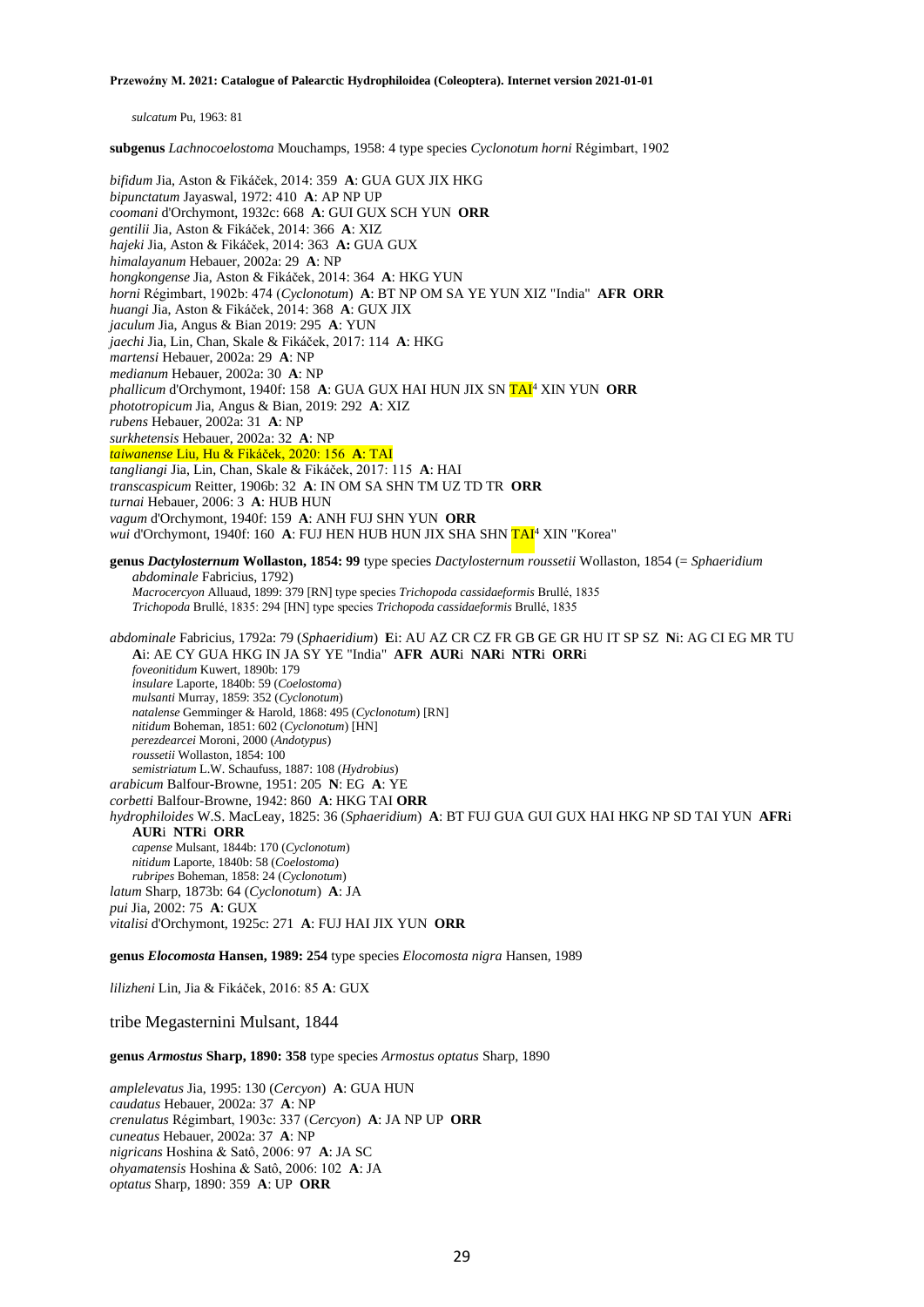*schenklingi* d'Orchymont, 1914: 323 (*Cercyon*) **A**: GUA HKG MAC TAI **ORR**

**genus** *Cercyon* **Leach, 1817: 95** type species *Dermestes melanocephalus* Linnaeus, 1758

**subgenus** *Acycreon* d'Orchymont, 1942a: 3 type species *Cercyon punctiger* Knisch, 1921

*apiciflavus* Hebauer, 2002a: 40 **A**: NP *punctiger* Knisch, 1921a: 79 **A**: GUA HKG JIX NP MAC **ORR**

**subgenus** *Arcocercyon* Hebauer, 2003b: 8 type species *Cercyon dieganus* Régimbart, 1903

*circumcinctus* Reitter, 1889d: 254 **E**: AL GR YU **A**: IN IS TR *ostentum* Shatrovskiy, 1999: 5 *dieganus* Régimbart, 1903a: 48 **N**: EG **AFR**

**subgenus** *Cercyon* Leach, 1817: 95 type species *Dermestes melanocephalus* Linnaeus, 1758 *Cerycon* Rey, 1886: 156 type species *Sphaeridium minutum* sensu Gyllenhal, 1808 (= *Sphaeridium triste* Illiger, 1801) *Cheilocercyon* Seidlitz, 1888: [Arten] 112 type species *Scarabaeus quisquilius* Linnaeus, 1760 *Cyceron* Shatrovskiy, 1992: 362 (365) type species *Cercyon dux* Sharp, 1873 *Epicercyon* Kuwert, 1890b: 168 type species *Cercyon granarium* Erichson, 1837 *Ercycon* Rey, 1886: 129 type species *Sphaeridium littorale* Gyllenhal, 1808 *Paraliocercyon* Ganglbauer, 1904a: 274 type species *Cercyon depressum* Stephens, 1829

*abeillei* Guillebeau, 1896b: 231 **A**: IS TR

*aequalipunctus* Hebauer, 2002a: 40 **A**: UP

*algarum* Sharp, 1873b: 65 **A**: LIA FE JA

*alinae* Ryndevich, 2004: 61 **A**: SCH

*alpinus* Vogt, 1969: 180 **E**: AU CZ GB GE IT RO UK YU

*aptus* Sharp, 1873b: 65 **A**: FE JA HEB

*arenarius* Rey, 1885a: 31 **E**: BU CR FR GR IT SP **N**: CI TU **A**: TR **AUR**i

*bellus* Jia, Liang, Ryndevich & Fikáček, 2019: 502 **A**: HEB HUB JIX

*berlovi* Shatrovskiy, 1999: 7 **A**: GAN QIN SCH XIZ

*signifer* Hebauer, 2002b: 8

*bifenestratus* Küster, 1851b: no.15 **E**: AR AU BU BY CT CZ DE EN FI FR GB GE HU IT LA LT LU NL NT PL SK ST SV SZ UK **A**: ES FE KZ MG WS XIN

*palustris* Thomson, 1853: 55

*biltoni* Jia, Liang, Ryndevich & Fikáček, 2019: 505 **A**: SCH

*bononiensis* Chiesa, 1964a: 118 **E**: CZ GE HU IT SK SL

*hungaricus* Endrödy-Younga, 1967: 67

*borealis* Baranowski, 1985: 341 **E**: FI NR SV **A**: ES FE SHA

*castaneipennis* Vorst, 2009: 60 **E**: BY CI CT CZ GB LA NL PL SK ST SV

*cavus* Hebauer, 2002a: 40 **A**: NP

*convexiusculus* Stephens, 1829c: 146 **E**: AU BY CZ DE EN FI FR GB GE HU IR IT LA LT NL NR NT PL SK SV SZ UK "Caucasus" **A**: ES WS

*alni* Vogt, 1969: 186

*intermixtus* Sharp, 1918: 276

*costiventris* Hebauer, 2002a: 41 **A**: NP

*costulipennis* Nakane, 1966: 55 **A**: JA

*cultriformis* Wu & Pu, 1995: 125 **A**: GUA SCH

*depressus* Stephens, 1829c: 138 **E**: AZ BU DE EN FI FR GB GE IR NL NR NT SV UK **AUR**i **NAR**i **NTR**i *dorsostriatus* Thomson, 1853: 54

*uruguayanus* Knisch, 1924c: 120

*deserticola* Fikáček, Gentili & Short, 2010: 156 **A**: AE

*dilutus* Régimbart, 1903c: 338 **A**: SD **ORR**

*divisus* Hebauer, 2002a: 42 **A**: NP SCH SD YUN

*dux* Sharp, 1873b: 65 **A**: FE JA

*emarginatus* Baranowski, 1985: 344 **E**: FI NR SV

*fimbriatus* Mannerheim, 1852b: 344 **E**i: NT **NAR**

*paradoxus* Kuwert, 1890b: 165 (321)

*flavimarginatus* Ryndevich, Jia & Fikáček 2017: 543 **A**: YUN

*granarius* Erichson, 1837: 221 **E**: AU BH BY CR CT CZ DE EN FR GB GE HU IT LA LT LU NL NT PL SK SL SZ UK YU "Caucasus" **A**: FE KZ XIZ "South Siberia"

*haemorrhoidalis* Fabricius, 1775: 67 (*Sphaeridium*) **E**: AL AR AU AZ BH BU BY CR CT CZ DE EN FA FI FR GB GE GG GR HU IR IT LA LT ME NL NR NT PL PT SK SL SP ST SV SZ UK YU **N**: AG TU **A**: ES FE IN IS SY TR WS

**AUR**i **NAR**i **NTR**i **ORR**i

*aquatilis* Donisthorpe, 1932d: 129

*basillaris* Notman, 1920b: 187

*calthae* Scopoli, 1763: 18 (*Dermestes*) [DA] *erythropterus* Mulsant, 1844a: 180

*erythropterus* Küster, 1851a: no.8 [HN]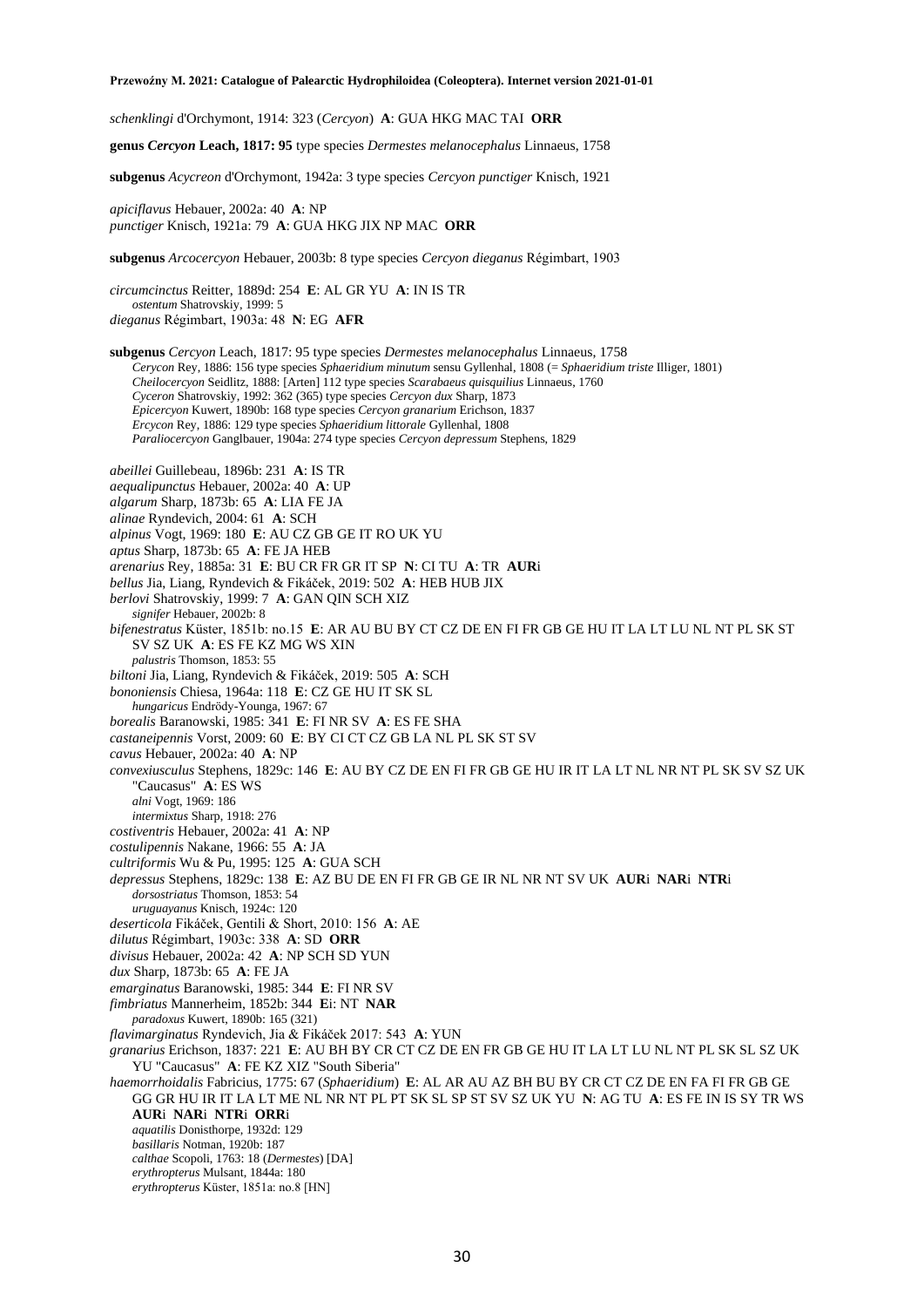*femoralis* Stephens, 1829c: 143 *flavipes* Fabricius, 1792a: 81 (*Sphaeridium*) *infuscatus* Stephens, 1829c: 144 *nigricollis* Say, 1825b: 190 (*Sphaeridium*) *obscurus* Fabricius, 1792a: 185 (*Hydrophilus*) [HN] *picinus* Marsham, 1802: 69 (*Dermestes*) *similis* Marsham, 1802: 68 (*Dermestes*) *striatus* Turton, 1802: 422 (*Hydrophilus*) [RN] *suturalis* Stephens, 1829c: 142 *hebaueri* Ryndevich, 2007: 309 **A**: "India" *impressus* Sturm, 1807: 9 (*Sphaeridium*) **E**: AR AU BU BY CT CZ DE FI FR GB GE GG HU IR IT LA LT NL NR NT PL SK SP ST SV SZ TR UK **NAR**i *apicalis* Dalla Torre, 1877: 73 [HN] *melanocephaloides* Kuwert, 1890b: 163 *piceus* Marsham, 1802: 69 (*Dermestes*) [HN] *xanthocephalus* Stephens, 1829c: 143 *inquinatus* Wollaston, 1854: 103 **E**i: AU AZ CR CZ IT **N**i: CI MR **A**: GUA JA JIL **AFRi AURi NARi NTRi ORR** *austriacus* Vogt, 1974: 190 *faeceus* Balfour-Browne, 1954: 230 *gebieni* Knisch, 1925: 202 *knischi* J. Müller, 1924b: 77 *rhombicus* Jia, 1995: 128 *jonensis* Nakane, 1965: 54 **A**: JA *kabaki* Ryndevich, 2004: 59 **A**: GUX SCH *korbianus* Kniž, 1912: (169) **A**: FE WS *kryzhanovskii* Shatrovskiy, 1989: 284 **A**: FE *kubani* Ryndevich, Jia & Fikáček 2017: 547 **A**: YUN *lateralis* Marsham, 1802: 69 (*Dermestes*) **E**: AB AR AU BU BY CR CZ DE EN FI FR GB GE GG HU IR IT LA LT NL NR NT PL PT SK SP ST SV SZ UK YU **N**: CI **A**: ES FE KZ TD WS **NAR**i *incrematus* Notman, 1920b: 186 *lencoranus* Kuwert, 1890b: 162 **E**: AB GG ST *littoralis* Gyllenhal, 1808: 111 (*Sphaeridium*) **E**: AZ DE EN FA FI FR GB GE IC IR LA LT NL NR NT PL PT RO SP ST SV UK YU **N**: CI **A**: TR **NAR** *binotatus* Stephens, 1829c: 137 *dilatatus* Stephens, 1829c: 138 *normannus* L. Benick, 1916a: 204 *ruficollis* Schilsky, 1888: 190 *ruficornis* Stephens, 1829c: 137 *lividulus* d'Orchymont, 1926b: 204 **A**: BT **ORR** *longulus* Hebauer, 2002a: 43 **A**: NP *marinus* Thomson, 1853: 54 **E**: AU BY CT CZ DE EN FA FI FR GB GE HU IR IT LA LT LU NL NR NT PL SP ST SV SZ UK "Caucasus" **A**: ES FE GUA HEI JA KZ MG NMO NP TM TR WS XIN **NAR** *aquaticus* Laporte, 1840b: 61 [HN] *heilongjiangensis* Wu & Pu, 1995: 127 *medvedorum* Shatrovskiy, 1999: 5 **A**: QIN *melanocephalus* Linnaeus, 1758: 356 (*Dermestes*) **E**: AR AU BH BY CR CT CZ DE EN FI FR GB GE GR HU IC IR IT LA LT NL NR NT PL SK SL SP ST SV SZ UK **A**: ES LE UZ WS *rubripennis* Kuwert, 1890b: 164 *mirandulus* Hebauer, 2002a: 44 **A**: NP *moroderi* Dodero, 1932:14 **E**: SP *nigriceps* Marsham, 1802: 72 (*Dermestes*) **E**i: AL AU AZ BY CR CT CZ DE EN FI FR GB GE HU IR IT LA LT MA NL NR NT PL PT RO SK ST SV SZ UK **N**: CI MR TU **A**i: BT GUA IN JA NP SA TAI TR YE "India" **AFR**i **AUR**i **NAR**i **NTR**i **ORR** *atricapillus* Marsham, 1802: 72 (*Dermestes*) *atriceps* Stephens, 1829c: 151 *atriceps* Gemminger & Harold, 1868: 496 [RN] [HN] *bimaculatus* Stephens, 1829c: 152 *centrimaculatus* Sturm, 1807: 23 (*Sphaeridium*) *inustus* Marsham, 1802: 76 (*Dermestes*) *laevis* Marsham, 1802: 73 (*Dermestes*) *mundus* Melsheimer, 1844b: 102 *nigriceps* Motschulsky, 1863: 445 [HN] *nubilipennis* Stephens, 1835: 401 *panamensis* M. Hansen, 1999a: 286 [RN] *pulchellus* Heer, 1841: 492 *striatus* Sharp, 1882: 108 [HN] *testaceus* Stephens, 1829c: 152 *ustulatus* Stephens, 1829c: 152 [HN] *vicinalis* Walker, 1859: 258 *numerosus* Shatrovskiy, 1989: 281 **A**: FE JA SC *obsoletus* Gyllenhal, 1808: 107 (*Sphaeridium*) **E**: AR AU AZ BY CR CT CZ DE EN FI FR GB GE HU IR IT LA LT NL NR NT PL PT SK SL SP SV SZ UK **N**: CI AG **A**: IN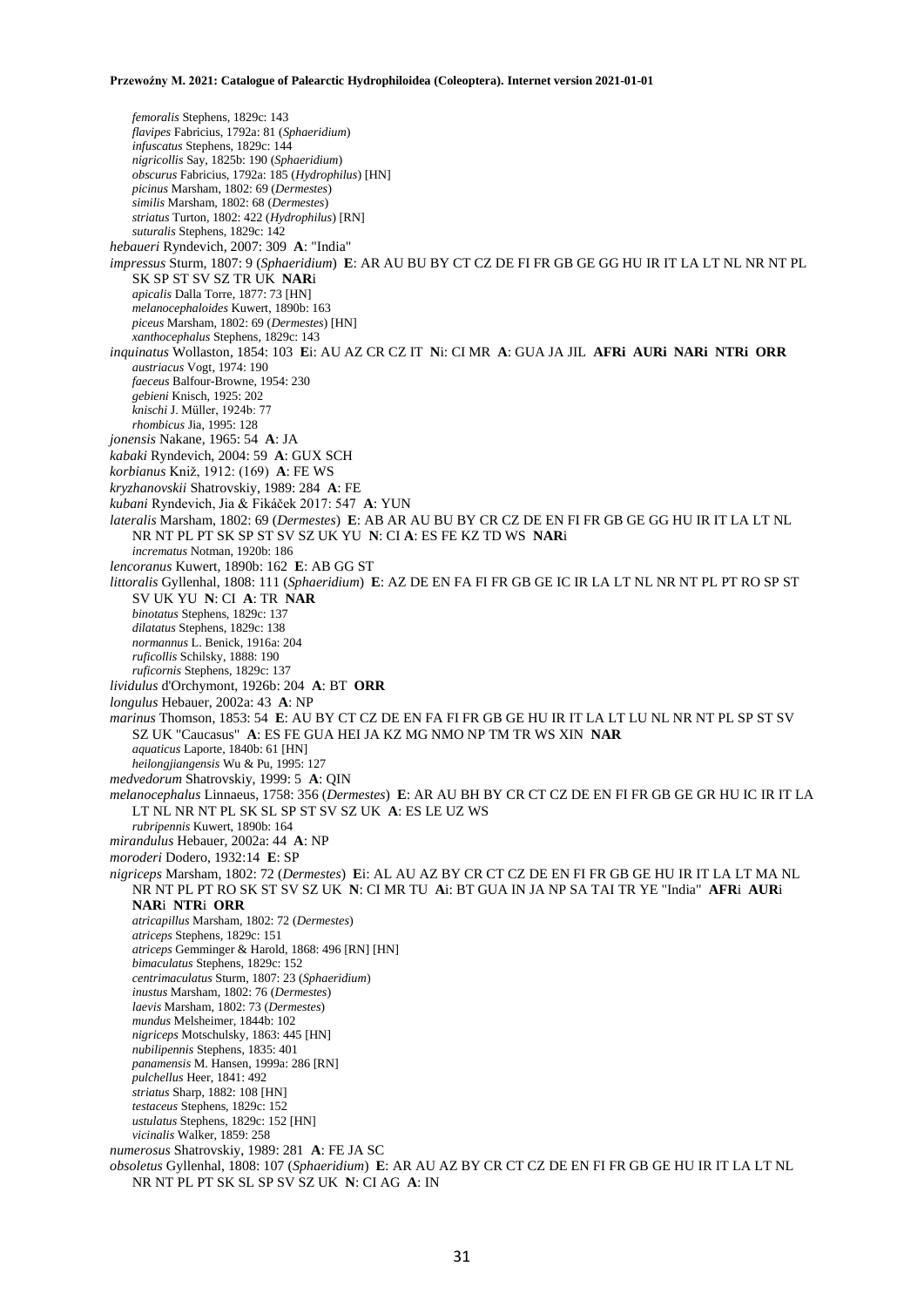*obscurus* Dalla Torre, 1877: 73 [HN] *tristis* Dalla Torre, 1877: 73 [HN] *olibrus* Sharp, 1874e: 418 **A**: JA FE JIL JIX SHA TAI *omjenus* Hebauer, 2002a: 45 **A**: NP *ovillus* Motschulsky, 1860b: 129 **A**: ANH ES FE HEB JA NMO MG SHA WS XIN *paranigriceps* Ryndevich & Hebauer, 2010: 335 **A**: FE **ORR** *parametricus* Hebauer, 2002a: 45 **A**: NP *peltoides* Hebauer, 2002a: 46 **A**: NP *pentatomicus* Hebauer, 2002a: 46 **A**: NP *pseudodilutus* Satô, 1979: 52 **A**: NP SD *pygmaeus* Illiger, 1801: 40 (*Sphaeridium*) **E**: AR AU BU BY CR CT CZ DE EN FI FR GB GE HU IR IT LA LT ME NL NR NT PL SK SL SP ST SV SZ UK YU **N**: EG **A**: ES IN WS **NAR**i *apicialis* Say, 1823: 203 (*Sphaeridium*) *conspurcatus* Sturm, 1807: 15 (*Sphaeridium*) *erythropus* Stephens, 1829c: 148 *fuscescens* Stephens, 1829c: 150 *merdarius* Sturm, 1807: 26 (*Sphaeridium*) *stercorator* Stephens, 1829c: 147 *quisquilius* Linnaeus, 1760: 138 (*Scarabaeus*) **E**: AR AU AZ BU BY CR CZ DE EN FI FR GB GE GR HU IR IT LA LT NL NR NT PL PT RO SK SP SV SZ YU UK **N**: CI EG MR TU **A**: ANH CY ES FE GAN GUA GUX HEB HEI HEN HUB IN IS JA JIX KI KZ MG NMO NP QIN SA SCH SHA SHG SY TD TR UZ WS YUN **AUR**i **NAR**i **NTR**i *dispar* Paykull, 1798: 62 (*Sphaeridium*) [DA] *flavipennis* Küster, 1848b: no.56 *flavus* Marsham, 1802: 71 (*Dermestes*) *guangxiensis* Wu & Pu, 1995: 128 *minimus* Scopoli, 1763: 12 (*Scarabaeus*) *mulsanti* Ganglbauer, 1904a: 280 [RN] *xantopterus* Laicharting, 1781: 85 (*Sphaeridium*) *renneri* Hebauer, 1997b: 73 **E**: GEi *rhomboidalis* Perris, 1874: 3 **E**: FR (Corse) IT (Sardegna) *rotundulus* Sharp, 1884b: 460 **A**: FE JA *rufinotus* Hebauer, 2002a: 47 **A**: NP *rufosuturatus* Hebauer, 2002a: 48 **A**: NP *saluki* Ryndevich, 1998: 63 **A**: FE *scaevus* Hebauer, 2002a: 48 **A**: NP *sculptus* Hebauer, 2002a: 48 **A**: NP *sericatus* Hebauer, 2002a: 49 **A**: NP *setiger* Wu & Pu, 1995: 128 **A**: GUA GUI **ORR** *setulosus* Sharp, 1884b: 458 **A**: FE JA **NAR** *shinanensis* Nakane, 1965: 54 **A**: JA *spatiferides* Newton, 2015 **A**: NP *spatifer* Hebauer, 2002a: 49 [HN] *sternalis* Sharp, 1918: 276 **E**: AU AZ BU BY CR CT CZ DE FI FR GB GE GG HU IR IT LA LT NL PL SK ST SV UK **A**: IN WS *pumilio* Sharp, 1918: 277 *strandi* Roubal, 1938: 56 **E**: AR ST **A**: TR *subsulcatus* Rey, 1885a: 32 **E**: BH BY CR CT FR GE IT LA SP ST UK *agnotus* Kuwert, 1888a: 38 *sundukovi* Ryndevich, Hoshina & Prokin, 2019: 262 **A**: FE *symbion* Shatrovskiy, 1989: 281 **A**: FE JA *tabellarius* Hebauer, 2002a: 50 **A**: NP *tatricus* Endrödy-Younga, 1967: 63 **E**: PL<sup>7</sup> RO SK UK **A**: ES FE *exorabilis* Shatrovskiy, 1989: 285 *terminatus* Marsham, 1802: 70 (*Dermestes*) **E**: AR AU AZ BY CR CT CZ DE EN FI FR GB GE HU IR IT LA LT ME NL NR NT PL SK SP SV SZ UK **N**: AG CI EG MR TU **A**: FE IS KZ MG SHA WS **NAR**i *basalis* Dalla Torre, 1877: 73 *exiguus* Grimmer, 1841: 40 (*Cambrus*) [DA] *fimetarius* Wollaston, 1854: 103 *lepidus* Wollaston, 1864: 94 *marginecollis* Dalla Torre, 1877: 73 *nanus* Melsheimer, 1844b: 102 *plagiatus* Erichson, 1837: 218 *scutellaris* Stephens, 1829c: 153 *separandus* Rey, 1886: 153 *torquatus* Hebauer, 2002a: 50 **A**: NP *tristis* Illiger, 1801: 39 (*Sphaeridium*) **E**: AU BY CT CZ DE EN FI FR GB GE HU IR IT LA LT LU NL NR NT PL PT SK SP ST SV SZ UK **A**: ES FE KZ MG NMO WS XIN *boletophagus* Marsham, 1802: 72 (*Dermestes*) *convexius* Stephens, 1829c: 145 *laevigatus* Stephens, 1829c: 140 *uenoi* Satô, 1984: 1 **A**: JA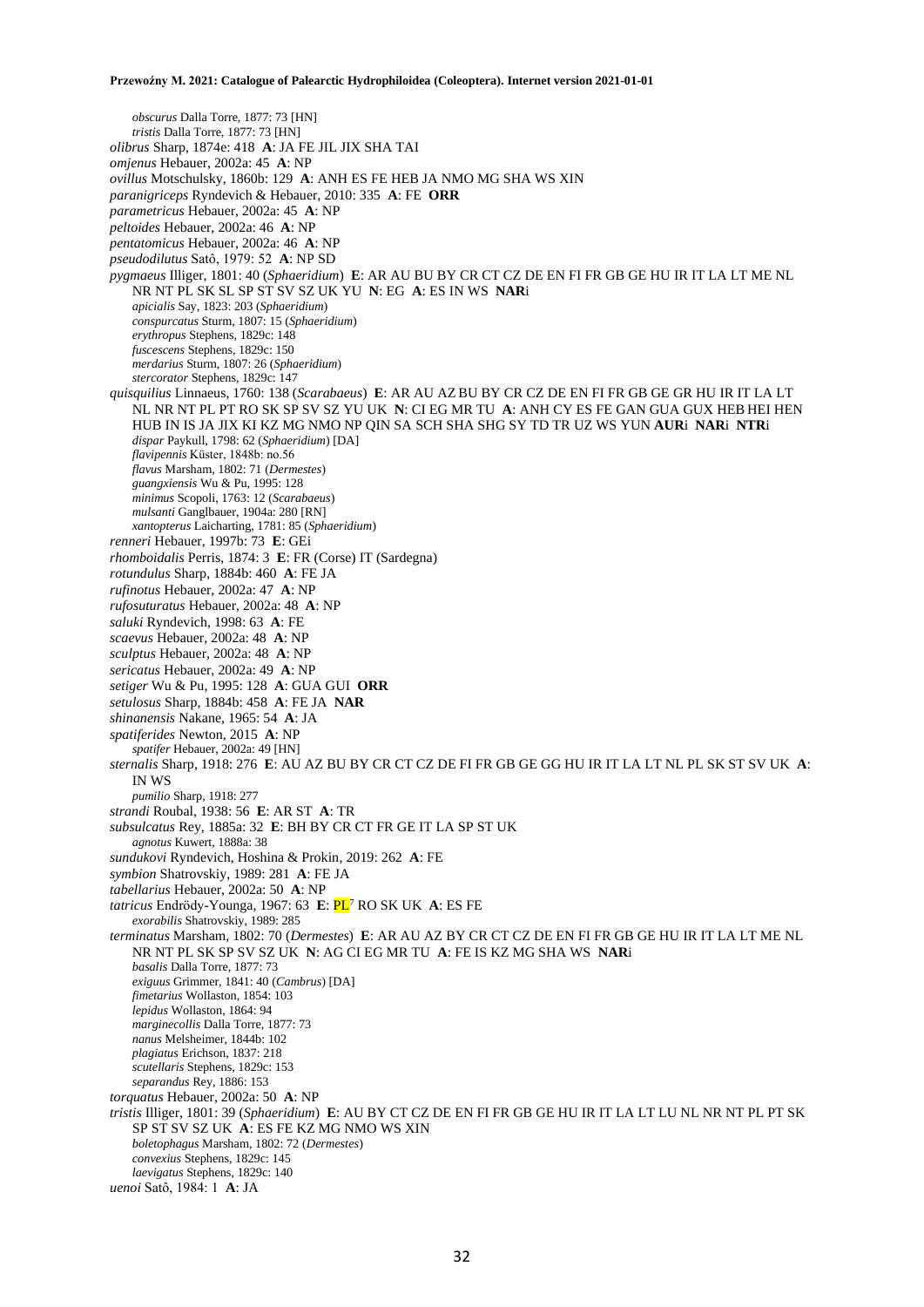*undulipennis* Ryndevich, Jia & Fikáček 2017: 550 **A**: SCH YUN *unipunctatus* Linnaeus, 1758: 364 (*Coccinella*) **E**: AR AU BY CR CT CZ DE EN FI FR GB GE HU IC IR IT LA LT NL NR NT PL PT RO SK SL SP ST SV SZ UK **A**: ES FE HEI JA KZ MG WS **NAR**i *cordiger* Herbst, 1784: 122 (*Hydrophilus*) *dispar* Paykull, 1798: 62 (*Sphaeridium*) [DA] *impunctatus* Kuwert, 1890b: 166 *janssoni* Nyholm, 1952: 207 *unipustulatus* Nakane, 1982: 101 **A**: FE JA *ustus* Sharp, 1874e: 418 **A**: FE JA TAI *verus* Shatrovskiy, 1989: 282 **A**: FE WS *wui* M. Hansen, 1999a: 293 [RN] **A**: GUA *striatus* Wu & Pu, 1995: 129 [HN] *yayeyama* Chûjô & Satô, 1970: 7 **A**: JA *chujoi* Satô, 1985: 212

**subgenus** *Clinocercyon* d'Orchymont, 1942a: 2 type species *Cercyon grandis* Laporte, 1840

*aequalis* Sharp, 1884b: 459 **A**: JA *placidoides* Zaitzev, 1908b: 411 [RN] *hanseni* Jia, Fikáček & Ryndevich, 2011: 42 **A**: GUI HUN JIA JIX ZHE *incretus* d'Orchymont, 1941a: 9 **A**: FUJ JIX TAI ZHE *lineolatus* Motschulsky, 1863: 444 (*Trichopoda*) **A**: AE GUA JA NP YUN TAI **ORR AFRi**  *nigrostriatus* Wu & Pu, 1995: 127 *nepalensis* Ryndevich, 2011: 399 **A**: NP *placidus* Sharp, 1884b: 459 **A**: JA *primoricus* Ryndevich & Prokin, 2017: 129 **A**: FE *retius* Ryndevich & Prokin, 2017: 126 **A**: FE *rubicundus* Sharp, 1884b: 460 **A**: JA

**subgenus** *Conocercyon* Hebauer, 2003b: 30 type species *Cercyon crenatostriatus* Régimbart, 1903

*sanaii* Hoshina, 2008: 2 **A**: JA *vagus* Sharp, 1884b: 459 **A**: FE JA SC

**subgenus** *Dicyrtocercyon* Ganglbauer, 1904a: 274 type species *Sphaeridium ustulatum* Preyssler, 1790

*diversipunctus* Hebauer, 2002a: 41 **A**: NP UP *ustulatus* Preyssler, 1790: 34 (*Sphaeridium*) **E**: AU BY CR CT CZ DE EN FI FR GB GE HU IR IT LA LT LU MC NL NR NT PL PT RO SK SP ST SV SZ UK YU **A**: IN TR WS<sup>18</sup> **NAR**i *haemorrhoidalis* Fabricius, 1792a: 185 (*Hydrophilus*) [HN] *haemorrhoum* Gyllenhal, 1808: 107 (*Sphaeridium*) [RN] *xanthorhoeus* Stephens, 1829c: 143

**subgenus** *Paracercyon* Seidlitz, 1888: [Gattungen] 23 type species *Hydrophilus analis* Paykull, 1798

*analis* Paykull, 1798: 187 (*Hydrophilus*) **E**: AU BU BY CR CT CZ DE EN FI FR GB GE HU IC IR IT LA LT NL NR NT PL RO SK SL SP ST SV SZ TR UK YU "Caucasus" **N**: AG **A**: ES FE JIL KZ TR WS **AUR**i **NAR**i *acutus* Stephens, 1829c: 139 *apicalis* Stephens, 1829c: 140 *aquaticus* Stephens, 1829c: 138 *maculatus* Melsheimer, 1844b: 101 *honorabilis* Shatrovskiy, 1999: 7 **A**: GAN QIN

**subgenus** *Paracycreon* d'Orchymont, 1942a: 3 type species *Cercyon hova* Régimbart, 1903

*laminatus* Sharp, 1873b: 66 **E**i: AL AR AU BE BU BY CT CZ DE EN FI FR GB GE GG GR HU IT LA LT MD NL PL SP ST SV SZ TR UK **A**: FE GUA GUX HKG HUB HUN IS JA JIL KI KZ NP SCH SHA SHG TAI TR WS ZHE **AUR**i **ORR PAC**i **NTR**i *sharpi* Harold, 1878: 68 *tropisternus* Wu & Pu, 1995: 129 *vicinaloides* d'Orchymont, 1925c: 278 *maculosus* Hebauer, 2002a: 44 **A**: NP *noctuabundus* Shatrovskiy, 1992: 367 **A**: FE GUI *subsolanus* Balfour-Browne, 1939c: 4 **A**: SA GUA HKG JIX TAI "India" **ORR** *linearis* Wu & Pu, 1995: 127

genus *Cercyon***, species incertae sedis** *scitus* Walker, 1836: 413 **N**: CI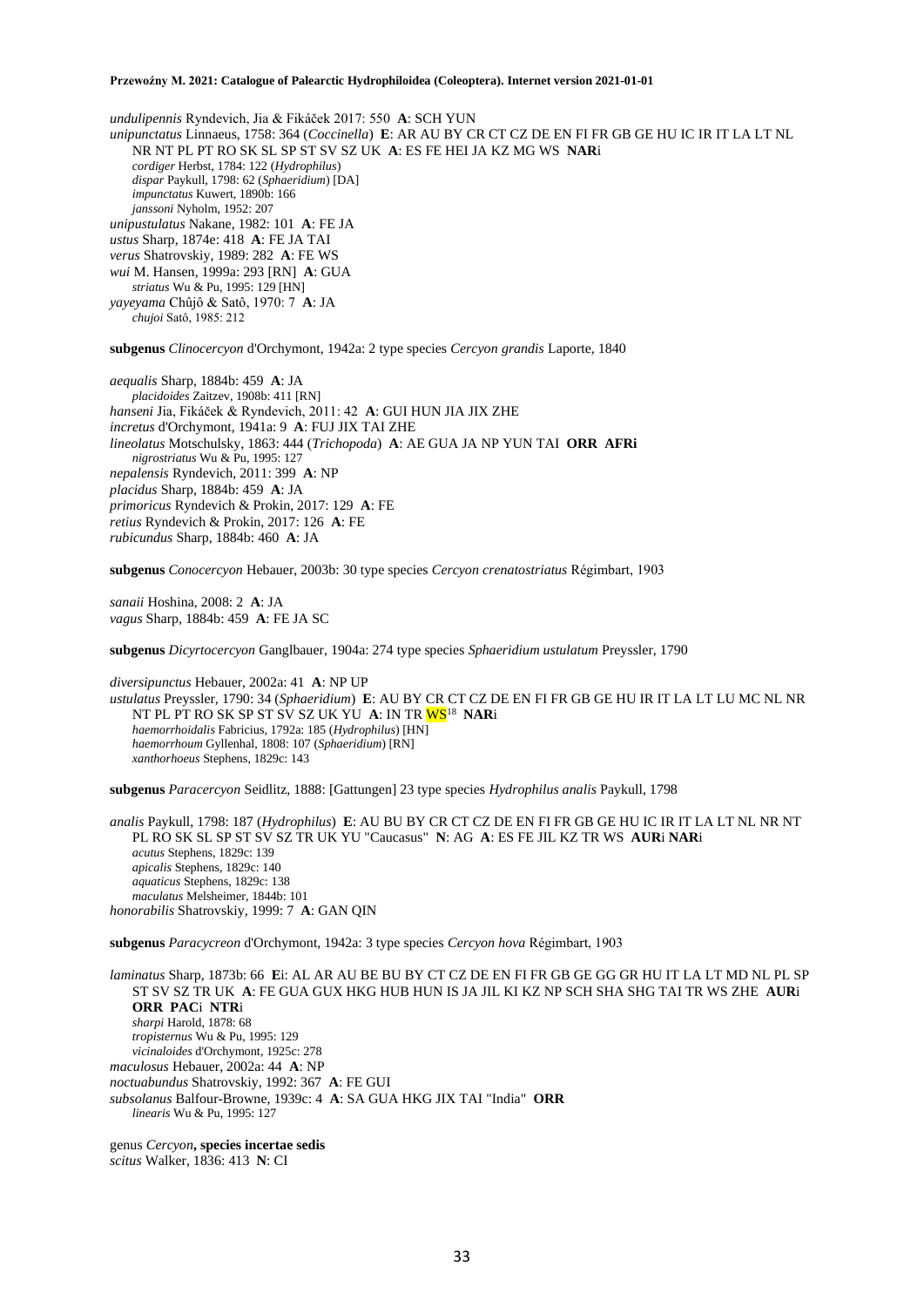genus *Cercyon*, **nomen dubium** *elegans* Betta, 1847: 25 **E**: IT

**genus** *Cryptopleurum* **Mulsant, 1844a: 188** type species *Sphaeridium minutum* Fabricius, 1775

*coomani* d'Orchymont, 1926b: 229 **A**: GUA **ORR** *crenatum* Kugelann, 1794: 543 (*Sphaeridium*) **E**: AR AU BE BU BY CR CT CZ DE EN FI FR GB GE GG HU IT LA LT NL NR NT PL RO SK SL SP SV SZ TR YU UK **A**: KZ TR WS<sup>18</sup> *vaucherii* Tournier, 1868: 566 *ferrugineum* Motschulsky, 1863: 448 **A**: GUA SA NP TAI "India" **ORR** *minutum* Fabricius, 1775: 68 (*Sphaeridium*) **E**: AR AU BE BU BY CR CT CZ DE EN FI FR GB GE HU IR IT LA LT NL NR NT PL PT RO SK SL SP SV SZ UK YU **A**: ES FE GAN KI KZ NMO QIN WS **NAR**i *pulicarium* Thunberg, 1784: 7 (*Hister*) [DA] *sordidus* Marsham, 1802: 69 (*Dermestes*) *pygmaeum* d'Orchymont, 1913: 15 **A**: TAI **ORR** *subtile* Sharp, 1884b: 461 **E**i: AU BE BU BY CH CZ DE EN FI GB GE GG HU IT LA LT NL NR PL SV SZ UK **A**: BEI ES FE FUJ GUA GUI GUX HEB HUB HUN JA JIX KI KZ NMO NP QIN SCH SHA SHG SHX TAI YUN ZHE "India" **NAR**i *sulcatum* Motschulsky, 1863: 448 **A**: HAI NP YUN **ORR**

**genus** *Emmidolium* **d'Orchymont, 1937e: 466** type species *Emmidolium excavatum* d'Orchymont, 1937

*excavatum* d'Orchymont, 1937e: 467 **A**: JA TAI **ORR AFR**

**genus** *Himalcercyon* **Hebauer, 2002a: 39** type species *Cercyon mirus* Hebauer, 2002

*franzi* Jia, Liang & Fikáček, 2020: 40 **A**: XIZ *mirus* Hebauer, 2002a: 39 (*Cercyon*) **A**: NP

**genus** *Megasternum* **Mulsant, 1844a: 187** type species *Dermestes obscurus* Marsham, 1802 (= *Dermestes concinnus* Marsham, 1802)

*concinnum* Marsham, 1802: 74 (*Dermestes*) **E**: AR AU BE BU BY CR CT CZ DE EN FA FI FR GB GE GG GR HU IR IT LA LT MC ME NL NR NT PL PT RO SK SL SP ST SV SZ UK **N**: AG TU **A**: AHN ES FE TR WS **NAR**i *acutum* Stephens, 1829c: 139 (*Cercyon*) [DA] *algiricum* J. Sahlberg, 1903d: 17 *aquaticum* Stephens, 1829c: 138 (*Cercyon*) [DA] *brunneum* Dalla Torre, 1877: 73 *calabricum* Kuwert, 1890b: 172 (324) *castaneum* Heer, 1841: 492 (*Cercyon*) *caucasicum* Kuwert, 1890b: 171 (323) *contaminatum* Stephens, 1829c: 149 (*Cercyon*) *convexior* Stephens, 1829c: 146 (*Cercyon*) *ferrugineum* Dalla Torre, 1877: 73 *immune* Stephens, 1829c: 140 (*Cercyon*) *obscurum* Marsham, 1802: 72 (*Dermestes*) [HN] *pusillum* Kuwert, 1890b: 173 (325) (*Pachysternum*) *stercorarium* Marsham, 1802: 76 (*Dermestes*) *testaceum* Stephens, 1829c: 152 (*Cercyon*) *immaculatum* Stephens, 1829c: 147 (*Cercyon*) **E**: BU GB PL **A**: ES<sup>13</sup> WS<sup>13</sup> *japonicum* Shatrovskiy, 1989: 286 **A**: FE JA *prometheus* Shatrovskiy, 1990: 83 **E**: GG ST

**genus** *Nipponocercyon* **Satô, 1963b: 267** type species *Nipponocercyon shibatai* Satô, 1963

*satoi* Fikáček, Jia & Ryndevich, 2015: 573 **A**: JIX ZHE *shibatai* Satô, 1963b: 267 **A**: JA *monticola* Nakane, 1968: 86 *oyamanum* Nakane, 1968: 86 *sichuanicus* Ryndevich, 2005: 244 (*Cryptopleurum*) **A**: SCH

**genus** *Oosternum* **Sharp, 1882: 112** type species *Oosternum costatum* Sharp, 1882 (= *Oosternum sharpi* M. Hansen, 1999) *Pemelus* Horn, 1890b: 309 type species *Megasternum costatum* LeConte, 1855

*atramentarium* Hebauer, 2002a: 54 **A**: NP *okinawaense* Hoshina, 2011: 231 **A**: JA *robiginosum* Hebauer, 2002a: 55 **A**: NP *rudicolle* Hebauer, 2002a: 56 **A**: NP *sericicolle* Hebauer, 2002a: 56 **A**: NP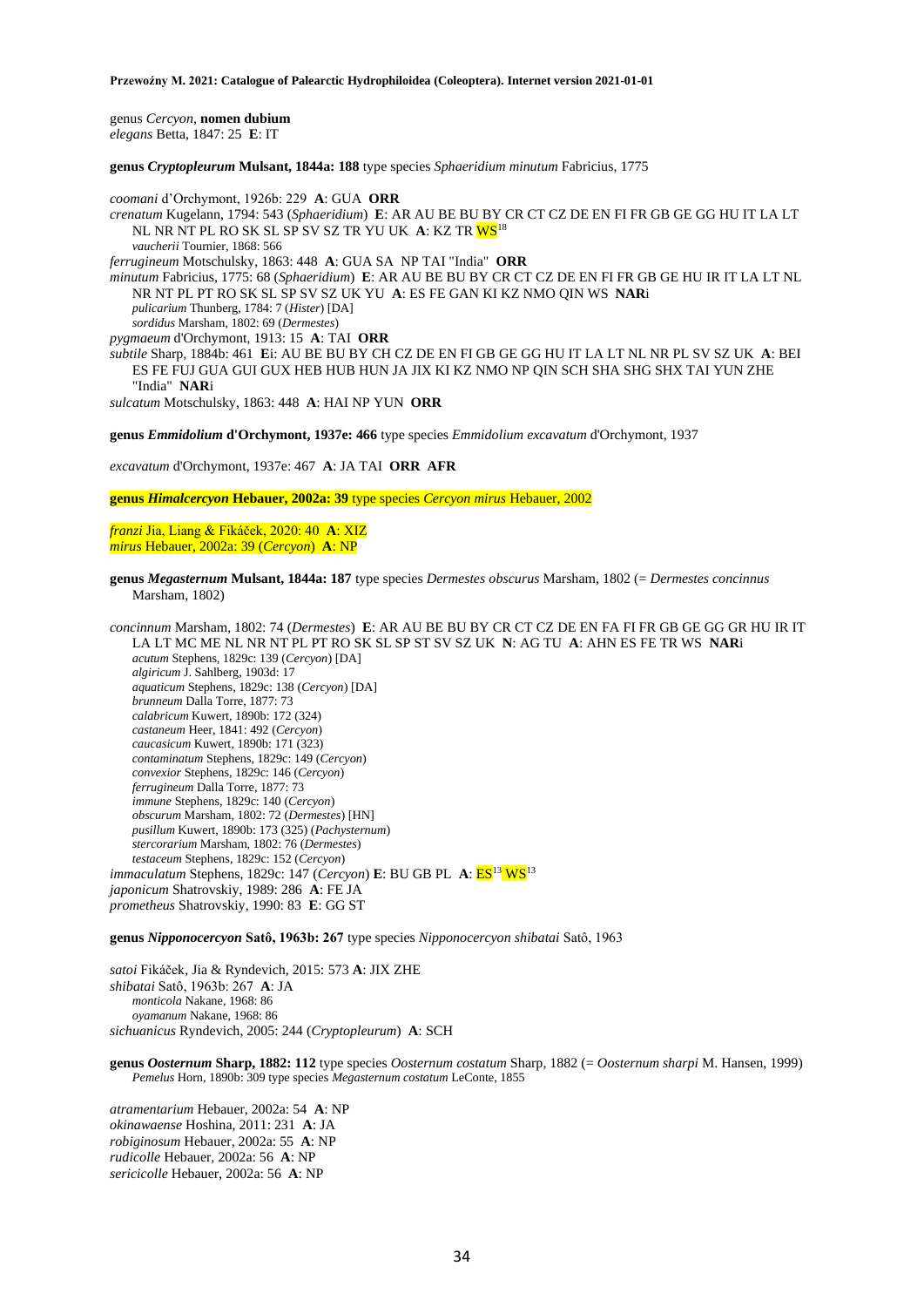*sharpi* M. Hansen, 1999c: 242 [RN] **E**i: AZ **AFR**i **NAR NTR ORR**i *costatum* Sharp, 1882: 113 [HN] *shigehisai* Hoshina & Satô, 2004: 11 **A**: JA *soricoides* d'Orchymont, 1941a: 13 **A**: FUJ JIX JA *sugitai* Hoshina, 2009: 2 **A**: JA *takedai* Hoshina & Satô, 2005: 2 **A**: JA *toshiiei* Hoshina & Satô, 2004: 9 **A**: JA

**genus** *Oreosternum* **Jia, Liang & Fikáček, 2020: 46 [RN]** type species *Oreocyon frigidus* Hebauer, 2002 *Oreocyon* Hebauer, 2002a: 35 [HN] type species *Oreocyon frigidus* Hebauer, 2002

*frigidus* Hebauer, 2002a: 36 (*Oreocyon*) **A**: NP **ORR**

**genus** *Pachysternum* **Motschulsky, 1863: 446** type species *Pachysternum nigrovittatum* Motschulsky, 1863 *Pigrillum* Knisch, 1921a: 72 type species *Cercyon villosus* Régimbart, 1907

*apicatum* Motschulsky, 1863: 448 **A**: HAI **ORR** *brunneum* Balfour-Browne, 1951: 209 **A**: YE *capense* Mulsant, 1844c: 381 (*Cryptopleurum*) **E**i: FR GR HU IT PL<sup>7</sup> RO **N**i: CI EG MR **AFR AUR**i **NTRi** *figuratum* Gerstaecker, 1867: 26 (*Cercyon*) *rufocaudatum* Fairmaire, 1893b: 526 (*Cercyon*) *scapulare* Boheman, 1851:608 (*Cercyon*) *cardoni* d'Orchymont, 1926b: 220 **A**: AP CE GUI NP SD SE SW **ORR** *haemorrhoum* Motschulsky, 1866: 168 **A**: ES FE JA MG NMO NO NE KZ WS "Korea" *distinctum* Sharp, 1873b: 66 (*Megasternum*) *gibbulum* Motschulsky, 1866: 169 (*Megasternum*) *sibiricum* Kuwert, 1890b: 172 (324) *kubani* Fikáček, Jia & Prokin, 2012: 31 **A**: SCH **ORR**  *nigrovittatum* Motschulsky, 1863: 447 **A**: CE FUJ GUA GUX HAI HKG NP SD SE SW UP **ORR** *rugosum* Fikáček, Jia & Prokin, 2012: 38 **A**: GAN SHA *stevensi* d'Orchymont, 1926b: 220 **A**: FUI GUA GUX YUN CE SE SW NP SD UP **ORR** *nigritum* Jia, Wu & Pu, 1998: 125 (127)

**genus** *Pacrillum* **d'Orchymont, 1941a: 14** type species *Pacrillum chinense* d'Orchymont, 1941 *Agnaeformia* Shatrovskiy, 1989: 286 type species *Agnaeformia lucida* Shatrovskiy, 1989

*chinense* d'Orchymont, 1941a: 16 **A**: FUJ SCH *cycrilloideum* Fikáček & Hebauer, 2006: 60 **A**: NP *lucidum* Shatrovskiy, 1989: 286 (*Agnaeformia*) **A**: FE *manchuricum* d'Orchymont, 1941a: 17 **A**: "Southern Manchuria"

**genus** *Paroosternum* **Scott, 1913: 220** type species *Paroosternum degayanum* Scott, 1913 *Anchorosternum* Jia, Wu & Pu, 2001: 155type species *Anchorosternum sinensis* Jia, Wu & Pu, 2001

*saundersi* d'Orchymont, 1925c: 289 (*Oosternum*) **A**: HKG NP **ORR** *sorex* Sharp, 1874e: 418 (*Cercyon*) **A**: GUA GUX HKG JA TAI **AFR**i **AUR**i **ORR** *horni* d'Orchymont, 1914: 326 (*Oosternum*) *sinense* Jia, Wu & Pu, 2001: 157 (*Anchorosternum*)

**genus** *Pelosoma* **Mulsant, 1844a: 184** type species *Pelosoma lafertei* Mulsant, 1844 *Merosoma* Balfour-Browne, 1939b: 472 type species *Pelosoma eremita* Knisch, 1925

*lafertei* Mulsant, 1844a: 185 **E**i: FR IT **NTR** *meridionale* Bruch, 1915: 468

**genus** *Peltocercyon* **d'Orchymont, 1925c: 284** type species *Peltocercyon coomani* d'Orchymont, 1925

*shigehisai* Hoshina, 2018: 293 **A**: JA *subopacipennis* (Nakane, 1965): 53 (*Cercyon*) **A**: JA

tribe Omicrini Smetana, 1975

**genus** *Microgioton* **d'Orchymont, 1937e: 463** type species *Mirogioton coomani* d'Orchymont, 1937 *Ischyromicrus* Malcolm, 1981: 264 type species *Ischyromicrus julieae* Malcolm, 1981

*coomani* d'Orchymont 1937e: 464 **A**: YUN **ORR** *cognitus* Malcolm, 1981: 267 (*Ischyromicrus*) *grandis* Bameul, 1994b: 134 **A**: SD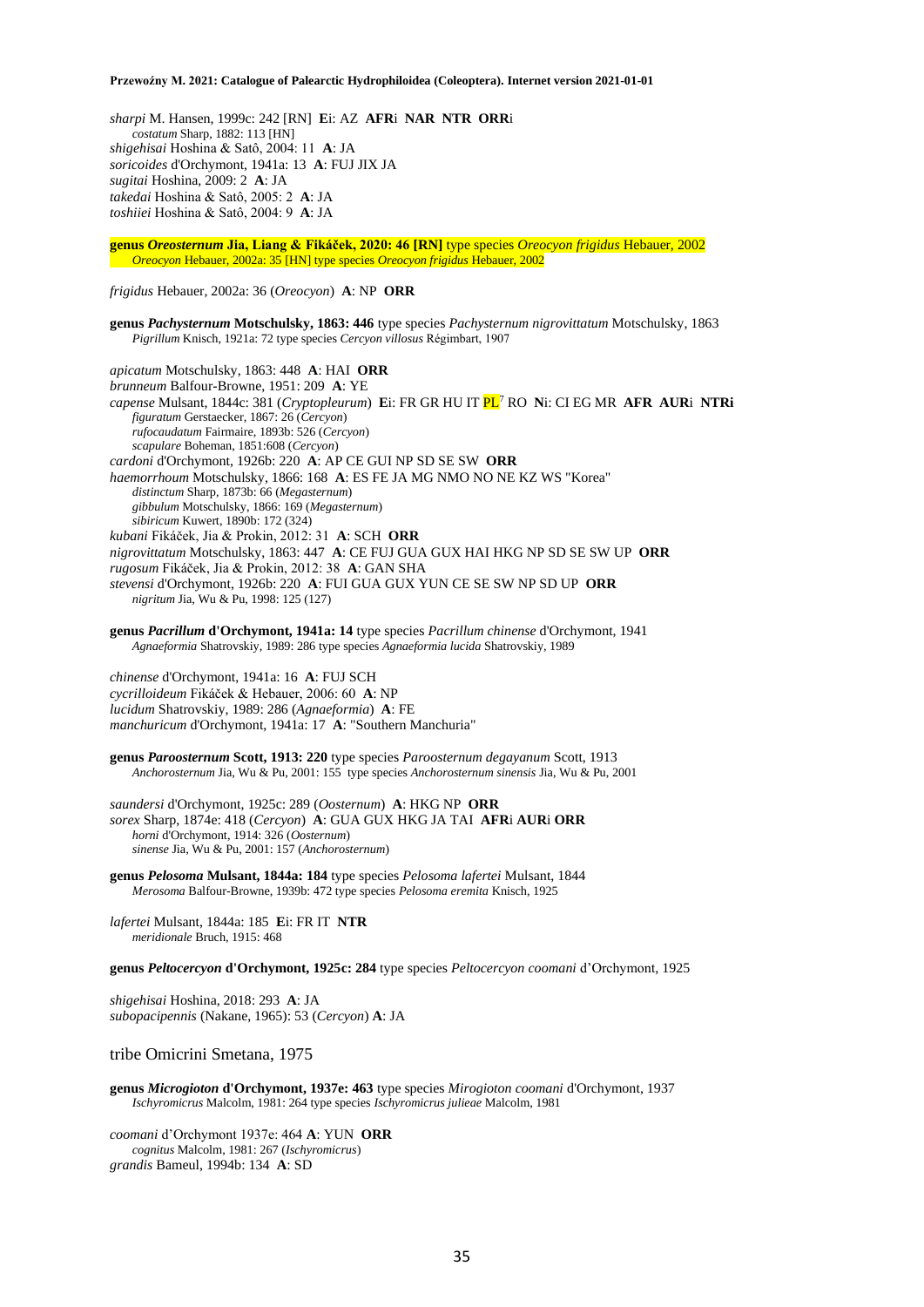**genus** *Noteropagus* **d'Orchymont, 1919: 132** type species *Noteropagus politus* d'Orchymont, 1919

*politus* d'Orchymont, 1919: 134 **A**: UP **AUR ORR**

**genus** *Omicrogiton* **d'Orchymont 1919: 121** type species *Omicrogiton insularis* d'Orchymont, 1919

*coomani* Balfour-Browne, 1939b: 471 **A**: GUA HAI HKG **ORR** *hainanensis* Jia, Lin, Li & Fikáček 2015: 105 **A**: HAI *insularis* d'Orchymont, 1919: 122 A: TAI<sup>5</sup>**ORR** *roberti* Jia, Lin, Li & Fikáček 2015: 107 **A**: HAI

**genus** *Oreomicrus* **Malcolm, 1980: 186** type species *Oreomicrus explanatus* Malcolm, 1980

*tristis* Bameul, 1994a: 80 **A**: NP

**genus** *Paromicrus* **Scott, 1913: 206** type species *Paromicrus carinatus* Scott, 1913

*affinis* d'Orchymont, 1919: 127 **A**: JA *annandalei* d'Orchymont, 1919: 130 **A**: AP BT

**genus** *Peratogonus* **Sharp, 1884b: 461** type species *Peratogonus reversus* Sharp, 1884

*grandis* Malcolm, 1981: 263 **A**: SD *reversus* Sharp, 1884b: 461 **A**: GUA JA JIX TAI

**genus** *Psalitrus* **d'Orchymont, 1919: 123** type species *Psalitrus vandenbosscheae* d'Orchymont, 1919

*fallax* Balfour-Browne, 1948b: 384 **A**: UP *masatakai* Hoshina, 2007c: 42 **A**: JA *sauteri* d'Orchymont, 1929a: 92 **A**: TAI *smetanai* Bameul, 1992: 103 **A**: NP *temperei* Bameul, 1992: 105 **A**: NP *yamatensis* Hoshina & Satô, 2005: 15 **A**: JA

tribe Protosternini M. Hansen, 1991

**genus** *Protosternum* **Sharp, 1890: 356** type species *Protosternum atomarium* Sharp, 1890 *Blanodium* d'Orchymont, 1926a: 99 type species *Dactylosternum abnormale* d'Orchymont, 1913

*abnormale* d'Orchymont, 1913: 10 (*Dactylosternum*) **A**: TAI **ORR** *arunvallense* Hebauer, 2002a: 34 **A**: NP *hainanense* Fikáček, Liang, Hsiao, Jia & Vondráček, 2018: 97 **A**: HAI

tribe Sphaeridiini Latreille, 1802

**genus** *Sphaeridium* **Fabricius, 1775: 66** type species *Dermestes scarabaeoides* Linnaeus, 1758 *Sphaeridiolinus* Minozzi, 1921: 54 type species *Sphaeridium bipustulatum* Fabricius, 1781

*bipustulatum* Fabricius, 1781a: 78 **E**: AR AU AZ BE BH BU BY CR CT CZ DE EN FI FR GB GE HU IR IT LA LT MC MD NL NR NT PL PT SK SL SP ST SV SZ UK YU **N**: AG CI EG TU **A**: AF ES IN IS KZ MG TD TR WS **NAR**i *basalis* Dalla Torre, 1877: 72 [DA] *bimaculatum* Kuwert, 1890b: 174 [HN] [DA] *daltoni* Stephens, 1829c: 156 [DA] *haemorrhoum* Schrank, 1781: 26 (*Dermestes*) *humerale* Westhoff, 1881: 61 [DA] *lunulatum* Stephens, 1829c: 155 [DA] *marginatum* L.G. Scriba, 1790b: 164 [HN] [DA] *quadrimaculatum* Herbst, 1783: 30 [HN] [DA] *renipustulatum* Heer, 1841: 488 [DA] *semistriatum* Laporte, 1840b: 60 [DA] *tauricum* Motschulsky, 1849: 94[HN] *testaceum* Heer, 1841: 488 [HN] [DA] *testudinarium* Geoffroy, 1785: 24 (*Dermestes*) [HN] *caffrum* Laporte, 1840b: 60 **A**: YE **AFR** *apicale* Boheman, 1851: 606 *daemonicum* Fikáček & Kropáček, 2015: 674 **A**: AP **ORR** *densepunctatum* Berlov & Shatrovskiy, 1989: 277 **A**: FE "North China" *dimidiatum* Gory, 1834: pl. 20 [fig. 15] **A**: JA SD TAI UP **ORR** *cameroni* d'Orchymont, 1926b: 202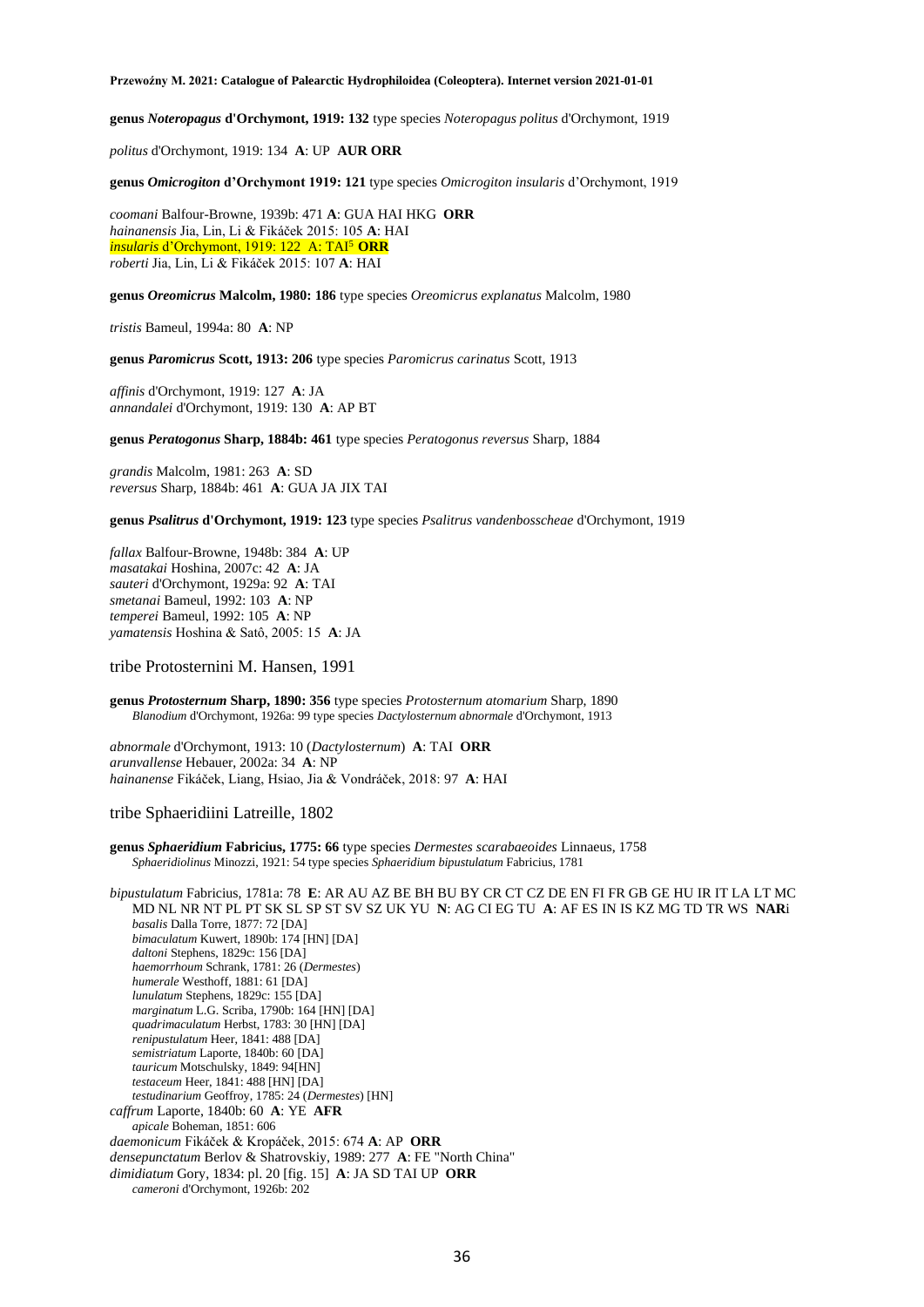*dimidiatum* Laporte, 1840b: 60 [HN] *discolor* d'Orchymont, 1933a: 298 **A**: GUA GUX TAI UP **AUR ORR** *exile* Boheman, 1851: 607 **A**: YE **AFR** *lunatum* Fabricius, 1792a: 78 **E**: AR AU BE BU BY CR CT CZ DE EN FI FR GB GE HU IR IT LA LT NL NR NT PL SK SL SP SV SZ UK YU **N**: AG **A**: FE IS JO KZ MG NW SY TD WS **NAR**i *bimaculatum* Ragusa, 1891a: 136 [HN] [DA] *marginatum* Fabricius, 1787: 43 **E**: BH BU BY CR CT CZ DE FI FR GB GE HU IR IT LT MC PL RO SK SL SP ST SZ TR UK **N**: AG TU **A**: CY TD TR UZ WS "Middle East" "Near East" **NAR**i *quinquemaculatum* Fabricius, 1798: 39 **A**: FUJ GUA GUX HKG JA JIA JIX NP SA TAI "India" **ORR** *chinense* J. Frivaldszky, 1889: 197 *tricolor* Walker, 1858: 209 [HN] *vicinum* Laporte, 1840b: 60 *reticulatum* d'Orchymont, 1929b: 410 **E**: TR **A**: HP GUA JIX SCH SHN TAI UP **ORR** *scarabaeoides* Linnaeus, 1758: 356 (*Dermestes*) **E**: AB AR AU AZ BE BH BU BY CR CT CZ DE EN FI FR GB GE GG HU IR IT LA LT MC NL NR NT PL PT RO SK SL SP SV SZ UK **N**: TU **A**: ES FE HEI IN IS JA KI KZ NMO TD TR UK UZ WS **AFR**i **AUR**i **NAR**i *crenatum* Palisot de Beauvois, 1817: 158 [HN] *pictum* Ménétriés, 1832: 172 *pictum* Faldermann, 1835a: 235 [HN] *quadrimaculatum* Schrank, 1781: 25 (*Dermestes*) *quadrimaculatum* Marsham, 1802: 66 (*Dermestes*) [HN] *quadrimaculatum* Küster, 1845: no.23 [HN] *striolatum* Heer, 1841: 487 *testudinarium* De Geer, 1774: 345 (*Hister*) [RN] *tricolor* Geoffroy, 1785: 24 (*Dermestes*) *senegalense* Laporte, 1840b: 61 **A**: YE **AFR** *zavattarii* Marcuzzi, 1941: 107 *seriatum* d'Orchymont, 1913: 12 **A**: NP FUJ GUA HAI HKG HUN "India" **ORR** *severini* d'Orchymont, 1919: 116 **A**: HKG NP SD YUN **ORR** *substriatum* Faldermann, 1838: 8 **E**: AB AR AU AZ BH BU CR CZ DE FR GE GR HU IT LT MC ME PL SK ST UK **N**: AG EG TU **A**: ES FE IN IS KA KZ LIA MG NE NMO SHX TD TM TR WS *atratum* Ragusa, 1891a: 136 genus *Sphaeridium*, **nomina dubia** (possibly not Hydrophiloidea) *bipunctatum* Thunberg, 1794c: 102 [DA] **E**: SV *bipustulatum* Thunberg, 1794c: 102 [HN] [DA] **E**: SV *inquinatum* Kugelann, 1798: 69 [DA] **E**: PL *pellucidum* P. Rossi, 1794: 83 [DA] **E**: IT *plagiatum* Thunberg, 1794c: 101 [DA] **E**: SV *punctiforme* Schrank, 1798: 444 [DA] **E**: GE

- *rubrum* Thunberg, 1794c: 100 [DA] **E**: SV
- *ruficolle* Frölich, 1792: 121 [HN] [DA] **E**: GE
- *rufipes* Schrank, 1785: 315 [DA] **E**: GE
- *rufipes* Thunberg, 1794c: 101 [HN] [DA] **E**: SV

**\_\_\_\_\_\_\_\_\_\_\_\_\_\_\_\_\_\_\_\_\_\_\_\_\_\_\_\_\_\_\_\_\_\_\_\_\_\_\_\_\_\_\_\_\_\_\_\_\_**

- *testudineum* P. Rossi, 1794: 83 [DA] **E**: IT
- *vaccarium* Kugelann, 1798: 69 [DA] **E**: PL

<sup>&</sup>lt;sup>1</sup> Manfred Jäch pers. comm.

<sup>2</sup> Robert Angus pers. comm.

<sup>3</sup> Nasserzadeh H., Jäch M.A. & Shirazi J. 2019: New records of Hydrochus Leach, 1817 (Coleoptera: Hydrochidae) from Iran. *Aquatic Insects* **40**(4): 370-374.

<sup>4</sup>Liu H.-C., Hu F.-S. & Fikáček M. 2020: Review of the genus *Coelostoma* of Taiwan with description of a new species (Coleoptera: Hydrophilidae). *Acta Entomologica Musei Nationalis Prague* **60**(1): 155–162.

<sup>5</sup> Angus R.B., Sadílek D., Shaarawi P., Dollimore H., Liu H.-C., Seidel M., Sýkora V. & Fikáček M. 2020: Karyotypes of water scavenger beetles (Coleoptera: Hydrophilidae): new data and review of published records. *Zoological Journal of the Linnean Society*: 1–40. <https://doi.org/10.1093/zoolinnean/zlaa105>

<sup>6</sup>Efimov D.A. & Zinchenko V.K. 2015: New records of beetles (Coleoptera) in the fauna of Kemerovo Oblast'. *Amurian Zoological Journal* **7**(3): 223–226.

<sup>7</sup> Greń C. & Górz A. 2020: Coprophagous Hydrophilid Beetles (Coleoptera, Hydrophilidae, Sphaeridiinae) Distribution in the Polish Carpathians. *Insects* 2020, **11**(6): 1–27.

<sup>8</sup> Kholmogorova N.V., Kargapoltseva I.A. & Prokin A.A. 2014: New records of water beetles (Coleoptera: Haliplidae, Dytiscidae, Hydraenidae, Helophoridae, Hydrochidae, Hydrophilidae, Elmidae, Chrysomelidae) from the Udmurtia Republic (Russia). *Vestnik Udmurt Skogo Universiteta. Seriya Biologiya. Nauki O Zemle* **2014**(2): 73–82.

<sup>9</sup> Komarek A. 2020: Taxonomic revision of *Agraphydrus* RÉGIMBART, 1903 IV. Africa, Western Asia, and redescription of the genus (Coleoptera: Hydrophilidae: Acidocerinae). *Koleopterologische Rundschau* **90**: 127–200.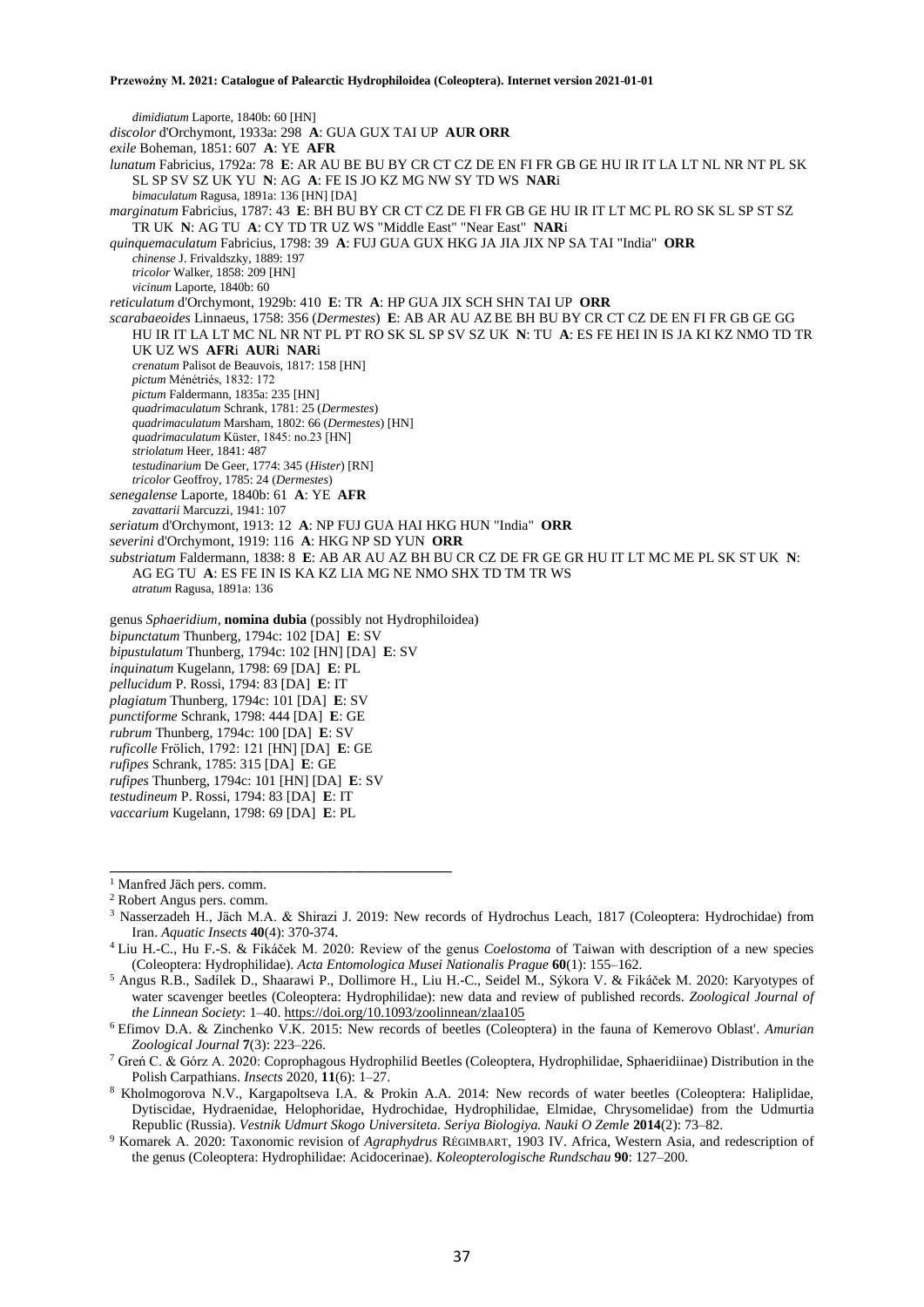- <sup>10</sup> Kuzhuget Ch.N. 2014: Water beetles (Insecta, Coleoptera) of the lake basin Shara-Nur in southern Tuva. Families Dytiscidae, Haliplidae, Noteridae and Hydrophilidae. *Euroasian Entomological Journal* **13**(6): 589–593.
- <sup>11</sup> Liu H.-C., Lin J.-H. & Zheng K.-Y. 2020: Notes on Water Beetle (Insecta: Coleoptera) of Penghu Islands, Taiwan. *Taiwanese Journal of Entomological Studies* **5**(4): 49–60.
- <sup>12</sup> Marjanian M.A. 2009: On the Armenian Fauna of the Hydrophilid Genus *Berosus* Leach (Coleoptera, Hydrophilidae). *Entomological Review* **89**(7): 805–814.
- <sup>13</sup> Ryndevich S.K. 2017: New faunistic records of Hydrophilid beetles (Coleoptera: Hydrophiloidea: Hydrophilidae) from Eurasia. *Obshchaya biologiya* **5**/2017: 65–70.
- <sup>14</sup> Watanabe K. & Minoshima Y.N. 2020: First Record of *Coelostoma bhutanicum* Jayaswal, 1972 (Coleoptera: Hydrophilidae) from Japan. *Japanese Journal of Systematic Entomology* **26**(1): 151–152.
- <sup>15</sup> Sheth S.D., Ghate H.V. & Fikáček M. 2020: Review of Coelostoma of the Indian subcontinent (Coleoptera:Hydrophilidae) Part 1: Coelostoma s. str. and Holocoelostoma. *European Journal of Taxonomy* **690**: 1–32.
- <sup>16</sup> Sazhnev A.S. 2020: New records of water scavenger beetles *Berosus geminus* Reiche & Saulcy, 1856 (Coleoptera: Hydrophilidae) from Russia. *Acta Biologica Sibirica* **6**: 423–428.
- <sup>17</sup> Sazhnev A.S. 2020: Additional data to the fauna of water beetles (Coleoptera) of Tajikistan. *Entomological and parasitological investigations in Volga region* **17**: 34–38.
- <sup>18</sup> Litovkin S.V. & Efimov D.A. 2020: Beetles of the superfamily Hydrophiloidea of Kemerovo area. *Russian Entomological Journal* **29**: 61–68.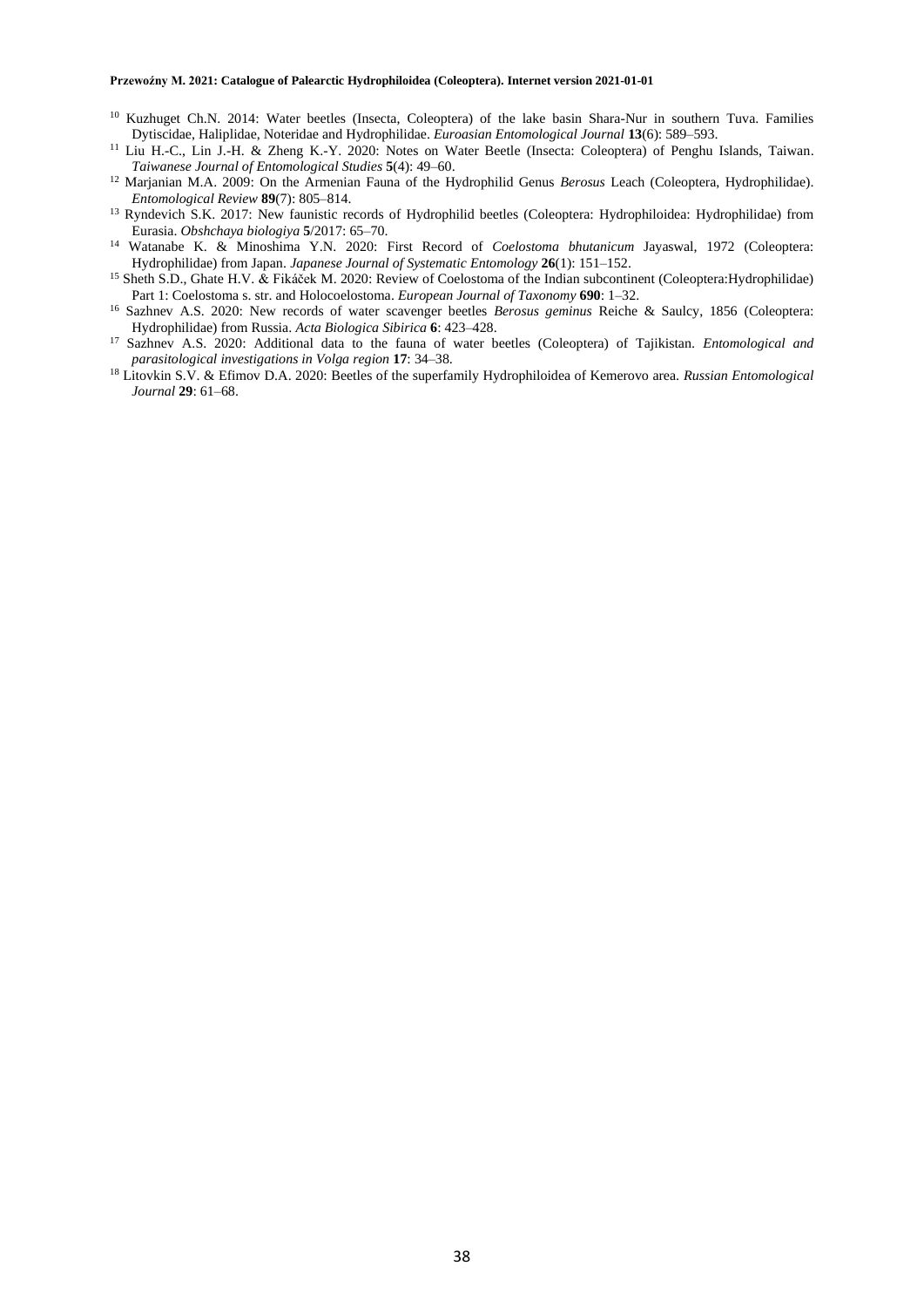## **REFERENCES**

Abeille de Perrin E. 1901: Nouvelles espèces de coléoptères français. *L'Échange, Revue Linnéenne* **17**: 59–62, 68–70.

Ackermann [-]. 1853: Note sur le Berosus salmuriensis. Annales de la Société Linnéenne de Maine-et-Loire **1**: 197–198.

- Acloque A. 1896: Faune de France contenant la description de toutes les espèces indigènes disposées en tableau analytique d'illustrée de figures représentant les types characteristiques des genres el des sous-genres. Cotéoptères. Paris: J.-B. Ballière et Fils, 466 pp,
- Alluaud C. 1899: Contributions à la faune entomologique de la région malgache. *Bulletin de la Société Enlomologique de France* **1899**: 378– 382.
- Angus R.B. 1970a: A revision of the beetles of the genus Helophorus F. (Coleoptera: Hydrophilidae) subgenera Orphelophorus d'Orchymont, Gephelophorus Sharp and Meghelophorus Kuwert. *Acta Zoologica Fennica* **129**: 1–62.
- Angus R.B. 1970b: Revisional studies on East Palearctic and some Nearctic species of Helophorus F. (Coleoptera: Hydrophilidae). Ergebnisse der zoologischen Forschungen von Dr. Z. Kaszab in der Mongolei (No. 226). *Acta Zoologica Academiae Scientiarum Hungaricae* **16**: 249–290.
- Angus R.B. 1973: Pleistocene Helophorus from Borislav and Starunia in the Western Ukraine, with a reinterpretation of M. Lomnicki's species, description of a new Siberian species, and comparison with British Weichselian faunas. *Philosophical Transactions of the Royal Sociely of London, B (Biol. Sci.)* **265**, no. 869: 299–326.
- Angus R.B. 1983: Separation of Helophorus grandis, maritimus and occidentalis sp. n. (Coleoptera, Hydrophilidae) by banded chromosome analysis. *Systematic Entomology* **8**: 1–13.
- Angus R.B. 1984: K revizii palearkticheskikh vodolyubov roda Helophorus F. (Coleoptera, HydrophiIidae). I. Entomologicheskoe Obozrenie **63**: 533–551, 8 pls.
- Angus R.B. 1985a: A new species of Helophorus (Col., Hydrophilidae) from Northern Spain. *The Entomologist's Monthly Magazine* 121: 89–90.
- Angus R.B. 1985b: A new species of Helophorus (Coleoptera: Hydrophilidae) from Mongolia. Results ofthe Mongolian-German Biological Expeditions since 1962, No. 148. *Mitteilungen aus dem Zoologschen Museum in Berlin* **61**: 163–164, pl. I.
- Angus R.B 1985c: K revizii palearkticheskikh vodolyubov roda Helophorus F. (Coleoptera, Hydrophilidae). II. *Entomologicheskoe Obozrenie* **64**: 716–747.
- Angus R.B. 1986: Revision of the Palaearctic species of the Helophorus minutus group (Coleoptera: Hydrophilidae), with chromosome analysis and hybridization experiments. *Systematic Entomology* **11**: 133–163.
- Angus R.B. 1987: A revision of the species of Helophorus Fabricius, subgenus Atracthelophorus Kuwert, occurring in France, the Iberian Peninsula and North Africa, with a note on H. discrepans Rey in Morocco (Coleoptera, Hydrophilidae). *Nouvelle Revue d'Entomologie (N. S.)* **4**: 45–60.
- Angus R.B. 1988a: A new sibling species of Helophorus F. (Coleoptera: Hydrophilidae), revealed by chromosome analysis and hybridisation experiments. *Aquatic Insects* **10**: 171–183.
- Angus R.B. 1988b: Notes on the Helophorus (Coleoptera, Hydrophilidae) occurring in Turkey, Iran and neighbouring territories*. Revue Suisse de Zoologie* **95**: 209–248.
- Angus R.B. 1995: Helophoridae: The Helophorus species of China, with notes on the species from neighbouring areas (Coleoptera). Pp. 185–206. In: Jäch M.A. & Ji L. (eds.): Water Beetles of China, Vol. I. Vienna: Zoologisch-Botanische Gesellschaft in Österreich and Wiener Coleopterologenverein, 410 pp.
- Angus R.B. 1998: A new Turkish Helophorus, with notes on H. griseus Herbst and H. montanus d'Orchymont (Col., Hydrophiloidea). *The Entomologist's Monthly Magazine* **134**: 5–9.
- Angus R.B. 2017: A remarkable new *Helophorus* species (Coleoptera, Helophoridae) from the Tibetan Plateau (China, Sichuan). *ZooKeys*  **718**: 133–137.
- Angus R.B. 2019: A new species of the *Helophorus* (*Rhopalhelophorus*) *frater*-*praenanus* group from western Sichuan (China) (Coleoptera: Helophoridae). *Koleopterologische Rundschau* **89**: 123–126.
- Angus R.B., Aouand N. 2009: A further chromosomally distinct sibling species of the *Helophorus minutus* complex from Morocco, with additional notes on Spanish *H. calpensis* Angus, 1988 (Coleoptera: Helophoridae). *Aquatic Insects* **31**: 293–299.
- Angus R.B. & Diaz Pazos J.A. 1991: Helophorus jocoteroi n. sp., from Northwest Spain (Coleoptera, Hydrophilidae). *Nouvelle Revue d'Entomologie (N. S.)* **7**[1990]: 419–422.
- Angus R.B., Jia F.-L. & Chen Z.-N. 2014: A review of the Helophorus frater-praenanus group of species, with description of a new species and additional faunal records of Helophorus Fabricius from China and Bhutan (Coleoptera: Helophoridae). *Koleopterologische Rundschau* **84**: 209–219.
- Angus R.B., Jia F., Chen Z.-N., Zhan Y, Vondráček D. & Fikáček M. 2016: Taxonomy, larval morphology and cytogenetics of *Lihelophorus*, the Tibetan endemic subgenus of *Helophorus* (Coleoptera: Hydrophiloidea). *Acta Entomologica Musei Nationalis Pragae* **56**(1): 109–148.
- Angus R.B. & Litovkin S.V. 2018: Two new *Helophorus* species from Kazakhstan (Coleoptera, Helophoridae). *Entomologische Blätter und Coleoptera* **114**: 057–063.
- Angus R.B., Litovkin S.V. & Jia F.-L. 2019: Notes on *Helophorus* (s.str.) *kozlovi* Zaitzev, 1908, with describtion of two new species, reevaluation of *Helophorus* s.str. Fabricius, 1775 and *Trichohelophorus* Kuwert, 1886, and revised keys to the subgenera of *Helophorus* and to the species of *Helophorus* s.str. (Coleoptera: Helophoridae). *Koleopterologische Rundschau* **89**: 127–150.
- Angus R.B. & Toledo M.A. 2010: A new, chromosomally distinct Italian Helophorus F. similar to H. aequalis Thomson, and notes on some other species in Italy (Coleoptera: Helophoridae). *Koleopterologische Rundschau* **80**: 103–111.
- Angus R.B., Mahdizadeh S. & Hosseinie S.O. 2005: A re-evaluation of the Helophorus leontis complex (Coleoptera: Helophoridae) based on chromosomal analysis, with description of H.biltoni sp. nov. from Iran. *Aquatic Insects* **27**: 193–198.
- Angus R.B., Ryndevich S.K. & Zhang T. 2017: A new species of *Helophorus* Fabricius, 1775 from the Chinese Altai, with notes on the former subgenus *Atractohelophorus* KUWERT, 1886 and selected species (Coleoptera: Helophoridae). *Koleopterologische Rundschau*  **87**: 239–252.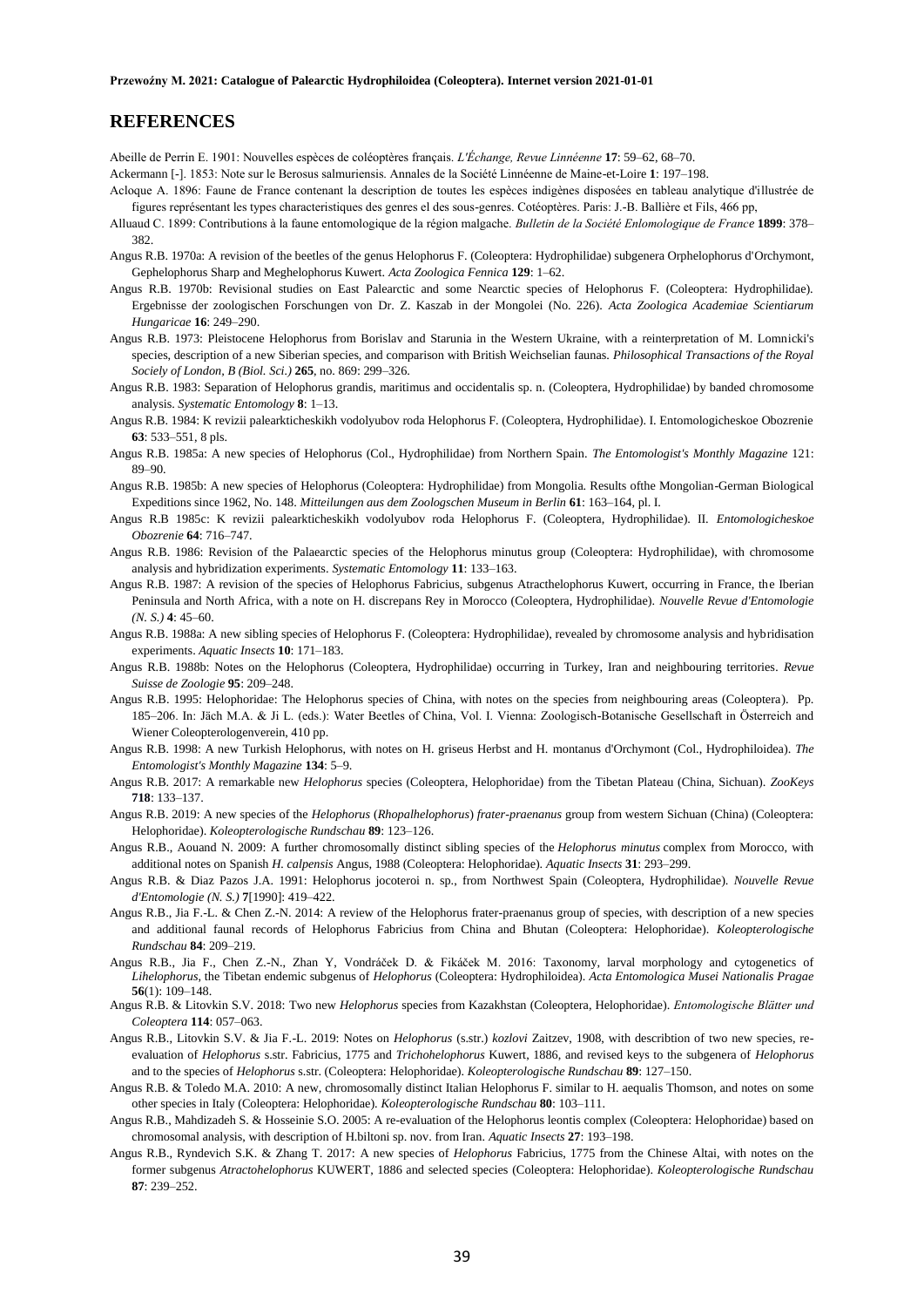- Arribas P. & Milán A. 2013: [new taxa]. In: Arribas P., Andújar C., Sánchez-Fernández D., Abellán P. & Millán A.: Integrative taxonomy and conservation of cryptic beetles in the Mediterranean region (Hydrophilidae). *Zoologica Scripta* **42**: 182–200.
- Bach M. 1851: Pp. 337–414. In: Käferfauna der Preussischen Rheinlande mit besonderer Rücksicht auf Nord- und Mitteldeulschland. Vol. I. Coblenz: J. Hölscher, 6 + 414 pp. [pp. 1–336 issued 1849–1850].
- Bach M. 1856: Nachträge und Verbesserungen zur Käferfauna von Nord- und Mitteldeutschland. *Entomologische Zeitung (Stettin)* **17**: 241– 247.
- Bach M. 1866: Systematisches Verzeichniss der Käfer Deutschlands, gehörend Zur Käferfauna. Coblenz: J. Hölscher, 1xiv pp.
- Balfour-Browne J. 1939a: A contribution to the knowledge of the Palpicornia of Palestine. *Bulletin de la Société Fouad ler d'Enlomologie* **22**[1938]: 28–35.
- Balfour-Browne J. 1939b: On the Aquatic Coleoptera of the New Hebrides and Banks Islands. Dytiscidæ Gyrinidæ and Palpicornia. *The Annals and Magazine of Natural History* (11) **3**: 459–479.
- Balfour-Browne J. 1939c: Contribution to the study of the Palpicornia. II. *The Entomologist's Monthly Magazine* **75**: 1–8.
- Balfour-Browne J. 1939d: Contribution to the Study of the Palpicornia. Part III. *The Annals and Magazine of Natural History* (11) **4**: 289– 310.
- Balfour-Browne J. 1942. On Species of Dactylosternum related to subquadratum (Fairm.) and the Description of a new Genus Rhombosternum related to Dactylosternum (Coleoptera, Palpicornia). *Annals and Magazine of natural History* (11) **9**: 855–864.
- Balfour-Browne J. 1948b: A Revision of the genus Psalitrus d'Orchymont. (Coleoptera: Palpicornia; Sphaeridiinæ). *The Annals and Magazine of Natural History* (12) **1**: 377–391.
- Balfour-Browne J. 1949: Notes on the subfamily Epimetopinae (CoL Palpicornia) with the description of a new genus and of three new species. *Proceedings of the Royal Entomological Society of London* (B) **18**: 12–18.
- Balfour-Browne J. 1951: Coleoptera: Haliplidae, Dytiscidae, Gyrinidae. Hydraenidae, Hydrophilidae. Pp. 179–220, pls. 10–11. In: British Museum (Natural History): *Expedilion to South-west Arabia 1937–1938*. London: British Museum (Natutal History), xiv + 504 pp.
- Balfour-Browne J. 1954: Descriptions of four new species of Hydrophilidae from Mauritius and Reunion. *Mauritius Inslitute Bulletin* **3**: 227–233.
- Balfour-Browne J. & Satô M. 1962: On the Japanese species of the genus Hydrochus Leach (Coleoptera, Hydrochidae). *Niponius* **1**(19): 1–6.
- Ballion E. 1871: Eine Centurie neuer Käfer aus der Fauna des russischen Reiches. *Bulletin de la Société Imperiale des Naturalistes de Moscou* **43**(3-4)[1870]: 320–-353.
- Bameul F. 1992: Description of two new Psalitrus d'Orchymont from Nepal (Coleoptera, Hydrophilidae, Sphaeridiinae). *Acta Coleoplerologica* (Munich) **8**: 103–108.
- Bameul F. 1994a: New Oriental Oreomicrus Malcolm (Coleoptera: Hydrophilidae: Sphaeridiinae) with a redefinition of the genus and notes on its phylogenetical relationships. *Annales de la Société Entomologique de France (N. S.)* **30**: 79–91.

Bameul F. 1994b: Two new oriental Mircogioton d'Orchymont, 1937 (Coleoptera: Hydrophilidae: Sphaeridiinae). *Elytron* **7**[1993]: 133–145.

- Bameul F. 1996: A new Hydrochara Berthold from North Korea (Coleoptera, Hydrophilidae). *Nouvelle Revue d'Entomologie (N. S.)* **13**: 3– 11.
- Bameul F. 2001: Description d'une nouvelle Anacaena Thomson de Corse (Coleoptera, Hydrophilidae). *Bullelin de la Société Enlomologique de France* **106**: 225–232.
- Baranowski R. 1985: Two new species of Cercyon Leach from boreal Sweden (Coleoptera: Hydrophilidae). *Entomologica Scandinavica* **15**: 341–347.
- Baudi di Selve F. 1864: Coleopterorum messis in insula Cypro et Asia minore ab Eugenio Truqui congregatae recensito: de Europaeis notis quibusdam additis. Pars prima. *Berliner Entomologische Zeitschrift* **8**: 195–233.
- Bedel L. 1879: [new taxon]. Bulletin de la Société Enlomologique de France **1878**: clxix-clxx.
- Bedel L. 1881: Pp. i-xxiv, 257–360. In: Faune des coléoptères du bassin de la Seine. Vol. I. App. to Annales de la Société Entomologique de France 24 + 360 pp. [pp. 1–256 issued 1879–1880].
- Bedel L. 1891a: Synopsis des grands Hydrophiles (Genre Stethoxus Solier). *Revue d'Entomologie* **10**: 306–323.
- Benick L. 1916a: Beitrag zur Käferfauna der Insel Fohr. *Entomologische Blätter* **12**: 197–205.
- Berge Henegouwen A.L. van. 1988: Hydrochus megaphallus, a new and widespread European water beetle described from the Netherlands (Coleoptera, Hydrophilidae). *Balfour-Browne Club Newsletter* **42**: 18–21.
- Berge Henegouwen A.L. van & Hebauer F. 1989: Anacaena lohsei, a new species from Italy and Switzerland (Coleoptera: Hydrophilidae). *Bulletin et Annales de la Société Royale Beige d'Entomologie* **125**: 273–275.
- Berge Henegouwen A.L. van & Sainz-Cantero C.E. 1992: Hydrochus nooreinus, a new species from Spain (Coleoptera, Hydrochidae). *Storkia* **1**: 26–28.
- Berlov [?] & Shatrovskiy A.G. 1989: [new taxon, p. 277]. In: Shatrovskiy A.G.: Hydraenidae, Hydrophilidae. Pp. 260–293. In: Ler P.A. (ed.): *Opredeitel nasekomykh Dalnego Vostoka SSSR v shesti tomakh. Vol. 3. Zhestkokryle, ili zhuki (part 1)*. Leningrad: Nauka, 572 pp.
- Berthold A.A. 1827: Lalreille's Natürliche Familien des Thierreiehs. Aus dem Französischen. Mit Anmerkungen und Zusätzen. Weimar: Industrie-Comptoirs, 606 pp.
- Betta V. 1847: De quibusdam Coleopteris agri Ticinensis. Dissertatio. Ticini regii: Fusi et Socii, 35 pp.
- Bian D., Schönmann H. & Ji L. 2008: Pelthydrus Orchymont, 1919 from Hainan (China) with descriptions of three new species (Coleoptera: Hydrophilidae). *Koleopterologische Rundschau* **78**: 265–274.
- Bian D., Schönmann H. & Ji L. 2009: Five new species of Pelthydrus Orchymont, 1919 from China and adjacent countries (Coleoptera: Hydrophilidae). *Zootaxa* **2118**: 53–64.
- Bielz E.A. 1851: Der Schlossberg bei Déva und seine Umgebung in entomologischer Beziehung beschrieben. *Verhandlungen und Mitteilungen des Siebenbügischen Vereins für Naturwissenschaften zu Hermannstadt* **2**: 146–154.
- Blackburn T. 1888b: Notes on Australian Coleoptera with descriptions of new species. *Proceedings of the Linnean Society of New South Wales* **3**[1889]: 805–875.
- Blackburn T. 1895a: Further Notes ou Australian Coleoptera, with Descriptions of New Genera and Species. XVII. *Transactions of the Royal Society of South Australia* **19**[1894–95]: 27–60.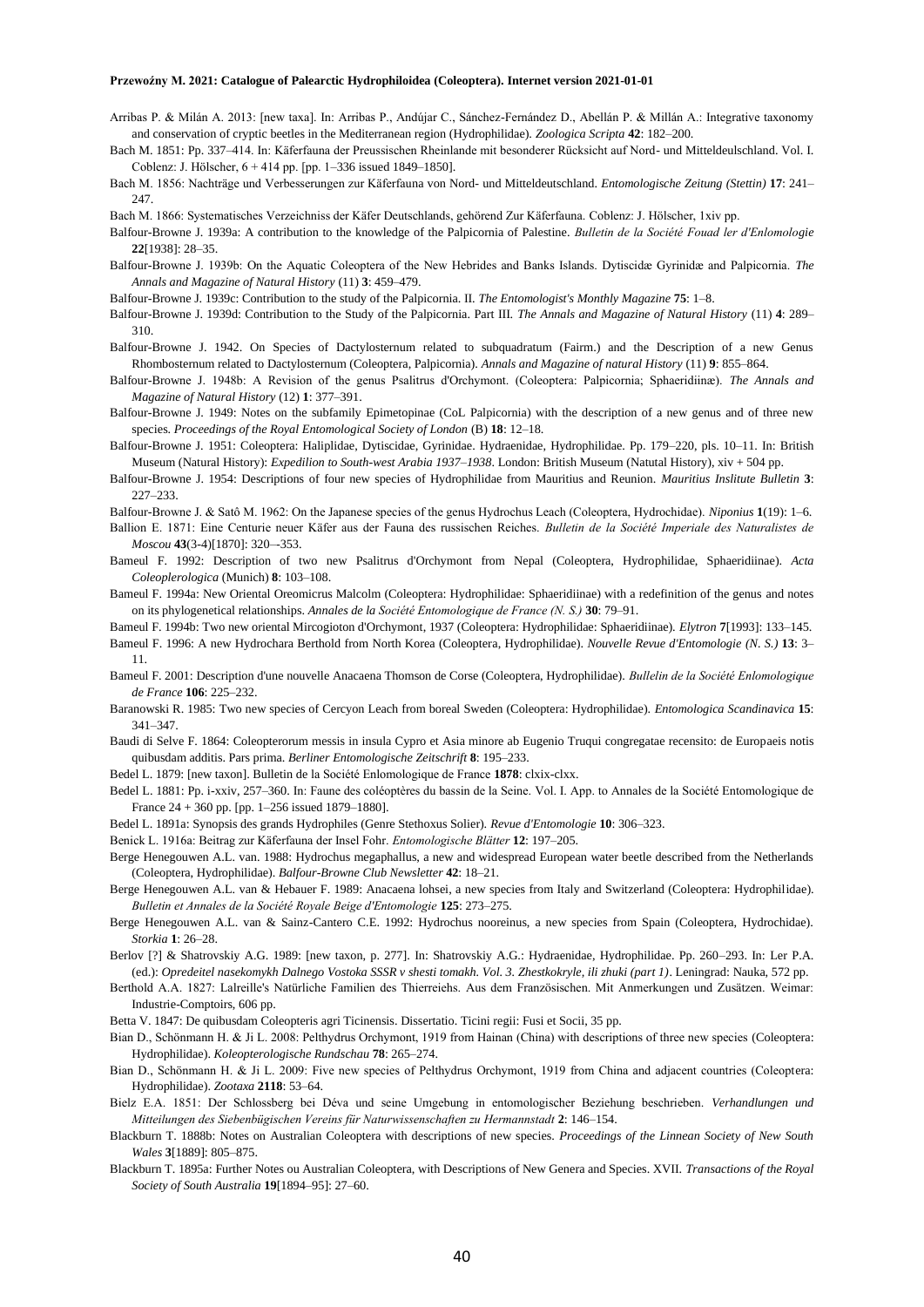- Blackburn T. 1898: Further notes on Australian Coleoptera, with descriptions of new genera and species. XXIV. *Transactions of lhe Royal Society of South Australia* **22**[1897–98]: 221–233.
- Blanchard C.É. 1853: Voyage au Pole Sud el dans l'Oceanie sur les corvettes l'Astrolabe el la Zélée; execute par ordre du roi pendant les années 1837–1838-–1839–1840, sous le commandement de M.J. Dumont-d'Urville, Captaine de vaisseau; publié par ordre du gouverment, sous la direction superieure de M. Jacquinot, Captaine de vaisseau, commandant de la Zélée. Zoologie, IV. Description des insects. Paris: Gide & J. Baudry, 422 pp.
- Boheman C.H. 1851: Pp. 299–625. In: Insecta Caffrarta annis 1838–1845 a J.A. Wahlberg collecta. Vol. 1. Coleoptera. (Buprestides, Elaterides, Cebrionites. Rhipicerides, Cyphonides, Lycides, Lampyrides, Telephorides, Melyrides, Clerii, Terediles, Ptiniores, Palpatores, Silphales, Histeres, Scaphidilia, Nitidulariæ, Cryptophagidæ, Byrrhii, Dermestini, Parnidæ, Hydrophilidaæ). Holmire: Fritze  $&$  Norstedt, viii + 625 pp.
- Boheman C.H. 1858: Coleoptera. Species novas descripsit, Pp. 1–112. In: Virgin C.: Kongliga Svenska fregatten Eugenies resa omkring jorden under befäl of C.A. Virgin, Ären 1851–1853. Vetenskapliga Jakttagelser pa H.M. Konung Oscart den Förstes befallning utgifna af K. Svenska Vetenskaps Akademien. Andra delen. Zoologi. 1. Insecta. Stockholm: P.A. Norstedt & Soner, 614 pp. [issued in parts: 1858–1859].
- Boisduval J.B.A. Déchauffour de. 1835: Faune entomologique de l'océan Pacifique, avec illustration des insectes nouveaux recueillis pendant Ie voyage. Deuxième partie. Coteoptérès et autres ordres. In: Voyage de découverts de l'Astrolabe execute par l'ordre du Roi, pendant les années 1826–1827–1828–1829, sous Ie commandement de M.J. Dumont d'Urville. Paris:J. Tastu, vii + 716 pp., 12 pl.
- Bosc [d'Antic] L.A.G. 1791: Description d'une nouvelle espèce d'opatre. *Bullelin des Sciences, par la Société Philomatique de Paris* **1**: 8.
- Breit J. 1916b: Zweiter Beitrag zur Kenntnis des Tribus Helophorinae und der Familie Heteroceridae. *Coleopterologische Rundschau* **5**: 83– 85.
- Brèthes J. 1922: Descripción de varios Coleópteros de Buenos Aires. *Anales de la Sociedad Cienlifica Argentina* **94**: 263–305.
- Brown W.J. 1937a: The Coleoptera of Canada's Eastern Arctic. *Canadian Enlomologist* **69**: 106–111.
- Bruch C. 1915: Nuevas especies de coleópteros hidrofilidos. *Revista del Museo de La Plata* (2) **19**: 447–470.
- Brullé G.A. 1832: Pp 1–288. In: Bory de Saint Vincent J.B.G.M.: Expédition scientifique de Morée. Section des sciences physiques, Tome III, - Ier partie. Zoolgie. Deuxième section. -. Des animaux articulés. Paris: F.G. Levrault, [1] + 400 + [2] pp. (note pp 289–400 + [2] issues in 1833).
- Brullé G.A. 1835: In: Audouin J.V. & Brullé G.A.: Histoire naturelle des insectes (Coléoptères, Orthoptères el Hemiptères), traitant de leur organisation et de leurs moeurs en general, par M.V. Audouin; et comprenant leur classification et la description de espèces. par M.A. Brullé. Tome V. Coléoplères II. Paris: F.D. Pillot, 436 pp.
- Brullé G.A. 1837: Coléoptères. III. In: Audouin J.V.: *Histoire naturelle des insects, … Tome VI*. Paris: F.D. Pillot, 448 pp. [see 1835]
- Burmeister E.-G. 1985: Interessante Wasserkäferarten einer Aufsammlung aus Israel und dem Sinai. Anacaena jordanensis sp. n. (Coleoptera, aquatica). *Entomofauna* **6**: 37–56.
- Camerano L. 1907: Spedizione al Ruwenzori di S.A.R. Luigi Amedeo di Savoia Ollca degli Abruzzi. Nuove specie di coleotteri (Diagnosi preventive). *Bollettino dei Musei di Zoologia e di Anatomia comparata della R. Università di Torino* **22**(562): 1–7.
- Castro A. & Delgado J.A. 1999: Hydrochus aljibensis sp. n., una nuova especie del sur de la Peninsula Ibérica (Coleoptera, Hydrochidae). *Boletín de la Asociaciòn Española de Entomologia* **23**: 25–28.
- Champion G.C. 1919d: Some Indian Coleoptera (I). *The Entomologist's Monthly Magazine* **55**: 236–246.
- Champion G.C. 1923b: Some Indian Coleoptera (II). *The Entomologist's Monthly Magazine* **59**: 165–179.
- Charpentier T. de. 1825: Horae Entomologicae, adjectis tabulis novem colaratis. Wratislaviae: A. Gosohorsky, xvi + 255 + [5] pp., 9 pls.

Chevrolat L.A.A. 1863: Coleopteres de l'ile de Cuba. Notes, synonymies et descriptions d'espèces nouvelles. Familles des Cicindélètes, Carabiques, Dytiscides, Gyrinides et Palpicornes. *Annales de la Société Entomologique de France* (4) **3**: 183–210.

- Chiesa A. 1959: *Hydrophilidae Europae*. Bologna: A. Forni, 199 pp.
- Chiesa A. 1964a: Il Cercyon bononiensis, nuova specie di coleottero idrofilide. *Bolletlino della Società Enlomologica Italiana* **94**: 117–119.
- Chiesa A. 1965: Enochrus concii, nuova specie di coleottero idrofilide d'Italia. *Bolletlino della Società Entomologica Italiana* **95**: 55–56.
- Chiesa A. 1966: Beiträge zur Kenntnis der Hydrophiliden (Coleoptera) Afghanistans nebst Beschreibung drei neuer Arten. *Annales historico-naturales Musei nationalis hungarici* **58**: 299–303.
- Chiesa A. 1967: Compimento di una Revisione di Hydrophilidae del Afghanistan (Coleoptera: Hydrophilidae). *Annales historico-naturales Musei nationalis hungarici* **59**: 275–277.
- Chûjô M. & Satô M. 1970: Coleoptera of the Loo-choo Archipelago (II), 7. Family Hydrophilidae. *Memoirs of the Faculty of Liberal Arts and Education, the Kagawa University* **2**(192): 6–8.
- Costa A. 1884: Notizie ed osservazioni sulla geo-fauna Sarda. Memoria terza, Risultamento delle ricerche fatte in Sardegna nella estate del 1883. *Alii dell'Accademia delle Scienze Fisiche e Malematiche*, Napoli **1**(9): 1–64.
- Cox H.E. 1874: *A handbook of the Coleoptera,. or Beetles, of Great Britain and Ireland, Vol. 1*. London: E.W. Janson, viii + 527 pp.
- Curtis J. 1828: *Brilish entomology, … Vol. V*. London: J. Curtis, plates 195–241.
- Dalla Torre C.W. 1877: Synopsis der Insecten Oberösterreichs. *Jahresbericht des Vereins für Naturkunde in Linz* **8**: 15–74.
- Dalla Torre C.W. 1879: Die Käferfauna von Oberösterreich. Systematisches Verzeichnis der in Oberösterreich bisher beobachteten Käfer. *Jahresbericht des Vereins für Naturkunde in Linz* **10**: 1–125 (continued in vol. 11, 1880: 1–81).
- De Geer C. 1774: *Mémoires pour servir a l'histoire des insectes. Tome quatrième*. Stockholm: P. Hesselberg, xii + 456 + [1] pp.

Desbrochers des Loges J. 1869: [new taxon]. *Petites Nouvelles Enlomologiques* **1** [1869–1875](12): (45)-(46).

Dodero A. 1932: [new taxon]. In: Boscá Berga F.: *Los coleópteros acuáticos dela región Valenciana. Familia Hydrophilidae*. Valencia: José Olmos, 15 pp.

- Donisthorpe H. 1932d: Cercyon aquatilis n. sp., a species of Coleoptera (Hydrophilidae) new to science. *The Enlomologist's Monthly Magazine* **68**: 129.
- Dufour L. 1843: Excursion entomologique dans les montagnes de la vallée d'Ossau. *Bulletin de la Société des Sciences, Lettres et Arts de Pau* **3**: 5–118.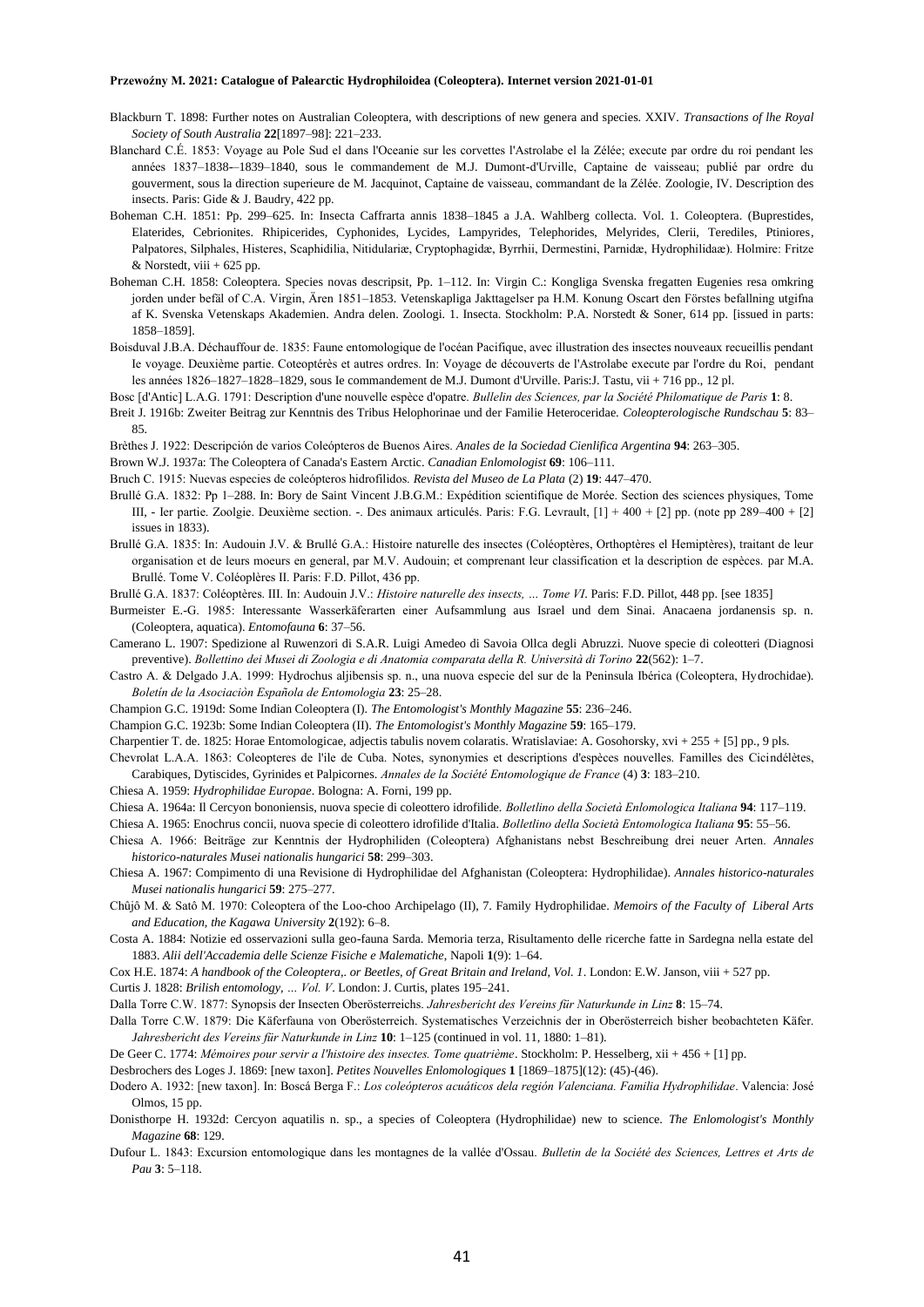Dufour L. 1851: Des zones entomologiques dans nos Pyrénées occidentales, et désignation des insectes qui les habitent. *Actes de la Société Linnéenne de Bordeaux* **17**: 304–364.

Duftschmid C. 1805: *Fauna Austriae, oder Beschreibung der österreichischen Inseclen für angehende Freunde der Entomologie. Erster Theil*. Linz und Leipzig: Verlag der k.k. priv. akademischen Kunst- Musik- und Buchhandlung, 311 + [5] pp.

Eichler G. 1876: Hydrophilus piceus und aterrimus. *Entomologische Nachrichten* (Putbus) **2**: 168.

Endrödy-Younga S. 1967: *Csiboralkalúak – Palpicornia*. Fauna Hungariae 87, VI. Köt., 10. Füz. Coleoptera I. Budapest: Akademiai Kiadó, 97 pp.

Erichson W.F. 1837: *Die Käfer der Mark Brandenburg. Erster Band. Erste Abtheilung*. Berlin: F. H. Morin, viii + 384 pp.

- Erichson W.F. 1843: Beitrag zur Insecten-Fauna von Angola, in besonderer Beziehung zur geographischen Verbreitung der Insecten in Afrika. *Archiv für Naturgeschichte* **9**: 199-267.
- Erichson W.F. 1847: [IV., V, Lieferungen], pp. 481–800. In: *Naturgeschichte der Insecten Deutschlands. Erste Abtheilung. Coleoptera. Dritter Band*. Berlin: Nikolaischen Buchhandlung, vii + 968 pp.
- Eschscholtz J.F.G. von. 1818: Decades tres Eleutheratorom novorum descripsit. *Mémoires de l'Académie Impériale des Sciences de St. Petersbourg* **6**: 451-484.

Eschscholtz J.F.G. von. 1822: *Entomographien. Ersle Lieferung*. Berlin: G. Reimer, iii + 128 pp., 2 pls.

- Fabricius J.C. 1775: *Systema entomologiae, sistens insectorum classes, ordines, genera, species, adiectis synonymis, locis, descriptionibus, observationibus*. Flensburgi et Lipsiae: Libraria Kortii, [32] + 832 pp.
- Fabricius J.C. 1777: *Genera insectorum eorumque characteres naturales secundum numerum, figuram, situm et proportionem omnium partium oris adiecta mantissa specierum nuper detectarum*. Chilonii: M.F. Bartsch, 14 + 310 pp.
- Fabricius J.C. 1781a: *Species insectorvm exhibentes eorvm differentias specificas, synonyma avctorvm, loco natalia, melamorphosin adiectis observalionibvs, descriptionibvs. Tomus 1*. Hamburgi & Kilonii: C.E. Bohn, viii + 552 pp.
- Fabricius J.C. 1787: *Mantissa insectorvm sistens eorvm species nvper delectas adiectis characteribvs genericis. differentiis specificis, emendalionibvs, observationibvs. Tom. I*. Hafniae: C. G. Proft, xx + 348 pp.
- Fabricius J.C. 1792a: *Entomologia syslematica emendata et aucta, secundum classes, ordines. genera. species ajectis synonimis, locis, observationibus, descriptionibus. Tomus I. Pars 1*. Hafniae: C. G. Proft. xx + 330 pp.
- Fabricius J.C. 1798: *Supplementum entomologiae systematicae*. Hafniae: C.G. Proft & Storch, iv + 572 pp.
- Fabricius J.C. 1801a: *Systema eleutheratorum secundum ordines, genera, species adiectis, synonimis. locis, observationibus, descriptonibus. Tomus I*. Kiliae: Bibliopolii Academici Novi, xxiv + 506 pp.
- Fairmaire L. 1859a: Miscellanea entomologiea. Troisième partie. *Annales de la Société Entomologique de France* (3) **7**: 21–64.
- Fairmaire L. 1859b: [new taxon]. In: Fairmaire L. & Coquerel C.: Essai sur les coléoptères de Barbarie. *Annales de la Société Entomologique de France* (3) **6**[1858]: 743–795.
- Fairmaire L. 1869a: Notes sur les coléoptères recueil1is par Charles Coquerel à Madagascar et sur les côtes d'Afrique. 2e partie. Annales de la Société Entomologique de France (4) **9**: 179–260.
- Fairmaire L. 1873: [Première partie], pp. 331–360. In: Fairmaire L. & Raffray A.: Coléopterès du nord de l'Afrique. *Revue et Magasin de Zoologie* (3) **1**: 331–385.
- Fairmaire L. 1877a: Coléoptères nouveaux du nord de l'Afrique. *Petites Nouvelles Entomologiques* **9**: 141.
- Fairmaire L. 1878a: [new taxon]. In: Deyrolle H. & Fairmaire L.: Descriptions de coléoptères recueillis par M. l'abbé David dans la Chine centrale. *Annales de la Société Enlomologique de France* (5) **8**: 87–140, 3–4 pls.
- Fairmaire L. 1879a: Descriptions de coléoptères nouveaux ou peu connus de Musée Godeffroy. *Journal de Museum Godeffroy* **5:** 80–114.
- Fairmaire L. 1879b: Descriptions de coléoptères nouveaux du nord de l'Afrique. *Annales de la Société Entomologique de France* (5) **9**: 155– 172.
- Fairmaire L. 1879c: Coleopteres du nord de l'Afrique. *Revue et Magasin de Zoologie* (3) **7**(42): 178–218.
- Fairmaire L. 1889b: Descriptions de coléoptères de l'Indo-Chine. *Annales de la Société Entomologique de France* (6) **8**[1888]: 333–378.
- Fairmaire L. 1892a: Coléoptères d'Obock. Troisième partie. *Revue d"Entomologie* **11**: 77–127.
- Fairmaire L. 1892b: Descriptions de coléoptères des environs d'Akbès (Syrie). *Annales de la Société Entomologique de Belgique* **36**: 144– 159.
- Fairmaire L. 1893a: Note sur quelques coléoptères des pays Somalis. *Annales de la Société Enlomologique de Belgique* **37**: 144–156.
- Fairmaire L. 1893b: Coléoptères des Iles Comores. *Annales de la Société Entomologique de Belgique* 37: 521–555.
- Faldermann F. 1835a: Additamenta entomlogica ad faunam Rossicam in itineribus Jussu Imperatoris Augustissimi annis 1827–1834 a CI. Ménétriés et Szovitz susceptis collecta, in lucem edita. *Nouveaux Mémoires de la Société Impériale des Naturalistes de Moscou* (2) **4**: 1– 310, 10 pls.
- Faldermann F. 1838: Fauna Entomologica Transcaucasica. Pars 3. *Nouveaux Mémoires de la Société Impériale des Naturalistes de Moscou* **6**: 338 pp.
- Fauvel A. 1883b: Les coléoptères de la Nouvelle-Calédonie et dépandances avec descriptions, notes et synonymies nouvelles. *Revue d'Entomologie* **2**: 335–360.
- Fauvel A. 1887: Rectifications au Catalogus Coleopterorum Europæ et Caucasi (Suite). *Revue d'Entomologie* **6**: 75–96.
- Ferro G. 1986c: Diagnosi preliminare di una nuova specie di Hydrobiini (Coleoptera Hydrophilidae). *Rivista di ldrobiologia* **15**: 433–437.
- Fikáček M., Delgado J.A. & Gentili E. 2012: The Hydrophiloid beetles of the Socotra Island (Coleoptera: Georissidae, Hydrophilidae). *Acta Entomologica Musei Nationalis Pragae* **52** (supplementum 2): 107–130.
- Fikáček M. & Falamarzi Sh. 2010: Georissus persicus sp. nov. from Iran, with notes on the West-Palaearctic species of the G. laesicollis group (Coleoptera: Georissidae). *Acta Entomologica Musei Nationalis Pragae* **50**: 107–116.
- Fikáček M., Gentili E. & Short A.E.Z. 2010: Order Coleoptera, family Hydrophilidae. Pp. 135–165. In: Harten A. van (ed.): *Arthropod fauna of the UAE, volume 3*. Dar Al Ummah Publishing, Distribution & Advertising, Abu Dhabi, 700 pp.
- Fikáček M. & Hebauer F. 2006: A new aberrant species of the genus Pacrillum from Nepal (Hydrophilidae: Sphaeridiinae: Megasternini). *Acta Entomologica Musei Nationalis Pragae* **45**(2005): 59–64.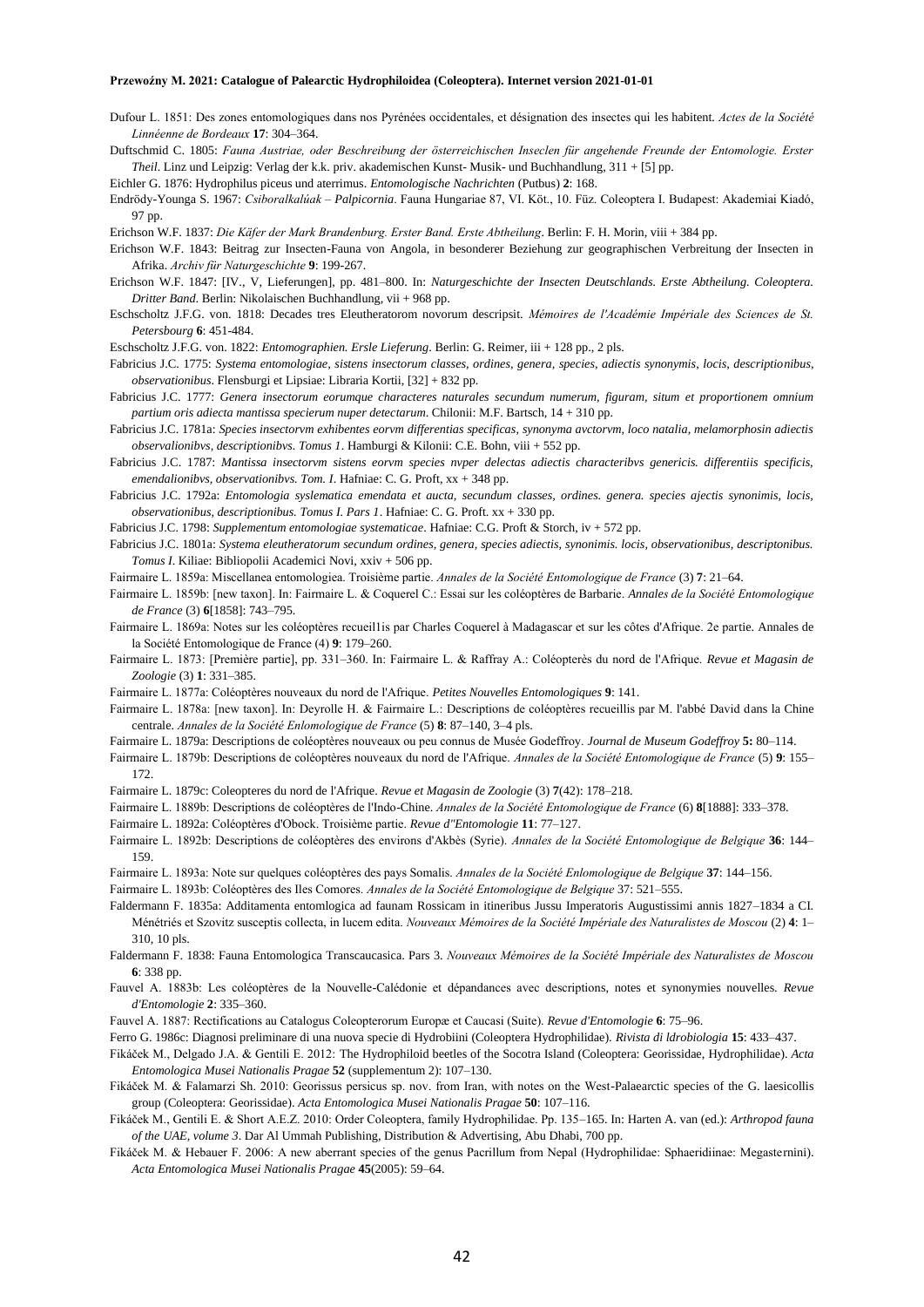- Fikáček M., Jia F.-L. & Prokin A. 2012: A review of the Asian species of the genus Pachysternum (Coleoptera: Hydrophilidae: Sphaeridiinae). *Zootaxa* **3219**: 1–53.
- Fikáček M., Jia F., Ryndevich S. 2015: A new aberrant species of Nipponocercyon from the mountains of southeastern China (Coleoptera: Hydrophilidae: Sphaeridiinae). *Zootaxa* **3904** (4): 572–580.
- Fikáček M. & Kropáček D. 2015: A new species of Sphaeridium from northeastern India and Myanmar (Coleoptera: Hydrophilidae: Sphaeridiinae). *Acta Entomologica Musei Nationalis Prague* **52** (2): 673–680
- Fikáček M., Liang W.-R., Hsiao Y., Jia F. & Vondráček D. 2018: Biology and morphology of immature stages of banana-associated Protosternum beetles, with comments on the status of Taiwanese endemic *P. abnormale* (Coleoptera: Hydrophilidae). Zoologischer Anzeiger 277: 85–100.
- Fikáček M. & Liu H.-C. 2019: A review of *Thysanarthria* with description of seven new species and comments on its relationship to *Chaetarthria* (Hydrophilidae: Chaetarthriini). *Acta Entomologica Musei Nationalis Pragae* **59**(1): 229–252.
- Fikáček M. & Trávníček D. 2009: Georissidae of the United Arab Emirates. Pp.145–148. In: Harten A. van (ed.): Arthropod fauna of the UAE, volume 2. Dar Al Ummah Publishing, Distribution & Advertising, Abu Dhabi, 786 pp.
- Fiori A. 1915: A ppunti sulla fauna coleotterologica dell'Italia meridionale e della Sicilia. *Rivista Coleotterologica Italiana* **13**: 5–17, 57–84.
- Forster J.R. 1771: Novæ species Insectorum. Centuria I. Nam miht contuenti se persuasit rerum naturalium, nihil incredible existimare de ea. Plin, Lib. Xi.c.2. Londini: T. Davies & B. White, viii + 100 pp.
- Frivaldsky J. 1889: Coleoptera in Expeditione D. Comitis Belae Széchenyi in China, praecipue boreali, a Dominis Gustavo Kreitner et Ludovico Lóczy Anno 1879 Collecta. *Természetrajzi Füzetek* **12**[1890]: 197–210.
- Frölich J.A. von. 1792: Bemerkungen über einige seltene Käfer aus der Insectensammlung des Herrn Hofr. und Prof. Rudolph in Erlangen. *Der Naturforscher* **26**: 68–165.
- Ganglbauer L. 1901a: Beiträge zur Kenntniss der paläarktischen Hydrophiliden. *Verhandlungen der Kaiserlich-Königlichen Zoologisch-Bolanischen Gesellschaft in Wien* **51**: 312–332.
- Ganglbauer L. 1904a: *Die Käfer von Mitteleuropa. Die Käfer des österreichisch-ungarischen Monarchie, Deutschlands, der Schweiz, sowie des französischen und italienischen Alpengebietes. Vierter Band, erste Hälfle. Dermestidae, Byrrhidae, Nosodendridae, Georyssidae, Dryopidae. Heteroceridae, Hydrophilidae*. Wien: Karl Gerold's Sohn, 286 pp.
- García M. 2000: Dos nuevos géneros y tres nuevas especies del coleópteros acuáticos (Hydrophilidae: Hydrophilinae) de Venezuela. *Boletín del Centro de Investigaciones Biológicas Universidad del Zulia* **34**: 221–236.
- Gebler F.A. von. 1830: Bemerkungen über die Insekten Sibiriens, vorzüglich des Altai. [Part 3], pp. 1–228. In: Ledebour C.F. (ed.): *Reise durch das Altai-Gebirge und die soongorische Kirgisen-Steppe. Zweiler Theil*. Berlin: G. Reimer, 427 pp.
- Gemminger M. & Harold B. de. 1868: *Calalogus Coleopterorum hucusque descriptorum synonymicus et systematicus. Tom. II. Dytiscidae. Gyrinidae, Hydrophilidae, Staphylinidae, Pselaphidae, Gnostidae, Paussidae, Scydmaenidae, Silphidae, Trichopterygidae, Scaphidiidae*. Monachii: E.H. Gummi, pp. 425–752 + [6].
- Gené C.G. 1836: De quibusdam insectis Sardiniae novis aut minus cognitis. *Memorie della Reale Accademia delle Scienze di Torino* **39**: 161–199.
- Gentili E. 1973: Ergebnisse der zoologischen Forschungen von Dr. Z. Kaszab in der Mongolei. 326. Le specie mongoliche del genere Laccobius (Coleoptera, Hydrophilidae). *Folia Entomologica Hungarica Rovartani Közlemények (N. S.)* **26** *suppl.:* 57–69.
- Gentili E. 1974: Descrizione di nuove entità appartenenti al genere Laccobius Erichson, 1837 e proposta per un nuovo inquadramento sottogenerico (Coleoptera Palpicomia). *Memorie del Museo Civlco di Storia Nalurale di Verona* **20**[1972]: 549–565.
- Gentili E. 1975: Alcuni nuovi Laccobius Paleartici (Coleoptera Hydrophilidae). *Bollettino della Società Entomologica Italiana* **107**: 127– 134.
- Gentili E. 1976: [new taxon], p. 143. In: Gentili E. & Chiesa A.: Revisione dei Laccobius paleartici (Coleoptera Hydrophilidae). Memorie della Società Entomologica Italiana **54**[1975]: 1–187.
- Gentili E. 1979a: I Laccobius della regione orientale (Coleoptera, Hydrophilidae). *Annuario Osservatorio di Fisica Terrestre e Museo Antonio Stoppani del Seminario Arcivescoville di Milano (N. S.)* **1**[1978]: 27–50.
- Gentili E. 1979b: Aggiunte alla revisione dei Laccobius paleartici (Coleoptera Hydrophilidae). *Bolleltino della Società Entomologica Italiana* **111**: 43–50.
- Gentili E. 1980: Studi sui Laccobius (Coleoptera, Hydrophilidae). *Annuario Osservatorio di Fisica terrestre e Museo Antonio Stoppani del Seminario Arcivescoville di Milano (N. S.)* **2**[1979]: 29–35.
- Gentili E. 1982: Laccobius del Vecchio Mondo: N uove specie e dati faunistici (Coleoptera: Hydrophilidae). *Annuario Osservatorio di Fisica terrestre e Museo Antonio Stoppani del Seminario Arcivescoville di Milano (N. S.)* **4**[1981]: 31–38.
- Gentili E. 1984: Nuove specie e nuovi dati zoogeografici sui genere Laccobius (Coleoptera: Hydrophilidae). *Annuario Osservatorio di Fisico terrestre e Museo Antonio Stoppani del Seminario Arcivescoville di Milano (N. S.)* **5**[1982]: 31–32.
- Gentili E. 1988: Verso una revisione del genere Laccobius (Coleoptera, Hydrophilidae). *Annuario Osservatorio di Fisica terrestre e Museo Antonio Stoppani del Seminario Arcivescoville di Milano (N. S.)* **9**[1986]: 31–47.
- Gentili E. 1989a: Alcune novità sul genere Laccobius (Coleoptera. Hydrophilidae). *Annuario Osservatorio di Fisica terrestre e Museo Antonio Stoppani del Seminario Arcivescoville di Milano (N. S.)* **10**[1987]: 31–39.
- Gentili E. 1989b: The Laccobius (Coleoptera, Hydrophilidae) of the Arabian Peninsula and Sinai. *Fauna of Saudi Arabia* **10**: 95–102.
- Gentili E. 1991: Elementi per una revisione del genere Laccobius (Coleoptera, Hydrophilidae). *Giornale Italiano di Entomologia* **5**: 381– 389.
- Gentili E. 1995: Hydrophilidae: 3. The genus Laccobius Erichson in China and neighbouring areas (Coleoptera). Pp. 245–286. In: Jäch M.A. & Ji L. (eds.): *Water Beetles of China. Vol. 1.* Vienna: Zoologisch-Botanische Gesellschaft in Österreich and Wiener Coleopterologenverein, 410 pp.
- Gentili E: 1996: Laccobius nuovi o poco noti di Sierra Leone, Pakistan, Vietnam, Australia, Sumatra, Filipine e Nuova Guinea (Coleoptera Hydrophilidae). *Memorie della Società Enlomologica Italiana* **74**[1995]: 21–32.
- Gentili E. 2002: Hebauerina, new genus of water beetle from Thailand (Coleoptera, Hydrophilidae). *Giornale Italiano di Entomologia* **10**: 141–145.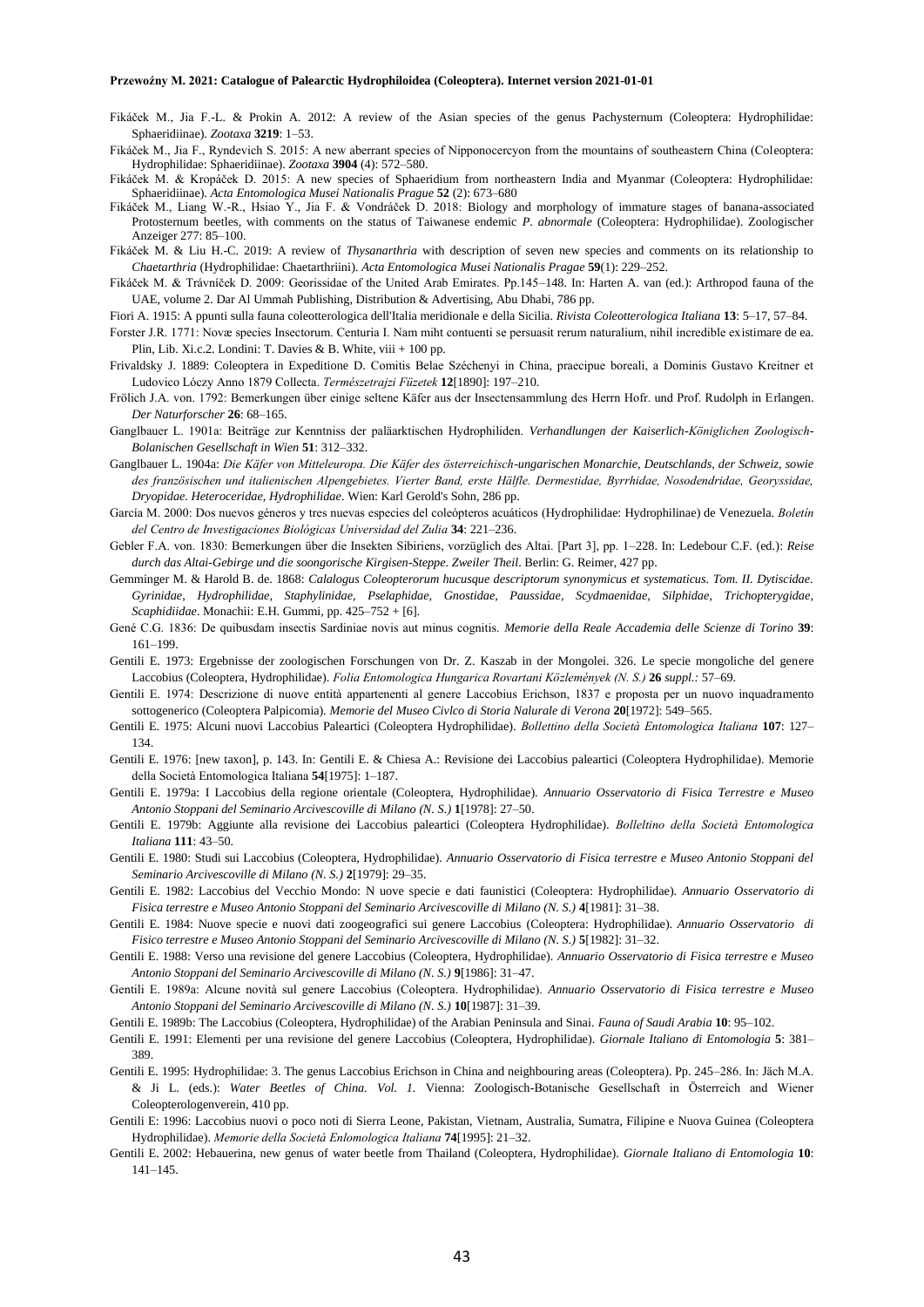- Gentili E. 2003: Hydrophilidae: III. Additional notes on the genus Laccobius Erichson in China and neighbouring areas (Coleoptera), pp. 411–429. In: Jäch M.A. & Ji L. (eds.): *Water beetles of China, Vol. 3.* Wien: Zoologisch-Botanische Gesellschaft in Österreich and Wiener Coleopterologenverein, vi + 572 pp.
- Gentili E. 2005: The genus Laccobius Erichson, 1837 in the Australian region (Coleoptera, Hydrophilidae), pp. 317–370. In: Daccordi M. & Giachino P.M. (eds.): Results of the zoological missions to Australia of the Regional Museum of Natural Sciences of Turin, Italy. II. *Monografie del Museo Regionale di Scienze Naturali, Torino* **42**, 643 pp.
- Gentili E. 2006. Revisional notes on the genus Laccobius. I. Subgenus Glyptolaccobius (Coleoptera: Hydrophilidae). *Acta Entomologica Musei Nationalis Pragae* **46**: 57–76.
- Gentili E. 2015: The rediscovery of the type of Laccobius zugmayeri Knisch, 1910 and description of Laccobius jumlanus new species (Coleoptera, Hydrophilidae). *Giornale Italiano di Entomologia* 14 (60): 155-164.
- Gentili E. & Fikáček M. 2009: Taxonomic notes on Laccobius, subgenus Glyptolaccobius, with new records and description of four new species (Coleoptera: Hydrophilidae). *Acta Entomologica Musei Nationalis Pragae* **49**: 607–623.
- Gentili E. & Fikáček M. 2015: A new CW Mediterranean species of Laccobius (Dimorpholaccobius): L. (D.) fresnedai sp. n. (Coleoptera, Hydrophilidae). *Giornale Italiano di Entomologia* **14** (60): 99–106.
- Gentili E. & Ribera I. 1998: Description of Laccobius gloriana sp.n. from Spain, and notes on L. ytenensis Sharp, 1910 and L. atrocephalus Reitter, 1872 (Insecta: Coleoptera: Hydrophilidae). *Annalen des Naturhistorischen Museums in Wien* (B) **100**: 193–198.
- Gentili E. & Rocchi S. 2017: Osservazioni e studi sul genere *Laccobius* Erichson, 1837 in Sicilia con descrizione di una nuova specie (Coleoptera, Hydrophilidae). *Giornale Italiano di Entomologia* **14**(62): 697–702.
- Gentili E. & Sadeghi S. 2004: A new Laccobius (Hydrophilidae) from Iran: Laccobius (Dimorpholaccobius) elmii, sp.n. *Aquatic Insects* **26**: 39–43.
- Gentili E. & Shaverdo H. 2016: Review of the genus *Laccobius* Erichson, 1837 from Armenia, Azerbaijan, and Georgia, with description of a new species (Coleoptera: Hydrophilidae). *Koleopterologishe Rundschau* **86**: 171–198.
- Gentili E. & Whitehead P.E. 2000: A new species of Laccobius (Col., Hydrophilidae) from Lycia, Turkey. *The Entomologist's Monthly Magazine* **136**: 73–76.
- Geoffroy E.L. 1762: Hisloire abrégée des Insectes … Vol. 1. Paris: Durand, 28 + 523 pp., 10 pls. [Reissued in identical edition in 1764). [Work rejected for nomenclatural purposes (ICZN, Opinion 228), but some names subsequently made available (ICZN, 1994)].
- Geoffroy E.L. 1785: [new taxa]. In: Fourcroy A.F. de: *Entomologia Parisiensis; sive catalogus insectorum quae in agro Parisiensi reperiuntur; secundum methodum Geoffroeanum in sectiones, genera et species distributus; cui addita sunt nomina trivialia etfere trecentae novae species. Pars prima*. Parisiis: Aedibus Serpentinensis, vii + [1] + 231 pp.
- Gerhardt J. 1872: Hydrobius Rottenbergii n. sp. *Zeitschrift für Entomologie (Breslau) (N. F.)* **3**: 3–7.
- Gerhardt J. 1877a: Zur Gruppe A der Rottenberg'schen Laccobius-Arten. *Zeitschrift für Entomologie (Breslau) (N. F.)* **6**: 8–27.
- Germar E.F. 1824: *Insectorum Species novae aut minus cognitae, descriptionibus illustratae. Vol. I. Coleoptera*. Halae: J. C. Hendelii & Filii, xxiv + 624 pp., 2 pls.
- Germar E.F. 1832: *Fauna Insectorum Europae. XV.* Halae: C. A. Kümmel, 25 pls.
- Gerstaecker A. 1867: Beitrag zur Insekten-Fauna von Zanzibar, nach dem während der Expedition des Baron. V.d. Decken gesammelten Material zusammengestellt. *Archiv fur Naturgeschichte* **33**: 1–49.
- Giraud J. 1852: Entomologische Wanderungen in Gastein. *Verhandlungen des Zoologisch-Botanischen Vereins in Wien* **1**[1851]: 84–98, 132–140.
- Gmelin J.F. 1790: Caroli a Linné, systema naturae per regna tria naturae, secundum classes, ordines, genera, species, cum characteribus, differentiis, synonymis, locis. Edilio decima tercia, aucta, reformata. Tom. I., pars IV. Lipsiae: G.E. Beer, pp. 1517–2224.
- Goeze J.A.E. 1777: Entomologische Beyträge zu des Ritter Linne zwölften Ausgabe des Natursystems. Erster Theil. Leipzig: Weidmanns Erben & Reich,  $xvi + 736$  pp.
- Gorham H.S. 1907: Description of a species of Laccobius apparently new to science. *The Enlomologist's Monthly Magazine* **43**:54–55.
- Gory H. 1834: [new taxa, pl. 20, figs. 11, 14, 15]. In: Guérin-Méneville F.E.: Iconographie du Règne Animal de G. Cuvier, Insectes [plates]. Paris: J. B. Ballière, 104 pl.
- Gozis M. des. 1916: Tableaux de détermination des Hydrophilidæ de la Faune Franco-Rhenane. *Miscellanea Entomologica* **23**: 1–48 (continued) [publ. 1916–1920].
- Gozis M. des. 1919: Tableaux détetermination des Hydrophilidæ de la Faune Franco-Rhenane. *Miscellanea Entomologica* **24**: 113–176 (continued) [publ. 1916–1920].
- Graëlls M. de la Paz. 1847: Description de cinq espèces nouvelles de coléoptères d'Espagne. *Annales de la Société Enlomnlogique de France* (2) **5**: 305–308, pl. 4.
- Gravenhorst J.L.C. 1807: Vergleichende Uebersicht des Linneischen und einiger neuern zoologisehen Systeme, nebsl dem eingesehalteten Verzeiehnisse der zoologischen Sammlung des Verfassers und den Beschreibungen neuer Thierarten, die in derselben vorhanden sind. Goettingen: H. Dieterich,  $xx + 476$  pp.
- Gredler P.V.M. 1863a: Die Käfer von Tirol nach ihrer horizontalen und vertikalen Verbreitung. I. Hälfte: Cicindelidae Dascillidae. Mit mehreren diagnosierten Novitäten. Bozen: Eberle'sche Buchdrukerei, v + 235 pp.
- Grimmer K.H.B. 1841: Steiermark's Coleopleren mit Einhundert sechs neu beschriebenen Species. Grätz: C. Tanzer, iv + 5–50 pp.
- Guérin-Méneville F.E. 1842: Pp. 71–73. In: *Iconographie du regne animal de G. Cuvier*... Paris: J.B. Baillière, 576 pp.
- Guillebeau F. 1893: [new taxa]. *Bulletin de la Société Entomologique de France* **1893**: xxxiv–xxxvii.
- Guillebeau F. 1896b: Descriptions de quelques espèces de coléoptères inédites. *Bulletin de la Société Entomologique de France* **1896**: 226– 232, 239–245.
- Gyllenhal L. 1808: *Insecta Suecica descripta. Classis 1. Coleoptera sive Eleuterata. Tomus I*. Scaris: F.J. Leverentz, viii + [4] + 572 pp.
- Gyllenhal L. 1827: *Insecta Suecica descripta. Classis 1. Coleoptera sive Eleuterata. Tom I. Pars IV. Cum appendice ad partes priores*. Lipsiae: F. Fleischer, viii  $+[2]+762$  pp.
- Hansen M. 1989: New genera of Sphaeridiinae (Coleoptera: Hydrophilidae). *Entomologica Scandinavica* **20**: 251–262.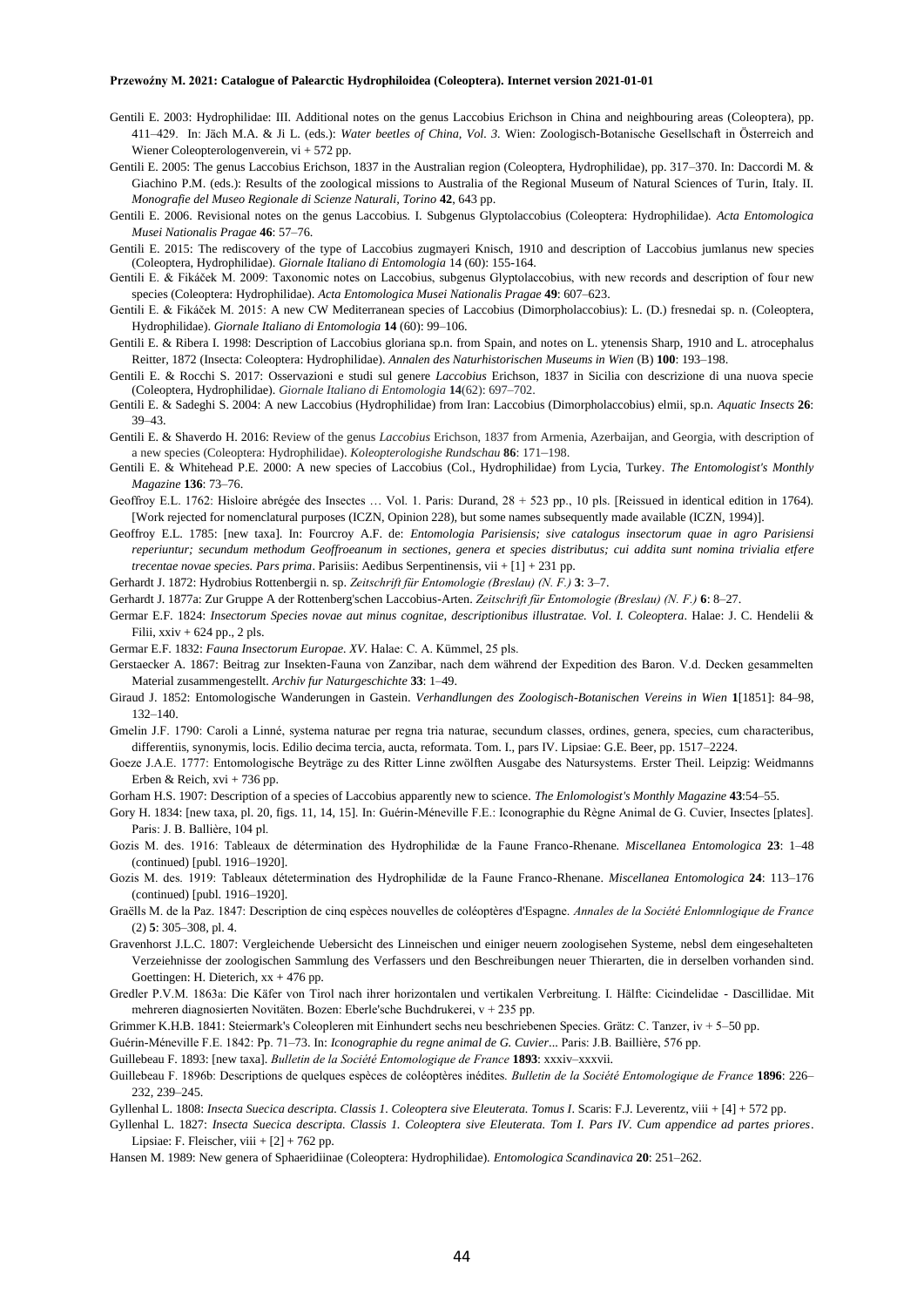- Hansen M. 1991: The Hydrophiloid Beetles. Phylogeny, Classification and a Revision of the Genera (Coleoptera, Hydrophiloidea). *Biologiske Skrifter, Det Kongelige DanskeVidenskabernes Selskab* **40**: 1–368.
- Hansen M. 1997: A new subfamily for a remarkable new genus and species of Hydrophilidae from New Guinea (Coleoptera: Hydrophilidae). *Annales Zoologici* **47:** 107–110.

Hansen M. 1999a: Hydrophiloidea (s. str.) (Coleoptera). *World Catalogue of lnsects* **2**: 416 pp.

- Hansen M. 1999b: Fifteen new genera of Hydrophilidae (Coleoptera), with remarks on the generic classification of the family. *Entomologica Scandinavica* **30**: 121–172.
- Hansen M. 1999c: Taxonomic changes in the genera Oosternum Sharp and Paroosternum Scott (Coleoptera: Hydrophilidae). *Entomologica Scandinavica* **30**: 241–242.
- Hansen M. & Hebauer F. 1988: A new species of Helochares from Israel, with a key to the European and some Near East species (Coleoptera: Hydrophilidae). *Enlomologica Scandinavica* **19**: 27–30.
- Hansen M. & Schödl S. 1997: Description of Hydrophilomima gen.n. from Southeast Asia (Coleoptera: Hydrophilidae). *Koleopterologische Rundschau* **67**: 187–194.
- Hardy J. 1871: Contributions to the Entomology of the Cheviot Hills. No.11. *Proceedings of the Berwickshire Naluralistls' Club* **6**[1869– 1872]: 251–267.
- Harold E. von. 1877: Beiträge zur Käferfauna von Japan. (Zweites Stück.) Japanische Käfer des Berliner Königl. Museums. Deutsche *Entomologische Zeitschrift* **21**: 337–367.
- Harold E. von. 1878: Beiträge zur Käferfauna von Japan. (Viertes Stück.) Japanische Käfer des Berliner Königl. Museums. Deutsche *Entomologische Zeitschrift* **22**: 65–88.
- Haworth A.H. 1807: A brief account of some rare and interesting insects, not hitherto announced as inhabitants of Great Britain. The *Transactions of the Entomological Society of London* **1**(1): 75–100. 3 pl.
- Hebauer F. 1981: Enochrus (Methydrus) isotae sp. n. eine neue Hydrophiliden-Art aus Jugoslawien*. Entomologische Blätter* 77: 137–139.

Hebauer F. 1991a: Enohrus (Lumetus) falcarius n. sp., aus Sizilien (Coleoptera, Hydrophilidae). *Acta Coleopterologica* **7**: 83–86.

- Hebauer F. 1991b: Die Hydrophiliden-Ausbeuten H. Muches und D.W. Wrases aus Tadzhikistan. Ein Beitrag zur Fauna der UdSSR (Coleoptera, Hydrophilidae). *Entomologische Nachrichten und Berichte* **35**: 175–179.
- Hebauer F. 1993: European *Chaetarthria*. *Latissimus* **3**: 1–3.
- Hebauer F. 1994: The Crenitis of the Old World (Coleoptera, Hydrophilidae). *Acta Coleoplerologica* **10**(2): 3–40.
- Hebauer F. 1995a: Neues zu den Acidocerina Hansen (Helocharae d'Orchymont) der indomalaiischen Region (Coleoptera, Hydrophilidae). *Acta Coleopterologica* **11**(3): 3–14.
- Hebauer F. 1995b: Bekannte und neue Hydrophiloidea aus Ostsibirien (Col.). *Entomologische Nachrichten und Berichte* **39**: 29–36.
- Hebauer F. 1995c: Oriental *Chaetarthria*. *Latissimus* **5**: 7–9.

393–400.

- Hebauer F. 1997a: Revision der Arten der Familie Spercheidae Erichson, 1837 (Coleoptera. Hydrophiloidea). *Entomologische Blatter* **93**: 9– 42.
- Hebauer F. 1997b: Cercyon (s.str.) renneri sp.n. eine deutsche Art? (Coleoptera: Hydrophilidae). *Acta Coleopterologica* **13**(2): 73–74.
- Hebauer F. 1997c: Annotated checklist of the Hydrophilidae and Helophoridae (Insecta: Coleoptera) of the Arabian Peninsula with a description of a new genus and species. *Fauna of Saudi Arabia* **16**: 255–276.
- Hebauer F. 1999: Helophorus angusi, a new species from Nepal (Coleoptera: Hydrophiloidea). *Acta Coleopterologica* **15**(2): 3–4.
- Hebauer F. 2000: The genus Megagraphydrus Hansen, 1999, with description of new species (Coleoptera: Hydrophilidae). *Acta Coleopterologica* **16**(2): 14–22.
- Hebauer F. 2001a: The genus Notionotus Spangler, 1972 in the Old World (Coleoptera: Hydrophilidae). *Acta Coleopterologica* **17**(4): 9–14. Hebauer F. 2001b: The species of the genus Thysanarthria d'Orchymont, 1926 (Coleoptera, Hydrophilidae). *Beiträge zur Entomologie* **51**:
- Hebauer F. 2002a: Hydrophilidae of northern India and southern Himalaya (Coleoptera: Hydrophilidae). *Acta Coleopterologica* **18(1)**: 3–72.
- Hebauer F. 2002b: New Hydrophilidae of the Old World (Coleoptera: Hydrophilidae). *Acta Coleopterologica* **18(3)**: 3–24.
- Hebauer F. 2003b: Review of the Malgassic Cercyon, with description of new species and a new genus (Coleoptera: Hydrophilidae). *Acta Coleopterologica* **19(2)**: 5–26.
- Hebauer F. 2005: Description of three remarkable new Enochrus from eastern Asia (Coleoptera: Hydrophilidae). *Acta Coleopterologica* **21**: 51–55.
- Hebauer F. 2006: Description of a new Coelostoma from China (Coleoptera: Hydrophilidae, Sphaeridiinae). *Acta Coleopterologica* **22(1)**: 3– 4.
- Hebauer F. & Wang L.-J. 1998: New species of the genus Oocyclus Sharp, 1882 from India, Sri Lanka and Taiwan with a key to all known species (Coleoplera: Hydrophilidae). Acta Coleopterologica **14**(1): 37–46.
- Heer O. 1841: *Fascicule III*. Pp. 361–652, In: *Fauna Coleoplerorum Helvetica Pars I*. Turici: Orelii, Fuesslini et Sociorum, xii + 652 pp.
- Herbst J.F.W. 1779: Beschreibung und Abbildung einiger, theils neuer, theils noch nicht abgebildeter Insekten. *Beschäftigungen der Berlinischen Gesellschaft Naturforschender Freunde* **4**: 314–326. pl. VII.
- Herbst J.F.W. 1783: Heft 4, pp. 1–72, pls. 19–23. In: Kritisches Verzeichniss meiner Insektensammlung. In: Fuessly J.C. (ed.): Archiv der Insectengeschichte. Heft 4–5. Zurich: J.C. Fuessly, 151 pp., pls. 19–30 [publ. 1783–1784].
- Herbst J.F.W. 1784: Heft 5, pp. 73–151, pls. 24–30. In: Kritisches Verzeichniss meiner Insektensammlung. In: Fuessly J.C. (ed.): *Archiv der Insectengeschichte. Heft 4–5*. Zurich: J.C. Fuessly, 151 pp., pls. 19–30.
- Herbst J.F.W, 1793: *Natursystem aller bekannten in- und ausländischen lnsekten, als eine Forlsetzung der von Büffonschen Naturgeschichte. Der Käfer, fünfter Theil.* Berlin: J. Pauli, xvi + 392 pp., 16 pls.
- Herbst J.F.W. 1797: Natursystem aller hekannten in- und ausländischen Insekten, als eine Forlselzung der von Buffonschen Naturgesschichte. Der Käfer, siebenter Theil. Berlin: J. Pauli, xi + 346 pp., 26 pls.
- Hernando C. & Fresneda J. 1994: Limnoxenus olmoi sp. n. de la Península Ibérica (Coleoptera: Hydrophilidae). *Elytron* **7**[1993]: 81–85.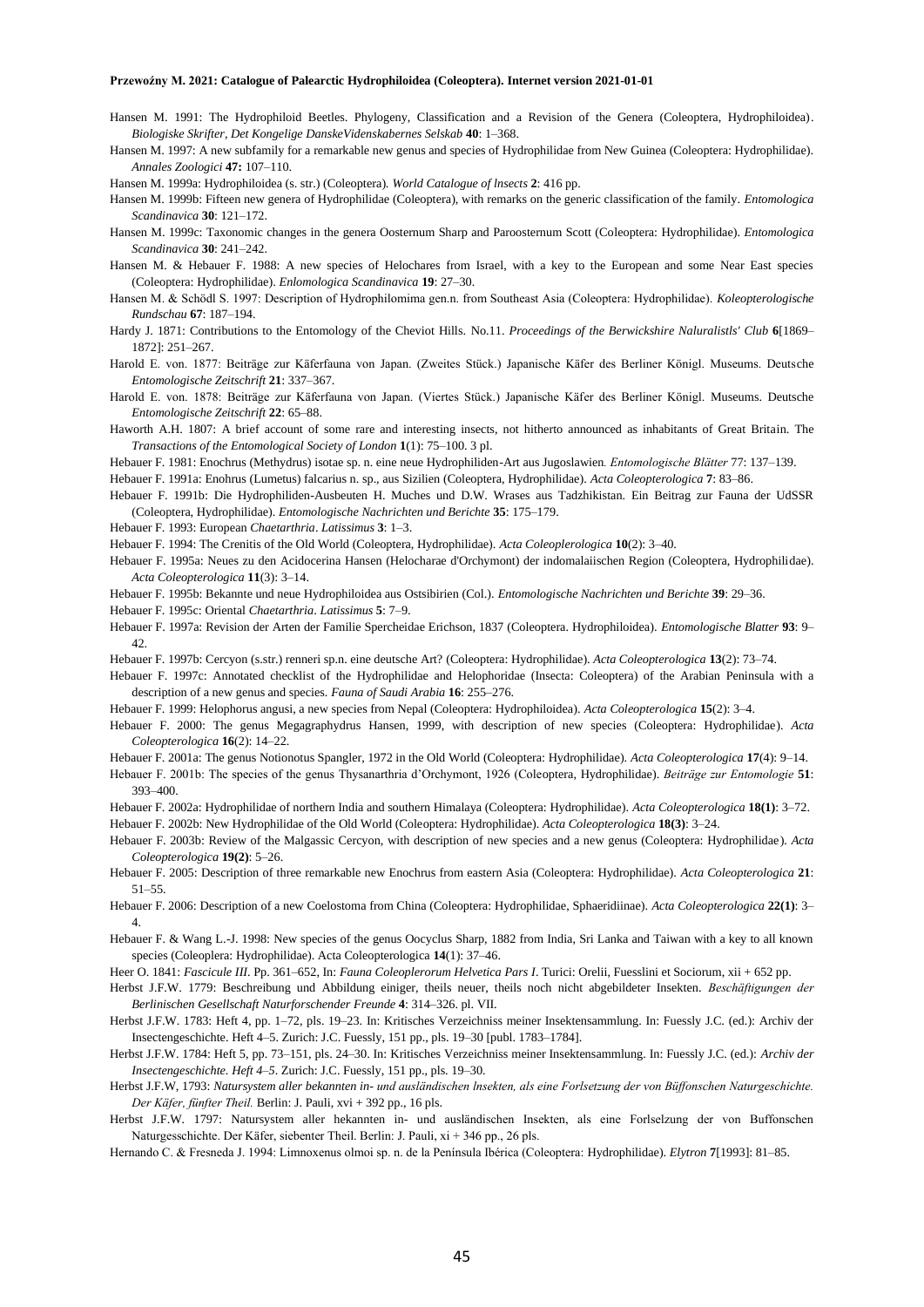- Heyden L. von. 1870: Pp. 1–176. In: Entomologische Reise nach dem südlichen Spanien, der Sierra Guadarrama und Sierra Morena, Portugal und den Cantabrischen Gebirgen. Mit beschreibungen der neuen Arten. Berlin: Dr. G. Kraatz, Nicolai; Leipzig: Friedrich Fleischer; Paris: L. Buquet, 218 pp., pls. I-II.
- Heyden L. von. 1891: Hydrophilidae (pp.66–75); Georyssidae (p. 75). In: Reitter E. (ed.): *Catalogus Coleopterum Europae, Caucasi et Armeniae rossicae*. R. Friesländer & Sohn, Berlin; E. Reitter, Mödling; Revue d'Entomologie, Caen. 8+ 420 pp.

Hidalgo-Galiana A., Jäch M.A. & Ribera I. 2010: Hydrochus farsicus sp.n. from Iran and notes on other Palearctic species of the genus (Coleoptera: Hydrophiloidea: Hydrochidae). *Zootaxa* **2344**: 61–64.

- Hochhuth J.H. 1871: Enumeration der in den russischen Gouvernements Kiew und Volhynien bisher aufgefundenen Käfer. Bulletin de la Société Impériale des Naturalistes de Moscou **44**(1-2): 176–253.
- Hope F.W. 1838: *The coleopterist's manual, part the second. containing predaceous land and water beetles of Linnaeus and Fabricius*. London: Henry G. Bohn,  $xvi + 168$  pp., 4 pls.
- Hope F.W. 1845: On the entomology of China, with descriptions of the new species sent to England by Dr. Cantor from Chusan and Canton. *The Transactions of the Entomological Society of London* **4**[1845–1847]: 4–17, pl. 1.
- Horn G.H. 1873a: Revision of the genera and species of the tribe Hydrobiini. *Proceedings of the American Philosophical Society* **13**: 118– 137.
- Horn G.H. 1890a: Notes on some Hydrobiini of Boreal America. *Transactions of the American Entomological Society* **17**: 237–278, pl. 3–4.
- Horn G.H. 1890b: A revision of the Sphreridiini inhabiting Boreal America. *Transactions of the American Entomological Society* **17**: 279– 314, pl. 9.
- Hoshina H. 2007c: Description of a new species of the genus Psalitrus (Coleoptera, Hydrophilidae) from the Ryukyus, Japan, with a key to Japanese species. *Elytra* (Tokyo) **35**: 42–47.
- Hoshina H. 2008: A new species of the genus Cercyon (Coleoptera: Hydrophilidae) from Fukui Pref., Japan. *Memoirs of the Research and Education Center for Regional Environment, University of Fukui* **15**: 1–7.
- Hoshina H. 2009: Description of a new species of the genus Oosternum (Coleoptera: Hydrophilidae) from Fukui Pref., Honshu, Japan. *Memoirs of the Research and Education Center for Regional Environment, University of Fukui* **16**: 1–5.
- Hoshina H. 2011: A new species of the genus Oosternum (Coleoptera, Hydrophilidae) from Ryukyus, Japan. *Japanese Journal of Systematic Entomology* **17**: 231-235.
- Hoshina H. 2018: Discovery of Second Japanese Species of the Genus *Peltocercyon* (Coleoptera: Hydrophilidae: Sphaeridiinae) with Description of a New Species. *Japanese Journal of Systematic Entomology* **24**(2): 293–295
- Hoshina H. & Satô M. 2004: Two new species of the genus Oosternum (Coleoptera: Hydrophilidae) from Japan. *Memoirs of the Research and Education Center for Regional Environment, University of Fukui* **11**: 9–15.
- Hoshina H. & Satô M. 2005: Taxonomic notes of the genus Oosternum (Coleoptera: Hydrophilidae) from Japan. *Memoirs of the Research and Education Center for Regional Environment Fukui University* **12**: 1–9.
- Hoshina H. & Satô M. 2006: A taxonomic study of the genus Armostus (Coleoptera: Hydrophilidae) from Japan. *Coleopterists Bulletin* **60**: 95–104.
- Houlbert C. 1922: Les coléoptères d'Europe France et regions voisines. Anatomie générale; classification et tableaux génériques illustrés. In: Toulouse D. (ed.) *Encyclopédie Scientifique. Tome second.* G. Doin, Paris, 340+xii pp.
- Hubenthal W. 1911b: Beschreibungen neuer europäischer Coleopteren und Bemerkungen zu bekannten Arten. *Entomologische Blätter* **7**: 185–193.
- lablokoff-Khnzorian S.M. 1962b: Novye vidy zhestkokrylykh iz Zakavkazya. New species of Coleoptera from Transcaucasus (Insecta-Coleoptera). *Zoologicheskiy Sbornik Zoologicheskiy Institut, Akademii Nauk Armyanskoy SSR* **12**: 99–124.
- ICZN 1990: Opinion 1577. (Case 2607) Hydrobius Leach, 1815 (Insecta, Coleoptera): Dytiscus fuscipes Linnaeus, 1758 conserved as type species, and Berosus Leach, 1817 (Insecta, Coleoptera): conserved. *Bulletin of zoological nomenclature* **47**(1): 71–72
- Illiger J.K.W. 1798: *Verzeichniss der Käfer Preussens. Entworfen von Johann Gottlieb Kugelann. Apotheker in Ostlerode. Mit einer Vorrede des Professors und Pagenhofmeisters Hellwig in Braunschweig, und dem angehängen Versuche einer natlürlischen Ordnungs- und Gattungs-Folge der lnsecten*. Halle: J.J. Gebauer, xlii + 510 + [I] pp.
- llliger J.K.W. 1801: Nachtrag und Berichtigungen zum Verzeichnisse der Kafer Preussens. *Magazinfiir Inseklenkunde* 1: 1–94.
- İncekara U. 2008: A new species of Helophorus Fabricius, 1775 (Coleoptera: Helophoridae) from Turkey, with remark to the key to subgenera in Angus (1992). *Entomological News* **119**: 420–424.
- İncekara M., Mart A. & Erman O. 2005: Helophorus erzurumicus sp. n., a new species from Turkey and some notes on H. ponticus Angus, 1988 (Coleoptera: Hydrophilidae). *Aquatic Insects* **27**: 43–46.
- İncekara M., Mart A., Polat A., Aydoğan Z., Türken H., Taşar G.E. & Bayram S. 2011: Studies on Turkish Hydrophilidae (Coleoptera) IV. Genus Berosus Leach, 1817 with description of a new species: Berosus dentalis sp. n. *Turkish Journal of Entomology* **35**: 231–244.
- İncekara M., Mart A., Polat A. & Karaca H. 2009: Turkish hydrophilidae (Coleoptera) III. genus Hydrochara Berthold, 1827 with the description of a new species, Hydrochara major sp.n. *Turkish Journal of Zoology* **33**: 315–319.
- Jayaswal K.P. 1972: On the two new species of the Hydrophilid Beetle (Coleoptera: Hydrophilidae). *Zoologischer Anzeiger* **189**: 409–412.
- Ji L. & Jäch M.A. 1998: Epimetopidae: Synopsis of the genus Eumetopus Balfour-Browne (Coleoptera). Pp. 195-205. In: Jäch M.A. & Ji L. (eds.): *Water Beetles of China*, *Vol. 2*. Vienna: Zoologisch-Botanische Gesellschaft in Österreich and Wiener Coleopterologenverein, 371 pp.
- Ji L. & Komarek A. 2003: Hydrophilidae: II. The Chinese species of Crenitis Bedel, with descriptions of two new species, pp. 397–409. In: Jäch M.A. & Ji L. (eds.): *Water beetles of China, Vol. 3*. Wien: Zoologisch-Botanische Gesellschaft in Österreich and Wiener Coleopterologenverein, vi+572 pp.
- Ji L. & Schödl S. 1998: Hydrophilidae: Faunistic notes on Hydrocassis Deyrolle & Fairmaire and Ametor Semenov, with descriptions of new species (Coleoptera). Pp. 207–218. In: Jäch M.A. & Ji L. (eds.): *Waler Beelles of China, Vol. 2*. Vienna: Zoologisch-Botanische Gesellschaft in Österreich and Wiener Coleopterologenverein, 371 pp.
- Jia F.-L. 1994: [A new species of Amphiops Erichson in Fujian Province (Coleoptera: Hydrophilidae)]. *Wuyi Science Journal* **11**: 100–102 (in Chinese, English summary).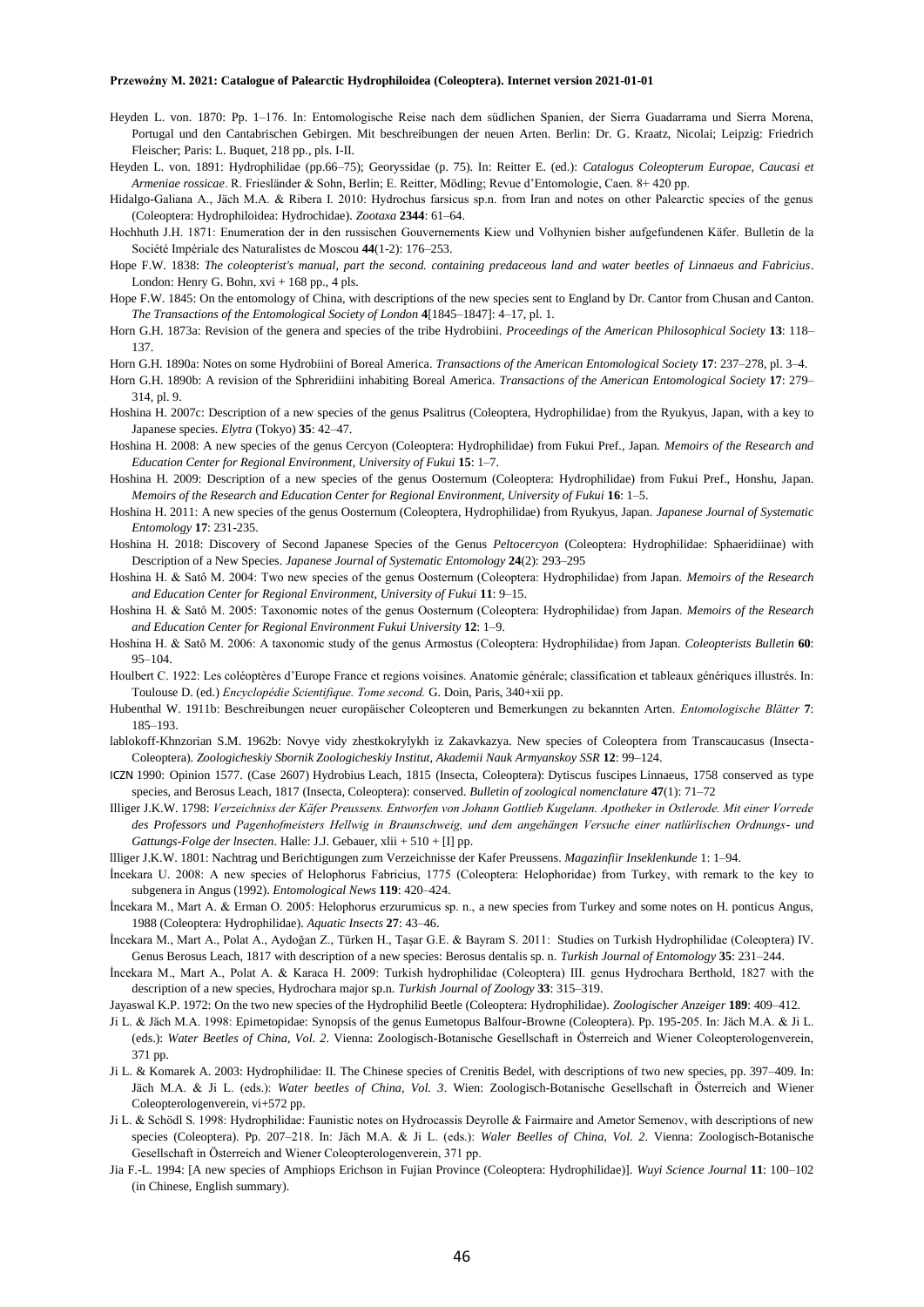- Jia F.-L. 1995: Studies on Hydrobius Leach of China (Coleoptera: Hydrophilidae). *Journal of Sun Yatsen University*, Supplement **2**: 128– 133.
- Jia F.-L. 1996: A new note on genus Crenitis with a new species in China. *Acta Scientiarum Naturalium Universitatis Sunyatseni* **35**: 96–98 (in Chinese, English summary).
- Jia F.-L. 1997a: Taxonomy of the genus Anacaena (Coleoptera: Hydrophilidae) in China. *Entomotaxonomia* **19**: 104–110.
- Jia F.-L. 1997b: Coleoptera: Hydrophilidae. Pp. 644–650. In: Yang X. (ed.): *Insects of the Three Gorge Reservoir area of Yanglze river. Part I*. Chongqing: Chongqing Publishing House,  $xx + 974$  pp. (in Chinese, English summary).
- Jia F.-L. 1998: A new genus Pseudopelthydrus gen. n. from Hainan Island, China (Coleoptera: Hydrophilidae: Hydrophilinae). *Chinese Journal of Entomalogy* **18**: 225–230.
- Jia F.-L. 2002: Dactylosternum pui (Coleoptera: Hydrophilidae: Sphaeridiinae), a new species in China. *Entomologia Sinica* **9**: 65–68.
- Jia F.-L. 2010: Megagraphydrus puzhelongi, sp. n., a new water scavenger beetle from China (Coleoptera: Hydrophilidae: Hydrophilinae). *Zootaxa* **2498**: 65–68.
- Jia F.-L. 2014: A revisional study of the Chinese species ofAmphiops Erichson (Coleoptera, Hydrophilidae, Chaetarthriini). *Journal of Natural History* **48**: 1085-1101.
- Jia F.-L., Angus R.B. & Bian D. 2019: Two new species of *Coelostoma* Brullé, 1835 from China (Coleoptera: Hydrophilidae: Sphaeridiinae). *Aquatic Insects* **40**(4): 291–299.
- Jia F.-L., Aston P. & Fikáček M. 2014: Review of the Chinese species of the genus Coelostoma Brullé, 1835 (Coleoptera: Hydrophilidae: Sphaeridiinae). *Zootaxa* **3887**(3): 354–376.
- Jia F.-L., Chen J.-H. & Fikáček M. 2019: A new species of *Laccobius* Erichson, 1837 (Hydrophilidae, Coleoptera) from the Chinese Himalaya, with comments on taxonomic status of subgenera Glyptolaccobius Gentili, 1989 and Cyclolaccobius Gentili, 1991 and additional faunistic records from China. *ZooKeys* **889**: 65–80.
- Jia F.-L., Gentili E. & Fikáček M. 2013: The genus Laccobius in China: new species and new records (Coleoptera: Hydrophilidae). *Zootaxa* **3635**: 402–418.
- Jia F.-L., Fikáček M. & Ryndevich S. K. 2011: Taxonomic notes on Chinese Cercyon: description of a new species, new synonyms and additional faunistic records (Coleoptera: Hydrophilidae: Sphaeridiinae). *Zootaxa* **3090**: 41–56.
- Jia F.-L., Fikáček M. & Song K.-Q. 2013: Hemisphaera orientalis new species, the first species of Hemisphaera from the Oriental region (Coleoptera: Hydrophilidae: Chaetarthriini). Journal of the Kansas Entomological Society 86: 301–306.
- Jia F.-L., Liang Z., & Fikáček M. 2020: A review of *Himalcercyon* stat. nov., with description of a new species from the Chinese Himalaya and an updated key to Asian genera of Megasternini (Coleoptera, Hydrophilidae). *Deutsche Entomologische Zeitschrift* **67**(1): 35–49.
- Jia F.-L., Liang Z., Ryndevich S.K.. & Fikáček M. 2019: Two new species and additional faunistic records of *Cercyon* Leach, 1817 from China (Coleoptera: Hydrophilidae). *Zootaxa* **4565**(1): 501–514.
- Jia F.-L., Lin R., Chan E., Skale A. & Fikáček M. 2017: Two new species of *Coelostoma* Brullé, 1835 from China and additional faunistic records of the genus from the Oriental Region (Coleoptera: Hydrophilidae: Sphaeridiinae: Coelostomatini). *Zootaxa* 4232(1): 113–122.
- Jia F.-L., Lin R., Li B. & Fikáček M. 2015: A review of the omicrine genera Omicrogiton, Mircogioton and Peratogonus of China (Coleoptera, Hydrophilidae, Sphaeridiinae). ZooKeys **511**: 99–116.
- Jia F.-L., Song K.-Q. & Gentili E. 2013: A new species of Laccobius Erichson, 1837 from China (Coleoptera: Hydrophilidae). *Zootaxa* **3734**: 91–95.
- Jia F.-L., Tang Y. & Minoshima Y.N.. 2016: Description of three new species of *Crenitis* Bedel from China, with additional faunistic records for the genus (Coleoptera: Hydrophilidae: Chaetarthriinae). *Zootaxa* **4208**(6): 561–576.
- Jia F.-L., Wang S.-S. & Aston P. 2018: Revision of *Chaetarthria* Stephens (Coleoptera: Hydrophilidae) in China, with a key to the species in the Oriental Region. *Journal of Natural History* **52**(37-38): 2369–2384.
- Jia F.-L., Wu W. & Pu Z. 1998: The genus Pachysternum Motschulsky of China (Coleoptera: Hydrophilidae: Sphaeridiinae). Acta Scientiarum Naturalium Universitatis Sunyatseni **37**: 125–127 (in Chinese, English summary).
- Jia F.-L., Wu W. & Pu Z.-L. 2001: Anchorosternum, gen. nov. from China (Coleoptera: Hydrophilidae: Sphaeridiinae). *Oriental Insects* **35**: 155–158.
- Jia F.-L., Yang Z., Jiang L., Chen K. & Jian S. 2020: *Chaetarthria chenjuni* Jia & Yang, sp. nov. (Coleoptera: Hydrophilidae), a new species from China and additional faunistic records. *Zoological Systematics* **45**(2): 146–149.
- Jia F.-L. & Lin R. 2015a: Additions to the review of Chinese Enochrus, with description of a new species (Coleoptera, Hydrophilidae, Enochrinae). *ZooKeys* **480**: 49–57
- Jia F.-L. & Lin R. 2015b: Cymbiodyta lishizheni sp. nov., the second species of the genus from China. *Zootaxa* **3985** (3): 446–450.
- Jia F.-L. & Maté J. F. 2012: A new species of Oocyclus Sharp from Southeastern China (Coleoptera: Hydrophilidae). *Zootaxa* **3509**: 81–84.
- Jia F.-L. & Pu Z. 1997: [new taxa]. In: Jia F., Wu W. & Pu Z.: Notes on Berosus Leach in China with four new species (Coleoptera: Hydropilidae). *Acta Entomologica Sinica* **40**: 189–194 (in Chinese, English summary).
- Jia F.-L. & Short A.E.Z. 2009: Description of Hydrobius orientalis sp. n., the first species of the subtribe Hydrobiusina from the Oriental Region (Coleoptera: Hydrophilidae: Hydrophilini). *Aquatic Insects* **31**: 25–29.
- Jia F.-L. & Short A. E. Z. 2011a: Description of Cymbiodyta orientalis sp.n., the first species of the genus from the Oriental region (Coleoptera: Hydrophilidae). *Entomological News* **4**: 348–351.
- Jia F.-L. & Short A. E. Z. 2011b: Notionotus attenuatus sp. n. from southern China with a key to the Old World species of the genus (Coleoptera: Hydrophilidae). *Zootaxa* **2830**: 55–58.
- Jia F.-L. & Short A. E. Z. 2013: Enochrus algarum sp. nov., a new hygropetric water scavenger beetle from China (Coleoptera: Hydrophilidae: Enochrinae). *Acta Entomologica Musei Nationalis Pragae* **53**: 609–614.
- Jia F.-L. & Tang Y. 2018a: A faunistic study of genus *Chasmogenus* Sharp, 1882 of China (Coleoptera, Hydrophilidae). *ZooKeys* **738**: 59– 66.
- Jia F.-L. & Tang Y. 2018b: A revision of the Chinese *Helochares* (s.str.) Mulsant, 1844 (Coleoptera, Hydrophilidae). *European Journal of Taxonomy* **438**: 1–27.
- Jia F.-L. & Wang Y. 2010: A revision of the species of Enochrus (Coleoptera: Hydrophilidae) from China. *Oriental Insects* **44**: 361–385.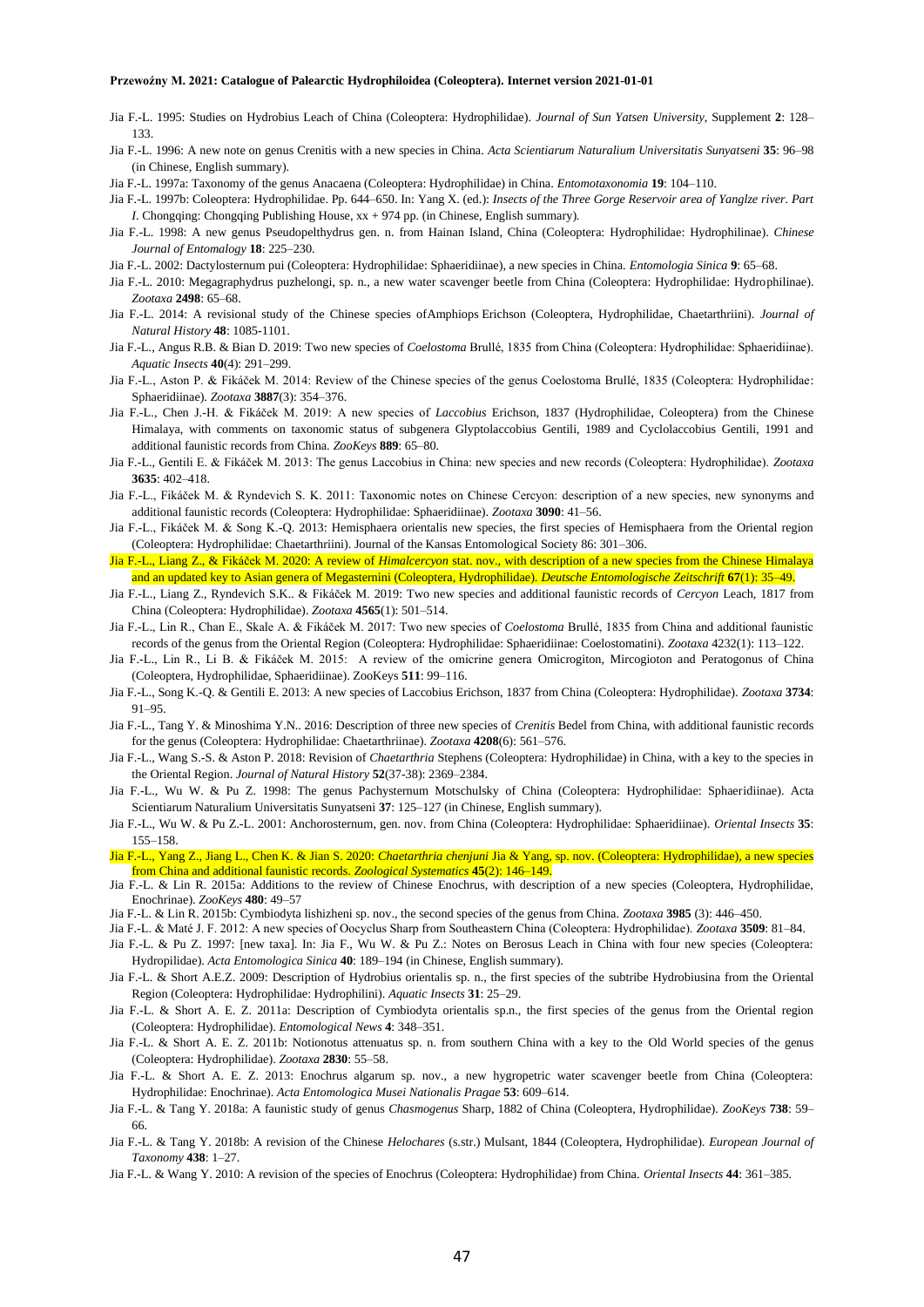- Jia F.-L. & Wu W. 1999: Notes on Hydrochidae of China, with description of a new species (Coleoptera, Hydrophiloidea). *Acta Entomologica Sinica* **42**: 307–310 (in Chinese, English summary).
- Jia F.-L. & Zhao Sh. 2007. (Hydrochidae and Hydrophilidae). Pp. 251–255. In: Li Z., Yang M. & Jin D. (eds.): *Insects from Leigongshan landscape.* Guizhou Science and Technology Publishing House, Guiyang, 759 pp (in Chinese, English abstract).
- Jia F.-L. & Zhao S. 2013: Taxonomic notes on Chinese Ametor and Hydrocassis (Coleoptera: Hydrophilidae: Sperchopsini). *Acta Entomologica Musei Nationalis Pragae* **53**: 127–139.
- Jordan K. 1894: New species of Coleoptera from the Indo- and Austro-Malayan Region, collected by William Doheny. *Novitates Zoologicae* **1**: 104–122, pl. VIII.
- Kamite Y. & Hayashi M. 2019: A New Species of the Genus *Hydrocassis* Deyrolle & Fairmaire (Coleoptera, Hydrophilidae) from Yakushima Island, Japan,with Notes on the Japanese Members. *Japanese Journal of Systematic Entomology* **25**(2): 169–178.
- Kamite Y., Ogata T. & Hikida N. 2007: Two new species of the genus Laccobius (Coleoptera, Hydrophilidae) from Japan. *Elytra* (Tokyo) **35**: 34–41.
- Kamiya K. 1935: Insects of Jehol (VI) Order Coleoptera (I). Family Hydrophilidae. In: *Reports of the first scientific expedition to Mauehoukuo*. Section V. Division I. PartX. Article 45.5 pp.
- Kiesenwetter E.A.H. von. 1858b: [new taxa]. In: Kraatz G.: Beitrag zur Käferfauna Griechenlands. Zweites Stück: Palpicomia, Silphales, Scydmaenidae, Pselaphidae, Staphylinidae. *Berliner Enlomologische Zeitschrift* **2**: 37–67.
- Kiesenwetter E.A.H. von. 1870: [new taxon]. In: Heyden L.: Entomologische Reise nach dem südlichen Spanien, der Sierra Guadarrama und Sierra Morena, Portugal und den Cantabrischen Gebirgen, mit Beschreibungen der neuen Arten. Berlin: Dr. G. Kraatz, Nicolai; Leipzig: Friedrich Fleischer; Paris: L. Buquet, 218 pp., pls. 1–2.
- Kniž [ = Knisch] A. 1909: [new taxa]. *Verhandlungen der Kaiserlich-Königliehen Zoologisch-Botanischen Gesellschaft in Wien* **59**: Sitzber.  $(297)–(299)$ .
- Kniž [ = Knisch] A. 1910a: Helophorus (Atractelophorus) nivalis novo subspec. Apfelbecki Kniz. *Verhandlungen der Kaiserlich-Königlichen Zoologisch-Botanischen Gesellschaft in Wien* **60**: Sitzber. (51)–(52).
- Kniž [ = Knisch] A. 1910b: Über einige von Dr. Erich Zugmayer in Tibet und Turkestan gesammelte Hydrophiliden. *Zoologische Jahrbücher (Abteilung für Systematik, Geographie und Biologie der Thiere)* **29**: 451–454.
- Kniž [ = Knisch] A. 1912: Beschreibungen eines neuen Subgenus und zweier neuer Arten paläarktischer Hydrophiliden. *Verhandlungen der Kaiserlich-Königlichen Zoologisch-Botanischen Gesellschaft in Wien* **61**[1911]: Sitzber. (168)–(170).
- Kniž [ = Knisch] A. 1914: Neue paläarktische Hydrophiliden. *Verhandlungen der Kaiserlich-Königliehen Zoologisch-Botanischen Gesellschaft in Wien* **64**: Sitzber. (114)–(117).

Kniž [ = Knisch] A. 1919: Zur Kenntnis der palaearktischen Hydrophiliden. *Entomologische Blatter* **15**: 11–16.

- Knisch [ = Kniž] A. 1921a: Die exotischen Hydrophiliden des Deutschen Entomologischen Museums (Col.). *Archiv für Naturgeschichte (A)* **85**(8) [1919]: 55–88
- Knisch [ = Kniž] A. 1921b: Über die Gattung Hydrocyclus Sharp (Col. Hydrophilidae op. 9). *Entomologiseher Anzeiger* **1**: 99–107.
- Knisch [ = Kniž] A. 1922: Hydrophiliden-Studien. (Op. 10.). Archiv für Naturgeschiehte (A) 88: 87–126.
- Knisch [ = Kniž] A. 1924a: Pars 79: Hydrophilidae. In: Junk W. & Schenkling S. (eds): *Coleopterorum Catalogus. Volumen XIV*. Berlin: W. Junk, 306 pp.
- Knisch [ = Kniž] A. 1924b: Neue Palpicornier aus dem südlichen Himalaya. (Col. Hydrophilidae. Op. 15.). *Wiener Entomologische Zeitung* **41**: 29–41.
- Knisch [ = Kniž] A. 1924c: Neue neotropische Palpicornier (Col. Hydrophilidae Op. 15). *Wiener Entomologische Zeitung* **41**: 114–140.
- Knisch [ = Kniž] A. 1924d. Neue afrikanische Palpicornier. (Col. Hydrophilidae. Op. 14.). *Wiener entomologische Zeitung* **41**: 17–24.
- Knisch [ = Kniž] A. 1925: Neue Palpicornier aus dem äquatorialen Orient (Col. Hydrophilidae Op. 17). *Treubia* **6**: 199–206.
- Knisch [ = Kniž] A. 1927: Neue Hydrophiliden Der Orientalfauna. *Spolia Zeylanica* **14**: 129–133.
- Kolbe H.J. 1886: Beiträge zur Kenntniss der Coleopteren-Fauna Koreas. *Archiv für Naturgeschichte* **52**: 139–239.
- Kolenati F.A.R. 1846b: Meletemata enlomologica. Fascicule V. Insecta Caucasi. Coleoptera,. Dermaptera, Lepidoptera, Neuroplera,. Mutillidae. Aphaniptera, Anoplura. Petropoli: Typis Irnperialis Academiae Scientarium, [8] + iii + 169 pp., pls. XVII–XIX.
- Kollar V. & Redtenbacher L. 1844: Aufzählung und Beschreibung der von Freiherrn Carl v. Hügel auf seiner Reise durch Kaschmir und das Himalayagebirge gesammelten Insecten. Pp. 393–564. In: Hügel C.F. von. (ed.): *Kaschmir und das Reich der Siek. Vierler Band, Zweite Abtheilung*. Stuttgart: Hallberger, pp. 244–586 [1844], 587–865 + [6], 1 map, pls. I-XXVII.

Komarek A. 2006: Taxonomic Revision of Anacaena Thomson, 1859. III. The Indian Subcontinent. (Coleoptera: Hydrophilidae). *Koleopterologische Rundschau* **76**: 283–314.

Komarek A. 2011: Taxonomic revision of Anacaena Thomson, 1859: VIII: Taiwan (Coleoptera: Hydrophilidae). *Koleopterologische Rundschau* **81**: 229–236.

Komarek A. 2012: Taxonomic revision of Anacaena Thomson, 1859. IX. The People's Republic of China (Coleoptera: Hydrophilidae). *Koleopterologische Rundschau* **82**: 235–284.

Komarek A. 2018: Taxonomic revision of *Agraphydrus* Régimbart, 1903 II. The Indian Subcontinent (Coleoptera: Hydrophilidae: Acidocerinae). *Koleopterologische Rundschau* **88**: 103–204.

Komarek A. & Hebauer F. 2018: Taxonomic revision of *Agraphydrus* Régimbart, 1903 I. China and Taiwan (Coleoptera: Hydrophilidae: Acidocerinae). *Zootaxa* **4452**(1): 001–101.

Kôno H. 1936: H. Sauter's Formosa-Ausbeute: Georyssidae. (Coleoptera). *Arbeiten über Morphologische und Taxonumische Entomologie aus Berlin-Dahlem* **3**: 53–54.

Kraatz G. 1883: Allocotocerus novo gen. Hydrophilidarurn. *Deutsche Entomologische Zeitschrift* **27**: 14–15.

Krauss H. 1900a: Coleopterologische Beiträge zur Fauna austriaca. *Wiener Entomologische Zeitung* **19**: 239–241.

Krynicki J. 1832: Enumeratio Coleopterorum Rossiae meridionalis et praecipue In Umversitatis Caesareae Charcoviensis circulo obvenientium, quae annorum 1827–1831 spatio observavit. Bulletin de la Société Impériale des Naluralistes de Moscou **5**: 65–179, pl. II–III.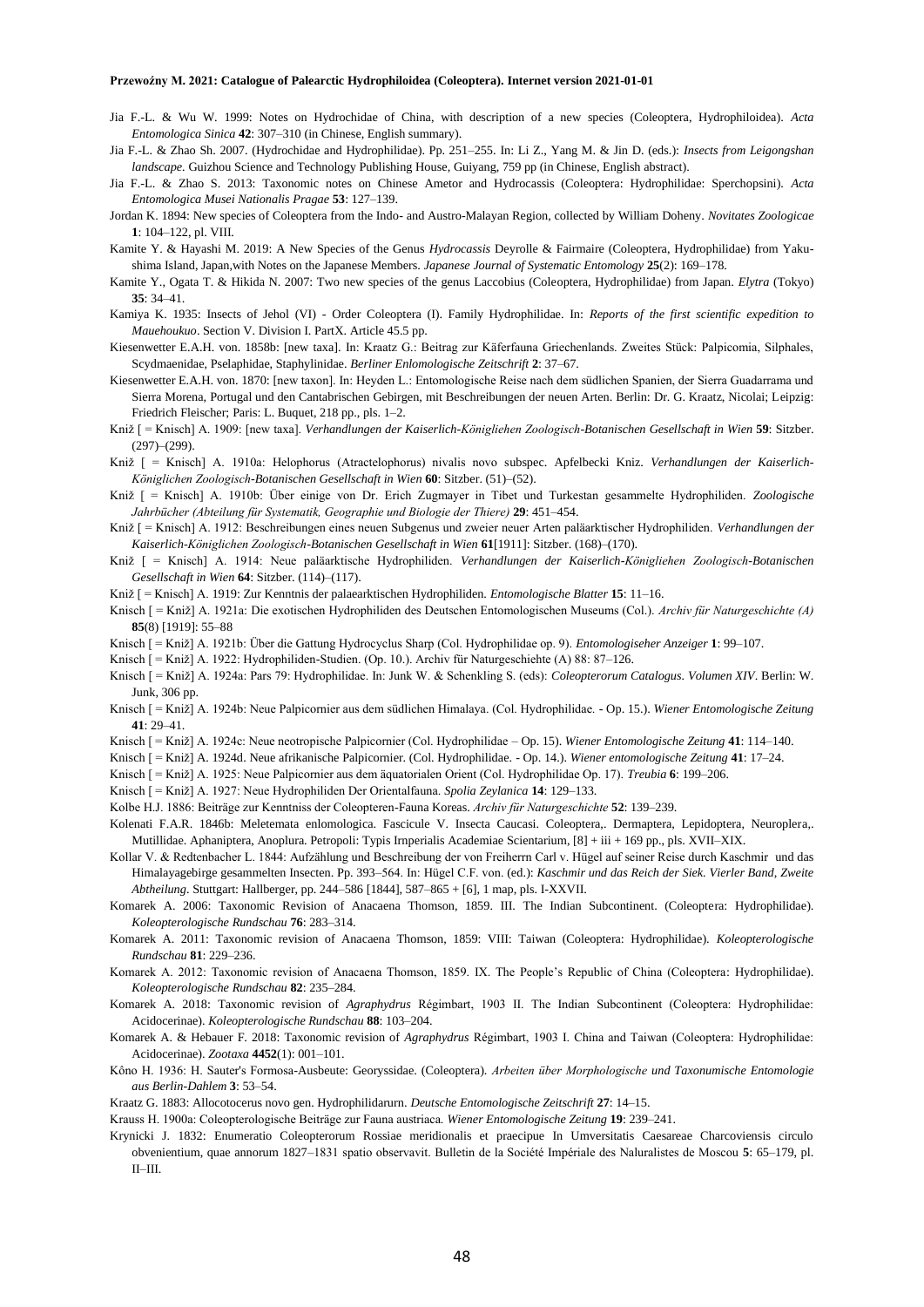- Kugelann J.G. 1794: Verzeichniss der in einigen Gegenden Preussens bis jetzt entdeckten Käfer-Arten, nebst kurzen Nachrichten yon denselben. *Neustes Magazin für die Liebhaber der Enlomologie, herausgegeben von D.H. Schneider* **1**: 513–582.
- Kugelann J.G. 1798: [new taxa]. In: IIliger J.C.W.: *Verzeichniss der Käfer Preussens. Entworfen von Johann Gottlieb Kugelann, Apotheker in Osterode. Mit einer Vorrede des Professors und Pagenhofmeister Hellwilg in Braunschweig, und dem angehängten Versuche einer natürlichen Ordnungs- und Gattungs-Folge der Insekten*. Halle: J.J. Gebauer, xlii + 510 pp.
- Küster H.C. 1844: *Die Käfer Europa's. Nach der Naturbeschrieben*. Erster Band [sic]. Nürnberg: Bauer & Raspe, [12] + 100 leafs, 2 pls. [28 Hefts published 1844–1855, each species numbered, one per leaf].
- Küster H.C. 1845: *Die Käfer Europa's. Nach der Natur beschrieben*. Zweites Heft. Nürnberg: Bauer & Raspe, [6] + 100 leafs, 2 pls.
- Küster H.C. 1847: *Die Käfer Europa's. Nach der Naturbeschrieben*. Zwolftes Heft. Nürnberg: Bauer & Raspe, [4] + 100 leafs, 2 pls.
- Küster H.C. 1848a: *Die Käfer Europa's. Nach der Naturbeschrieben*. Dreizehntes Heft. Nürnberg: Bauer & Raspe, [4] + 100 leafs, 2 pls.
- Küster H.C. 1848b: *Die Käfer Europa's, Nach der Natur beschrieben*. Vierzehntes Heft. Nürnberg: Bauer & Raspe, [4] + 100 leafs, 2 pls.
- Küster H.C. 1849b: *Die Käfer Europa's. Nach der Natur beschrieben*. Achtzehntes Heft. Nürnberg: Bauer & Raspe, [4] + 100 leafs, 2 pls.
- Küster H.C. 1851a: *Die Käfer Europa's. Nach der Natur beschrieben*. Zweiundzwanzigstes Heft. Nürnberg: Bauer & Raspe, [4] + 100 leafs, 3 pls.
- Küster H.C. 1851b: *Die Käfer Europa's. Nach der Natur beschrieben*. Dreiundzwanzigstes Heft. Nürnberg: Bauer & Raspe, [4] + 100 leafs, 3 pls.
- Küster H.C. 1852: *Die Käfer Europa's. Nach der Natur beschrieben*. Fünfundzwanzigstes Heft. Nürnberg: Bauer & Raspe, [4] + 100 leafs, 2 pls.
- Kuwert A. 1885: Beiträge zur Kenntniss der Helophoren aus Europa und den angrenzenden Ländern. *Wiener Entomologische Zeitung* **4**: 229–232, 261–264, 309–312.
- Kuwert A. 1886a: Beiträge zur Kenntniss der Helophoren aus Europa und den angrenzenden Ländern. *Wiener Entomologische Zeitung* **5**: 90–-92, 135–139, 169.
- Kuwert A. 1886b: General-Uebersicht der Helophorinen Europas und der angrenzenden Gebiete. *Wiener Entomologische Zeitung* **5**: 221– 228, 247-250,281-285.
- Kuwert A. 1887b: Vier neue Helophorus-Arten. *Wiener Entomologische Zeitung* **6**: 165–168.
- Kuwert A. 1887c: Uebersicht der europäischen Hydrochus. *Deutsche Entomologische Zeitschrift* **31**: 289–292.
- Kuwert A. 1888a: Tre nuovi coleotteri di Sicilia. *Il Naturalista Siciliano* **8**[1888–1889]: 38–39.
- Kuwert A. 1888b: Generalübersicht der *Philydrus*-Arten Europas und der Mittelmeerfauna. *Deutsche entomologische Zeitschrift* **32**: 273– 293.
- Kuwert A. 1888c: Uebersicht der Berosus-Arten Europas, der Mittelmeer-Fauna und der angrenzenden Lander. *Deutsche Entomologische Zeitschrift* **32**: 129–144.
- Kuwert A. 1888e: Generalübersicht der Philydrus-Arten Europas und der Mittelmeerfauna. *Deulsche Entomologische Zeilschrift* **32**: 273– 293.
- Kuwert A. 1889: Helochares nigritulus, n. sp. *Il Naturalista Siciliano* **9**[1889–1890]: 8–9.
- Kuwert A. 1890a: Bestimmungs-Tabellen der europäischen Coleopteren. XIX. Heft. Hydrophilidae. I. Abteilung: Hydrophilini. *Verhandlungen des Naturforschenden Vereins in Brünn* **28**[1889]: 1–121. [Also issued as reprmt: 121 pp. Brünn.]
- Kuwert A. 1890b: Bestimmungs-Tabellen der europäischen Coleopteren. XX. Heft. Hydrophilidae. II. Abteilung: Sphaeridiini und Helophorini. *Verhandlungen des Naturforschenden Vereins in Brünn* **28**[1889]: 159–328. [Also issued as reprint: 172 pp. Brünn.]
- Kuwert A. 1892a: [new taxa]. In: Heyden L. von. XIV. Beitrag zur Coleopteren-Fauna von Turkestan. *Deutsche Enlomologische Zeitschrift* **1892**: 99–104.
- Kuwert A. 1892d: Philydrus carbonarius nov. sp. von Dresden. *Deutsche Entomologische Zeitschrift* **1891**: 364.
- Kuwert A. 1893a: Neue Coleopteren. *Societas Entomologica* **8**[1893–1894]: 17–18.
- Kuwert A. 1893b: Die grossen Hydrophiliden des Erdballs des Genus Hydrous Leach. *Deutsche Entomologische Zeitschrift* **1893**: 81–93.
- Laicharting J.N.E. von. 1781: *Verzeichniss und Beschreibung der Tyroler-Insecten. 1. Theil, Käferartige 1nsecten*. *Vol. 1.* Zürich: J.C. Fuessly,  $xii + [1] + 248$  pp.
- Laporte [ = Castelnau] F.L.N. Caurnonr de. 1832: Mémoire sur cinquante espèces nouvelles ou peu connues d'insectes. *Annales de la Société Enlomologique de France* **1**: 386–415.
- Laporte [ = Castelnau] F.L.N. Caumont de. 1840a: Histoire naturelle des insectes coléoptères. Tome premier. In: *Histoire naturelle des animaux articulés, annelides, crustacés. arachnides, myriapodes et insectes. Tome troisième*. Paris: P. Duménil, cxxv + 324 pp.
- Laporte [ = Castelnau] F.L.N. Caumont de. 1840b: Histoire nalurelle des insectes coléoptères. Tome deuxieme. In: Histoire naturelle des animaux articulés, annelids, crustacés, arachnids, myriapodes et insectes. Tome troisième. Paris: P. Duménil, 563 + [1] pp., 38 pls.
- Latreille P.A. 1802: *Histoire nalurelle, générale et particulière des crustacés et des insectes. Tome troisième, FamilIes naturelles et genres*. Paris: F. Dufart,  $xii + 13-468$  pp.
- Latreille P.A. 1809: *Genera crustaceorum et insectorum secundum ordinem naturalem in familias disposita, iconibus exemplisque plurimis explicata. Tomus quartus et ultimus*. Parisiis: A. Koenig, 399 pp.
- Latreille P.A. 1829: *Crustacés, arachnides et partie des insectes. In: Cuvier G.: Le règne animal distribué d'après son organisation, pour servir de base à l'histoire naturelle des animaux et d'introduction à l'anatomie comparée. Nouvelle édition, revue et augmentée. Tome IV*. Paris: Déterville, xxvii + [1] + 584 pp.
- Leach W.E. 1815: Entomology. Pp. 57-172. In: Brewster D. (ed,): *The Edinburgh encyclopaedia*. *Vol. 9.* Edinburgh: Balfour, 384 pp.
- Leach W.E. 1817: The Zoological Miscellany, being descriptions of new or interesting animals. Vol. III. London: R.P. Nodder, v + [1] + 151 pp., pls. 121–150.
- LeConte J.L. 1850: General remarks upon the Coleoptera of Lake Superior. Pp. 201–242. In: Agassiz L.: Lake Superior: its physical character, vegetation, and animals, compared with those of other and similar regions. (With a narrative of the tour byJ. Elliot Cabot). Boston: Gould, Kendall and Lincoln,  $x + 428$  pp., 17 pl.
- LeConte J.L. 1855: Synopsis of the Hydrophilidae of the United States. *Proceedings of the Academy of Nalural Sciences of Philadelphia* **7**[1854]: 356–375.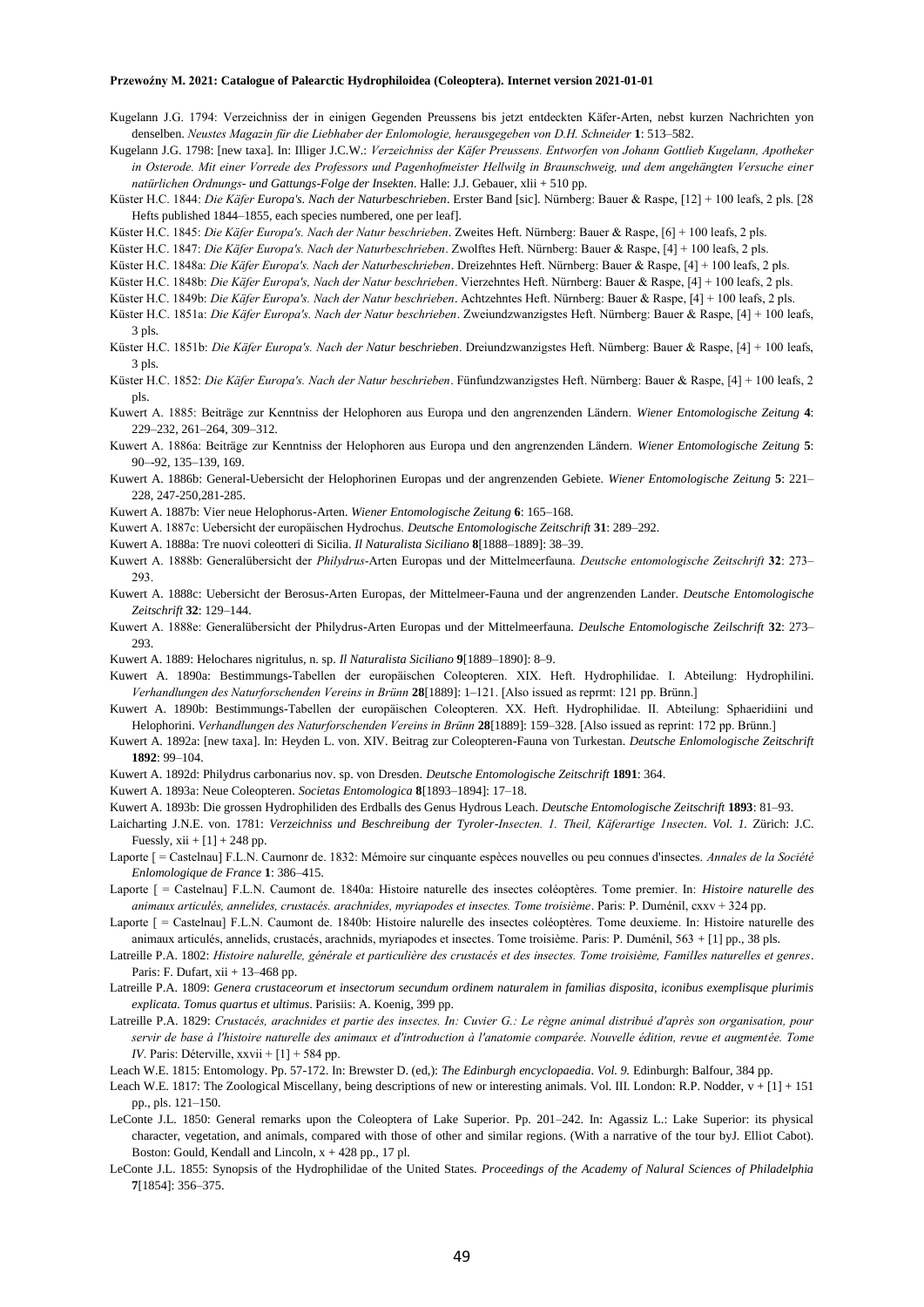- LeConte J.L. 1878b: [new taxa]. In: Hubbard H.G. & Schwarz E.A.: The Coleoptera of Michigan. *Proceedings of the American Philosophical Society* **11**: 593–669. pl. XV.
- Letzner K. 1840: [new taxon]. *Uebersicht der Arbeiten und Veränderungen der Schlesischen Gesellschaft für Vaterländische Kultur* **1840**: 81–82.
- Letzner K. 1884: Ueber Hydrophilus aterrimus Esch., var barbatus. *Jahresbericht der Schlesischen Gesellschaft für Vaterländische Kultur* **61**: 301–302.
- Lin R., Jia F. & Fikáček M. 2016: A review of *Elocomosta* Hansen with a description of a new species with reduced eyes from China (Coleoptera, Hydrophilidae, Sphaeridiinae). *ZooKeys* **607**: 81–92.
- Linnaeus C. 1758: *Systema naturae per regna tria naturae, secundum classes, ordines, genera species. cum characteribus, differentiis, synonymis, locis. Editio decima, reformata. Tomus I*. Holmiae: Laurentii Salvii, [4] + 824 + [1] pp.
- Linnaeus C. 1760: Fauna suecica sistens animalia Sueciae regni; Mammalia, Aves, Amphibia, Pisces, Insecta, Vermes. Distributa per classes et ordines, genera and species, cum differentiis specierum, synonymis auctorum, nominibus incolarum, locis natalium descriptlionibus insectorum. Editio alterna, auctior. Stockhohmiae: Laurentii Salvii, [49] + 578 pp.
- Linnaeus C. 1775: *Dissertatio Entomologica, Bigas Insectorum Sistens. (Resp. A. Dahl).* Upsaliæ: Typis Edmannianis, iii + 7 pp., 1 pl.
- Liu H.-C., Hu F.-S. & Fikáček M. 2020: Review of the genus *Coelostoma* of Taiwan with description of a new species (Coleoptera: Hydrophilidae). *Acta Entomologica Musei Nationalis Prague* **60**(1): 155–162.
- Liu Y.-B., Ji L.-Z. & Jing T.-Z. 2008: Morphological and molecular characrerization [sic!] of Hydrocassis mongolica, sp. nov. (Coleoptera: Hydrophilidae) from China. *Oriental Insects* **42**: 173–184.
- Łomnicki A.M. 1874: Wykaz dodatkowy chrząszczów galicyjskich. Sprawozdanie Komisyi Fizyjograficznéj. *Materyały do fizyografii krajowéj. Akademija Umiejętności W Krakowie* **8**: 12–18.
- Łomnicki J. 1911: Przeglad wodo]ubków (Philydrus) Polski. (Synopsis des espèces Philydrus de Pologne.). *Kosmos, Warsawa* **36**: 263–273.
- Lucas P.H. 1846: *Histoire naturelle des animaux articulés. Deuxième partie. Insectes. In: Exploration scienlifique de l'Algérie pendant les années 1840, 1841,1842, publiée par ordre du Gouvernement et avec le concours d'une Commission Academique. Sciences Physiques. Zoologie II*. Paris: A. Bertrand, 590 pp., 47 pls.
- Lüderwaldt H. 1897: Eine neue Psammophila-Art und eine neue Varietat des Hydrous caraboides F. *Stettiner Entomologische Zeitung* **58**: 125–126.
- MacLeay W. J. 1873: Notes on a collection of insects from Gayndah. *The Transactions of the Entomological Society of New South Wales* **2**: 79–205.
- MacLeay W.S. 1825: *Annulosa Javanica or an attempt to illustrate the natural affinities and analogies of the Insects collected in Java by Thomas Horsfield, M.D.F.L. & G.S. and deposited by him in the Museum of the Honourable East-India Company*. London: Kingsbury, Parbury, and Allen, 50 pp., 1 pl.

Makhan D. 1992: Twelve new Hydrochus-species from South America (Coleoptera: Hydrophilidae). *Phegea* **20**: 95–103.

- Makhan D. 1994: Descriptions of a new species in a new genus, Kiransus, and five new species of Hydrochus (Coleoptera, Hydrophilidae). *Zoological Studies* **33**: 160–164.
- Makhan D. 1995: Descriptions of ten new species of Hydrochus from different parts of the World (Coleoptera: Hydrochidae). *Phegea* **23**: 187–193.
- Makhan D. 1996: Description of three new species of Hydrochus (Coleoptera: Hydrochidae). *Phegea* **24**: 183–185.
- Makhan D. 1998a: Three new genera and two new species of Hydrochidae from different parts of the World (Coleoptera*). Annales Historico-Naturales Musei Nalionalis Hungarici* **90**: 139–150.
- Makhan D. 2001a: A new genus Rishihydroius and three new Hydrochus species (Coleoptera: Hydrochidae) from Africa. *Bangladesh Journal of Zoology* **29**: 83–95.
- Makhan D. 2001b: A new genus, Soesilius, and a new species of Hydrochidae (Coleoptera) from America. *Russian Entomological Journal* **10**: 389–393.

Makhan D. 2004: Hydrochidae of the World, Dryopidae and Hydrophilidae (Coleoptera). *Calodema* **2**: 11–26.

- Makhan D. 2007a. Aschnaia soesilae gen. et sp. nov. from India (Coleoptera: Hydrophilidae). *Calodema Supplementary Paper* **55**: 1–4.
- Malcolm S.E. 1980: Oreomicrus new genus, and elaboration of the tribe Omicrini (Coleoptera: Hydrophilidae: Sphaeridiinae). *Annals of the Entomologlcal Society of America* **73**: 185–188.
- Malcolm S.E. 1981: Some Omicrini from the Oriental and Pacific regions (Coleoptera: Hydrophilidae: Sphaeridiinae). *The Pan-Pacific Entomologist* **57**: 260–268.
- Mannerheim C.G. 1852a: Insectes coléoptères de la Siberie orientale, nouveaux ou peu connus, deceits. Decades tertia, quarta et quinta. *Bulletin de la Société Impériale des Naturalistes de Moscou* **25**(2): 273–309.
- Mannerheim C.G. 1852b: Zweiter Nachtrag zur Kaefer-Fauna der Nord-Amerikanischen Laenderdes Russischen Reiches. *Bulletin de la Société Impériale des Naturalistes de Moscou* **25**(1): 283–387.
- Mannerheim C.G. von. 1853: Dritter Nachtrag zur Kaefer-Fauna der Nord-Amerikanischen Laender des Russischen Reiches. *Bulletin de la Société Impériale des Naturalisles de Moscou* **26**(3–4): 95–273.
- Marcuzzi G. 1941: Gli Sphaeridium dell'Africa Orientale (Col. Hydrophil.). *Annali del Museo Civico di Storia Naturale "Giacomo Doria"* **61**[1941–1943]: 102–115, pl. III-IV.
- Marjanian M. A. 2009: K faune vodolyubov roda Paracymus Thomson (Coleoptera, Hydrophilidae) Armenii. (On the hydrophilid genus Paracymus Thomson (Coleoptera, Hydrophilidae) of the fauna of Armenia). *Entomologicheskoe Obozrenie* **88**: 118–125 (in Russian, English abstract). [English translation: Marjanian M. A. 2009: On the hydrophilid genus Paracymus Thomson (Coleoptera, Hydrophilidae) of the fauna of Armenia. *Entomological Review* **89**: 72–78].
- Marsham T. 1802: *Entomologia Britannica, sistens insecta Britanniae indigena, secundum methodum Linnaeanam disposita. Tomus I. Coleoptera*. Londini: Wilks & Taylor, xxxi + 547 + [1] pp.
- Mart A., İncekara U. & Erman O. 2003: A new species of Laccobius Erichson, 1837 (Coleoptera: Hydrophilidae: Hydrophilinae). *Aquatic Insects* **25**: 75–80.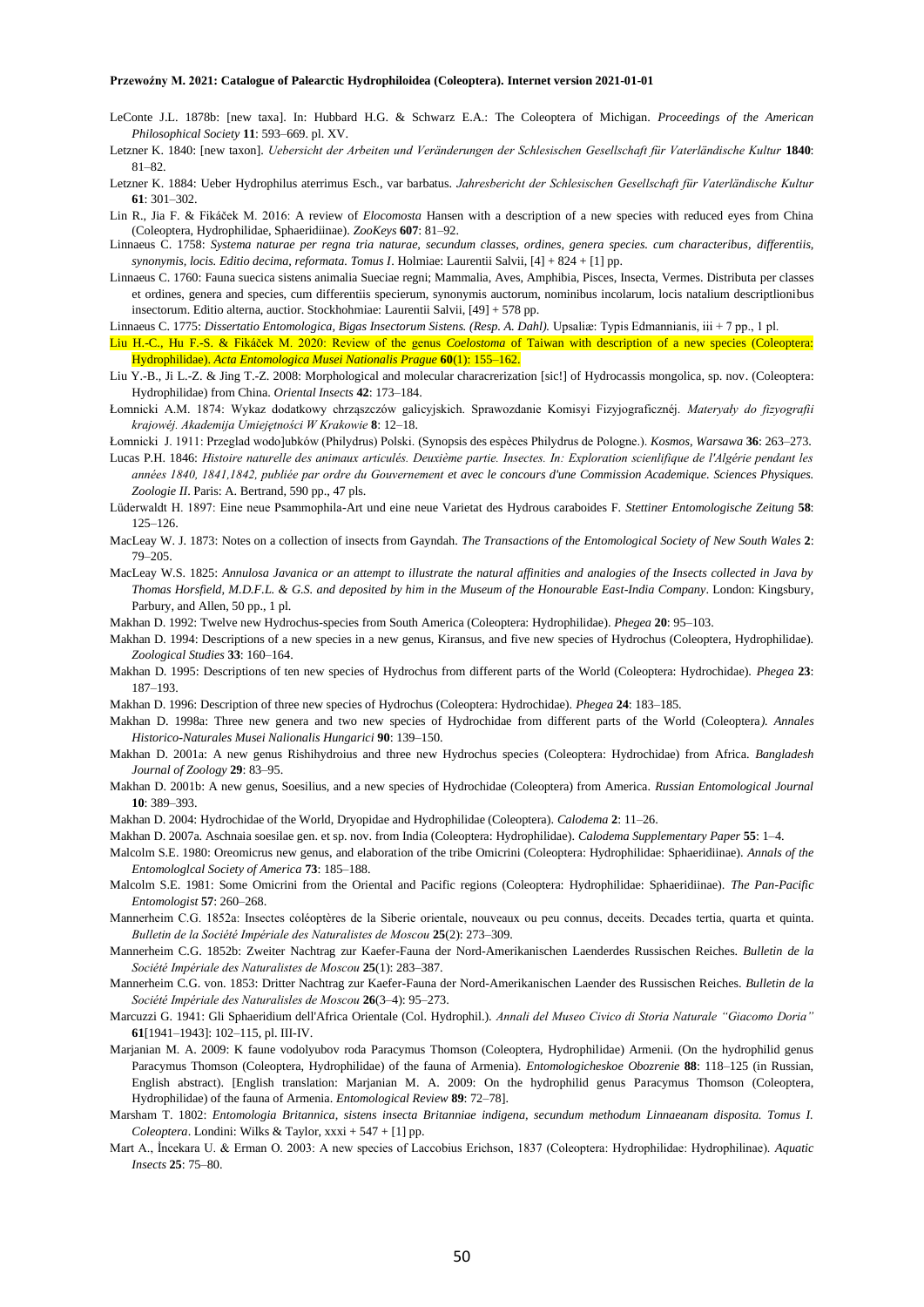- Mart A., İncekara U. & Karaca H. 2010: A new species and new records of Hydrophilidae (Coleoptera) from Turkey. *Turkish Journal of Zoology* **34**: 297–303.
- Mathieu C.M.J. 1858: Catalogue de la famille des Hydrophilidées de la Belgique suivi du catalogue des Elmidées, Parnidées et Heteroceridées. *Annales de la Société Entomologique Belge* **2**: 29–44.
- Matsui E. 1986: Notes on some new Hydrophiloidea from Japan (Coleoptera). Pp. 81–90. In: Papers *on Entomology presented to Prof. Takehiko Nakane in Commemoration of his Retirement*. Tokyo: Japanese Society of the Coleopterology.
- Matsui E. 1993: A new species of the genus Laccobius (Coleoptera, Hydrophilidae) from the Ryukyu Islands, Japan. *Elytra* **21**: 319–321.
- Matsui E. 1994: Three new species of the genus Enochrus from Japan and Taiwan (Coleoptera: Hydrophilidae). *Transactions of lhe Shikoku Entomological Society* **20**: 215–220.
- Matsui E. 1995: A new species of the genus Helochares (Coleoptera, Hydrophilidae) from Japan, with a key to the Japanese species of the subgenus Hydrobaticus. *Special Bulletin of lhe Japanese Society of Coleopterology* **4**: 317–322.
- Matsui E. & Nakane T. 1985: Notes on some species of Hydrophilidae in Japan (Insecta, Coleopera). *Report of Faculty of Science, Kagoshima University (Earth Sci. Biol.)* **18**: 89–95.
- McCorkle D.V. 1970: [new taxa]. In: Angus R.B.: Revisional studies on East Palearctic and some Nearctic species of Helophorus F. (Coleoptera: Hydrophilidae). Ergebnisse der zoologischen Forschungen von Dr. Z. Kaszab in der Mongolei (No. 226*). Acta Zoologica Academiae Scientiarum Hungaricae* **16**: 249–290.
- Melsheimer F.E. l844b: Descriptions of new species of Coleoptera of the United States (continued). *Proceedings of the Academy of Natural Sciences of Philadelphia* **2**[ l844–l845]: 98–118.
- Ménétriés E. l832: *Catalogue raisonné des objets de zoologie recueillis dans un voyage au Caucase et jusqu'aux frontieres actuelles de la Perse entrepris par ordre de S.M. l'Empereur*. St. Pérersbourg: L'Academie Impériale des Sciences, [2] + 271 + xxxii + iv + [1] pp,

Miller L. 1852a: [new taxon]. *Verhandlungen des Zoologisch-Botanischen Vereins in Wien* **1**[1851]: 10, 109–113.

- Miller L. 1881: [new taxa]. In: Reitter E.: Neue und seltene Coleopteren, im Jahre 1880 in Süddalmatien und Montenegro gesammelt und beschrieben. *Deutsche Entomologische Zeitschrift* **25**: 177–230.
- Minoshima Y.N. 2016: Taxonomic review of *Agraphydrus* from Japan (Coleoptera: Hydrophilidae: Acidocerinae). *Entomological Science* **19**: 351-366.
- Minoshima Y. & Fujiwara J. 2009: Discovery of water scavenger beetle genus Megagraphydrus Hansen (Coleoptera, Hydrophilidae) from Japan, with description of a new species. *Elytra* (Tokyo) **37**: 53–64.
- Minoshima Y.N., Komarek A. & Ôhara M. 2015: A revision of Megagraphydrus Hansen (Coleoptera, Hydrophilidae): synonimization with Agraphydrus Régimbart and description of seven new species. *Zootaxa* **3930** (1): 001–063.
- Minozzi C. 1921: Nota su una quarta specie del genere Sphaeridium F. (Coleop. Hydrophilidae). *Bulleltino della Società Enlomologica Italiana* **53**: 53–57.
- Montrouzier X. 1860: Essai sur la faune entomologique de la Nouvelle-Calédonie et des íles de Pins, Art, Lifu, etc. *Annales de la Société Entomologique de France* (3) **8**: 229–308.
- Moroni B. J. C. 2000: Aporte al conocimiento de los coleopteros hidrofilidos Sphaeridiini de Chile. Andotypus perezdearcei n. sp. (Coleoptera: Hydrophilidae: Sphaeridiinae). *Revista Chilena de Entomologia* **26**: 23–27.
- Motschulsky V. de. 1843: Monographie du genre Georissus Latreille. *Bulletin de la Société Impériale des Naluralistes de Moscou* **16**: 645– 662, pls. xi-xii.
- Motschulsky V. de. 1845a: Remarques sur la collection de coléoptères russes de Victor de Motschulsky. Art. 1. *Bulletin de la Société Impériale des Naturalistes de Moscou* **18**(1-2): 3–127 pp., pls. 1–3 [errata: p. 549].
- Motschulsky V. de. 1849: Coléoptères reçus d'un voyage de M. Handschuh dans le midi de I'Espagne, énumérés et suivis de notes. *Bulletin de la Société Impériale des Naturalistes de Moscou* **22**(3): 52–163.
- Motschulsky V. de. 1853b: *Hydrocanthares de la Russie*. Helsingfors: Société de Literature Finnoise, 15 pp.
- Motschulsky V. de. 1854: Diagnoses de coléoptères nouveaux, trouvés par M.M. Tatarinoff et Gaschkéwitsh aux environs de Pékin. *Études Entomologiques* **2**[1853]: 44–51.
- Motschulsky V. de. 1855b: Nouveautés. *Études Enlomologiques* **4**: 82–84.
- Motschulsky V. de. 1859a: Coléoptères nouveaux de la Californie. *Bulletin de la Société Impériale des Naturalistes de Moscou* **32**(2): 122– 185, 357–410, pl. 3–4.
- Motschulsky V. de. 1860a: Entomologie spéciale. Insectes des Indes orientales, et de contées analogues. *Études Entomologiques* 8[1859]: 25–118.
- Motschulsky V. de. 1860b: Coléoptères rapportés de la Siberie orientale et notamment des pays situés sur les bords du fleuve Amour par MM. Schrenck, Maack, Ditmar. Voznessenski etlc. In: Schrenck L.: *Reisen und Forschungen im Amur-Lande in den Jahren 1854–1856 im Auftrage der Keiserl. Akademie der Wissenschaften zu St. Pelersburg ausgeführl und in Verbindung mit mehreren Gelehrten herausgegeben. Band II. Zweile Lieferung. Coleopteren*. St. Petersburg: Eggers & Comp., pp. 80–257, pls VI-XL
- Motschulsky V. de. 1861a: Essai d'un catalogue des insectes de I'île Ceylan. *Bulletin de la Société Impériale des Naturalistes de Moscou* **34**(1): 95–155, pl. Ix.
- Motschulsky V. de. 1863: Essai d'un catalogue des insectes de l'île Ceylan (Suite). *Bulletin de la Société Impériale des Naturalistes de Moscou* **36**: 421–532.
- Motschulsky V. de. 1866: Catalogue des insectes reçus du Japon. *Bulletin de la Société Impériale des Naturalistes de Moscou* **39**: 163–200.
- Mouchamps R. 1958: Notes sur quelques Coelostoma (Brullé) (Coleopteres Hydrophilidae) principalement africains (12me note). *Bulletin de l'lnstitut Royal des Sciences Naturelles de Belgique* **34**(41): 1–36.
- Mouchamps R. 1959: Remarques concernant les genres Hydrobiomorpha Blackburn et Neohydrophilus Orchymont (Coleopteres Hydrophilides). *Bulletin et Annales de la Société Royale d'Entomologie de Belgique* **95**: 295–335.
- Müller J. [G.] 1924b: Nuovi coleotteri palaearctici. *Bollettino della Società Entomologica Italiana* **56**: 68–80.
- Müller J. [G.] 1941b: Nuovi coleotteri delI'Africa orientale. *Atti del Museo Civico di Storia Naturale, Trieste* **14**: 319*–*352.
- Müller O.F. 1776: *Zoologia Danicae prodromus, seu animalium Daniae et Norvegiae indigenarum characteres, nomina, et synonyma imprimis popularium*. Hafniae: Hallager, xxxii + 282 pp.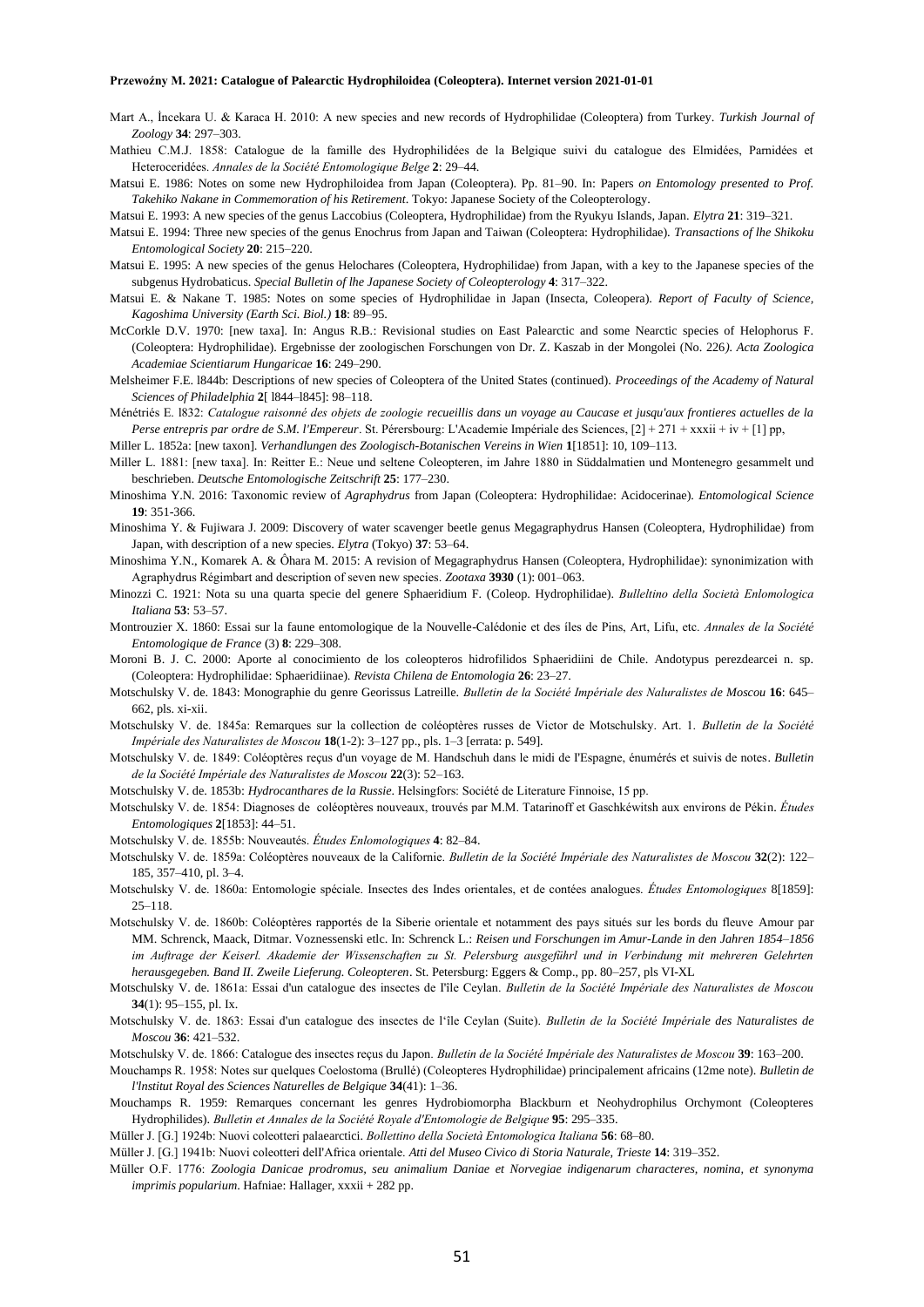- Mulsant E. 1844a: *Histoire naturelle des coléopteres de France. Palpicornies*. Paris: L. Maison; Lyon: Ch. Savy Jeune, 7 + 196 pp., 1 pl. (errata et addenda: 197).
- Mulsant E. 1844b: Essai m onographique du genre Cyclonotum. *Annales de la Société Royal d'Agriculture, Histoire nalurelle et des Arts utiles de Lyon* **7**: 167–180.
- Mulsant E. 1844c: Description de quelques Palpicornes inedits. *Annales de la Société Royal d'Agriculture, Histoire nalurelle et des Arts utiles de Lyon* **7**: 372–382,
- Mulsant E. 1846: Histoire nalurelle des coléoptères de France. Sulcicolles.-Sécuripalpes. (With a suppl. to Palpicornes, Lamellicornes & Longicornes). Paris: Maison; Lyon: Ch. Savy Jeune, 24 + 306 pp., 1 pl. (pp. 281 ff. ( = suppl.) without pagination).
- Mulsant E. 1851: Description d'une coléoptère nouveau de la famille des Hydrophiliens constituant un nouvelle coupe générique. *Memoires de l'Académie de Lyon, Classe des Sciences* (2) **1**: 75–76.
- Mulsant E. 1853: Description de quelques espèeces inédites de Palpicomes constituant un genre nouveau dans la branche des Bérosaires. *Opuscules Entomologique* **2**: 173–180.
- Mulsant E. & Rey C. 1858: Description de quelques espèces nouvelles de coléoptères du genre Bérose. Annales de la Société d'Agriculture de Lyon (3) **2**: 316–320. (The same article issued in Mulsant E. 1859: Opuscules Entomologique **9**: 58–62)
- Mulsant E. & Rey C. 1861a: Description de quelques coléoptères nouveaux ou peo connus. *Opuscules Entomologiques* **12**: 47–92.
- Mulsant E. & Wachanru A. 1852: Premières série de coleopteres nouveaux, ou peu connus. *Mémoires de l'Academie de Lyon, Classe des Sciences* (2) **2**: 1–17 [the same article issued in Opuscules Entomologiques **1**(1852): 161–177].
- Murray A. 1859: List of Coleoptera received from Old Calabar, on the West Coast of Africa. *The Annals and Magazine of Natural History* (3) **4**: 116–123, 352–358.
- Nakane T. 1963c: Hydrophilidae. Pp. 63–66, pl. 32–33. In: Nakane T., Ohbayashi K., Nomura S. & Kurosawa Y.: [*Iconographia Insectorum Japonicorum Colore naturali edita. Vol. 2 (Coleoplera)*]. Tokyo: Hokuryukan, 443 pp., 192 pls. (in Japanese).
- Nakane T. 1965: New or litt1e-known Coleoptera from Japan and its adjacent regions. XXIII. *Fragmenta Coleopterologica Japonica* 13: 51– 54.
- Nakane T. 1966: New or little-known Coleoptera from Japan and its adjacent regions. XXIII (conlinuation). *Fragmenta Coleopterologica. Pars 14*: 55–58, *Pars 15*: 59.
- Nakane T. 1968: New or little-known Coleoptera from Japan and its adjacent regions. XXVIII. *Fragmenta Coleopterologica. Pars 21*: 85– 86.
- Nakane T. 1982: New or little-known Coleoptera from Japan and its adjacent regions. XXXV. *Report of Faculty of Science, Kagoshima University (Earth Sciences and Biology)* **15**: 101–111.
- Nakane T. 1995: Notes on some little-known beetles (Coleoptera) in Japan. 13. *Kita-Kyûshû no Konchû* **42**: 41–46.
- Nakane T. & Matsui E. 1986a: A new species of the genus Enochrus Thomson from Japan, with a key to the species of the genus in Japan (Insecta, Coleoptera, Hydrophilidae). *Journal of Law and Economics* **2**(2): 78–84.
- Nasserzadeh H. & Komarek A. 2017: Taxonomic revision of the water scavenger beetle genus Sternolophus Solier, 1834 (Coleoptera: Hydrophilidae). *Zootaxa* **4282**(2): 201-254.
- Newbery E.A. 1908: On a new species of Laccobius, Er., with a table of the British species of the genus. *The Enlomologist's Monthly Magazine* **44**: 30–31.
- Newton A.F. 2015: New Nomenclatural and Taxonomic Acts and Comments. Hydrophilidae, p. 1. In. Löbl I & Löbl D. (eds.): *Catalogue of Palaearctic Coleoptera. Volume 2. Hydrophiloidea – Staphylinoidea. Revised and Updated Edition.* Brill, Leiden Boston, 1702 pp.
- Nietner J. 1856: Entomological Papers, [being chiefly descriptions of New Ceylon Coleoptera, with such Observations on their Habitats, &c., as appear in any way inleresling]. No. II. Colombo, 16 pp. [issued as separata July 1856; also issued in Journal of the Ceylon Branch of the Royal Asiatic Society of Bengal **25**[1856]: 523–554 and Madras Journal (Ser. 2) **1**[1857]].
- Notman H. 1920b: Coleoptera collected at Windsor, Broome Co., N. Y., 26 May to 5 June, 1918, with notes and descriptions. *Journal of the New York Enlomological Society* **28**: 178–194.
- Nyholm T. 1952: Cercyon Janssoni n. sp., eine neue Cercyon-Art aus Schweden (CoL, Hydrophilidae). *Entomologisk Tidskrift* **73**: 207–211. Ochs G. 1923: Hydrophilus caraboides L. var. flaviventris m. nov. var. *Enlomologische Blätter* **19**: 46.
- Olivier A.G. 1793: *Encyclopédie méthodique*. Histoire naturelle. Insectes. Tome septième. Pars 1. Paris: Panckoucke, 1-368. [pp. 369–827 in Pars 2 issued in 1797].
- Olivier A.G. 1795: Entomologie, ou histoire naturelle des insectes, avec leur caractères génériques et spécfiques, leur description leur synonymie, et leur figure illumine. Coléoptères. Tome troisieme. Paris: Lanneau, 557 pp. [each genus with separate pagination; pp. ixxviii = errata + explanation of plates; the 65 corresponding plates issued in 1788 as vol. 7 (in part)].
- Orchymont A. d'. 1911: Contribution it l'étude des genres Sternolophus Solier, Hydrophilus Leach, Hydrous Leach (Fam Hydrophilidre). *Mémoires de la Société Entomologique de Belgique* **19**: 53–72, pl. 6.
- Orchymont A. d'. 1913: H. Sauter's Formosa-Ausbeute. Hydrophilidae (Col.). *Supplemenla Enlomologica* **2**: 1–18, pl. 1.
- Orchymont A. d'. 1914: H. Sauter's Formosa-Ausbeute: Hydrophilidae (Col.) II*. Entomologische Mitteilungen* **3**: 322–328.
- Orchymont A. d'. 1919: Contribution à l'étude des sous-familles des Sphaeridiinae et des Hydrophilinae (Col. Hydrophilidae). *Annales de la Société Enlomologique de France* **88**: 105–168.
- Orchymont A. d'. 1920: Palpicornia de l'Hindoustan. *Annales de la Société Entomologique de Belgique* **60**: 18-20.
- Orchymont A. d'. 1922: Zoological Results of the Abor Expedition. L. Coleoptera, X: Hydrophilidae. *Records of the Indian Museum* **8**: 623– 629.
- Orchymont A. d'. 1923a: Hydrophilidae of India (Col.). A List of the Species in the Collection of the Agricultural Research Institute at Pusa (Bihar). *Memoirs of the Department of Agriculture in India* **7**: 1–12.
- Orchymont A. d'. 1923b: Neue oder interessante Sphaeridiinen und Hydrophilinen der Malayischen Region. *Treubia* **3**: 416–421.
- Orchymont A. d'. 1925a: Contribution à l'étude des Hydrophilides II. *Bulletin el Annales de la Société Entomologique de Belgique* **65**: 139– 169.
- Orchymont A. d'. 1925b: Hydrophilides des Iles Philippines. *Bulletin et Annales de la Société Entomologique de Belgique* **65**: 200–202.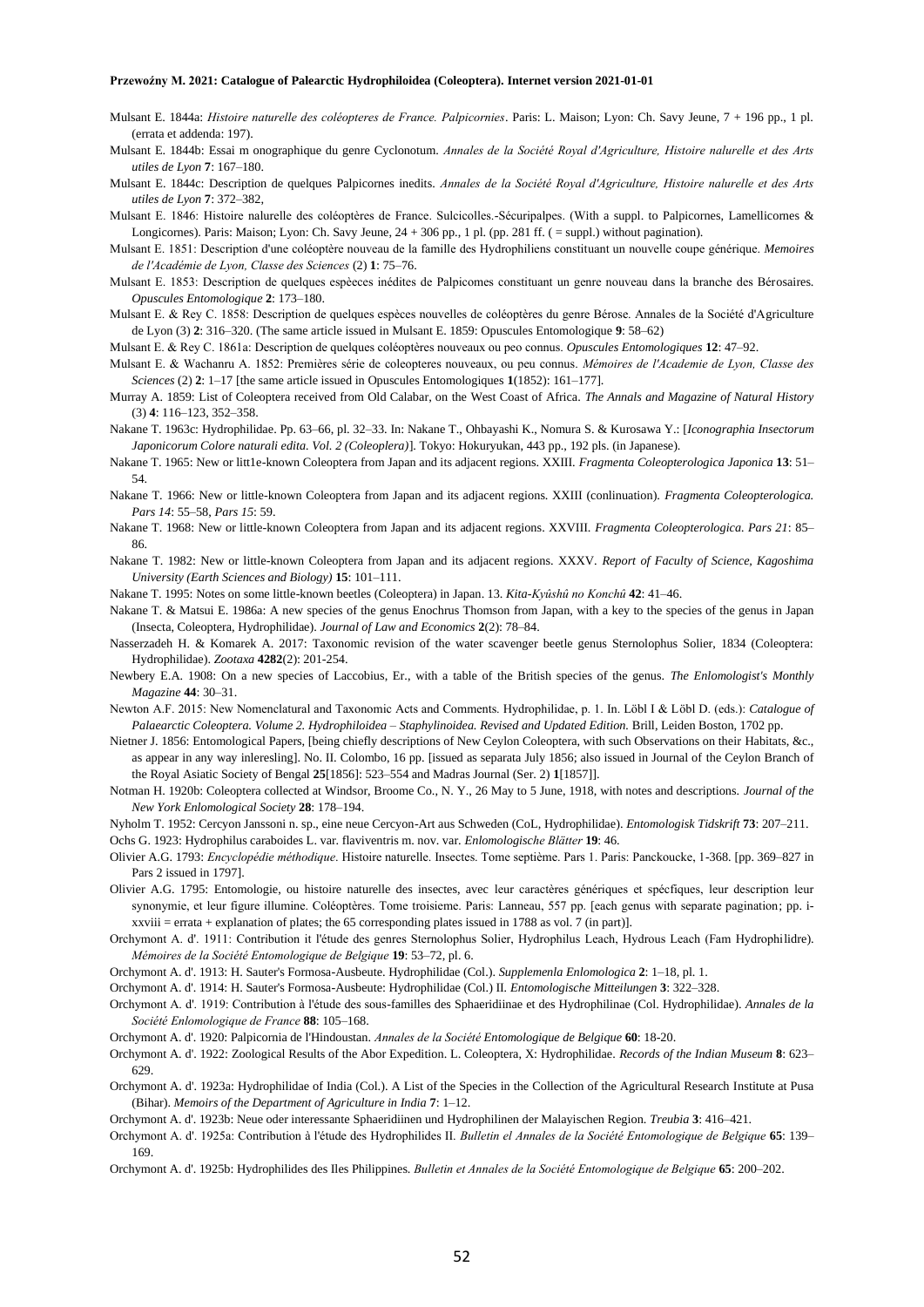- OrchymontA. d'. 1925c: Contribution à I'élude des Hydrophilides III. *Bulletin et Annales de la Société Enlomologique de Belgique* **65**: 261– 295.
- Orchymont A. d'. 1926a: Contribution à l'étude des Hydrophilides V. *Bulletin et Annales de la Société Entomologique de Belgique* **66**: 91– 106.
- Orchymont A. d'. 1926b: Contribution à l'étude des Hydrophilides VI. Bulletin et *Annales de la Société Enlomologique de Belgique* **66**: 201– 248.
- Orchymont A. d'. 1926c: Au sujet de quelques Helophorus (Col. Hydrophilidae). Récoltes faites en Perse et au Caucase par le Marquis Doria. *Annali del Museo Civico di Storia Naturale "Giacomo Doria"* **50**[1921–1926]: 384–392.
- Orchymont A. d'. 1927a: Über zwei neue diluviale Helophoren-Arten. *Sitzungsberichte und Abhandlungen der Naturwissenschaftlichen Gesellschaft Isis in Dresden* **1926**: 100–104.
- Orchymont A. d'. 1927b: Papers on Malayan aquatic biology. V. Notes on the Hydrophilidae in the Federated Malay States Museums. *Journal of the Federated Malay States Museums* **13**, 246−252.
- Orchymont A. d'. 1929a: Contribution à l'étude des Palpicornia. VII. *Bulletin et Annales de la Société Enlomologique de Belgique* **69**: 79–96.
- Orchymont A. d'. 1929b: On two species of Sphaeridium from the Oriental region (Coleoptera Hydrophilidae). *Lingnan Science Journal* **7**: 409–412.
- Orchymont A. .d'. 1932b: Palpicornes recueillis en Turquie d'Asie par M. Henri Gadeau de Kerville. Pp. 393–401. In: *Société entomologique de France: Livre du Centenaire*. Paris: Au siège de la Société, xii + 729 pp.
- Orchymont A. d'. 1932c: Zur Kenntnis der Kolbenwasserkäfer (Palpicornia) von Sumatra, Java und Bali. *Archiv für Hydrobiologie* (Supplement Band IX: "Tropische Binnengewasser II"): 623–714, pls. XIV–XVII.
- Orchymont A. d'. 1933a: Contribution à I'étude des Palpicornia VIII. *Bulletin el Annales de la Société Enlomologique de Belgique* **73**: 271– 314, pl. 5.
- Orchymont A. d'. 1934b: Aquatic Insects of China. Article XVII. A new species of water scavenger beetle from China. (Coleoptera, Hydrophilidae). *Peking Natural History Bulletin* **9**: 109-110.
- Orchymont A. d'. 1935: lnventa entomologica itineris Hispanici et Maroccani, quod a. 1926 fecerunt Harald et Håkan Lindberg. XXII, Palpicornia. *Commentationes Biologicae. Societas Scientiarum Fennica* **5**(1): 1–22.
- Orchymont A. d'. 1936a: Revision des Coelostoma (s. str.) non Américains. *Mémoires du Musée Royal d'Histoire Naturelle de Belgique* (2) **7**: 1–38.
- Orchymont A. d'. 1936c: Scientific results of the Vernay-Lang Kalahari Expedition, March to September, 1930. Hydrophilidae. *Annals of the Transvaal Museum* **17**(2): 109–116, pl. I.
- Orchymont A. d'. 1936d: Anacæna lævis, espèce nouvelle du nord de I'lnde (Coleopt. Hydrophilidæ). Pp, 257–258. In*: Livre Jubilaire de M. Eugène-Louis Bouvier*. Paris: Firmin-Didot et C, 379 pp.
- Orchymont A. d'. 1937a: Revision du groupe oriental Berosus (Enoplurus) indicus Motschulsky (Coleoptera Hydrophilidae). *Bullelin du Musée Royal d'Histoire Naturelle de Belgique* **13**(30): 1–15.
- Orchymont A. d'. 1937b: Descriptions of three new Hydrophilidae from India. *Records of the Indian Museum* **39**: 29–31.
- Orchymont A. d'. 1937c: Coleoptera Palpicornia from the Khewra Gorge, Salt Range, Punjab. *Records of the Indian Museum* **39**: 33–41.
- Orchymont A. d'. 1937e: Contribution à l'étude des Palpicornia X. *Bulletin et Annales de la Société Entomologique de Belgique* **77**: 457–475.
- Orchymont A. d'. 1938a: Die Arthropodenfauna von Madeira nach den Ergebnissen der Reise von Prof. Dr. O. Lundblad Juli-August 1935. X. Coleoptera: Palpicornia. *Arkiv för Zoologi* (B) **30**(11): 1–5.
- Orchymont A. d'. 1939a: Revision des Globaria (Latreille), Hope ex p. (Coleoptera Hydrophilidae). *Bulletin et Annales de la Société Entomologique de Belgique* **79**: 87–110.
- Orchymont A. d'. 1939b: Helochares (Hydrobaticus) Andreinii n. sp. H. melanophthalmus Regimbart, 1905 (nec Mulsant, non Reiche). *Redia* **25**: 319–323.
- Orchymont A. d'. 1939c: Contribution à l'étude des Palpicornia XIII. *Bulletin et Annales de la Société Entomologique de Belgique* **79**: 357– 378.
- Orchymont A. d', 1940d: Les Palpicornia des Iles Atlantiques. *Mémoires du Musée Royal d'Histoire Naturelle de Belgique* (2) **20**: 1–86.
- Orchymont A. d'. 1940f: Contribution à l'étude des Palpicornia XIV. *Bulletin et Annales de la Société Entomologique de Belgique* **80**: 157– 197.
- Orchymont A. d'. 1941a: Palpicornia (Coleoptera). Notes diverses et espèces nouvelles I. *Bulletin du Musée Royal d'Histoire Naturelle de Belgique* **17**(1): 1–23.
- Orchymont A. d'. 1942a: Palpicornia (Coleoptera). Notes diverses et espèces nouvelles III. *Bulletin du Musée Royal d'Histoire Naturelle de Belgique* **18**(26): 1–20.
- Orchymont A. d', 1942e: Contribution à I'étude de la tribu Hydrobiini Bedel, specialement de sa sous-tribu Hydrobiae (Palpicornia-Hydrophilidae). *Mémoires du Musée Royal d'Histoire Naturelle de Belgique* (2) **24**: 1–68.
- Orchymont A. d'. 1943a: Notes complémentaires sur les Helochares (Hydrobaticus) orientaux (Palplcornia Hydrophilidae), *Bulletin du Musée Royal d'Histoire Naturelle de Belgique* **19**(21): 1–12.
- Orchymont A. d'. 1943d: Palpicornia (Coleoptera), VI. *Bulletin du Musée Royal d'Histoire Naturelle de Belgique* **19**(60): 1–12.
- Orchymont A. d'. 1945c: Notes sur des Helophorus, spécialement americains (Coleoptera Palpicornia Hydrophilidae). *Bulletin du Musée Royal d'Histoire Naturelle de Belgique* **2**1(8): 1–28.
- Palisot de Beauvois A.M.F.J. 1817: Dixième Livraison 10: Pp. 157–172, In: *Insectes recueillis en Afrique et en Amerique, dans les royaumes d'Owares et de Benin, à Saint-Dominque et dans les États Unis, pendsant les années 1786–1797*. Paris: Fain et Compagnie,  $xvi + 276$  pp., 90 pls. [entire work published  $1805-1821$ , see Griffin, 1937 for dates].
- Pandellé L. 1876: [new taxa], pp. 57–59. In: Uhagón S. de: Coleópteros de Badajoz. *Anales de la Sociedad Española de Historia Natural* **5**: 45–78, pl. 1.
- Panzer G.W.F. 1799a: *Faunae insectorum Germanicae initia oder Deulschlands Insecten*. Sechster lahrgang. Heft 62. Nümberg: Felssecker, 24 pp. + 24 pls.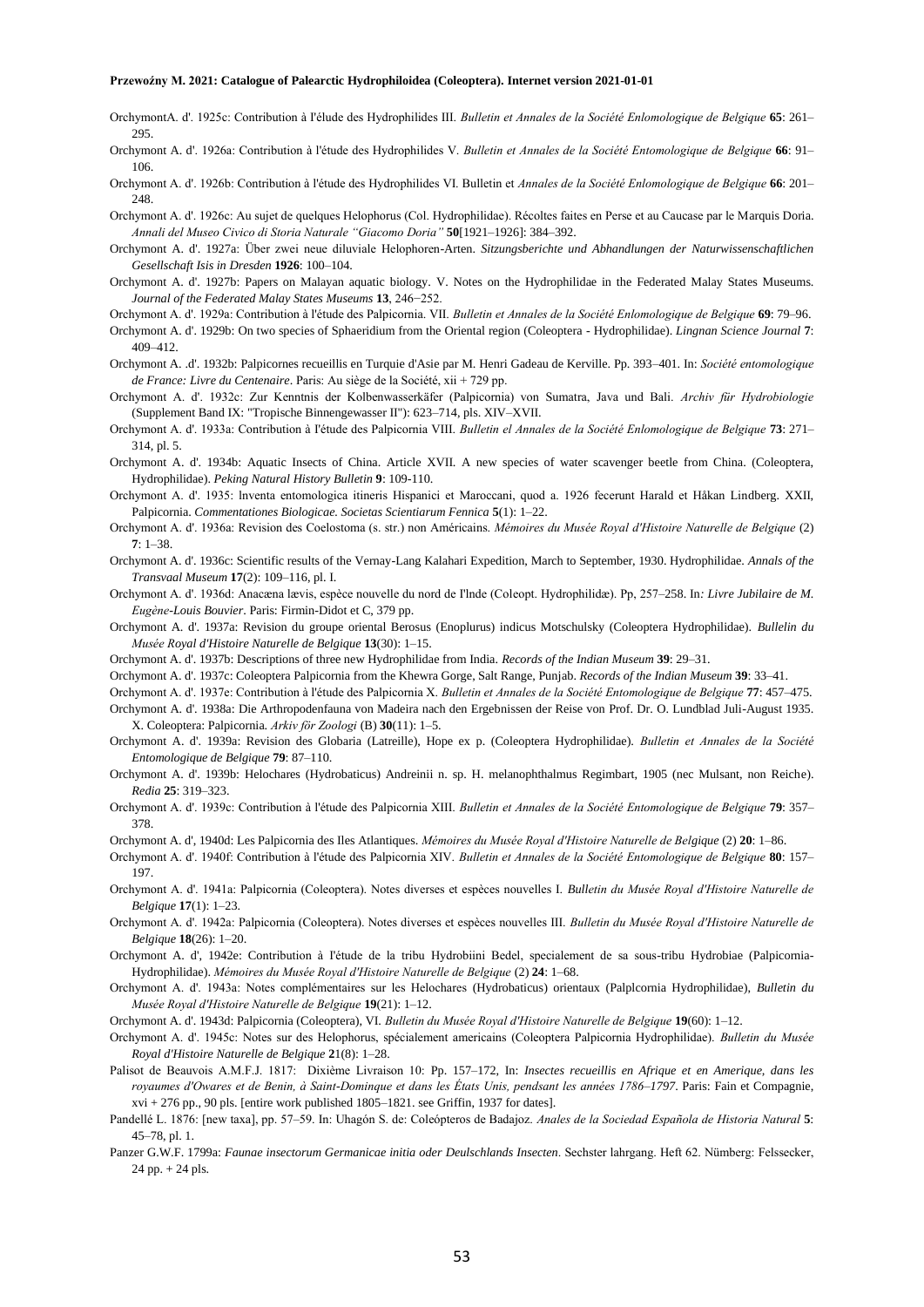Panzer G.W.F. 1799c: Faunae insectorum Germanicae inilia oder Deutschlands Insecten. Sechster lahrgang. Heft 67. Nümberg: Felssecker,  $24$  pp.  $+ 24$  pls.

Paulino d'Oliveira M. 1880: Études sur les insectes d'Angola qui se trouvent au Museum Nátional de Lisbonne. Fam. Hydrophilidae. J*omal de Sciencias Mathematicas, Physicas e Naturaes* **7**[1879–1880]: 156–158,

Paykull G. de. 1798: *Fauna Suecica. Insecta. Tomus I*. Upsaliae: J.F. Edman, 8 + 358 + [2] pp.

- Peng Y., Ji L. & Bian D. 2019: Description of *Laccobius* (s. str.) *shengshanensis* sp. n. from China (Coleoptera: Hydrophilidae). *Zootaxa* **4691**(2): 197–200.
- Percheron A. 1835: Part 3 [10 pls. + text without pagination]. In: Guérin-Méneville E. & Percheron A.: *Genera des Insectes, ou exposition détailtée de tous les caractières propres a chacun des genres de cette classe d'animaux*. Paris: Méquignon-Marvis Père et Fils.
- Péringuey L. 1892a: Third contribution to the South African coleopterous fauna. On beetles collected in tropical South-Western Africa by Mr. A.W. Eriksson. *Transactions of the South African Philosophical Society* **6**(2): 1–94.
- Péringuey L. 1892b: Fourth contribution to the South African coleopterous fauna. Description of new Coleoptera in the South African Museum. *Transactions of the South African Philosophical Society* **6**(2): 95–136.
- Perkins P.D. & Short A.E.Z. 2004: Omniops gen. n. for two new species of Hydrophilini from Papua New Guinea (Coleoptera: Hydrophilidae). *Zootaxa* **494**: 1–14.
- Perris E. 1864: Description de quelques espèces nouvelles de coléoptères et notes diverses. *Annales de la Société Enlomologique de France* (4) **4**: 275–310.
- Perris E. 1874: Descriptions de quelques insects jugés nouveaux. *L'Abeille, Journal d'Entomologie* **13**[1875]: 1–14.
- Peyerimhoff P.M. de Fontenelle. 1929c: Sur deux coléoptères recueillis par M.G. Seurat dans les eaux sursalées des chotts tunisiens. *Bulletin de la Société d'Histoire Naturelle de l'Afrique du Nord* **20**: 120–121.
- Peyron E. 1856a: Description de deux genres et de quatre espèces de coléoptères provenant d'Orient. *Annales de la Société Entomologique de France* (3) **4**: 715–725.
- Poppius B. 1907a: Beiträge zur Kenntnis der Coleopteren-Fauna des Lena-Thales in Ost-Sibirien. III. Gyrinidæ, Hydrophilidæ, Georyssidæ, Parnidæ, Heteroceridæ, Lathridiidæ und Scarabæidæ. *Öfversigt av Finska Vetenskaps-Societetens Forhandlingar* **49**[1905-1906](2): 1– 17.
- Poppius B. 1909b: Die Coleopleren-Fauna der Halbinsel Kanin. Acta Societatis pro Fauna et Flora Fennica **31**(8): 1–58.

Preyssler J.D. 1790: *Verzeichniss böhmischer lnsecten. Erstes Hundert*. Prag: Schönfeld-Meissnerische Buchhandlung, 108 pp., 2 pl.

- Prokin A.A. 2018: New species of the genus *Berosus* (Coleoptera: Hydrophilidae) from Central Asia and Transcaucasia. *Far Eastern Entomologist* **368**: 1–10.
- Pu C.-L. 1963: [Results of the zoologico-botanical expedition to southwest China, 1955–1957 (Coleoptera, Hydrophilidae)]. *Acta Emtomologica Sinica* **12**: 77–82 (in Chinese, English summary).
- Pu C.-L. 1964: [The genus Anacaena Thomson of China (Coleoptera, Hydrophilidae)]. *Acta Entomologica Sinica* **13**: 396–400 (in Chinese, English summary).
- Queney P. 2007: Berosus atlanticus n. sp. de France (Coleoptera, Hydrophilidae). *Bulletin de la Société Entomologique de France* **112**: 93– 97.
- Ragusa E. 1874: Di un nuovo Georyssus e Calomicrus trovati in Sicilia. *Bullettino della Società Enromologica Italiana* **5**[1873]: 233–234.

Ragusa E. 1891a: Catalogo ragionato dei coleotteri di Sicilia. *Il Naturalista Siciliano* **10**[1890–1891]: 133–148.

- Redtenbacher L. 1868: Zoologisher Teil. Zweiter Band I. Abtheilung A 2. Coleopteren. In: *Reise der Oesterreichischen Fregatte Novara um die Erde in den Jahren 1857, 1858, 1859 unter den Befehlen des Comm odore B. von Wüllerstorf-Urbair*. [1867]. Wien: Karl Gerold's Sohn,  $iv + 249 + [5]$  pp., 5 pls.
- Régimbart M. 1898: Description d'un Laccobius (Hydrophilide) nouveau des îles Baleares. *Bulletin de la Société Enlomologique de France* **1898**: 350–35l.
- Régimbart M. 1902a: Revision des grands bydrophiles. *Annales de la Société Entomologique de France* **70**[1901]: 188–232, pls. 7–8.
- Régimbart M. 1902b: Voyage du Dr. W. Horn a Ceylan. Coléoptères aquatiques. *Annales de la Société Entomologique de France* **71**: 468– 475.
- Régimbart M. 1903a: Coléoptères aquatiques (Haliplidae, Dytiscidae, Gyrinidae et Hydropbilidae) recueillis dans le sud de Madagascar par M.Ch. Al1uaud (Juillet 1900 - mai 1901). *Annales de la Société Entomologique de France* **72**: 1–51.
- Régimbart M. 1903b: Contribution à la faune Indo-Chinoise. 19e mémoire. *Annales de la Société Entomologique de France* **72**: 52–64.
- Régimbart M. 1903c: Voyage de M. Maurice Maindron dans l'lnde méridionale (Mai à Novembre 1901). Dytiscides, Gyrinides et Palpicornes. *Annales de la Société Entomologique de France* **72**: 331–339.
- Régimbart M. 1905: Materiali per lo studio della fauna Eritrea raccolti nel 1901–03 del Dr. A. Andreini tenente medico. II. Dytiscidae, Gyrinidae et Hydrophilidae. *Bollettino della Società Enlomologica Italiana* **36**[1904]: 201–226.
- Régimbart M. 1906: Voyage de M. Ch. Alluaud dans l'Afrique Orientale. Dytiscidae, Gyrinidae. Hydrophilidae. *Annales de la Société Enlomologique de France* **75**: 235–278.
- Régimbart M. 1907a: Hydrophilides provenant du Voyage de M.L. Fea dand l'Afrique Occidentale. *Annali del Museo di Storia natural di Genova* (3) **43**: 46–62
- Reiche L. 1861: Coléoptères nouveaux recueillis en Corse par M.E. Bellier de la Chavignerie. *Annales de la Société Enlomologique de France* (4) **1**: 201–210.
- Reiche L. 1879: Descriptions de quelques nouvelles espèces de Georissides, Parnides et Hétérocérides propres à la faune européenne. *Annales de la Société Entomologique de France* (5) **9**: 237–239,
- Reiche L. & Saulcy F. de. 1856: Espèces nouvelles ou peu counues de coléoptères, recueillies par M.F. de Saulcy, membre de l'Institut, dans son voyage en Orient. *Annales de la Société Entomologique de France* (3) **4**: 353–422, pl. 12.
- Reitter E. 1872: Neue Käferarten Von Oran, gesammelt von Hans Leder (Erstes Stück). *Berliner Entomologische Zeitschrift* **16**: 167–186.
- Reitter E. 1889d: Berichte über die von E. v. Oertzen im Jahre 1887 in Griechenland u. Klein-Asien gesammelten Coleopteren. IX. Neue Arten aus verschiedenen Familien. *Deutsche Entomologische Zeilschrift* **1889**: 251–259.
- Reitter E. 1896d: Vierzehnter Beitrag zur Coleopteren-Fauna des russischen Reiches. *Wiener Entomologische Zeitung* **15**: 285–291.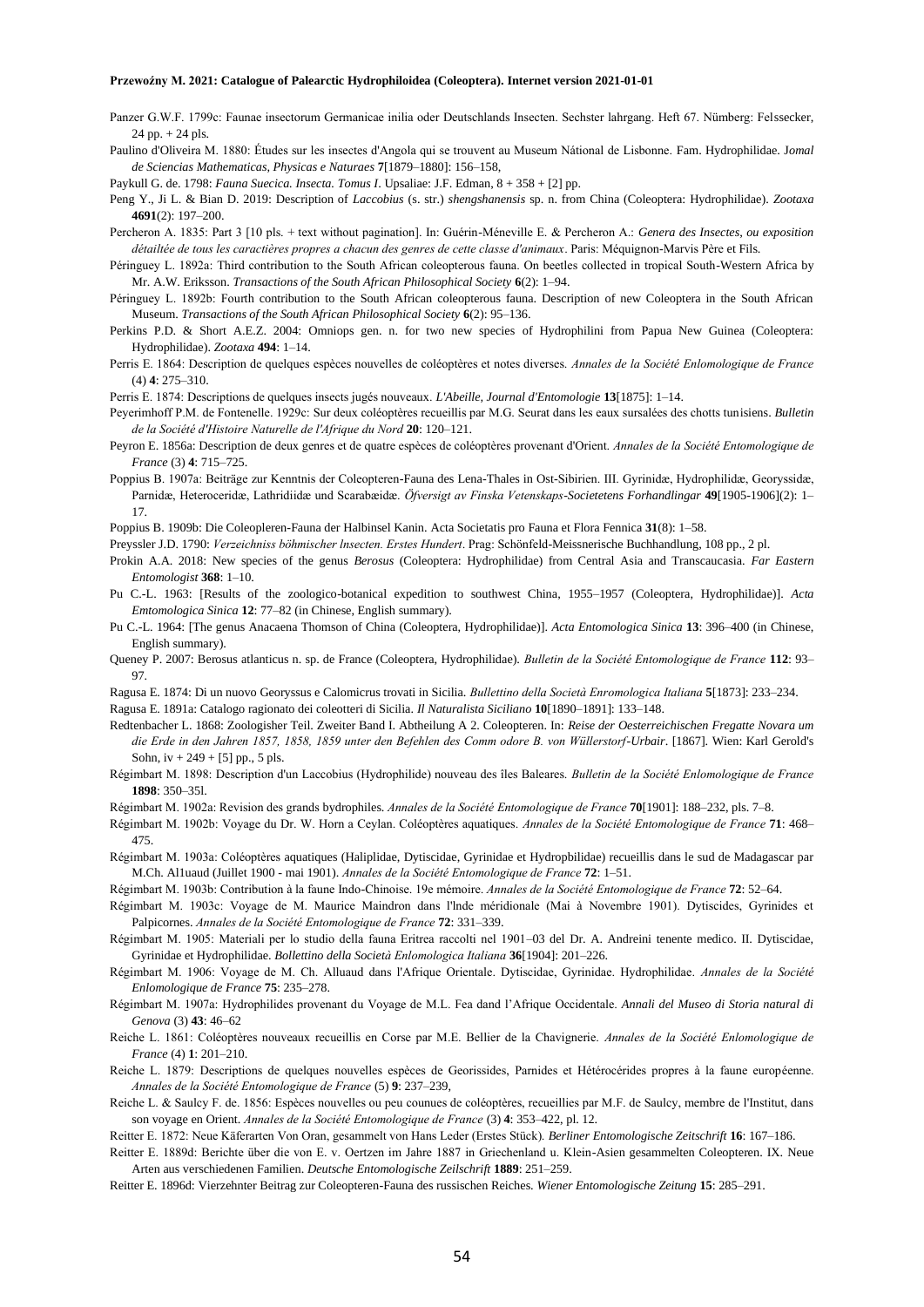Reitter E. 1897d: Dreissig neue Coleopteren aus russisch Asien und der Mongolei. *Deutsche Entomologische Zeitschrift* **1897**: 209–228.

- Reitter E. 1899b: Beitrag zur Coleopteren-Fauna des russischen Reiches und der angrenzenden Länder. *Deutsche Entomologische Zeitschrift*  **1899**: 193–209.
- Reitter E. 1906b: Neue Coleopteren aus der palaearktischen Fauna. *Wiener Entomologische Zeitung* **25**: 31–-37.
- Reitter E. 1906c: Drei neue im Quellgebiet des Indus von Dr. Koken gesammelte Coleopteren. *Wiener Entomologische Zeitung* **25**: 40–42.
- Reitter E. 1909a: Fauna Germanica. Die Käfer des Deutschen Reiches. Nach der analytischen Methode bearbeitet. II Band. Schriften des Deutschen Lehrervereins für Naturkunde. 24. Stuttgart: K.G. Lutz, 392 pp., pls. 41–80.
- Reitter E. 1909c: Laccobius sulcatulus n. sp. *Entomologische Blätter* **5**: 80.
- Rey C. 1883b: Notices entomologiques. *Revue d'Entomoologie* **2**: 84–91.
- Rey C. 1884b: Notices sur les Palpicornes et diagnoses d'espèces nouvelles ou peu connues. *Revue d'Enlomologie* **3**: 266–271.
- Rey C. 1885a: Descriptions de coléoptères nouveaux ou peu connus de la tribu des Palpicornes. *Annales de la Société Linnéenne de Lyon* **31**[1884]: 13–32.
- Rey C. 1885b: Histoire naturelle des coléoptères de France (suite). *Annales de la Société Linnéenne de Lyon* **31**[1884]: 213–396.
- Rey C. 1886: Histoire naturelle des coléoptères de France (suite). *Annales de la Société Linnéenne de Lyon* **32**[1885]: 1–187, pl. 1–2.
- Ribera I., Hernando C. & Cieslak A. 2019: Aquatic Coleoptera of North Oman, with description of new species of Hydraenidae and Hydrophilidae. *Acta Entomologica Musei Nationalis Pragae* **59**(1): 253–272.
- Rosenhauer W.G. 1856: Die Thiere Andalusiens nach dem Resultate einer Reise zusammengestellt, nebst den Beschreibungen von 249 neuen oder bis jetzt noch unbeschriebenen Gattungen und Arten. Erlangen: T. Blaesing. viii + 429 pp., 3 pls.
- Rossi P. 1790: *Fauna Etrusca sistens insecta quae in provinciis Florentina et Pisana praesertim collegit. Tomus primus*. Liburni: T. Masi & Sociorum,  $xii + [2] + 272$  pp.
- Rossi P. 1792: *Mantissa insectorum, exhibens species nuper in Etrusca collectas, adiectis faunae Etruscae illuslrationibus ac emendationibus*. Pisis: Polloni, 148 pp.
- Rossi P. 1794: *Mantissa insectorum, exhibens species nuper in Etruria collectas, adiectis faunae Etruscae illustralionibus, ac emendationibus. Tomus 2*. Pisis: Polloni. 154 pp.
- Rottenberg A. von. 1870: Beiträge zur Coleopteren-Fauna von Sicilien. *Berliner Entomologische Zeitschrift* **14**: 11–40.
- Rottenberg A. von. 1874a: Revision der europäischen Laccobius-Arten. *Berliner Entomologische Zeitschrift* **18**: 305–324.
- Roubal J. 1934d: Description de coleopteres nouveaux palearctiques. *Miscellanea Enlomologiea* **35**: 43.
- Roubal J. 1938: Krátká studie o nekterých druzích rodu Cercyon Leach a popis nového druhu. Kleine Studie über einige palaearktische Cercyon Leach-Arten nebst Beschreibung einer neuen Species. *Časopis Československe Společnosti Entomologické* **35**: 52–57.
- Ribera I., Hernando C. & Aguilera P. 1999: Hydrochus tariqi sp. n. from south Spain (Coleoptera: Hydrochidae). *Koleopterologische Rundschau* **69**: 99–102.
- Ryndevich S.K. 1998: New species of beetles of the genus Cercyon (Coleoptera: Hydrophilidae) from Russian Far East. *Pakistan Journal of Zoology* **30**: 63–64.
- Ryndevich S.K. 2000: A new species of the genus Anacaena Thomson from South Crimea and the Caucasus (Coleoptera: Hydrophilidae). *Russian Entomological Journal* **9**: 123–125.
- Ryndevich S.K. 2004: Two new species of Cercyon Leach, 1817 from China (Coleoptera: Hydrophilidae). *Genus* **15**: 59–63.
- Ryndevich S.K. 2005: A new species of Cryptopleurum Mulsant, 1844 from China (Coleoptera: Hydrophilidae). *Zoosystematica Rossica* **13**: 244.
- Ryndevich S.K. 2007: A new species of Cercyon from India (Coleoptera: Hydrophilidae). *Zoosystematica Rossica* **15**(2006): 309–310.
- Ryndevich S.K. 2011: New data on Holarctic and Oriental Spercheidae and Hydrophilidae (Coleoptera, Hydrophiloidea). *Euroasian Entomological Journal* **10**: 337-340.
- Ryndevich S.K. & Hebauer F. 2010: Review of the species of the genus Cercyon Leach, 1817 of Russia and adjacent regions. V. Subgenus Cercyon Leach, 1817. Cercyon nigriceps-group (Coleoptera: Hydrophilidae). *Zoosystematica Rossica* **19**: 330–340.
- Ryndevich S.K., Hoshina H. & Prokin A.A. 2019: Review of species of the genus *Cercyon* of Russia and adjacent regions. VI. Subgenus *Cercyon*, the *C. shinanensis* group (Coleoptera: Hydrophilidae). *Zoosystematica Rossica* **28**(2): 258–266.
- Ryndevich S.K., Jia F. & Fikáček M. 2017: A review of the Asian species of the *Cercyon unipunctatus* group (Coleoptera: Hydrophilidae: Sphaeridiinae). *Acta Entomologica Musei Nationalis Pragae* **57**(2): 535–576.
- Ryndevich S.K. & Prokin A.A. 2017: Two new species of Cercyon (Clinocercyon) from Russian Far East (Coleoptera: Hydrophilidae). *Zootaxa* **4300**(1): 125-134.
- Queney P. 2007: Berosus atlanticus n. sp. de France (Coleoptera, Hydrophilidae). Bulletin de la Société Entomologique de France 112: 93– 97.
- Sahlberg J.R. 1875: Enumeratio Coleopterorum palpicornium Fenniae. Systematisk förteckning öfver de inom Finlands natural-historiska område hittills funna Coleoptera palpicornia jemte uppgift om arternas utbredning och beskrifuingar af nya och mindre kända species. *Notiser ur Sällskapets pro Fauna el Flora Fennica Förhandlingar (N. S.)* **11**: 201–227.
- Sahlberg J.R. 1880a: Bidrag till Nordvestra Sibiriens Insektfauna. Coloeptera. Insamlade under Expeditionerna till obi och Jenessej 1876 och 1877. I. Cicindelidae, Carabidae, Dytiscidae, Hydrophilidae, Gyrinidae, Dryopidae, Georyssidae, Limnichidae, Heteroceridae, Staphylinidae och Micropeplidae. *Kongliga Svenska Vetenskaps-Akademiens Handlingar* **17**[1879](4): 1–115.
- Sahlberg J.R. 1892: (Några invid hafskusterna i norden förekommande arter af släktet Philhydrus). *Meddelanden af Societas pro Fauna et Flora Fennica* **18**: 224–225.
- Sahlberg J.R. 1894: Berosus lapponicus J. SahIb. n. sp. *Meddelanden af Societas pro Fauna et Flora Fennica* **20:** 47–48.
- Sahlberg J.R. 1900b: Coleoptera mediterranea et rosso-asiatica nova vel minus cognita itineribus annis 1895–1896 et 1898–1899 collecta. *Öfversigt av Finska Vetenskaps-Societetens Forhandlingar* **42**: 174–208.
- Sahlberg J.R. 1903b: Messis hiemalis Coleopterorum Corcyraeorum. Enumeratio Coleopterorum mensibus Novembri-Februario 1895–1896 et 1898–1899 nec non primo vere 1896 in insula Corcyra collectorum. *Öfversigt av Finska Vetenskaps-Societetens Förhandlingar* **45**[1902–1903](11): 1–85.
- Sahlberg J.R. 1903d: Coleoptera Numido-Punica mensibus Martio, Aprili et Majo 1899 in Tunisia et Algeria orientali collecta. *Öfversigt av Finska Vetenskaps-Societetens Förhandlingar* **45**[1902–1903](19): 1–70.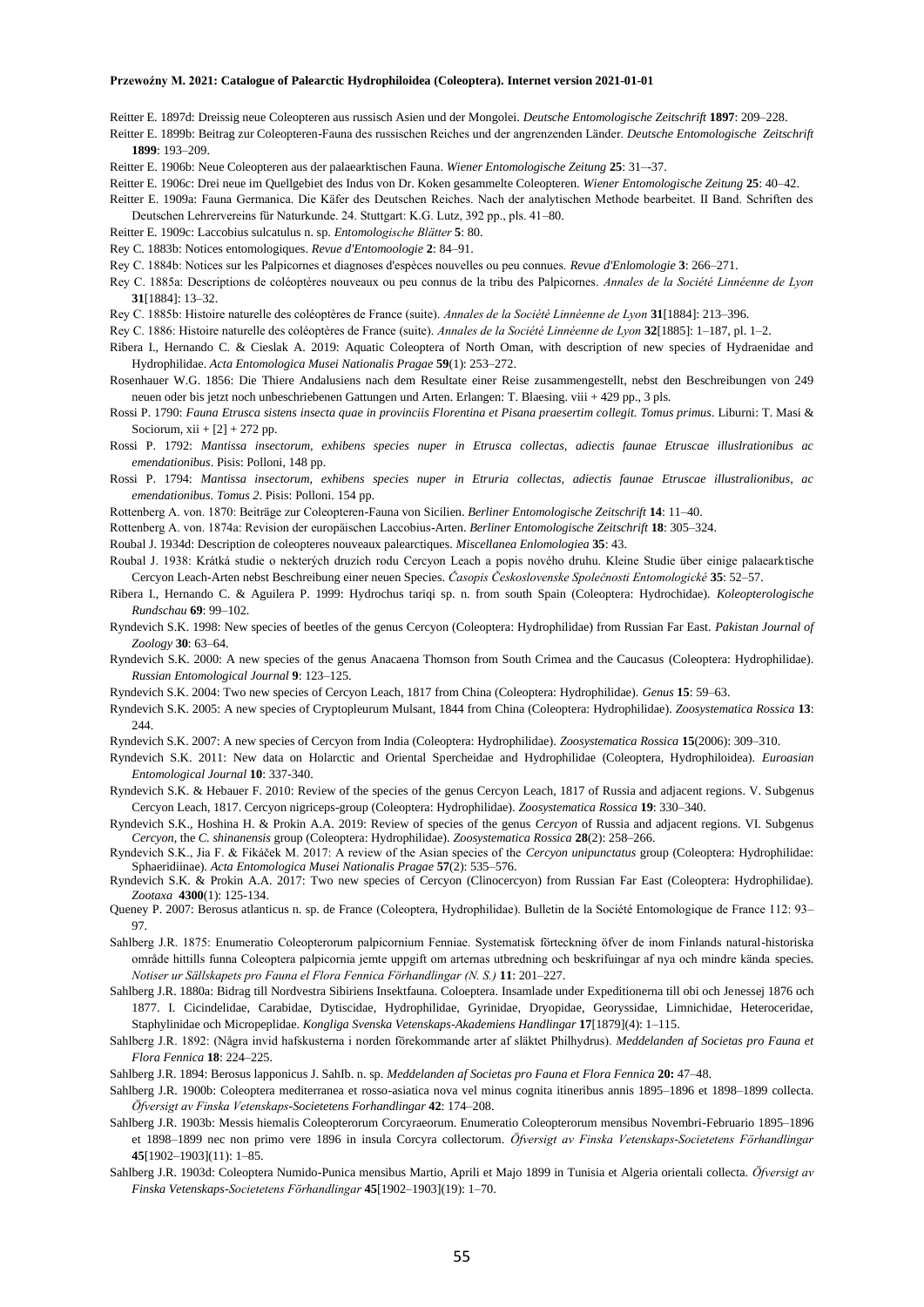- SahIberg J.R. 1908: Coleoplera mediterranea et rosso-asiatica nova et minus cognita, maxima ex parte itineribus annis 1895–1896, 1898– 1899 et 1903–1904 collecta. *Öfversigt af Finska Vetenskaps-Societetens Förhandlingar* **50**[1907–1908](7): 1–94.
- Sahlberg R.F. 1834: *Novas Coleopterorum Fennicorum species. Disserlatio Academica*. Helsingforsiae: Typis Frenckelliorum, 12 pp.
- Sadeghi S. & Gentili E. 2004: Laccobius (Dimorpholaccobius) torbaticus, new species from Iran (Coleoptera: Hydrophilidae). *Giornale Italiano di Entomologia* **11**: 75–77.

Sainte-Claire Deville J. 1914: *Calalogue critique des coléoptères de la Corse*. Caen: G. Poisson, pp. 401–573 [published separately].

- Sainte-Claire Deville J. 1926a: [Hydrophilidae]. In: Sainte-Claire Deville J. & Peyerimhoff P. de: Nouveaux coléoptères du Nord-Africain. Cinquante-cinquième note. Faune du Grand-Atlas marocain (suite). *Bulletin de la Société Enlomologique de France* **1926**: 93–96.
- Samouelle G. 1832: [new taxon, no.5–1]. In: *Enlomological Cabinet; being a Natural History of British Insects. 2 vols*. London: G. Samouelle, 156 pls. [published in parts, 1832–1834].
- Satô M. 1960: One new genus and two new species of the subtribe Helocharae from Japan (Coleoptera: Hydrophilidae). *Transactions of the Shikoku Enlomological Society* **6**: 76–80.
- Satô M. 1963b: Description of a new hydrophilid-species from Japan (Coleoptera). *Kontyû* **31**: 267–269.
- Satô M. 1970: Une nouvelle espèce de genre Georyssus Latreille au Japon (Coleoptera: Georyssidae). *Journal of Nagoya Women's College*  **16**: 199–200.
- Satô M. 1971: Description of a new Hydrocassis-species from Formosa (Coleoptera: Hydrophilidae). Transactions *oflhe Shikoku Entomological Society* **11**: 35–36.
- Satô M. 1972: The georissid beetles of Japan. *Journal of Nagoya Women's College* **18**: 207–213.
- Satô M. 1976: Two Helochares-species from the Ryukyus (Hydrophilidae). *The Entomological Review of Japan* **29**: 21–24.
- Satô M. 1977: Ergebnisse der Bhutan-Expedition 1972 des Naturhistorischen Museums in Basel. Coleoptera: Fam. Hydrophilidae, Dryopldae und Elminthidae. *Entomologica Basiliensia* **2**: 197–204.
- Satô M. 1979: Ergebnisse der Bhutan-Expedition 1972 und Indien-Nepal-Expeditionen 1975–1977 des Naturhistorischen Museums in Basel. Coleoptera: Fam. Georissidae. Hydraenidae, Hydrophilidae und Ptilodactylidae. *Enlomologica Basilensia* **4**: 43–67.
- Satô M. 1982: The Coleoptera of the Ozegahara Moor. Pp. 379–408. In: Hara H. (ed.): *Ozegahara. Scientific Researches of the Hlghmoor izn Central Japan*. Tokyo: Japanese Suciety for the Promotion of Science, ix + 456 pp.
- Satô M. 1984: A new Cercyon (Coleoptera, Hydrophilidae) found in a Japanese cave. *Journal of the Speleological Society of Japan* **9**: 1–4.
- Satô M. 1985: Hydrophilidae. pp. 209-216 + pls. 38-39. In: Uéno S.-I., Kurosawa Y. & Satô M.: The Coleoptera of Japan in Color. Volume II. First edition. Hoikusha Publishing Co. Ltd., Osaka, 540 pp.
- Satô M. 1995: A new species of the genus Hydrocassis (Coleoptera, Hydrophilidae) from Northern Vietnam. *Japanese Journal of Systematic Entomology* **1**: 129–130.
- Satô M. 1998: An additional new species of the genus Hydrocassis (Coleoptera, Hydrophilidae) from Amami-Ôshima the Ryukyu Islands. *Elytra* **26**: 81–84.
- Satô M. & Yoshitomi H. 2004: Discovery of a second representative of the genus Horelophopsis (Coleoptera, Hydrophilidae). *Elytra* (Tokyo) **32**: 41–49.
- Say T. 1823: Descriptions of coleopterous insects collected in the late expedition to the Rocky Mountains, performed by order of Mr. Calhoun, Secretary of War, under the command of Major Long. *Journal of the Academy of Natural Sciences of Philadelphia* **3**: 139– 216.
- Say T. 1825b: Descriptions of new species of coleopterous insects inhabiting the United States. *Journal of the Academy of Natural Sciences of Philadelphia* **5**: 160–204.
- Schaefer L. 1975: Une espèce nouvelle d'Hydrophilidre (Col.). *Annales de la Société d'Horticulture et d'Histoire Naturelle de l'Hérault* **115**: 129–130.
- Schaller J.G. 1783: Neue Insekten. *Abhandlungen der Hallisehen Naturforsehenden Gesellsehaft* **1**: 217–332.
- Schaufuss L.W. 1869: *Beitrag zur Kennlnis der Coleopteren-Fauna der Balearen*. Prag: Seibstverlag, 31 pp.
- Schaufuss L.W. 1882b: Zoologische Ergebnisse von Excursion auf den Balearen.III. Addenda und Fortsetzung. *Nunquam Otiosus* **3**: 527– 552.
- Schaufuss L.W. 1882c: Zoologische Ergebnisse von Excursionen auf den Balearen. I. *Verhandlungen der Kaiserlich-Königlichen Zoologisch-Botanisehen Gesellsechaft in Wien* **31**[1881]: 619–624.
- Schaufuss L.W. 1883b: [new taxa]. *Bulletin de la Société Entomologique de France* **1882**: cxc.
- Schaufuss L.W. 1887: Beitrag zur Fauna der Niederlandischen Besitzungen auf den Sunda-Inseln. II. *Horae Societatis Entomologicae Rossicae* **21**: 102–147.
- Schilsky J. 1888: Beitrag zur Kenntniss der deutschen Käferfauna. *Deutsche Entomologische Zeitschrift* **32**: 177–190.
- Schödl S. 1991: Revision der Gattung Berosus Leach, 1. Teil: Die paläarktischen Arten der Untergattung Enoplurus (Coleoptera: Hydrophilidae). *Koleopterologische Rundschau* **61**: 111–135.
- Schödl S. 1992: Revision der Gattung Berosus Leach 2. Teil: Die orientalischen Arten der Untergattung Enoplurus (Coleoptera: Hydrophilidae). *Koleopterologische Rundschau* **62**: 137–164.
- Schödl S. 1993a: Nachtrag zur Revision der paläarktischen und orientalischen Arten der Gattung Berosus Leach (Untergattung Enoplurus Hope) (Insecta: Coleoptera: Hydrophilidae). *Entomological Problems* **24**(2): 29–34.
- Schödl S. 1993b: Revision der Gattung Berosus Leach 3. Tei1: Die paläarktischen und orientalischen Arten der Untergattung Berosus s. str. (Coleoptera: Hydrophilidae). *Koleopterologische Rundschau* **63**: 189–233.
- Schödl S. 1998: Taxonomic revision of Enochrus (Coleoptera: Hydrophilidae) I. The E. bicolor species complex. *Entomological Problems* **29**: 111–127.
- Schödl S. 2000: Description of Hydrocassis hebaueri sp.n. from Laos, with faunistic notes on Hydrocassis Deyrolle and Fairmaire and Ametor Semenov (Coleoptera: Hydrophilidae). *Koleopterologische Rundschau* **70**: 177–180.
- Schödl S. & Ji L. 1995: Hydrophilidae: 2. Synopsis of Hydrocassis Deyrolle & Fairmaire and Ametor Semenov, with description of three new species (Coleoptera). Pp. 221–243. In: Jäch M.A. & Ji L. (eds.): *Waler Beetles of China. Vol. 1.* Vienna: Zoologisch-Botanische Gesellschaft in Österreich and Wiener Coleopterologenverein, 410 pp.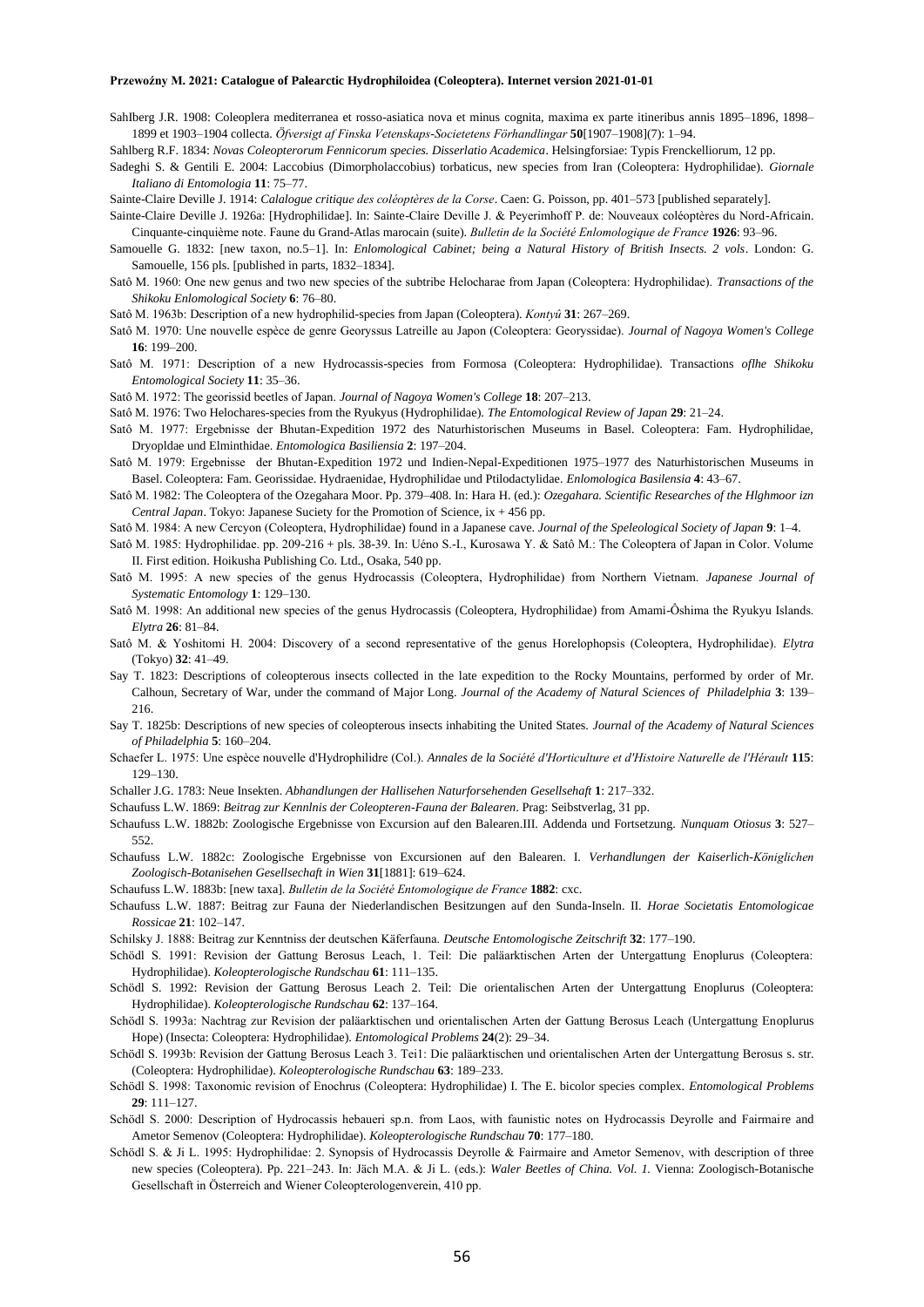- Schönmann H. 1994: Revision der Gattung Pelthydrus Orchymont 1. Tei1: Globipelthydrus subgen. n. (Coleoptera: Hydrophilidae). *Koleopterologische Rundschau* **64**: 189–222.
- Schönmann H. 1995: Revision der Gattung Pelthydrus Orchymont 2. Teil: Pelthydrus s. str. (Coleoptera: Hydrophilidae). *Koleopterologische Rundschau* **65**: 105–144.
- Schrank F. von Paula. 1781: Enumeratio insectorum Austriae indigenorum. Augustae Vindelicorum: E. Klett et Franck, 22 + 548 + [2] pp., 4 pl.
- Schrank F. von Paula. 1785: Verzeichniss beobachteter Insecten im Fürstenthume Berchtesgaden. In: Füessly J.C.: *Neues Magazin für die Liebhaber der Entomologie* **2**: 313–345.
- Schrank F. von Paula. 1798: *Fauna Boica. Durchgedachte Geschichte der in Baiern einhelmischen und zahmen Thiere*. Erster Band. Nürnberg: Stein'schen Buchhandlung, xii + 720 pp.
- Schwarz E.A. & Barber H.S. 1918: Two new hydrophilid beetles. *Proceedings of the Entomological Society of Washington* 19(1917): 129– 135.
- Scopoli J.A. 1763: *Entomologia Carniolica, exhibiens Insecta Carnioliae indigena, et distributa in ordines, genera, species, varietates, methodo Linnaeana*. Vindobonae: IoannisThomae Trattner, [36] + 420 + [4] pp.
- Scott H. 1913: The Percy Sladen Trust Expedition to the Indian Ocean in 1905, under the leadership of Mr. J. Stanley Gardiner, M.A. Vol. V. No. X. Coleoptera; Hydrophilidae, Histeridae. *Transactions of the Linnean Society of London* (2: Zoology) **16** (2): 193–235, pl. 14.
- Scriba L.G. 1790b: Erste Fortsezzung des Verzeichnisses der Insekten der Darmstadter Gegend. Journal für die Liehhaher der Enlomologie **1**(2): 151–192.
- Seidlitz G.K.M. von. 1888: Pp. xli–xlviii, (Gattungen:) pp. 17–80, and (Arten:) pp. 97–336. In: Fauna Baltica. Die Kaefer (Coleoptera) der deutschen Ostseeprovinzen Russlands. Zweite neue bearbeitete Auflage. Königsberg: Hartungsche Verlagsdruckerei, 10 + lvi + (Gattungen:) 192 + (Arten:) 818 pp, 1 pl. [issued in parts: 1887–1891].
- Semenov A.P. 1889: Diagnoses Coleopterorum novorum ex Asia Centrali et Orientali. *Horae Societatis Entomologicae Rossicae* **24**[1889– 1890]: 193–226.
- Semenov A.P. 1899: Coleoptera nova Rossiae Europaeae Caucasique. VI. *Horae Societatis Entomologicae Rossicae* **32**[1898–1899]: 604– 615.
- Semenov A.P. 1900a: Coleoptera nova Rossiae Europaeae Caucasique. VII. *Horae Societatis Entomologicae Rossicae* **34**[1899–1900]: 88– 94.

Semenov A.P. 1900b: Coleoptera asiatica nova. X. *Horae Societatis Entomologicae Rossicae* **34**[1899–1900]: 577–605.

- Semenov A.P. 1900c: Obodnom novom rode vodolyubov (Coleoptera, Hydrophilidae) v svyazi s voprosom o morfologicheskom' (morfomaticheskom) parallelelizme. *Horae Societatis Entomologicae Rossicae* **34**[1899–1900]: 614–630.
- Sharp D.S. 1869b: Description of a new species of Philhydrus. *The Entomologist's Monthly Magazine* **5**: 240–241.
- Sharp D.S. 1870a: On the species of the genus Philhydrus found in the Atlantic Islands. *The Annals and Magazine of Natural History* (4) **5**: 13–16.
- Sharp D.S. 1870b: On Hydrobius and allied genera. *The Entomologist's Monthly Magazine* **6**: 253–256.
- Sharp D.S. 1872: Description of a new genus and species of Hydrophilidæ from New Zealand, and of a new species of Philhydrus from Great Britain. *The Entomologist's Monthly Magazine* **9**: 152–153.
- Sharp D.S. 1873b: The water beetles of Japan. *The Transactions of the Entomological Society of London* **1873**: 45–57.
- Sharp D.S. 1873c: Descripciones de algunas especies nuevas de co1eópteros. *Anales de la Sociedad Española de Historia Natural* **1**[1872]: 259–271.
- Sharp D.S. 1874d: Espèces nouvelles de co1éoptères des Alpes Piémontaises. *Bullettino della Società Enlomologica Italiano* **6**: 317–319.
- Sharp D.S. 1874e: Some additions to the coleopterous fauna of Japan. *The Transactions of the Entomological Society of London* **1874**: 417– 422
- Sharp D.S. 1875b: On three new species of Hydrophilidæ. *The Entomologist's Monthly Magazine* **11**: 247–250.
- Sharp D.S. 1882: [Haliplidae, Dytiscidae, Gyrinidae, Hydrophilidae, Heterocerirlae, Parnidae, Georissidae, Cyathoceridae], pp. 1–144. In: *Biologia Centrali-Americana Insecta. Coleoplera Vol. 1. Part 2*. London: Taylor and Francis, xvi + 824 pp., 19 pls. [1882-1887]
- Sharp D.S. 1884b: The water-beetles of Japan. *The Transactions of the Entomological Society of London* **1884**: 439–464.
- Sharp D.S. 1888a: Descriptions of some new Coleoptera from Japan. *The Annals and Magazine of Natural History* (6) **2**: 242–245.
- Sharp D.S. 1890: On some aquatic Coleoptera from Ceylon. *The Transactions of the Entomological Society of London* **1890**: 339–359.
- Sharp D.S. 1904: Water-beetles (Dytiscidae & Hydrophilidae) of the Swedish Zoological expedition to Egypt and the White Nile (No. 10: 10 pp.). In: Jägerskiöld L.A.: *Results of the Swedish Zoological expedition top Egypt and the White Nile 1901 under the direction of L.A.* 
	- *Jägerskiöld. Part I*. Uppsala: Library of !be Royal University of Uppsala.
- Sharp D.S. 1910b: A new species of Laccobius. *The Entomologist's Monthly Magazine* **46**: 250.
- Sharp D.S. 1914a: Notes on British Philydrus. *The Entomologist's Monthly Magazine* **50**: 80–83.
- Sharp D.S. 1914b: A new species of Helophorus, *The Entomologist's Monthly Magazine* **50**: 103–104.
- Sharp D.S. 1915a: Studies in Helophorini. 4. The Empleuri. *The Entomologist's Monthly Magazine* **51**: 130–138.
- Sharp D.S. 1915b: Studies in Helophorini. 5. The Trichelophori. *The Entomologist's Monthly Magazine* **51**: 156–163.
- Sharp D.S. 1915c: Studies in Helophorini. 6. Gephelophorus and Meghelophorus. *The Entomologist's Monthly Magazine* **51**: 198–204.
- Sharp D.S. 1915e: Studies in Helophorini. *The Entomologist's Monthly Magazine* **51**: 233–238, 270–277.
- Sharp D.S. 1915f: Notes on British Philydrus. No. 2. *The Entomologist's Monthly Magazine* **51**: 320–324.
- Sharp D.S. 1916a: Studies m Helophorini. 9. Helophorus (continued). *The Entomologist's Monthly Magazine* **52**: 83–86.
- Sharp D.S. 1916b: Studies in Helophorini. 10. Helophorus (continued). *The Entomologist's Monthly Magazine* **52**: 108–112, 125–130, 164– 177.
- Sharp D.S. 1916d: Studies in Helophorini. 11. Atracthelophorus and Cyphelophorus. *The Entomologist's Monthly Magazine* **52**: 193–200, pls. III–VI.
- Sharp D.S. 1918: On some species hitherto assigned to the genus Cercyon (Coleoptera, Hydrophilidae). *The Entomologist's Monthly Magazine* **54**: 274–277.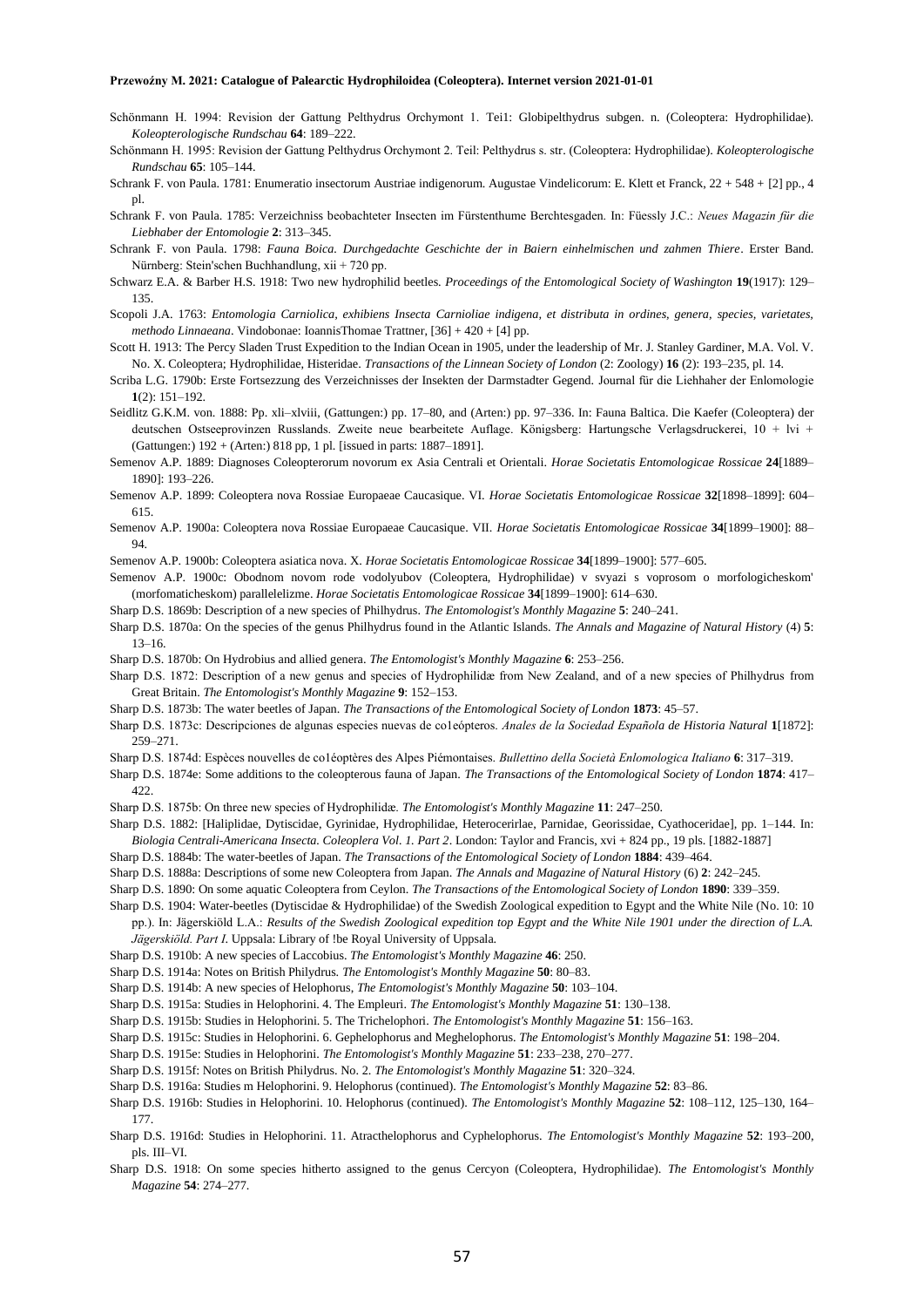- Shatrovskiy [= Schatrowskij] A.G. 1984: Obzor vodolyubov roda Laccobius Er. (Coleoptera, Hydrophilidae) fuuny SSSR. *Entomologicheskoe Obozrenie* **63**: 301–325.
- Shatrovskiy [= Schatrowskij] A.G. 1989: Hydraenidae, Hydrophilidae. Pp. 260–293. In: Ler P.A. (ed.): *Opredelitel nasekomykh Dalnego Vostoka SSSR v shesti tomakh. Vol. 3. Zhestkokrylye, ili zhuki (part 1)*. Leningrad: Nauka, 572 pp.
- Shatrovskiy [= Schatrowskij] A.G. 1990: Kaukasische Hydrophiliden der Gattung Megasternum Mulsant 1844 (Insecta: Coleoptera: Hydrophilidae). *Senckenbergiana Biologica* **70**: 83–87.
- Shatrovskiy [= Schatrowskij] A.G. 1992: Novye i maloizvestnye vodolyubovye (Coleoptera, Hydrophiloidea) iz yuzhnogo Primoria i sopredelnykh territorii. [New and little known Hydrophiloidea (Coleoptera) from southern Primorye territory and adjacent regions]. *Enlomologicheskoe Obozrenie* **71**: 359–371.
- Shatrovskiy [= Schatrowskij] A.G. 1993: 0 novykh i maloizvestnykh vodolyubakh roda Hydrochus Leach (Coleoptera, Hydrophilidae). *Entomologicheskoe Obozrenie* **72**: 827–829.
- Shatrovskiy [= Schatrowskij] A.G. 1999: Novye vidy aziatskikh vodolyubov roda Cercyon Leach. (Coleoptera, Hydrophilidae), sobrannye v ekspeditsiyakh velikikh russkikh puteshestvennikov. *Izvestiya Khar'kovkogo Entomologicheskogo Obshcheslva* **7**: 5–7.
- Short A.E.Z., Cole J. & Toussaint E.F.A. 2017: Phylogeny, classification and evolution of the water scavenger beetle tribe Hydrobiusini inferred from morphology and molecules (Coleoptera: Hydrophilidae: Hydrophilinae). *Systematic Entomology* 1-15, DOI: 10.1111/syen.12239
- Short A.E.Z. & Fikáček M. 2011: World catalogue of the Hydrophiloidea (Coleoptera): additions and corrections II (2006-2010). *Acta Entomologica Musei Nationalis Pragae* **51**: 83–122.
- Short A.E.Z. & Fikáček M. 2013: Molecular phylogeny, evolution and classification of the Hydrophilidae (Coleoptera). *Systematic Entomology* **38**: 723–752.
- Short A.E.Z. & Jia F.-L. 2011: Two new species of Oocyclus Sharp from China with a revised key to the genus from mainland Southeast Asia (Coleoptera: Hydrophilidae). *Zootaxa* **3012**: 64–68.
- Skale A. & Jäch M.A. 2003: A new species of Eumetopus Balfour-Browne, 1949 from Nepal (Insecta: Coleoptera), pp. 195–196. In: Hartmann M. & Baumbach H. (eds.): Biodiversität und Naturausstattung im Himalaya. Erfurt, Verein der Freunde & Förderer des Naturkundemuseums Erfurt e.V., 391 pp., XVI pls.
- Smetana A. 1975: Revision of the New World Genera of the Tribe Omicrini trib. Nov. of the Hydrophilid Subfamily Sphaeridiinae (Coleptera). *Studies in the Neotropical Fauna* **10**: 153–182
- Solier A.J.J. 1834: Observations sur la tribu des Hydrophiliens, et principalement sur le genre Hydrophilus de Fabricius. *Annales de la Société Entomologique de France* **3**: 299–318.
- Solsky S.M. 1873: Coléoptères de Russie. *Horae Societatis Entomologicae Rossicae* **9**[1872]: 299–309.
- Solsky S.M. 1874: Zhestkokrylye (Coleoptera), Tetrad 1. In: Fedschenko A.P. (ed.): *Puteshestvie v Turkestan. Tom II, Zoogeograficheskiya izsledovaniya, Chast V, Otdel Shestoy*. St. Petersburg and Moskva: Imperatorskoe obshschestvo lyubiteley estestvoznaniya, antropologii i etnografii,  $iv + 222 + [I]$  pp.
- Spangler P.J. 1961: A new species of Spercheus from Texas (Coleoptera: Hydrophilidae). *Coleoplerists Bulletin* **15**: 117–119.
- Spangler P.J. 1972: A new genus and two new species of madicolous beetles from Venezuela (Coleoptera: Hydrophilidae). *Proceedings of the Biological Society of Washington* **85**: 139–146.
- Spangler P.J. 1980: Results of the Austrian Hydrobiological Mission, 1974, to the Seychelles-, Comores- and Mascarene Archipelagos. Part IV: The Aquatic Beetles Collected on the Mission to Réunion and Comoro Island (Coleoptera: Hydrophilidae, Hydraenidae, Gyrinidae). *Annalen des Naturhistorischen Museums in Wien* **83**[1979]: 701–709.
- Speiser F. 1893: Kalocsa környékének bogárfaunaja. Coleoptera regionis Colocensis. Coloczae: Antonius Malatin, 60 pp.
- Stephens J.F. 1828: Pp. 1–-112, pls. 10–12. In: Illustrations of British entomology; or, a synopsis of indigeneous insects: containing their generic and specific distinctions; with an account of their metamorphoses, times of appearance, localities, food, and economy, as far as practicable. Mandibulata. Vol. II. London: Baldwin and Cradock, 200 pp., pls. 10–15. [pp. 113–200, pls. 13–15 issued in 1829].
- Stephens J.F. 1829c: Pp. 113–200, pls. 13–15. In: Illustrations of British entomology; ... Vol. II. London: Baldwin and Cradock, 200 pp., pls. 10–15. [see 1828]
- Stephens J.F. 1835: Pp. 369–448. In: *Illustrations of British entomology; … Vol. V*. London: Baldwin and Cradock, 448 pp. [see 1832]
- Stephens J.F. 1839: A manual of British Coleoplera, or beetles; containing a brief description of all the species of beetles hitherto ascertained to inhabit G reat Britain and Ireland; together with a notice of their chief localities, times and places of appearances, etc. London: Longman, Orme, Brown, Green, and Longmans, xii + 443 pp.
- Steven C. von. 1808: [new taxa]. In: Schönherr C.J.: *Synonymia Insectorum, oder Versuch einer Synonymie aller bisher bekannten Insecten. nach Fabricii Systema Eleutheratorum &c. geordnet. Erster Theil. Eleutherata oder Käfer. Zweiter Band. (Spercheus-Cryptocephalus)*. Stockholm: C.F. Marquard, x + 424 pp., 1 pl.
- Stierlin W.G. 1900: *Coleoptera Helvetiae. Fauna Coleopterorum helvetica. Die Käfer-Fauna der Schweiz nach der analytischen Methode. I. Theil*. Schaffhausen: Bolli & Bocherer, xii + 667 pp.
- Stöcklein F. 1954: Zwei neue Käfer aus der Mandschurei. *Entomologische Arbeiten aus dem Museum G. Frey* **5**: 268–270.
- Sturm J. 1807: *Deutschlands Fauna in Abbildungen nach der Natur mit Beschreibungen. V. Abtheilung. Die Insecten. Zweites Bändchen. Käfer*. Nürnberg: J. Sturm, 4 + 219 pp., pls. 21–52 [also under title: Deutschlands Insecten. Käfer.].
- Sturm J. 1835: Deutschlands Fauna in Abbildungen nach der Natur mit Beschreibungen. V. Abtheilung. Die Insecten. Neuntes Bändchen. Käfer. Nürnberg: J. Sturm, 12 + 120 pp., pl. 203–216 (also under title: Deutschlands Insecten. Käfer.).
- Sturm J. 1836: *Deulschlands Fauna in Abbildungen nach der Natur mit Beschreibungen. V. Abtheilung. Die Inseclen. Zehntes Bändchen. Käfer*. Nürnberg: J. Sturm, 108 pp., pl. 216–227. (also under title: Deutschlands Insecten, Käfer.).

Sturm J. 1843: Catalog der Kæfer-Sammlung Von Jacob Slurm. Nürnberg: J. Sturm, xii + 386 pp., 6 pls.

- Taşar G.E. 2017: *Hydrochus adiyamanensis* sp. n. from Adıyaman Provincein south-eastern Turkey (Coleoptera: Hydrochidae). *Zoology in the Middle East* **63**(4): 356–361.
- Thomson C.G. 1853: Öfversigt af de i Sverige funna arter af famillien Palpicornia. *Öfversigt af Kongliga Vetenskaps-Akademiens Förhandlingar* **10**: 40–58.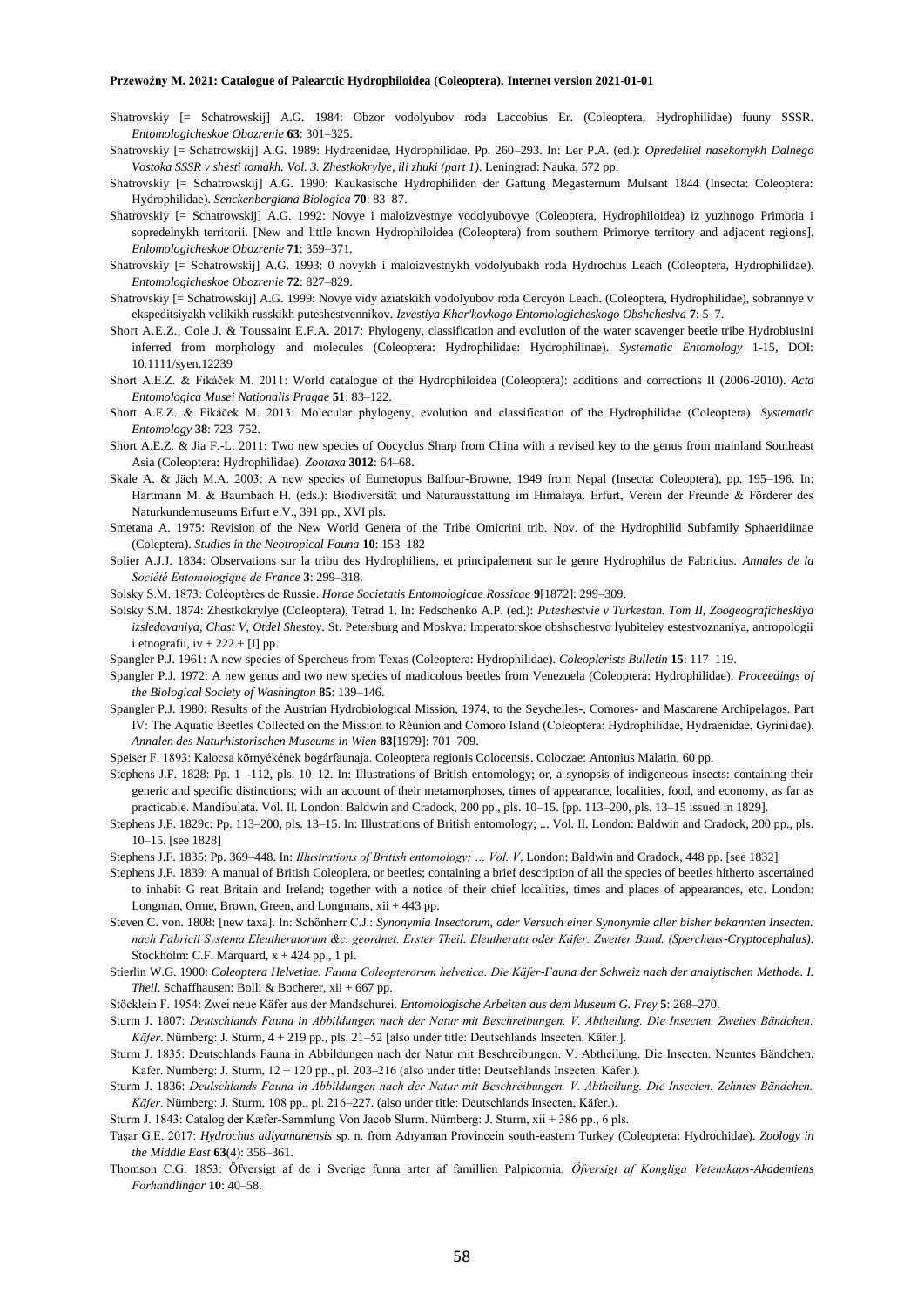Thomson C.G. 1859: *Skandinaviens Coleoptera, synoptiskt bearbetade. Tom I.* Lund: Berlingska Boktryckeriet, [5] + 290 pp.

Thomson C.G. 1867a: *Skandinaviens Coleoptera, synoptiskt bearbetade. Supplementum. Tom. IX* . Lund: Lundbergska Boktryckeriet, 407 pp.

Thomson C.G. 1868: *Skandinaviens Coleoptera, synoptiskt bearbetade. Tom. X*. Lund: Lundbergska Boktryckeriet, 420 pp.

Thomson C.G. 1870a: Några för Sveriges Fauna nya Coleoptera. *Opuscula Entomologica* **2**.124–140.

Thomson C.G. 1870b: Bidrag till Sveriges Insect-fauna. (1). *Opuscula Entomologica* **3**: 322–340.

- Thomson C.G. 1884a: Bidrag till Sveriges insectfauna. *Opuscula Entomologica* **10**: 1029–1040
- Thomson C.G. 1884b: [new taxon]. *Bulletin de la Société Enlomologique de France* **1883**: cxxxi.

Thunberg C.P. 1784: Novæ insectorum species descriptæ. *Nova Acta Regiae Societatis Scientarum Upsaliensis* **4**: 1–28, pl. I.

Thunberg C.P. 1794b: Dissertatio entomologica sistens Insecla Suecica. Partem sextam (Resp. S. Kinmanson). Upsaliæ: J.F. Edman, pp. II + 73–82.

Thunberg C.P. 1794c: Dissertatio entomologica sistens Insecta Suecica. Partem octavam. Upsaliae: J.F. Edman, pp. 97–104.

- Toumier H. 1868: De quelques nouveaux coléoptères d'Europe et d'Algérie. Annales de la Société Entomologique de France (4) **7**[1867]: 561–570, pl. 13.
- Toumier H. 1878: Description d'un nouveau coleoptère, appartenant au genre Laccobius Er. *Mitteilungen der Schweizerischen Entomologischen Gesellschaft* **5**[1877–1880]: 434–438.
- Turton W. 1802: *A general system of nature through the three grand kingdoms of animals, vegetables, and minerals; systematically divided into their several classes orders, genera, species, and varieties, with their habitations, manners, economy, structure, and peculiarities. Translated from Gmelin's last edition of the celebrated Systema Naturae, by Sir Charles Linné, amended and enlarged by the improvements and discoveries of later naturalists and societies, with appropriate copper-plates. Volume II*. London: Lackington, Allen, and Co., 717 pp., 1 pl. [second edition issued in 1806; insects are in Vol. 3 (784 pp.)].
- Ueng Y.-T., Wang W.-C. & Wang J.-P. 2006: A new species of water scavenger beetle, Berosus salinus, n. sp. from Taiwan and China (Coleoptera: Hydrophilidae). *Journal of the National Taiwan Museum* **59**: 61–68.
- Ueng Y.-T., Wang W.-C. & Wang J.-P. 2007: Berosus tayouanus, a replacement name for Berosus salinus Ueng et al. (Coleoptera: Hydrophilidae). *Journal of the National Taiwan Museum* **60**: 87–88.
- Valladares L.F. 1988: Descripción de Hydrochus angusi n. sp. del norte de España (Coleoptera, Hydrophilidae). *Nouvelle Revue d'Entomologie (N. S.)* **5**: 83–87.
- Valladares L. F., Díaz J.A & Delgado J.A. 1999: Hydrochus ibericus sp. n. (Coleoptera: Hydrochidae) ftom the Iberian Peninsula. *Aquatic Insects* **21**: 81–87.
- Villa A. & Villa. G.B. 1833b: Coleopterorum species novae in Catalogo dupletorum extantes diagnosibus, adumbrationibus atque observailombus Illustrae. Coleoplera Europae duplete in collectione Villa. Mediolani, pp. 32–36.
- Villa A. & Villa G.B. 1838: *Alterum supplementum Coleoplerorum Europæ sive additio ad Calalogum et supplementum I. dupletorum collectionis Villa*. Mediolani, pp. 51–66.
- Vogt H. 1969: Cercyon-Studien mit Beschreibung zweier neuer deutscher Arten. *Entomologische Blätter* **64**[1968]: 172–191.
- Vogt H. 1974: Cercyon-Studien II. *Entomologische Blätter* **70**: 190–192.
- Vorst O. 2009: Cercyon castaneipennis sp.n., an overlooked species from Europe (Coleoptera: Hydrophilidae). *Zootaxa* **2054**: 59–68.
- Vorst O. & Cuppen J.G.M. 2003: A third Palearctic species of Chaetarthria Stephens (Coleoptera: Hydrophilidae). *Koleopterologische Rundschau* **73**: 161–167.
- Walker F. 1836: Notes on some insects ofTeneriffe. *The Entomological Magazine* **3**: 412–413.
- Walker F. 1858: Characters of some apparently undescribed Ceylon Insects. *The Annals and Magazine of Natural History* (3) **2**: 202–209. Walker F. 1859: Characters of some apparently undescribed Ceylon Insects. *The Annals and Magazine of Natural History* (3) **3**: 50–56, 258–

265.

- Watanabe N. 1983: A new species of the genus Helophorus Fabricius (Coleoptera, Hydrophilidae) from Japan, with notes on the Japanese species. *Proceedings of the Japanese Society of Systematic Zoology* **25**: 43–47.
- Watanabe N. 1987: The Japanese species of Helochares (Crephelochares) (Coleoptera: Hydrophilidae), with description of a new species from Honshu. *Aquatic Insects* **9**: 11–15.
- Westhoff F. 1881: Pp. i–xxviii, 1–140. In: Die Käfer Westfalens. *Verhandlungen des Naturhistorischen Vereins der Preussischen Rheinlande und Westfalens* **38**(Supplement): i–xxviii, 1–323 [pp. 141–323 issued in 1882].
- Wollaston T.V. 1854: *Insecta Maderensia; being an account of the insects of the islands of the Madeiran group*. London: J. Van Voorst, xliii + 634 pp., 13 pls.
- Wollaston T.V: 1857; *Catalogue of the coleopterous lnsects of the Madeira in the collection of the British Museum. London*. The Trustees of the British Museum, xvi + 234 pp.
- Wollaston T.V. 1864: *Calalogue of the coleopterous insects of the Canaries in the collection of the British Museum*. London: The Trustees of the British Museum, xiii + 648 pp,
- Wollaston T.V. 1867: Coleoptera *Hesperidum, being an enumeration of the coleopterous insects of the Cape Verde Archipelago*. London: J. van Voorst, xxxix + 285 pp.
- Wooldridge D.P. 1977: Paracymus of the Oriental faunal region (Coleoptera: Hydrophilidae). *Journal of the Kansas Entomological Society* **50**: 119–128.
- Wu W. & Pu Z. 1995: [new taxa]. In: Jia F., Wu W. & Pu Z.: Studies on Cercyon of China (Coleoptera: Hydrophilidae). *Journal of Sun Yatsen University*, Supplement 2: 124–130 (in Chinese, English title).
- Wu W. & Pu Z. 1997: [new taxon]. In: Jia F., Wu W. & Pu Z.: Notes on Berosus Leach in China with four new species (Co]eoptera: Hydropilidae). *Acta Entomologica Sinica* **40**: 189-194 (in Chinese, English summary).
- Zaitzev F.A. 1908a: Novy vid roda Hydrophilus (Deg.) Leach iz yuzhnoy chasti Kryma (Coleoptera, Hydrophilidae). *Russkoe Entomologicheskoe Obozrenie* **8**: 148–150.
- Zaitzev F.A. 1908b: Catalogue des coleopteres aquatiques des families Dryopidae, Georyssidae, Cyathoceridae, Heteroceridae et Hydrophilidae. *Horae Societali Entomologicae Rossicae* **38**[1907–1908]: 283–420.